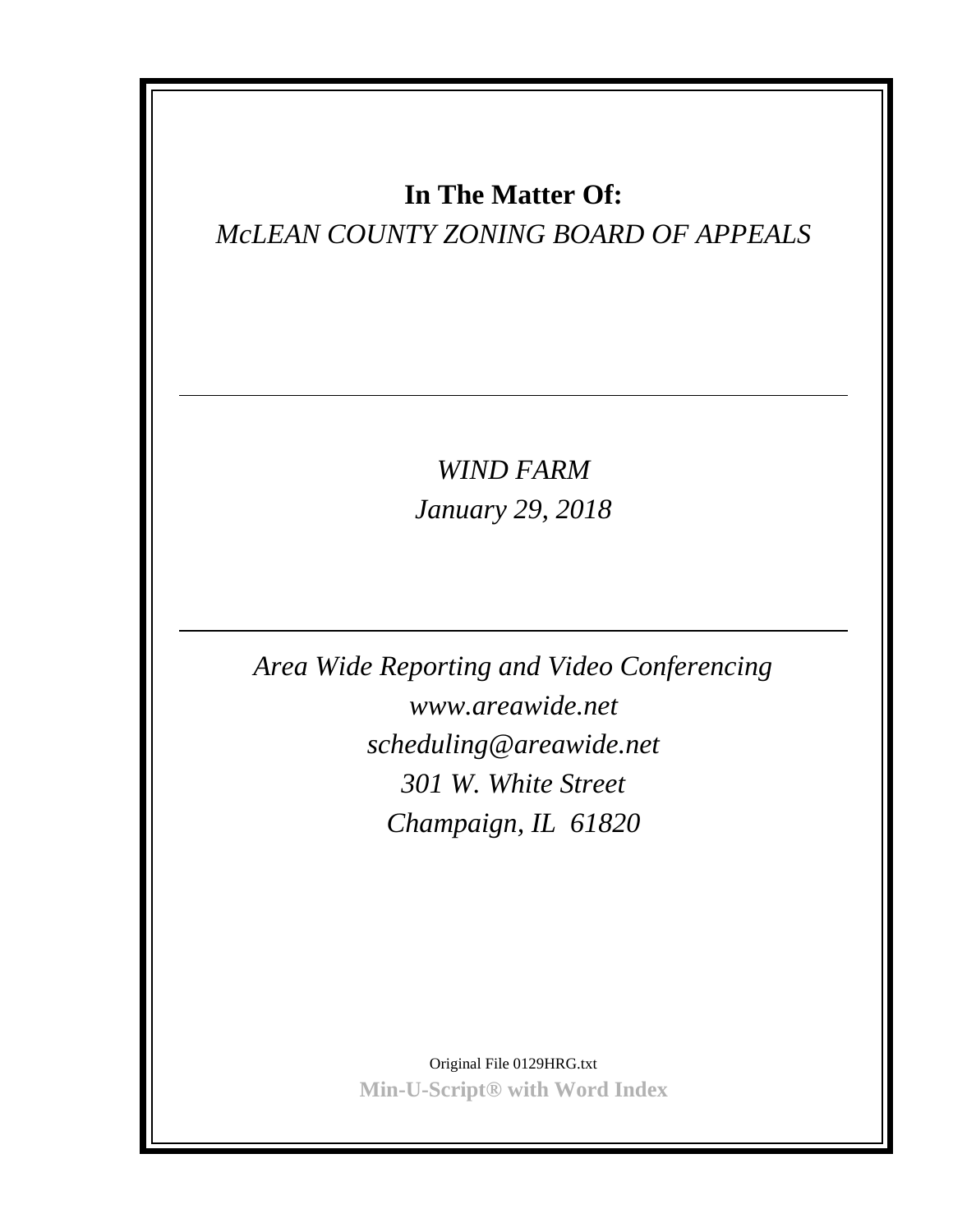|          | Page 1076                                                                                   | Page 1078                                                                       |
|----------|---------------------------------------------------------------------------------------------|---------------------------------------------------------------------------------|
| 1        | MCLEAN COUNTY ZONING BOARD OF APPEALS                                                       |                                                                                 |
| 2        | <b>MEETING</b>                                                                              | (Commencing at 6:00 p.m.)<br>1<br><b>CHAIRMAN FINNIGAN:</b> We're going to call |
| 3        |                                                                                             | $\mathbf{2}$<br>3 the McLean County Zoning Board to order. Will the             |
| 4        | Wednesday, January 29, 2018<br>$6:00$ p.m.                                                  | 4 secretary call the roll?                                                      |
| 5        | at                                                                                          | (Roll call was taken with Board Members<br>5                                    |
| 6        | McLean County Government Center                                                             | Brian Bangert, Michael Kuritz, Rick Dean, Julia<br>6                            |
| 7        | 115 East Washington Street<br>Bloomington, Illinois                                         | 7 Turner, Drake Zimmerman, Jim Finnigan, Chris Carlton                          |
| 8        | Case Number SU-17-11                                                                        | and Mary Beth Taylor present.)<br>8                                             |
| 9        |                                                                                             | <b>CHAIRMAN FINNIGAN:</b> We have a quorum.<br>9                                |
| 10       | <b>BOARD MEMBERS PRESENT:</b>                                                               | Staff has been affirmed in earlier meetings, so we<br>10                        |
| 11       | Brian Bangert                                                                               | 11 don't have to do that. I think we're going to have                           |
| 12       | Chris Carlton - 1st Alternate<br>Rick Dean                                                  | 12 counsel tell us where we are, bring everybody up to                          |
| 13       | James Finnigan - Chairman<br>Michael Kuritz                                                 | 13 speed again like we've been doing and we'll proceed.                         |
| 14       | Mary Beth Taylor - 2nd Alternate<br>Julia Turner                                            | MS. WALLEY: Good evening, ladies and<br>14                                      |
| 15       | Drake Zimmerman                                                                             | gentlemen, we have reached the rebuttal portion of<br>15                        |
| 16       |                                                                                             | 16 the evidence and testimony. When we left off before                          |
| 17       | ALSO PRESENT:                                                                               | 17 we had to reconvene, I believe the applicant was                             |
| 18       | Philip Dick, Director of Building and Zoning<br>Samantha Walley, Assistant State's Attorney | providing some rebuttal testimony but was not yet<br>18                         |
| 19       | Jerry Stokes, County Engineer                                                               | finished. Is that correct?<br>19                                                |
| 20       |                                                                                             | MR. GRIFFIN: Correct.<br>20                                                     |
| 21       |                                                                                             | MS. WALLEY: Okay. If you want to come on<br>21                                  |
| 22       | June Haeme: CSR #084-003038<br>Area Wide Reporting and Video Conferencing                   | 22 up and you can finish your rebuttal testimony. My                            |
| 23       | 301 West White Street<br>Champaign, IL 61820                                                | 23 last recollection was that Mr. Parzyck had                                   |
| 24       | 800.747.6789                                                                                | 24 testified. Do you have further testimony from Mr.                            |
|          |                                                                                             |                                                                                 |
|          |                                                                                             |                                                                                 |
|          | Page 1077                                                                                   | Page 1079                                                                       |
| 1        | INDEX<br>Page                                                                               | 1 Parzyck?                                                                      |
| 2        | REBUTTAL WITNESSES:<br>KEVIN PARZYCK                                                        | MR. GRIFFIN: Yes, I do. Jim Griffin with<br>$\mathbf{2}$                        |
| 3        | QUESTIONS BY MR. GRIFFIN 1080<br>QUESTIONS BY BOARD 1083                                    | 3 Schain Banks, 70 West Madison Street, Suite 5300,                             |
| 4        | QUESTIONS BY MR. LUETKEHANS 1090<br>QUESTIONS BY MS. MORAN 1091                             | 4 Chicago, 60602. Yes, I would like to, I guess,                                |
| 5        | QUESTIONS BY MR. JOLLY 1094<br>QUESTIONS BY MS. WINTERLAND 1095, 1104                       | 5 recall Mr. Parzyck for rebuttal testimony. I think                            |
| 6        | QUESTIONS BY MS. SLEETER 1096<br>QUESTIONS BY MR. KILLIAN 1098                              | 6 we left off Thursday around ten o'clock with some                             |
| 7        | QUESTIONS BY MR. STEVENS 1100<br>QUESTIONS BY MS. ADAMS 1102                                | 7 questions and objections as to these turbine moves                            |
| 8        | MICHAEL HANKARD                                                                             | 8 and whether or not we had run another noise                                   |
| 9        | QUESTIONS BY MR. GRIFFIN 1107<br>QUESTIONS BY MR. LUETKEHANS 1111                           | analysis. We did do that over the weekend, I<br>9                               |
| 10       | CLOSING STATEMENTS                                                                          | submitted it to Mr. Luetkehans and Mr. Dick over the<br>10                      |
| 11       | $MR.$ GRIFFIN 1122<br>MR. CAPPARELLA 1128                                                   | 11 weekend, and so we do want to introduce that into                            |
| 12       | MS. EMBERTON 1131<br>MS. WINTERLAND 1134                                                    | 12 the record.                                                                  |
| 13       | MS. COTTER 1138<br>MS. METZ 1141                                                            | And then I'm going to have Mr. Parzyck<br>13                                    |
| 14       | $MR.$ SCHERTZ 1146<br>MR. JOLLY 1147                                                        | 14 provide some brief testimony, obviously he'll be                             |
| 15       | MS. BRUCKER 1152<br>MR. BERTSCHE 1154                                                       | subject to questions, and then we have Mr. Hankard<br>15                        |
| 16       | $MR.$ DENEEN 1158                                                                           | here also for some brief testimony as to the revised<br>16                      |
| 17       | LUETKEHANS 1160<br>MR.<br>MS. DUZAN 1170                                                    | noise report. And that -- at the present time,<br>17                            |
| 18       | $MR.$ ELDER 1173<br>MS. BACHMAN 1180                                                        | that's all we plan to do for the rebuttal.<br>18                                |
| 19       |                                                                                             | And I believe our next exhibit number is<br>19                                  |
| 20       | <b>EXHIBITS</b>                                                                             | 19, if you could confirm that, Mr. Dick. So this is<br>20                       |
| 21       | Applicant Exhibit 19 1079<br>revised noise analysis                                         | going to be Applicant's Exhibit No. 19 and it is a<br>21                        |
| 22       | Applicant Exhibit 20 1122<br>Neutral Exhibit 8 1134                                         | January 27, 2018, revised noise analysis.<br>22                                 |
| 23<br>24 | SLG Exhibit 22 1160                                                                         | <b>MR. DICK:</b> Yes, that's right.<br>23<br>MR. GRIFFIN: All right.<br>24      |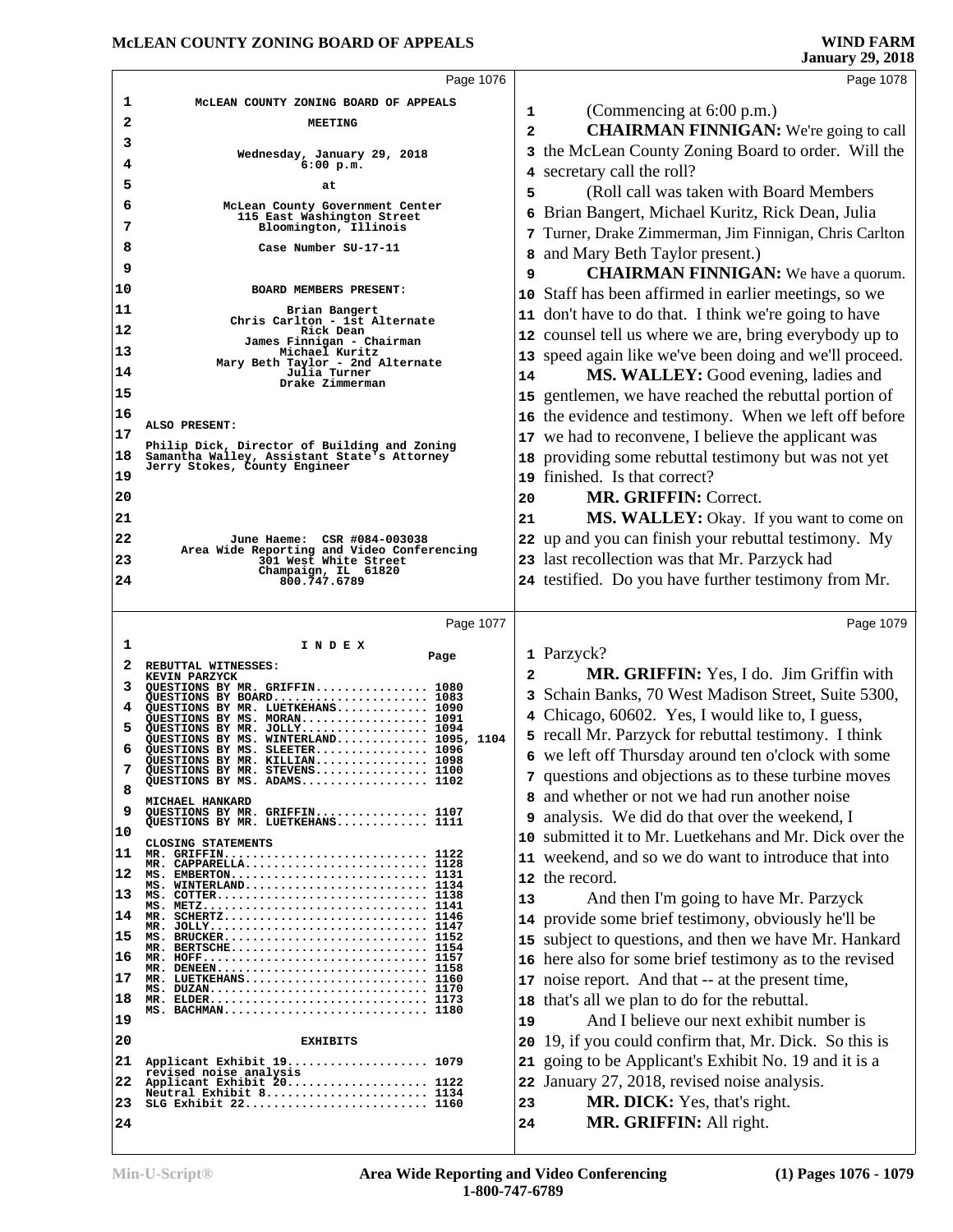|              | Page 1080                                                                                          |                         | Page 1082                                                                                                   |
|--------------|----------------------------------------------------------------------------------------------------|-------------------------|-------------------------------------------------------------------------------------------------------------|
| 1            | <b>CHAIRMAN FINNIGAN:</b> Do you want that in                                                      | 1                       | turbines moved were any closer to nonparticipating                                                          |
| $\mathbf{2}$ | the record?                                                                                        | $\overline{\mathbf{2}}$ | residences. I want to clarify that, in that when                                                            |
| 3            | MR. GRIFFIN: I would, yes.                                                                         | 3                       | you look at each turbine, and we looked at the                                                              |
| 4            | <b>CHAIRMAN FINNIGAN:</b> We can do that.                                                          | 4                       | closest nonparticipating resident, when we moved the                                                        |
| 5            | MR. GRIFFIN: Thank you. All right.                                                                 | 5                       | turbine, we went no closer to that nonparticipating                                                         |
| 6            | <b>QUESTIONS BY</b>                                                                                | 6                       | resident, and in fact with these moves, if you will,                                                        |
| 7            | <b>MR. GRIFFIN:</b>                                                                                | 7                       | that original nonparticipating resident was the                                                             |
| 8            | Q. So, Mr. Parzyck, you're still under oath                                                        | 8                       | closest, if that makes any sense. I hope that's not                                                         |
| 9            | of course. Before you -- I know you have a copy in                                                 | 9                       | too convoluted, but bottom line is if you're going                                                          |
| 10           | front of you of Applicant's Exhibit 19, the January                                                | 10                      | to move a turbine you're always going to at some                                                            |
| 11           | 27, 2018, revised noise analysis. And the first two                                                | 11                      | point move closer to a nonparticipant, but it's not                                                         |
| 12           | pages of that are a letter from Mr. Hankard which                                                  | 12                      | going to be impactful.                                                                                      |
| 13           | summarized the turbine eliminations and moves that                                                 | $13$                    | Q. All right. And, Mr. Parzyck, the revised                                                                 |
| 14           | had been made; is that correct?                                                                    | 14                      | noise report also references some other turbine                                                             |
| 15           | A. First of all, Kevin Parzyck,                                                                    | 15                      | changes, location changes that were not discussed on                                                        |
| 16           | P-A-R-Z-Y-C-K, 1 South Wacker, Suite 1800, Chicago,                                                | 16                      | Thursday. Why don't you discuss those?                                                                      |
| 17           | 60606. That's correct.                                                                             | 17                      | A. Sure. What we did is we looked at going                                                                  |
| 18           | Q. All right, why don't you go through the                                                         | 18                      | back to some of the discussion regarding the 500                                                            |
| 19           | turbine changes that were done regarding proximity                                                 | 19                      | foot setback from streams in the project area that                                                          |
| 20           | to air strips which you testified again -- which you                                               | 20                      | was identified in the IDNR letter. Where we were                                                            |
| 21           | testified to on Thursday, but to refresh everything,<br>why don't you go over those again?         | 21                      | able to, we shifted turbine T1 approximately 100<br>feet to the southwest, turbine T35 approximately 25     |
| 22<br>23     | A. Sure, very quickly. With respect to                                                             | 22<br>23                | feet to the southwest, and T65 approximately 2,000                                                          |
| 24           | testimony provided by Mr. Thacker and Schertz, we                                                  | 24                      | feet to the east northeast, and what this does is it                                                        |
|              |                                                                                                    |                         |                                                                                                             |
|              | Page 1081                                                                                          |                         | Page 1083                                                                                                   |
| 1            | have eliminated turbines T22 and T80. We have                                                      | 1                       | takes it outside of that 500 foot barrier from the                                                          |
| 2            | shifted turbine T23 approximately 850 feet to the                                                  | $\mathbf{z}$            | perennial streams.                                                                                          |
| 3            | east, turbine T74 approximately 300 feet to the west                                               | 3                       | Q. And T65 was the turbine that Mr. Young                                                                   |
| 4            | and converted it to a 2.3 megawatt unit, and just                                                  | 4                       | testified concerning; is that right?                                                                        |
| 5            | for reference, that's a unit with a 160 meter rotor                                                | 5                       | A. That's correct.                                                                                          |
| 6            | versus others that have a 127 meter rotor, and we                                                  | 6                       | Q. And is there one, is there still one                                                                     |
| 7            | have shifted turbine T78 approximately 1,100 feet to                                               | 7                       | turbine in the layout that's within 500 feet of a                                                           |
| 8            | the northwest. And those shifts are shown at the                                                   | 8                       | perennial stream?                                                                                           |
| 9            | back. There are -- there are photos, there are                                                     | 9                       | A. Yes, at this point with our layout,                                                                      |
| 10           | plans that show those moves.                                                                       | 10                      | turbine T91 continues to be 300 feet from a                                                                 |
| 11           | Q. And those moves and eliminations were done                                                      | 11                      | perennial creek. Because of setbacks around that                                                            |
| 12           | pursuant to communications that Invenergy had with                                                 | 12                      | turbine, we were not able to move it.                                                                       |
| 13           | Mr. Schertz and Mr. Thacker, correct?<br>A. That's correct, we had phone conversations             | 13<br>14                | MR. GRIFFIN: That's all the questions I                                                                     |
| 14           |                                                                                                    |                         | have for Mr. Parzyck. Thank you.                                                                            |
| 15           |                                                                                                    |                         |                                                                                                             |
|              | and communicated drawings back and forth with both                                                 | 15                      | <b>CHAIRMAN FINNIGAN:</b> Questions from the                                                                |
| 16           | gentlemen.                                                                                         | 16                      | board?                                                                                                      |
| 17           | Q. Mr. Parzyck, on Thursday you testified                                                          | 17                      | MR. DEAN: On those first moves, I was a                                                                     |
| 18           | that none of these turbine moves for the air strips                                                | 18                      | little bit fuzzy on them. What did you -- did you                                                           |
| 19           | were closer to a residence. Do you remember                                                        | 19                      | move closer to a residence or did you remain the                                                            |
| 20           | testifying to that?                                                                                | 20                      | same distance?                                                                                              |
| 21           | A. I did.                                                                                          | 21                      | MR. PARZYCK: So when we -- actually in                                                                      |
| 22           | Q. Do you want to clarify that testimony?                                                          | 22                      | the figures here, it identifies the distance that it                                                        |
| 23<br>24     | A. I would like to clarify that please. The<br>question was asked as to whether this move -- these | 23<br>24                | had originally been to the nearest nonparticipating<br>receptor or home and then what the adjusted location |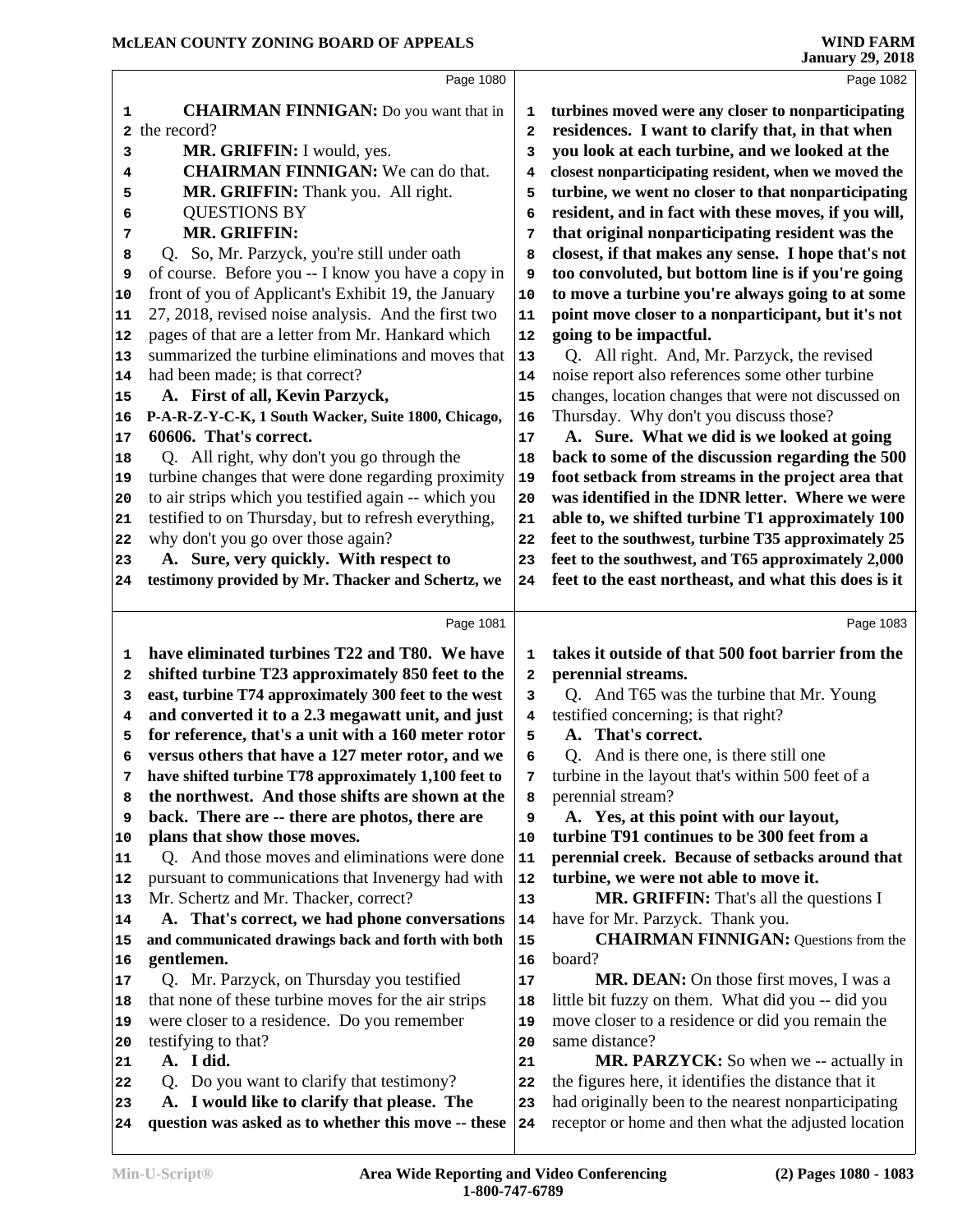|              | Page 1084                                                                                            |                         | Page 1086                                                             |
|--------------|------------------------------------------------------------------------------------------------------|-------------------------|-----------------------------------------------------------------------|
| 1            | distance was from that closest nonparticipant, and                                                   | 1                       | had some contingencies in there, so that hasn't been                  |
| $\mathbf{2}$ | those all, we were no closer to that closest                                                         | $\mathbf{2}$            | completed. So we haven't withdrawn any of the                         |
| 3            | nonparticipant.                                                                                      | 3                       | turbines and we'd be, you know, asking you to                         |
| 4            | I will say, however, that turbine T1, if                                                             | 4                       | deliberate on all those, obviously knowing that                       |
| 5            | you look at that figure, and this has to do with                                                     | 5                       | turbines that aren't approved by Lexington would not                  |
| 6            | those where we moved to be 500 feet from the                                                         | 6                       | meet your zoning ordinance.                                           |
| 7            | perennial stream, turbine T1 did in fact go from --                                                  | 7                       | MR. ZIMMERMAN: Is the ultimate goal 100                               |
| 8            | if you look on the figure, the original location was                                                 | 8                       | turbines or is it going to be slightly more should                    |
| 9            | 2,210 feet from a nonparticipating home. It is now                                                   | 9                       | you get approval of those?                                            |
| 10           | 2,173 feet from a nonparticipating home. The                                                         | ${\bf 10}$              | MR. PARZYCK: It would -- at this point                                |
| 11           | turbine was moved approximately -- as I said,                                                        | 11                      | what we're looking at is 100 or 101 turbines,                         |
| 12           | approximately 100 feet, so it was incrementally                                                      | 12                      | thereabouts. The next step will be to get                             |
| 13           | closer to a nonparticipating home. That was the                                                      | 13                      | confirmation of FAA compliance and soil borings are                   |
| 14           | only one of all these moves.                                                                         | 14                      | probably the two big, you know, glitches to                           |
| 15           | And you can see when you look at the                                                                 | 15                      | determine exactly which turbines we could build, but                  |
| 16           | figures, these dark blue houses that are on there                                                    | 16                      | it's right -- our interconnection is for 250                          |
| 17           | are nonparticipating and the light blue on there are                                                 | 17                      | megawatts. We're going to be at 100 or 101.                           |
| 18           | participating.                                                                                       | 18                      | <b>CHAIRMAN FINNIGAN:</b> You brought up the                          |
| 19           | MR. DEAN: Thank you.                                                                                 | 19                      | soil borings. Will you do soil borings on every                       |
| 20           | <b>CHAIRMAN FINNIGAN:</b> Any other questions?                                                       | 20                      | turbine?                                                              |
| 21           | MS. TURNER: How many turbines do you have                                                            | 21                      | MR. PARZYCK: That's correct, yes, we will                             |
| 22           | total at this point?                                                                                 | 22                      | go to every turbine location, do a boring, just to                    |
| 23           | MR. PARZYCK: So if you start off with our                                                            | 23                      | validate that the soil is satisfactory.                               |
| 24           | 117 with the application and you look at what has                                                    | 24                      | <b>CHAIRMAN FINNIGAN:</b> So if you found one                         |
|              |                                                                                                      |                         |                                                                       |
|              |                                                                                                      |                         |                                                                       |
|              | Page 1085                                                                                            |                         | Page 1087                                                             |
|              |                                                                                                      |                         |                                                                       |
| 1            | gone on with respect to the -- first of all, the                                                     | 1                       | that was in a sandy area or something below that you                  |
| $\mathbf{2}$ | first criteria is the 1.5 mile setback from cities.                                                  | $\overline{\mathbf{2}}$ | couldn't see from above, you'd move to try to move                    |
| 3            | The town of Chenoa has agreed to those two that were                                                 | 3                       | it?                                                                   |
| 4            | in their setback. There was a city council meeting                                                   | 4                       | MR. PARZYCK: Well, we'd look to try to                                |
| 5            | last week in Lexington where we had requested to                                                     | 5                       | move it if possible or if we have a delta in terms                    |
| 6            | have 18 turbines within that area and they approved                                                  | 6                       | of, you know, beyond that 101, we may just eliminate                  |
| 7            | nine of those. So the total number at this point                                                     | 7                       | it and use another one. So that -- you know, you                      |
| 8            | from that -- and then Gridley, that is still being                                                   | 8                       | sort of look at all of that. Sometimes what you'll                    |
| 9            | discussed with the city.                                                                             | 9                       | do is you'll do soil borings, you'll see maybe an                     |
| 10           | So if you were to look at that, so you                                                               | 10                      | organic seam down there that would require a lot of                   |
| 11           | take 117 less 9, so that puts us at 108, and then we                                                 | 11                      | remediation and you can look elsewhere, but --                        |
| 12<br>13     | say here that we have removed turbine T22 and T80.                                                   | 12                      | <b>CHAIRMAN FINNIGAN:</b> For an example, if you                      |
| 14           | That puts us at 106. Oh, I'm sorry, Chenoa had four                                                  | 13                      | saw one that didn't meet your criteria, could you                     |
|              | turbines that they had approved within the mile and                                                  | 14<br>15                | move it 100 feet or something like that and it would                  |
| 15<br>16     | a half setback, I apologize.                                                                         | 16                      | change or --                                                          |
| 17           | MR. DEAN: Did Chenoa opt to eliminate                                                                | 17                      | MR. PARZYCK: It could. It depends on                                  |
| 18           | any?                                                                                                 | 18                      | what the -- you know, again going -- looking back at                  |
| 19           | MR. PARZYCK: They did not.                                                                           | 19                      | setbacks, noise, all those other criteria would have                  |
| 20           | MR. DEAN: Thank you.                                                                                 | 20                      | to be in compliance, but that would be a<br>possibility.              |
| 21           | MR. GRIFFIN: If I can clarify that, the                                                              | 21                      | <b>CHAIRMAN FINNIGAN: Thanks.</b>                                     |
| 22           | turbines that have not been approved or were not                                                     | 22                      |                                                                       |
| 23           | approved as part of that motion that was approved by                                                 | 23                      | MS. TURNER: And you said you did not move<br>91 because of why again? |
| 24           | Lexington, we've not withdrawn those from our<br>application. The Lexington motion that was approved | 24                      | MR. PARZYCK: It was, it was -- when you                               |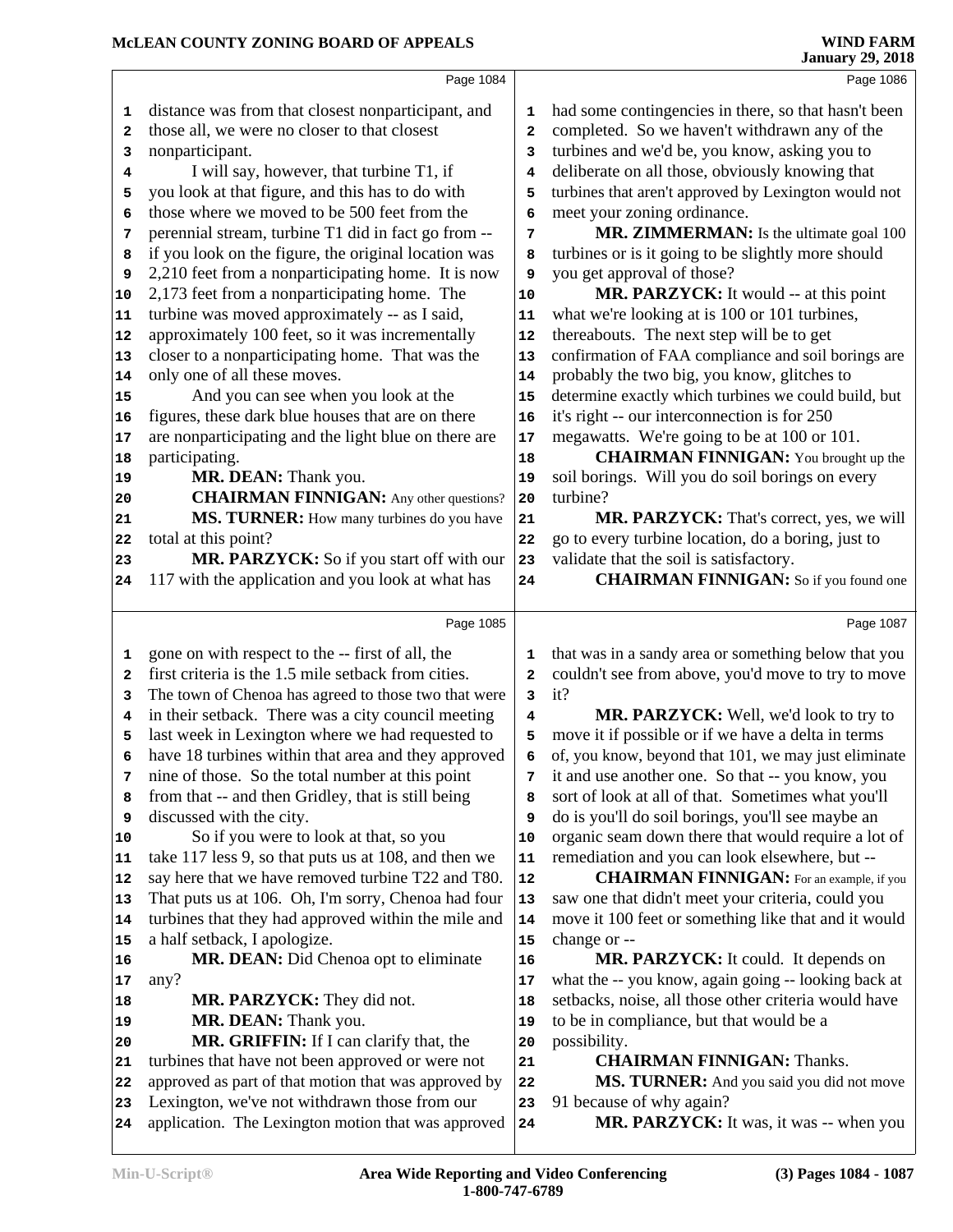|                                                                              | Page 1088                                                                                             |                | Page 1090                                            |
|------------------------------------------------------------------------------|-------------------------------------------------------------------------------------------------------|----------------|------------------------------------------------------|
| 1                                                                            | look at all the setbacks, residential setbacks,                                                       | $\mathbf 1$    | the side.                                            |
| 2                                                                            | roadway setbacks, it was blocked in essentially. We                                                   | $\overline{a}$ | MR. DICK: And it is your testimony that              |
| 3                                                                            | really did try to move it. It was just blocked in.                                                    | 3              | if 91 has to be 500 -- turbine number 91 has to be   |
| 4                                                                            | And then I don't know if I clarified, but that                                                        | 4              | 500 feet from the center of the stream, that you     |
| 5                                                                            | turbine is at this point 300 feet from the creek.                                                     | 5              | would have to cut that turbine.                      |
| 6                                                                            | MR. ZIMMERMAN: For the borings, what                                                                  | 6              | MR. PARZYCK: That's correct.                         |
| 7                                                                            | about gravel? There are a lot of gravel veins                                                         | 7              | MR. DICK: That's all I have.                         |
| 8                                                                            | throughout McLean County. Do they have much of an                                                     | 8              | <b>CHAIRMAN FINNIGAN:</b> Would anyone in the        |
| 9                                                                            | impact?                                                                                               | 9              | audience have questions of this witness? Come        |
| 10                                                                           | MR. PARZYCK: You know, I have to be a                                                                 | 10             | forward.                                             |
| 11                                                                           | little cautious. I'm not a geotechnical engineer,                                                     | 11             | MR. LUETKEHANS: Phil Luetkehans, 105 East            |
| 12                                                                           | but I am a civil engineer. You can oftentimes,                                                        | 12             | Irving Park Road --                                  |
| 13                                                                           | depending upon the density of the gravel, you know,                                                   | 13             | <b>CHAIRMAN FINNIGAN:</b> Spell your name.           |
| 14                                                                           | vein, you can go ahead and build, you know, the                                                       | 14             | MR. LUETKEHANS: -- Itasca, Illinois,                 |
| 15                                                                           | foundations. Again, we excavate down about 10 feet,                                                   | 15             | 60143. Trust me, she has it memorized, but           |
| 16                                                                           | so it's a matter of really how firm it is, you know,                                                  | 16             | L-U-E-T-K-E-H-A-N-S. Just so I'm clear, Mr.          |
| 17                                                                           | further down as to what the overall bearing can be.                                                   | 17             | Parzyck, so you made the decision to not eliminate   |
| 18                                                                           | Oftentimes what we'll do is we will design the                                                        | 18             | turbine 91 but -- is that correct?                   |
| 19                                                                           | foundation to meet the minimum capacity of a lot of                                                   | 19             | MR. PARZYCK: That's correct.                         |
| 20                                                                           | our -- of the entire area just because a lot of                                                       | 20             | MR. LUETKEHANS: And if you would have                |
| 21                                                                           | times it's easier to build just one or two                                                            | 21             | eliminated it, you would have been 500 feet from all |
| 22                                                                           | foundation types, keep it simpler for the trades.                                                     | 22             | the perennial streams throughout your project; is    |
| 23                                                                           | MR. ZIMMERMAN: So you only bore down like                                                             | 23             | that correct?                                        |
| 24                                                                           | 10 feet?                                                                                              | 24             | MR. PARZYCK: That's correct.                         |
|                                                                              |                                                                                                       |                |                                                      |
|                                                                              | Page 1089                                                                                             |                | Page 1091                                            |
|                                                                              |                                                                                                       |                |                                                      |
| 1                                                                            | MR. PARZYCK: No, I'm sorry, we bore much                                                              | 1              | MR. LUETKEHANS: Nothing further.                     |
| 2                                                                            | deeper. The foundation will only sit 10 feet below                                                    | $\mathbf{2}$   | <b>CHAIRMAN FINNIGAN:</b> Would anyone else have     |
| 3                                                                            | grade, I'm sorry.                                                                                     | з              | questions? It has to be on what was testified to     |
| 4                                                                            | <b>CHAIRMAN FINNIGAN:</b> Any questions from                                                          | 4              | tonight. State your name and address.                |
| 5                                                                            | staff?                                                                                                | 5              | MS. MORAN: My name is Deann Moran,                   |
|                                                                              | MR. DICK: Yes. With respect to turbine                                                                |                | M-O-R-A-N. Address is 503 North Orange Street in     |
| 7                                                                            | number 74, moving it 300 feet to the west to get out                                                  | 7              | Lexington.                                           |
| 8                                                                            | of the direct path of the Schertz air strip, is Mr.                                                   | 8<br>9         | <b>CHAIRMAN FINNIGAN:</b> Could you spell your       |
| 9                                                                            | Schertz okay with that?                                                                               | 10             | last name?                                           |
|                                                                              | MR. PARZYCK: He is. Based on our                                                                      | 11             | MS. MORAN: Moran, M-O-R-A-N.                         |
|                                                                              | communications, he said that that would be, you<br>know, beneficial. I can't -- I can't speak for Mr. | 12             | <b>QUESTIONS BY</b><br><b>MS. MORAN:</b>             |
|                                                                              | Schertz because, you know, he mentioned moving, he                                                    | 13             | Q. I just have a question. Our city council          |
|                                                                              | mentioned eliminating, but his comment was that it                                                    | 14             | voted that they would allow nine wind turbines       |
|                                                                              | would reduce the criticality of that turbine.                                                         | 15             | within the setback, and then you had just -- the     |
|                                                                              | MR. DICK: And by converting it to a 2.3                                                               | 16             | lawyer had just said that it sounded like it's not   |
|                                                                              | megawatt turbine, what effect does that have on his                                                   | 17             | going to matter whether or not we voted for nine,    |
|                                                                              | landing stripping?                                                                                    | 18             | that you have some things written in your proposal   |
|                                                                              | MR. PARZYCK: It lowers the tip height, so                                                             | 19             | that will allow all 18 to be in the setback?         |
|                                                                              | it's, you know, instead of a 116 -- or a 127 meter                                                    | 20             | A. No, I -- let me clarify.                          |
|                                                                              | rotor, it's 116 meters. So it's a lower tip height                                                    | 21             | Q. Please.                                           |
| 10<br>11<br>12<br>13<br>14<br>15<br>16<br> 17<br>18<br> 19<br>20<br>21<br>22 | which lowers his, you know, his glide pattern. I                                                      | 22             | What Mr. Griffin was saying was that the<br>A.       |
| 23                                                                           | mean he's got more space in his glide path, between                                                   | 23             | council voted that there were -- that nine of those  |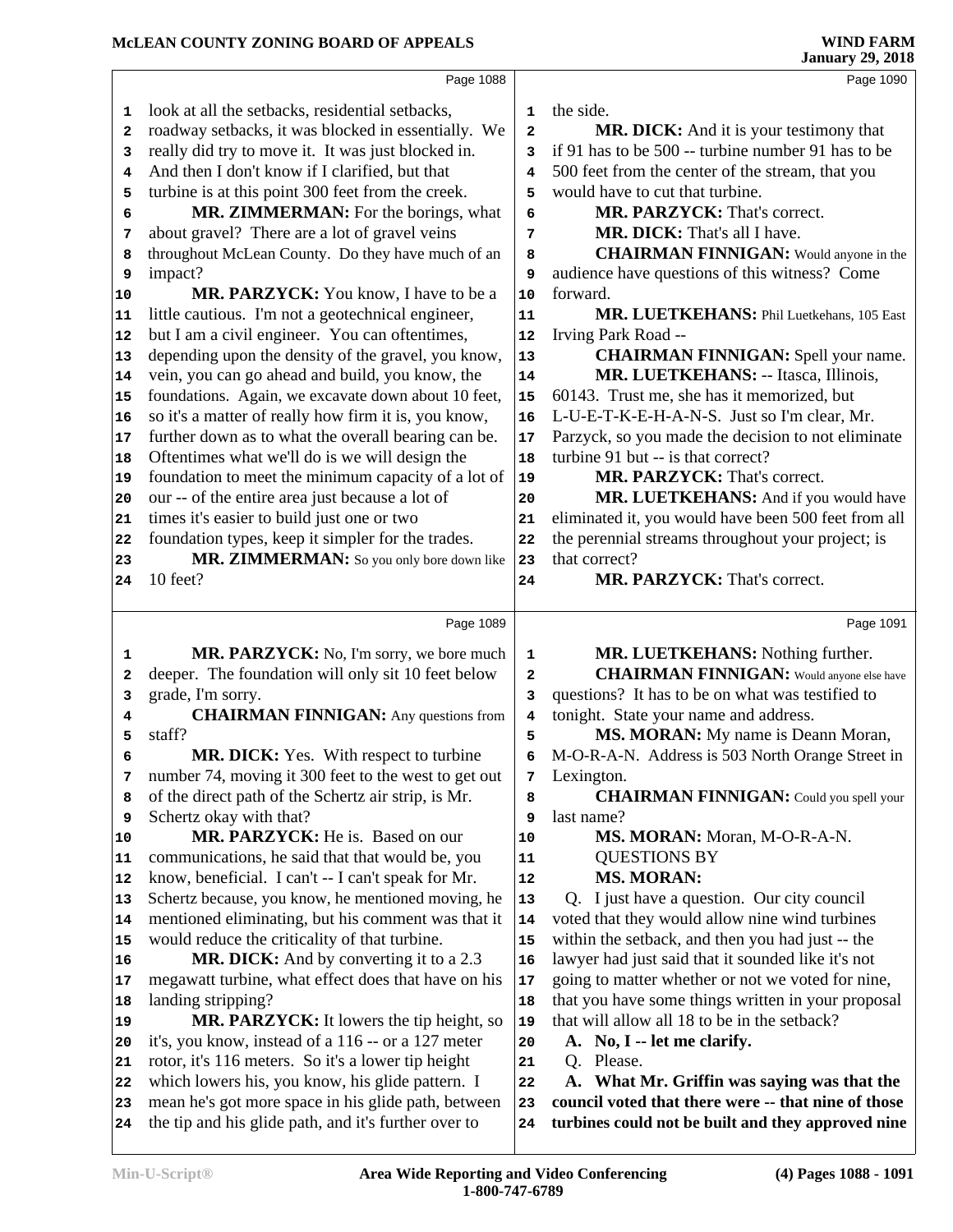|          | Page 1092                                                 |          | Page 1094                                                 |
|----------|-----------------------------------------------------------|----------|-----------------------------------------------------------|
| 1        | that could be built. There was I believe four             | 1        | <b>QUESTIONS BY</b>                                       |
| 2        | conditions that were part of that. And so what we         | 2        | MR. JOLLY:                                                |
| 3        | have done, we have not -- because there were              | 3        | Q. All right, you had mentioned doing soil                |
| 4        | conditions that we still have to fulfill with             | 4        | borings in the -- in anticipation of placing              |
| 5        | Lexington, we have not removed them from the project      | 5        | windmills. To do the soil borings, is that                |
| 6        | at this point. However, once those conditions and a       | 6        | something that's permitted like as far as you have        |
| 7        | document is approved by Lexington, then we will           | 7        | to get permits from the county to do so?                  |
| 8        | build those that have been approved by the city           | 8        | A. I'm not -- I do not believe so.                        |
| 9        | council.                                                  | 9        | Q. How do -- how deep do you bore?                        |
| 10       | Q. Can you explain why we even have the                   | 10       | A. I don't have -- I should have that                     |
| 11       | setback if you decide to propose to put things            | 11       | information. I don't have it at my fingertips, I'm        |
| 12       | within a 1.5 mile radius of the town?                     | 12       | sorry.                                                    |
| 13       | A. I would -- I would have to defer as to the             | 13       | Q. Is it over a hundred feet?                             |
| 14       | -- the zoning ordinance identifies that the cities        | 14       | A. I don't know.                                          |
| 15       | have the right to evaluate that region outside of         | 15       | Q. Is it over 50 feet?                                    |
| 16       | their boundary. I'd have to defer to the county as        | 16       | A. I'm sorry, I don't know the numbers.                   |
| 17       | to their rationale.                                       | 17       | Q. Okay. Say you're boring and you really                 |
| 18       | Q. Okay. The next question I have is about                | 18       | don't know how deep you're boring but --                  |
| 19       | the turbine that you said you have changed the blade      | 19       | A. I don't know, but our team would know.                 |
| 20       | length for the gentlemen that are flying the              | 20       | Q. Well, that's what I'm saying. It's kind                |
| 21       | airplanes.                                                | 21       | of pertinent to see -- my question would be that say      |
| 22       | A. Yeah.                                                  | 22       | you strike a water source, aquifer, there's been          |
| 23       | Q. Did that change the height of the turbine              | 23       | mention of gravel beds which carry water for the          |
| 24       | at all?                                                   | 24       | people, the residents that are in the area. What do       |
|          |                                                           |          |                                                           |
|          | Page 1093                                                 |          | Page 1095                                                 |
| 1        | A. Yes, it does. In the end, the tip height               | 1        | you do in the case of striking something like that        |
| 2        | it's shorter, so it's lower.                              | 2        | water source for the area residents?                      |
| 3        | MS. MORAN: Okay, that's all. Thank you.                   | 3        | A. Following the soil boring, the hole is                 |
| 4        | <b>CHAIRMAN FINNIGAN:</b> Thank you.                      | 4        | repacked and sealed so there would not be -- it           |
| 5        | MR. JOLLY: Tim Jolly, 26759 East 2700                     |          |                                                           |
| 6        |                                                           | 5        | would not impact the water source.                        |
|          | North Road, Chenoa.                                       | 6        | Q. Okay. Just one more time, you don't know               |
| 7        | MR. GRIFFIN: Excuse me, sir. I believe                    | 7        | how deep at all, even a proximity of how deep you         |
| 8        | Mr. Jolly is represented by Mr. Luetkehans, so I          | 8        | bore?                                                     |
| 9        | don't think he's eligible to cross-examine twice.         | 9        | A. I think you've asked me three times                    |
| 10       | MS. WALLEY: I think Mr. Jolly gave his                    | 10       | already.                                                  |
| 11       | own statement independent of Mr. Luetkehans. Is           | 11       | Q. Well, I'm just asking you don't know that?             |
| 12       | that right?                                               | 12       | A. I don't.                                               |
| 13       | MR. JOLLY: That's correct.                                | $13$     | <b>CHAIRMAN FINNIGAN:</b> Any other questions?            |
| 14       | MS. WALLEY: Okay, so I take it then that                  | 14       | MS. WINTERLAND: Amy Winterland, 22825                     |
| 15       | you are not deferring on Mr. Luetkehans to represent      | 15       | North 3075 East Road, Colfax. Mr. Parzyck, were you       |
| 16       | you entirely in the hearing; is that correct?             | 16       | aware that turbine number 91 per your application on      |
| 17       | MR. JOLLY: Well, when you mean                            | 17       | page 65 is on the 100-year floodplain?                    |
| 18       | entirely --                                               | 18       | MR. PARZYCK: I -- if you make that claim,                 |
| 19       | MR. LUETKEHANS: That's correct, that's                    | 19       | I will have our team check that out.                      |
| 20       | correct.                                                  | 20       | MS. WINTERLAND: So I expanded the map to                  |
| 21       | MS. WALLEY: Okay, okay. So then since he                  | 21       | try to see it closely and it is on the line, so I'm       |
| 22       | gave -- since he did testify, we'll let him               | 22       | not sure what that clearly defines, but I would           |
| 23<br>24 | cross-examine Mr. Parzyck.<br>MR. JOLLY: Okay, thank you. | 23<br>24 | point that out.<br>MR. PARZYCK: Okay, we'll look at that. |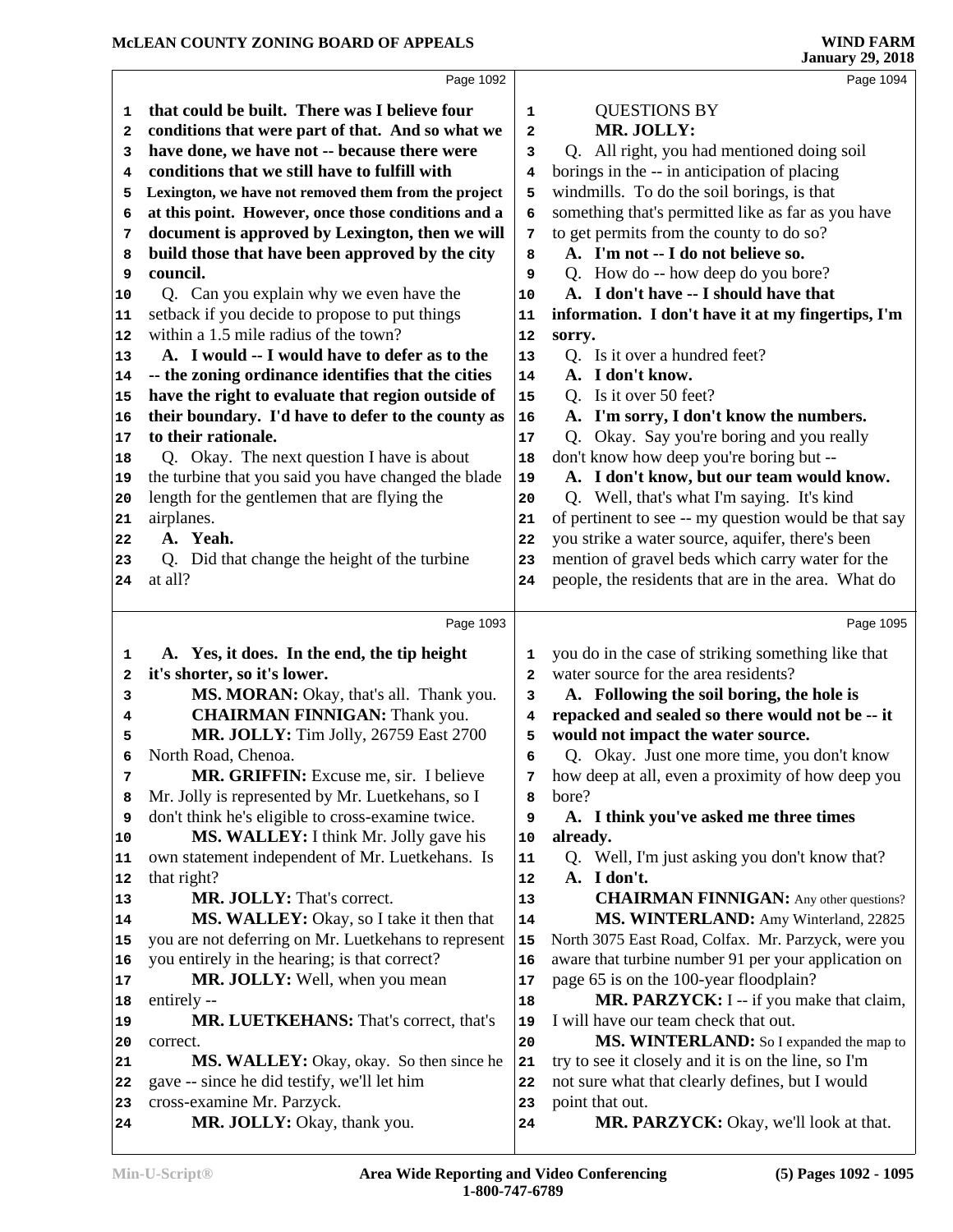|                                                                | Page 1096                                            |                         | Page 1098                                            |
|----------------------------------------------------------------|------------------------------------------------------|-------------------------|------------------------------------------------------|
| 1                                                              | <b>MS. WINTERLAND:</b> In addition, number 99 is     | 1                       | MR. KILLIAN: Terry Killian,                          |
| 2                                                              | likewise on the 100-year floodplain on page 65.      | $\overline{\mathbf{2}}$ | K-I-L-L-I-A-N, 116 Delane Drive, Lexington,          |
| з                                                              | MR. PARZYCK: We'll look at both of those.            | 3                       | Illinois, 61753.                                     |
| 4                                                              | <b>CHAIRMAN FINNIGAN:</b> Please push the button     | 4                       | <b>QUESTIONS BY</b>                                  |
| 5                                                              | when you're done, thank you.                         | 5                       | MR. KILLIAN:                                         |
| 6                                                              | MS. SLEETER: Laurie Sleeter,                         | 6                       | Q. You did mention the AIMA agreement                |
| 7                                                              | S-L-E-E-T-E-R. My address is 23903 North 2900 East   | 7                       | tonight.                                             |
| 8                                                              | Road in Lexington.                                   | 8                       | A. No, I did not.                                    |
| 9                                                              | <b>QUESTIONS BY</b>                                  | 9                       | You didn't?<br>Q <sub>1</sub>                        |
| 10                                                             | <b>MS. SLEETER:</b>                                  | 10                      | A. No.                                               |
| 11                                                             | Q. I have a hard time reading the maps too.          | 11                      | Q. Okay. When you're doing the borings, will         |
| 12                                                             | I was wondering if you could tell me the distance of | 12                      | you have a soil scientist there?                     |
| 13                                                             | turbine number 62 from Patton Creek?                 | 13                      | A. We will engage a geotechnical firm with           |
| 14                                                             | A. I did not testify as to a move of turbine         | 14                      | professional geotechnical engineers.                 |
| 15                                                             | 62, that's not on this list, so I don't -- and I     | 15                      | Q. Okay. And there'll be a soil scientist?           |
| 16                                                             | would also say I don't have at my fingertips the     | 16                      | A. I'm not sure what you -- I can't say              |
| 17                                                             | distance from turbine 62 to the creek.               | 17                      | whether a person with the title of soil scientist,   |
| 18                                                             | Q. How would I find out the exact distance?          | 18                      | whether that's even a professional name, but we will |
| 19                                                             | You said that -- you said that all the other         | 19                      | engage a licensed geotechnical engineer,             |
| 20                                                             | turbines, though, were 500 feet away from all the    | 20                      | professional engineer.                               |
| 21                                                             | other waterways?                                     | 21                      | Q. Okay, I didn't know if with the soil              |
| 22                                                             | A. From the perennial streams, that's                | 22                      | scientist, that you'd have a soil scientist when you |
| 23                                                             | correct.                                             | 23                      | have -- when you agreed to the AIMA agreement, that  |
| 24                                                             | So you're saying that number 62 is more<br>O.        | 24                      | you would follow along with the soil scientist       |
|                                                                |                                                      |                         |                                                      |
|                                                                | Page 1097                                            |                         | Page 1099                                            |
| 1                                                              | than 500 feet away from Patton Creek.                | 1                       | there.                                               |
| 2                                                              | MS. WALLEY: Ms. Sleeter, I think what                | $\overline{a}$          | A. I don't -- I would have to look into it.          |
| 3                                                              | he's saying is that's beyond the scope of what he    | 3                       | I mean we will be in compliance with the AIMA        |
|                                                                | testified to.                                        |                         | agreement. If that requires a soil scientist and if  |
| 4                                                              |                                                      | 4                       |                                                      |
| 5                                                              | <b>MR. LUETKEHANS: Not anymore.</b>                  | 5                       | that's defined in the management or the geotechnical |
| 6                                                              | MS. WALLEY: Mr. Luetkehans, I understand.            | 6                       | firm, then we will make sure that that's the case.   |
| 7                                                              | MR. LUETKEHANS: He said it. I mean all               | 7                       | I -- I can't really parse a soil scientist versus a  |
| 8                                                              | she's -- she's just following up on what exactly he  | 8                       | geotechnical professional engineer. And if that      |
| 9                                                              | said.                                                | 9                       | would have to be done, we'd be in compliance with    |
|                                                                | MS. WALLEY: I understand.                            | 10                      | the AIMA requirements.                               |
|                                                                | MR. LUETKEHANS: I don't think that's                 | 11                      | Q. They'll do the plasticity test --                 |
| 10<br>11<br>12                                                 | beyond the scope.                                    | 12                      | A. Yes.                                              |
|                                                                | MS. WALLEY: If you want to answer the                | 13                      | -- to make sure?<br>Q <sub>r</sub>                   |
|                                                                | question, you may.                                   | 14                      | Yes, right.<br>A.                                    |
|                                                                | A. I don't have that figure, I don't know the        | 15                      | Okay.<br>Q.                                          |
|                                                                | distance from 62 to Patton Creek.                    | 16                      | A. Yes. I'm sorry, maybe I'm trying to parse         |
|                                                                | Q. How do I find out?                                | 17                      | it a bit too much, but they will do all those tests. |
|                                                                | A. There is a -- we will look, we will look          | 18                      | Q. Okay.                                             |
|                                                                | at that location, but as we've laid this project     | 19                      | MR. KILLIAN: Okay, that's all.                       |
|                                                                | out, we've identified that all the turbines are      | 20                      | <b>CHAIRMAN FINNIGAN:</b> Thank you. Any other       |
|                                                                | outside of 500 feet from perennial streams.          | 21                      | questions? State your name and address please.       |
|                                                                | MS. SLEETER: Okay, thank you.                        | 22                      | MR. STEVENS: Les Stevens, 602 North                  |
| 13<br>14<br>15<br>16<br>17<br>18<br>19<br>20<br>21<br>22<br>23 | <b>CHAIRMAN FINNIGAN:</b> Any other questions?       | 23                      | Street, Chenoa, Illinois, S-T-E-V-E-N-S.             |
| 24                                                             | One more. Name and address, spell your last name.    | 24                      | <b>QUESTIONS BY</b>                                  |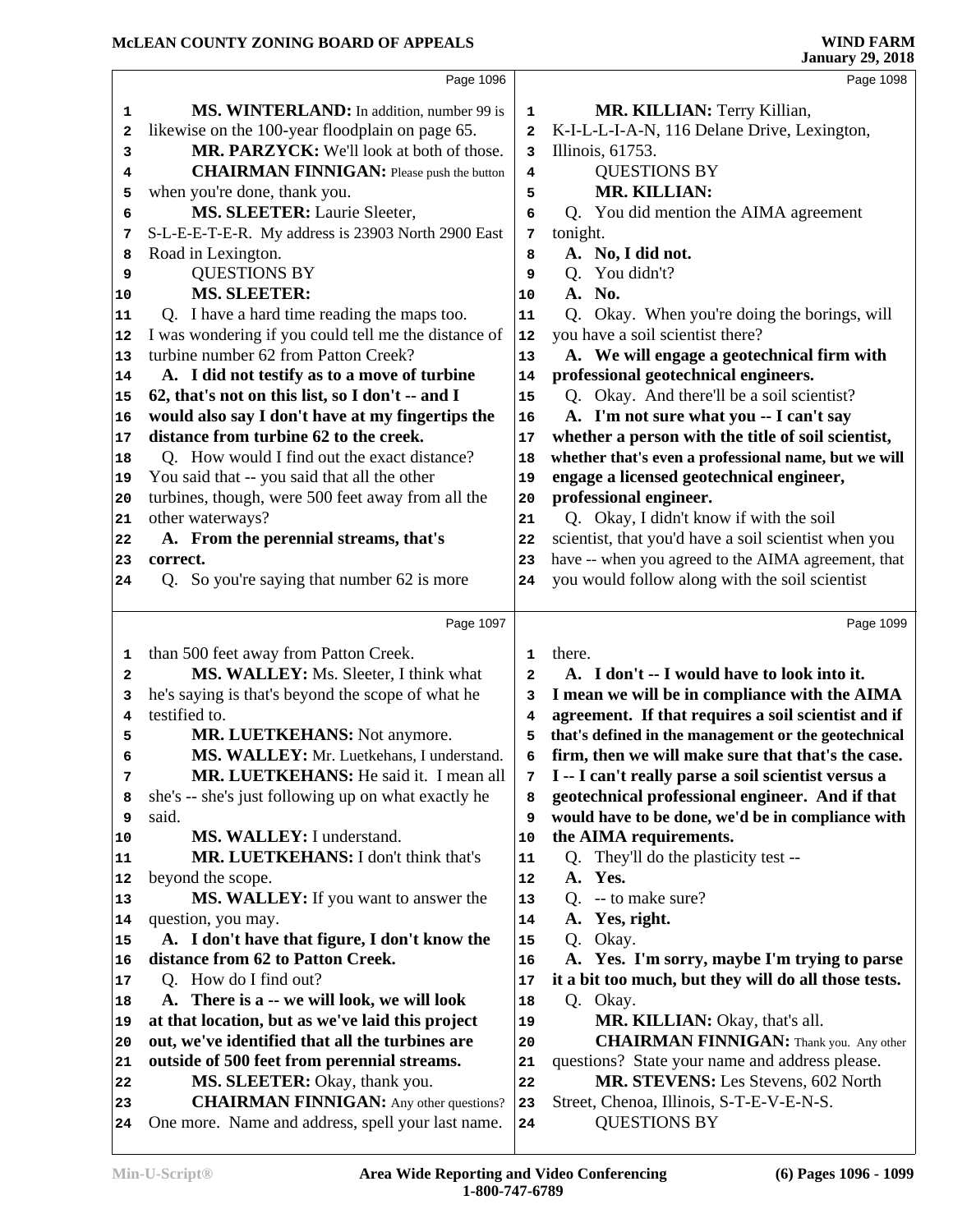|    | Page 1100                                                                                                   |        | Page 1102                                                               |
|----|-------------------------------------------------------------------------------------------------------------|--------|-------------------------------------------------------------------------|
| 1  | <b>MR. STEVENS:</b>                                                                                         | 1      | Q. Did he indicate that he had been advised                             |
| 2  | Q. You had mentioned two towers that were                                                                   | 2      | by FAA to have those turbines moved?                                    |
| 3  | being moved; is that correct?                                                                               | 3      | A. I, I don't believe he testified to that,                             |
| 4  | A. Actually --                                                                                              | 4      | but, you know -- and I don't believe that came up in                    |
| 5  | Q. One from Mr. Schertz's?                                                                                  | 5      | any of our conversations, but, you know, you'd have                     |
| 6  | A. I think I -- I think there's actually six                                                                | 6      | to ask him.                                                             |
| 7  | towers that we're moving, but if you want to be                                                             | 7      | MR. STEVENS: All right, thank you.                                      |
| 8  | maybe a little bit more specific as to --                                                                   | 8      | <b>CHAIRMAN FINNIGAN:</b> Thank you. Any other                          |
| 9  | Q. Okay, what was the criteria you used for                                                                 | 9      | questions?                                                              |
| 10 | moving Mr. Schertz's tower or lowering it?                                                                  | 10     | MS. ADAMS: Katie Adams, A-D-A-M-S, 322                                  |
| 11 | A. In discussions with him, we looked at the                                                                | 11     | West Main Street, Lexington, Illinois. I just kind                      |
| 12 | -- we listened to his concerns regarding his glide                                                          | 12     | of have a quick question.                                               |
| 13 | path for his airport, we looked at the ability of                                                           | 13     | <b>QUESTIONS BY</b>                                                     |
| 14 | where we could move them, and the -- and his                                                                | 14     | <b>MS. ADAMS:</b>                                                       |
| 15 | comments back were that, you know, he'd like to have                                                        | 15     | Q. You said that you're going to move some or                           |
| 16 | it if possible shorter. And so we looked at the                                                             | 16     | you're going to eliminate some and that everything                      |
| 17 | availability of the different products we have, our                                                         | $17\,$ | you want to do is to be in compliance with what the                     |
| 18 | 116 turbine and a 127 turbine, and we found that                                                            | 18     | rules are. If your job is to know what the rules                        |
| 19 | moving and putting that other turbine was most                                                              | 19     | are, then why are we here arguing, because                              |
| 20 | effective to satisfy or to address his concerns.                                                            | 20     | repeatedly several on your permits are against the                      |
| 21 | Q. Okay, thank you. In reference to Mr.                                                                     | 21     | rules.                                                                  |
| 22 | Thacker's turbine that's going to be on his                                                                 | 22     | A. I'm sorry, you're going to have to be more                           |
| 23 | property, what was the criteria for moving that?                                                            | 23     | specific with what you're trying to get at.                             |
| 24 | Was it at his request or was it from a different                                                            | 24     | Q. Well, IDNR says you can't have them within                           |
|    |                                                                                                             |        |                                                                         |
|    |                                                                                                             |        |                                                                         |
|    | Page 1101                                                                                                   |        | Page 1103                                                               |
| 1  |                                                                                                             | 1      |                                                                         |
| 2  | agency request to have that tower moved?                                                                    |        | 500 feet of a waterway, and yet we're now here and                      |
| 3  | A. Well, Mr. Thacker testified that he wanted                                                               | 2<br>3 | you said, well, we left that one there, it's only                       |
| 4  | to make sure that he had a half mile clear on either                                                        | 4      | 300 feet away, but we just didn't -- weren't able to                    |
| 5  | side of his air strip. I believe he had testimony                                                           |        | move it. So if it's against the rules and you said                      |
| 6  | from another aviation agency as well or a group that<br>backed him up on that. So we looked at the turbines | 5<br>6 | you wanted to follow all the rules, then why is it<br>being left there? |
| 7  | that were adjacent to his runway. One turbine we                                                            | 7      | A. Well, we've identified -- I mean in our                              |
| 8  | could not move, which was turbine T22, so we                                                                | 8      | response, based on our analysis of the situation, we                    |
| 9  | eliminated it to make sure that there was a half                                                            | 9      | do not feel that there is a need to be 500 feet back                    |
| 10 | mile clear to the west of his air strip, and we were                                                        | 10     | from the perennial stream. However, we were able to                     |
| 11 | able to move T23 east and make sure that he had a                                                           | 11     | do that with these three turbines that I mentioned                      |
| 12 | half mile clear on the east side of his runway.                                                             | 12     | this evening, and so we did that.                                       |
| 13 | Q. So this moving of those towers or                                                                        | 13     | Q. But it's not your job to say whether you                             |
| 14 | eliminating those towers, would it make it easier,                                                          | 14     | find it to be a need. The IDNR says it has to be                        |
| 15 | because in the past Mr. Thacker has had several                                                             | 15     | that way, correct? That's what the rule is.                             |
| 16 | aircraft crashes on that runway going to the south.                                                         | 16     | <b>CHAIRMAN FINNIGAN:</b> They're asking for a                          |
| 17 | So the movement of those, that would either prevent                                                         | $17\,$ | variance for that turbine.                                              |
| 18 | or eliminate further possible aircraft crashes?                                                             | 18     | Q. Okay, I just feel like there's I guess --                            |
| 19 | A. I can't speak to, you know, crashes and                                                                  | 19     | I mean sorry, but this is not what -- I used to run                     |
| 20 | risks or any of those things associated with his                                                            | 20     | a construction company and when we filed permits we                     |
| 21 | airport, but in conversation with him in follow-up                                                          | 21     | tried to make sure we followed the rules first, we                      |
| 22 | to his testimony, he requested that those turbines,                                                         | 22     | didn't ask for forgiveness, so I just -- I really                       |
| 23 | that he had that free area on either side of his air<br>strip, and that's what we looked to accommodate.    | 23     | honestly have no idea how this is done, so that's                       |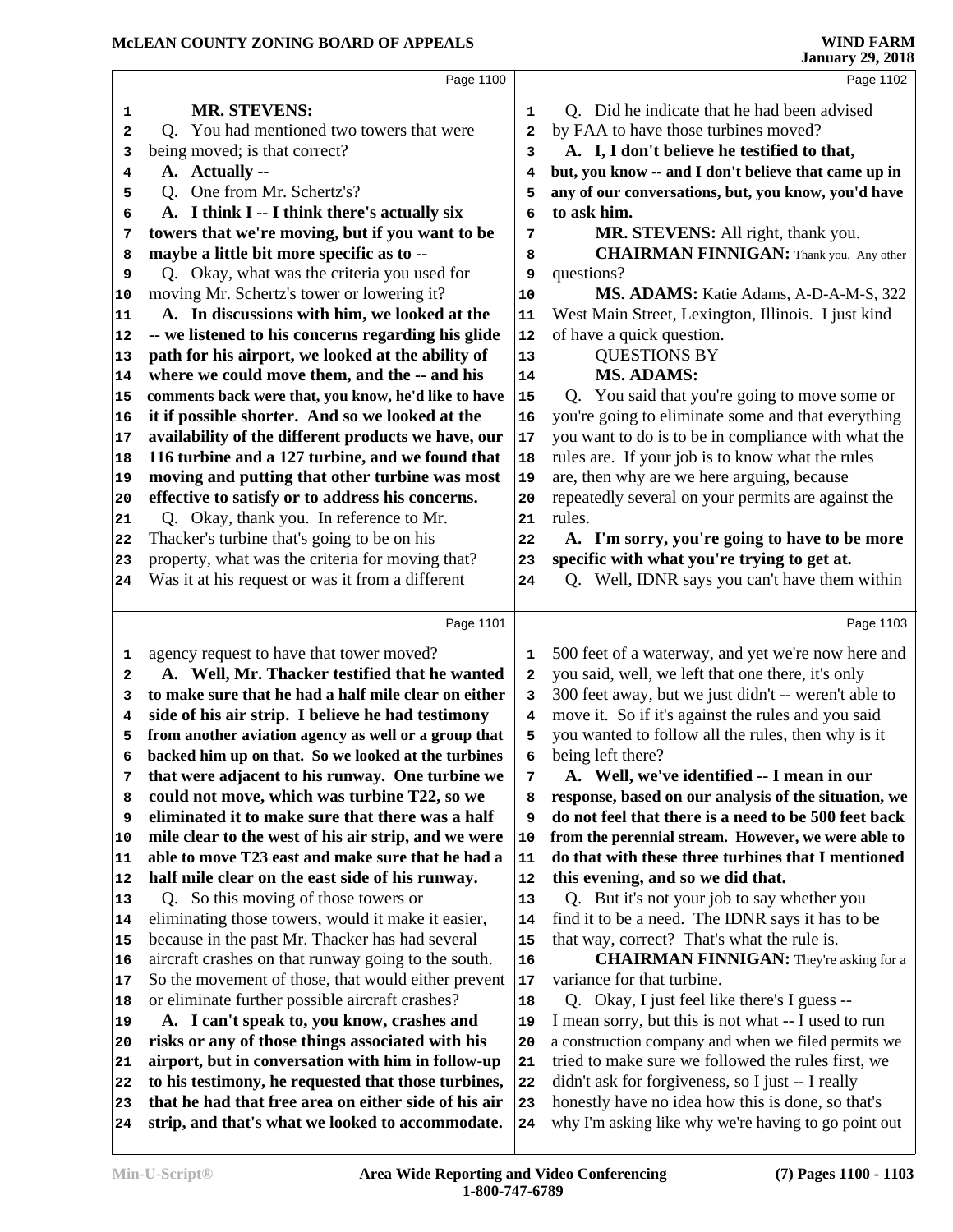|                         | Page 1104                                                                                         |                | Page 1106                                                                |
|-------------------------|---------------------------------------------------------------------------------------------------|----------------|--------------------------------------------------------------------------|
| 1                       | the faults or the things that are wrong.                                                          | 1              | that this evening. I've identified those turbines                        |
| $\mathbf{2}$            | A. Well, in the zoning ordinance, it points                                                       | $\overline{a}$ | that are being moved off of perennial streams and                        |
| 3                       | out that the IDNR letter, that it's based on that                                                 | 3              | that's my testimony this evening.                                        |
| 4                       | we're to be in compliance -- I can't remember the                                                 | 4              | MS. WINTERLAND: But there are a number of                                |
| 5                       | exact term, but there is a caveat to compliance. We                                               | 5              | turbines that are on the Henline Creek that are even                     |
| 6                       | presented that in our letter and then we'll just --                                               | 6              | less -- or I don't want to ask that question. So                         |
| 7                       | and then we're moving forward that way. But there's                                               | 7              | the IDNR is defining Henline Creek not as a                              |
| 8                       | a caveat in the ordinance with respect to the IDNR                                                | 8              | perennial stream, that is part of the Mackinaw River                     |
| 9                       | recommendations.                                                                                  | 9              | water reserve, so are you not -- are you not                             |
| 10                      | MS. ADAMS: Okay, thank you.                                                                       | 10             | complying with that, that half mile setback? You're                      |
| 11                      | <b>CHAIRMAN FINNIGAN:</b> Thank you. I don't                                                      | 11             | intentionally not -- am I not answering that                             |
| 12                      | think we've got in the rules that you can come back,                                              | 12             | question correctly or asking that question?                              |
| 13                      | but if you want to, come ahead.                                                                   | 13             | MR. GRIFFIN: Well, I -- the confusing                                    |
| 14                      | MS. WINTERLAND: Sorry.                                                                            | 14             | part is you're stating what IDNR's definition is and                     |
| 15                      | <b>CHAIRMAN FINNIGAN:</b> You can handle another                                                  | 15             | interpretation. I think that's the confusing part.                       |
| 16                      | one, can't you?                                                                                   | 16             | MR. PARZYCK: I would -- I would answer                                   |
| 17                      | MS. WINTERLAND: Amy Winterland. So as                                                             | $17\,$         | that with we testified earlier in these hearings                         |
| 18                      | we're talking about this and these 500 setbacks from                                              | 18             | with regard to the IDNR letter, our response to that                     |
| 19                      | the perennial streams and the IDNR recommendation                                                 | 19             | IDNR letter, there was a greater definition as to                        |
| 20                      | that you stay a half mile back from the Henline                                                   | 20             | half mile setbacks, et cetera. I'm not here this                         |
| 21                      | Creek, are we not -- is that a foregone conclusion                                                | 21             | evening to discuss that whole IDNR interpretation.                       |
| 22                      | now that we are -- that we're not going to stay back                                              | 22             | I'm not prepared for that this evening and that's                        |
| 23                      | a half a mile from the Henline Creek even though the                                              | 23             | not what our rebuttal testimony is.                                      |
| 24                      | IDNR recommendation says to?                                                                      | 24             | MS. WINTERLAND: Are you aware that if you                                |
|                         |                                                                                                   |                |                                                                          |
|                         |                                                                                                   |                |                                                                          |
|                         | Page 1105                                                                                         |                | Page 1107                                                                |
| 1                       | <b>CHAIRMAN FINNIGAN:</b> I'm not sure if that                                                    | 1              | had half mile setbacks on the Henline Creek, you                         |
| $\overline{\mathbf{2}}$ | was in his testimony tonight or not.                                                              | 2              | would be eliminating many more turbines than what                        |
| 3                       | MS. WINTERLAND: Well, he's saying he's                                                            | 3              | you are testifying to right now?                                         |
| 4                       | going to stay back 500 feet from perennial streams                                                | 4              | MR. PARZYCK: I know that there are                                       |
| 5                       | and he's including the Henline Creek in that                                                      | 5              | turbines that if there were greater setbacks off                         |
| 6                       | definition, and yet I thought we had a different                                                  | 6              | Henline Creek, yes, there would be turbines                              |
| 7                       | definition for Henline Creek as being part of the                                                 | 7              | eliminated.                                                              |
| 8                       | Mackinaw River Valley INI site -- INAI site.                                                      | 8              | MS. WINTERLAND: Do you know what that                                    |
| 9                       | So what I'm saying is the definition for                                                          | 9              | number might be?                                                         |
| 10                      | Henline Creek is not perennial stream but rather                                                  | 10             | <b>MR. PARZYCK:</b> I don't have that at my                              |
| 11                      | this Mackinaw River Land and Water Reserve INAI site                                              | 11             | fingertips.                                                              |
| 12                      | which is a half a mile setback, so that's why I'm                                                 | ${\bf 12}$     | <b>CHAIRMAN FINNIGAN:</b> I think we're going                            |
| 13                      | confused. Are we going to be able to discuss that?                                                | 13<br>14       | down a line we're not going to go down. I think                          |
| 14                      | Is that --                                                                                        | 15             | we're done. Any other questions? Do you have any                         |
| 15<br>16                | MR. PARZYCK: That's --                                                                            | 16             | other evidence or witnesses you're going to bring                        |
| 17                      | <b>CHAIRMAN FINNIGAN:</b> I'm not going to be --<br>I can't be questioned. I mean you can ask the | 17             | up?<br>MR. GRIFFIN: One last one, Mr. Hankard.                           |
| 18                      |                                                                                                   | 18             | <b>QUESTIONS BY</b>                                                      |
| 19                      | questions to Mr. Parzyck, and I don't think he<br>testified to that tonight.                      | 19             | <b>MR. GRIFFIN:</b>                                                      |
| 20                      | MS. WINTERLAND: So, Mr. Parzyck, let me                                                           | 20             | Q. Mr. Hankard, why don't you state your name                            |
| 21                      | ask you a question. Do you define the Henline Creek                                               | 21             | and address for the record.                                              |
| 22                      | as part of the Mackinaw River Valley Land and Water                                               | 22             | A. Sure, it's Mike Hankard, H-A-N-K-A-R-D,                               |
| 23                      | Reserve as the IDNR does?<br>MR. PARZYCK: I'm not here to testify to                              | 23             | 211 East Verona Avenue, V-E-R-O-N-A, Verona,<br><b>Wisconsin, 53593.</b> |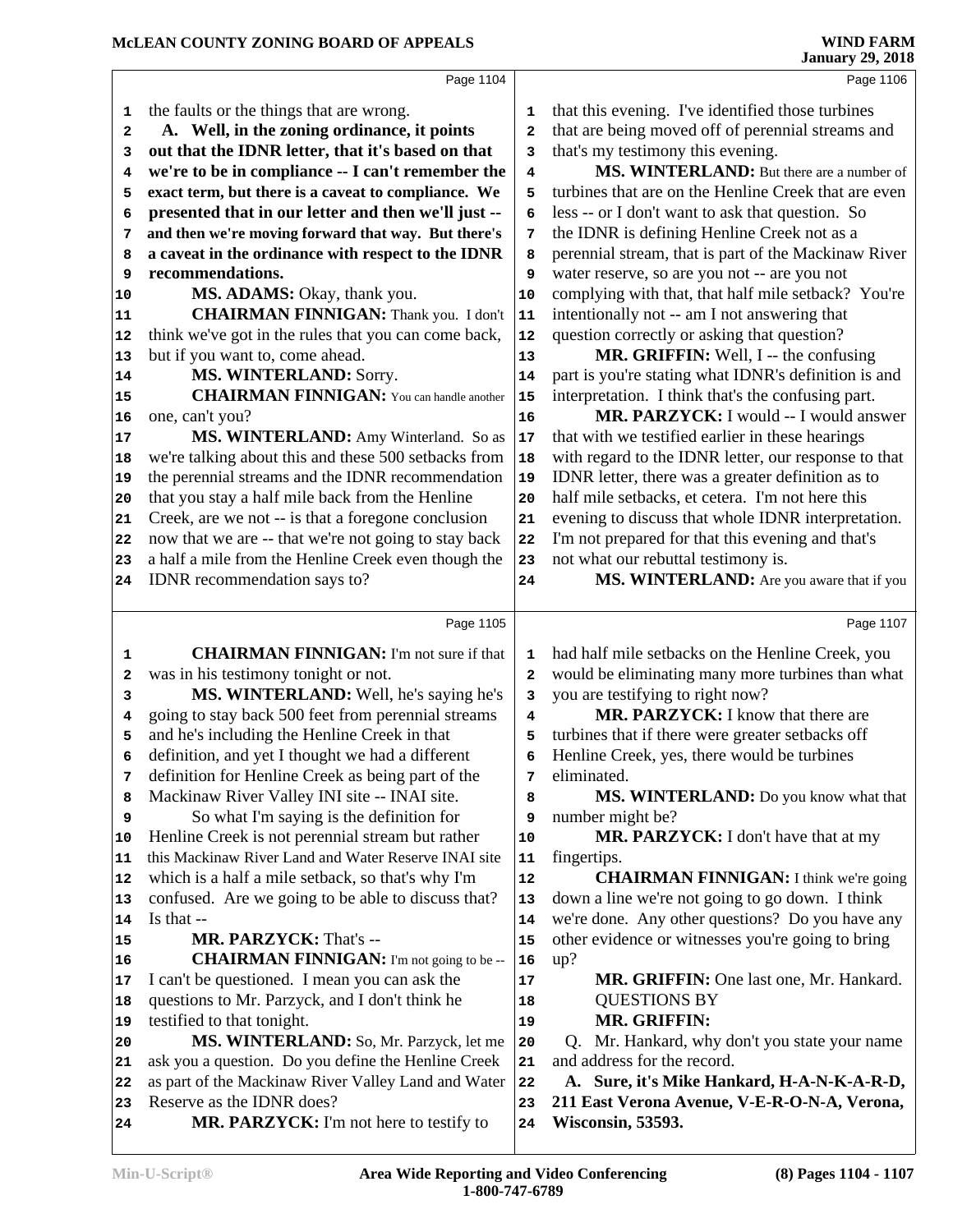|          | Page 1108                                                                            |          | Page 1110                                                                                                  |
|----------|--------------------------------------------------------------------------------------|----------|------------------------------------------------------------------------------------------------------------|
| 1        | Q. Mr. Hankard, you prepared the report                                              | 1        | expert, but he doesn't have the right to testify for                                                       |
| 2        | that's been marked Applicant Exhibit No. 19, the                                     | 2        | his expert which is what he's actually doing.                                                              |
| 3        | January 27, 2018, revised noise analysis; is that                                    | 3        | MR. GRIFFIN: I asked him what his opinion                                                                  |
| 4        | correct?                                                                             | 4        | is. That's not a leading question.                                                                         |
| 5        | A. Yes.                                                                              | 5        | MR. LUETKEHANS: He asked what his opinion                                                                  |
| 6        | Q. And in preparing that report, it addresses                                        | 6        | was and then gave him the opinion. If he wants to                                                          |
| 7        | some turbine location changes and turbines that have                                 | 7        | ask his opinion, he should ask his opinion.                                                                |
| 8        | been eliminated, correct?                                                            | 8        | <b>CHAIRMAN FINNIGAN:</b> Ask the question and                                                             |
| 9        | A. Correct.                                                                          | 9        | we'll see if we can get it worked out                                                                      |
| 10       | Q. And when you did your model again, did you                                        | 10       | <b>BY MR. GRIFFIN:</b>                                                                                     |
| 11       | confirm that all receptors still continue to meet                                    | 11       | Q. In your opinion, is using a zero ground                                                                 |
| 12       | the -- your belief, your opinion is that all                                         | 12       | factor a conservative assumption or not a                                                                  |
| 13       | receptors will meet the standards for noise under                                    | 13       | conservative assumption?                                                                                   |
| 14       | the Illinois Pollution Control Board regulations?                                    | 14       | A. It's a conservative assumption in that it                                                               |
| 15       | A. Yes.                                                                              | 15       | results in higher noise levels, thus more of a worst                                                       |
| 16       | Q. And did you use the same modelling methods                                        | 16       | case impact analysis.                                                                                      |
| 17       | that you testified to earlier in preparing this                                      | 17       | MR. GRIFFIN: That's all the questions I                                                                    |
| 18       | revised report?                                                                      | 18       | have for Mr. Hankard, thank you.                                                                           |
| 19       | A. Yes, the exact same model and methods.                                            | 19       | <b>CHAIRMAN FINNIGAN: Questions from the</b>                                                               |
| 20       | Q. You used the same zero ground factor and                                          | 20       | board? Staff?                                                                                              |
| 21       | other conservative assumptions that you testified to                                 | 21       | MR. DICK: No.                                                                                              |
| 22       | before?                                                                              | 22       | MR. LUETKEHANS: Phil Luetkehans.                                                                           |
| 23       | MR. LUETKEHANS: Objection, leading.                                                  | 23       | <b>QUESTIONS BY</b><br>MR. LUETKEHANS:                                                                     |
| 24       | Q. Is your answer yes?                                                               | 24       |                                                                                                            |
|          | Page 1109                                                                            |          | Page 1111                                                                                                  |
|          | MR. LUETKEHANS: I have an objection                                                  |          | Q. Mr. Hankard, your report does something                                                                 |
|          |                                                                                      |          |                                                                                                            |
| 1<br>2   |                                                                                      | 1<br>2   |                                                                                                            |
| 3        | standing.<br><b>CHAIRMAN FINNIGAN:</b> What are you objecting                        | 3        | other than just remodel the ones that's based on the<br>movement of turbines, doesn't it? It also adds two |
| 4        | $\mathsf{to?}$                                                                       | 4        | new turbines that you missed.                                                                              |
| 5        | MR. LUETKEHANS: Leading the witness. I                                               | 5        | <b>CHAIRMAN FINNIGAN:</b> You've got to let him                                                            |
| 6        | mean if he wants -- if he wants to ask him a                                         | 6        | answer the question.                                                                                       |
| 7        | question he can, but he shouldn't lead him through                                   | 7        | MR. LUETKEHANS: It's one question.                                                                         |
| 8        | the answer and the question at the same time. It's                                   | 8        | A. Not turbines. You said --                                                                               |
| 9        | rebuttal, it's not -- it's his own witness. His                                      | 9        | Q. I mean receptors you missed.                                                                            |
| 10       | question is awfully leading.                                                         | 10       | A.<br>Correct.                                                                                             |
| 11       | <b>CHAIRMAN FINNIGAN:</b> Clarify the question I                                     | 11       | Q. Okay, let's talk about those receptors you                                                              |
| 12       | guess, questions and answers.                                                        | 12       | missed for a minute if we could. If we go to -- the                                                        |
| 13       | Q. Did you use a zero ground factor in                                               | 13       | pages aren't number so I apologize. It's the                                                               |
| 14       | preparing this revised report?                                                       | 14       | last -- it's about the fifth page from the back,                                                           |
| 15       | A. Yes, I did.                                                                       | 15       | it's the last page on table -- actually the table is                                                       |
| 16       | Q. In your opinion, is that zero ground                                              | 16       | not -- it's Appendix C, sorry.                                                                             |
| 17       | factor a conservative assumption?                                                    | 17       | A. I think I have it.                                                                                      |
| 18       | MR. LUETKEHANS: Objection, leading.                                                  | 18       | Q. Okay. The two turbines at the bottom,                                                                   |
| 19       | <b>CHAIRMAN FINNIGAN:</b> That's a question.                                         | 19       | A1001 and A1002, those are -- or the two receptors                                                         |
| 20       | MR. LUETKEHANS: It's a question with the                                             | 20       | at the bottom, those are receptors you did not have                                                        |
| 21       | answer in it. That's the definition of the word                                      | 21       | in your prior report, correct?                                                                             |
| 22       | leading.                                                                             | 22       | A. Correct.                                                                                                |
| 23<br>24 | <b>CHAIRMAN FINNIGAN:</b> He's his expert.<br>MR. LUETKEHANS: You're right, he's his | 23<br>24 | Q. And those were only found, pointed out to<br>you by Mr. Slagel's testimony, correct?                    |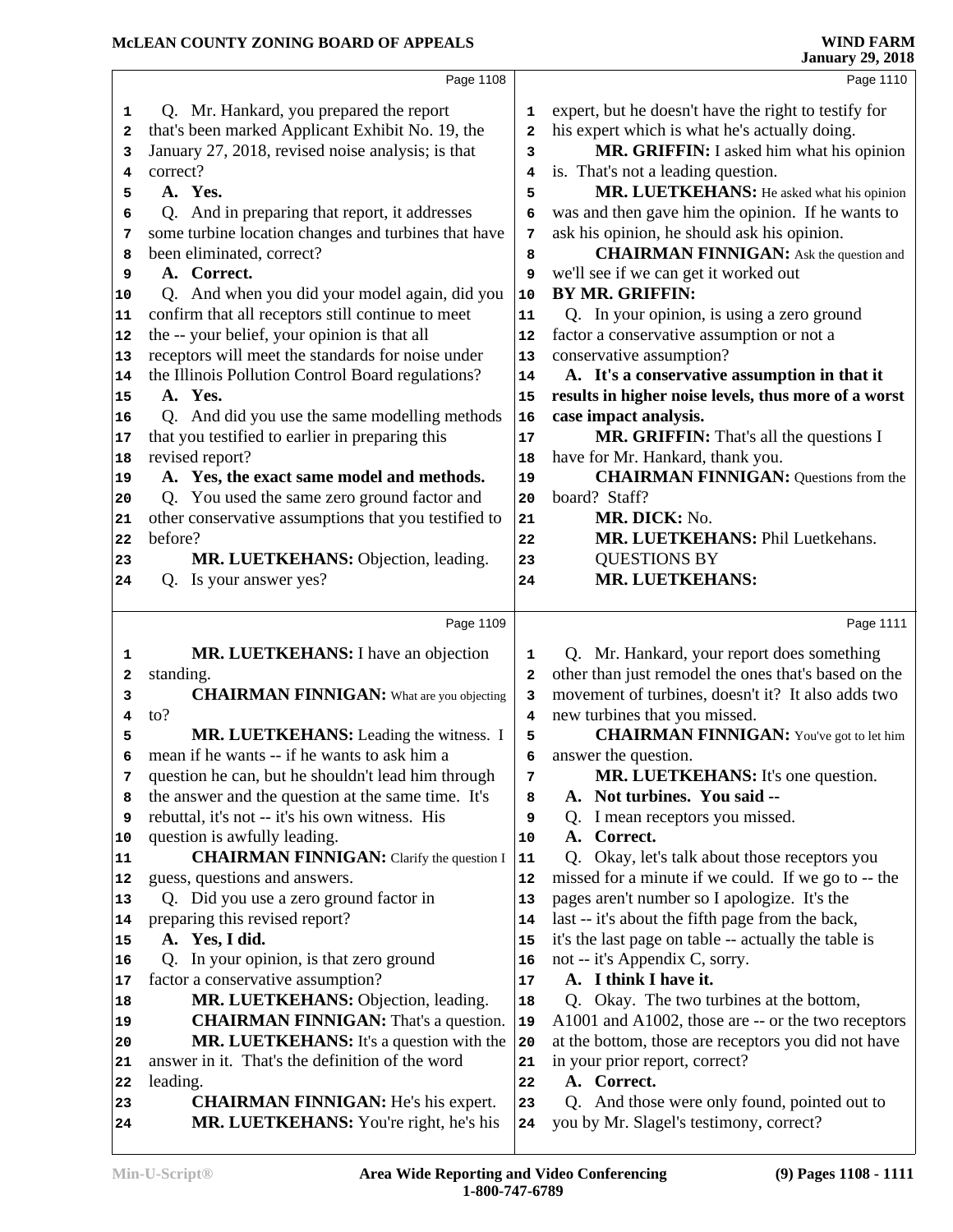|              | Page 1112                                            |                | Page 1114                                            |
|--------------|------------------------------------------------------|----------------|------------------------------------------------------|
|              |                                                      |                |                                                      |
| 1            | A. Yes.                                              | 1              | A. Yes, the turbine manufacturers measure            |
| $\mathbf{2}$ | Q. Okay. Let's talk -- let's go down to the          | $\overline{a}$ | noise levels at a test site and then those           |
| 3            | measurements of those turbines. A1001 we have a      | 3              | measurements have an uncertainty associated with     |
| 4            | 1000 hertz level of 37.6. Again, that's after you    | 4              | them.                                                |
| 5            | took off the dBs, the 2 dBs?                         | 5              | Q. And that's approximately 2 decibels as            |
| 6            | A. That's after we made all of the                   | 6              | well, correct?                                       |
| 7            | adjustments and --                                   | 7              | A. It is often 2, yes.                               |
| 8            | Q. And one of those was taking off 2 dBs,            | 8              | Q. Plus or minus 2 decibels?                         |
| 9            | correct, for everything?                             | 9              | A. I assume, but to be honest, I'm not sure          |
| 10           | A. One of them, correct.                             | 10             | if it is -- I guess given that it's an uncertainty,  |
| 11           | Q. Okay. And then you did the same thing for         | 11             | yes, it would be plus or minus, but that would be    |
| 12           | A1002, correct?                                      | 12             | subject to my checking that.                         |
| 13           | A. Yes.                                              | 13             | Q. Do you recall being asked this question           |
| 14           | Q. Is it correct that the ISO has a margin of        | 14             | and giving this answer then? So even at conditions   |
| 15           | error of plus or minus 3 decibels at certain levels? | 15             | validated for the ISO model, we have a plus or minus |
| 16           | MR. GRIFFIN: I'm going to object. This               | 16             | 3 decibel margin of error in the ISO model plus a    |
| 17           | is beyond the scope of his rebuttal testimony.       | 17             | manufacturer's margin of error of plus or minus 2    |
| 18           | MR. LUETKEHANS: His rebuttal testimony is            | 18             | decibels, correct? Answer: Correct.                  |
| 19           | A1001 and A1002 and I'm asking questions             | 19             | Do you remember being asked that question            |
| 20           | specifically about those two measurements.           | 20             | and giving that answer to me on December 15th, 2014? |
| 21           | <b>CHAIRMAN FINNIGAN:</b> Can you answer the         | 21             | <b>CHAIRMAN FINNIGAN:</b> That wasn't tonight.       |
| 22           | question?                                            | 22             | MR. LUETKEHANS: It's impeachment.                    |
| 23           | A. I can, yeah. The ISO 9613-2 methodology           | 23             | <b>CHAIRMAN FINNIGAN:</b> We're here to talk         |
| 24           | does have a margin of error or an uncertainty        | 24             | about what was testified to tonight.                 |
|              |                                                      |                |                                                      |
|              |                                                      |                |                                                      |
|              | Page 1113                                            |                | Page 1115                                            |
| 1            | associated with it. There's a number of parameters   | 1              | MR. LUETKEHANS: Correct, and he instead              |
| $\mathbf{2}$ | that go into that.                                   | 2              | of giving -- he waffled on his answer, and in the    |
| 3            | Q. And that uncertainty is plus or minus 3           | 3              | past he's been very certain about the answer, and I  |
| 4            | decibels, correct?                                   | 4              | have the right to ask him whether he remembers being |
| 5            | A. It can be less than that, it can be more          | 5              | certain about his answer in the past and not         |
| 6            | than that, but that is kind of considered by some to | 6              | waffling like this. This is not -- this is           |
| 7            | be a typical uncertainty with the method.            | 7              | impeachment of testimony. And, in fact, Mr. Griffin  |
| 8            | Q. And there's also an uncertainty in the            | 8              | hasn't even objected because he knows that --        |
| 9            | method where the noise emitter is above 30 meters,   | 9              | MR. GRIFFIN: I'm trying to limit my                  |
| 10           | correct?                                             | 10             | objections.                                          |
| 11           | A. The height of the source when it gets             | 11             | MR. LUETKEHANS: He knows I'm doing it                |
| 12           | above 30 meters, the margin of error increases,      | 12             | right.                                               |
| 13           | that's correct.                                      | 13             | MR. GRIFFIN: I don't think it will be                |
| 14           | Q. Okay, and the height of the source in this        | 14             | impeachment because of the way he answered the       |
| 15           | level -- at this is approximately 140, 150 -- well,  | 15             | question, so -- he didn't answer the question in an  |
| 16           | actually 160 meters, correct?                        | 16             | inconsistent manner.                                 |
| 17           | A. Well, we assume the center of the source          | 17             | MR. LUETKEHANS: It's one answer, does he             |
| 18           | to be the height of the source, so hub height of 90  | 18             | remember being asked that question and giving that   |
| 19           | meters --                                            | 19             | answer? That's all it is.                            |
| 20           | Q. Okay.                                             | 20             | <b>CHAIRMAN FINNIGAN:</b> I think we're going to     |
| 21           | -- but yes, it's more than 30.<br><b>A.</b>          | 21             | move on.                                             |
| 22           | Okay. And also there's an uncertainty,<br>Q.         | 22             | <b>MR. LUETKEHANS: Nothing further.</b>              |
| 23           | there's a margin of error or uncertainty that's also | 23             | <b>CHAIRMAN FINNIGAN:</b> Does anybody else have     |
| 24           | provided by the manufacturer in this case, correct?  | 24             | any questions of this witness? Seeing none, do you   |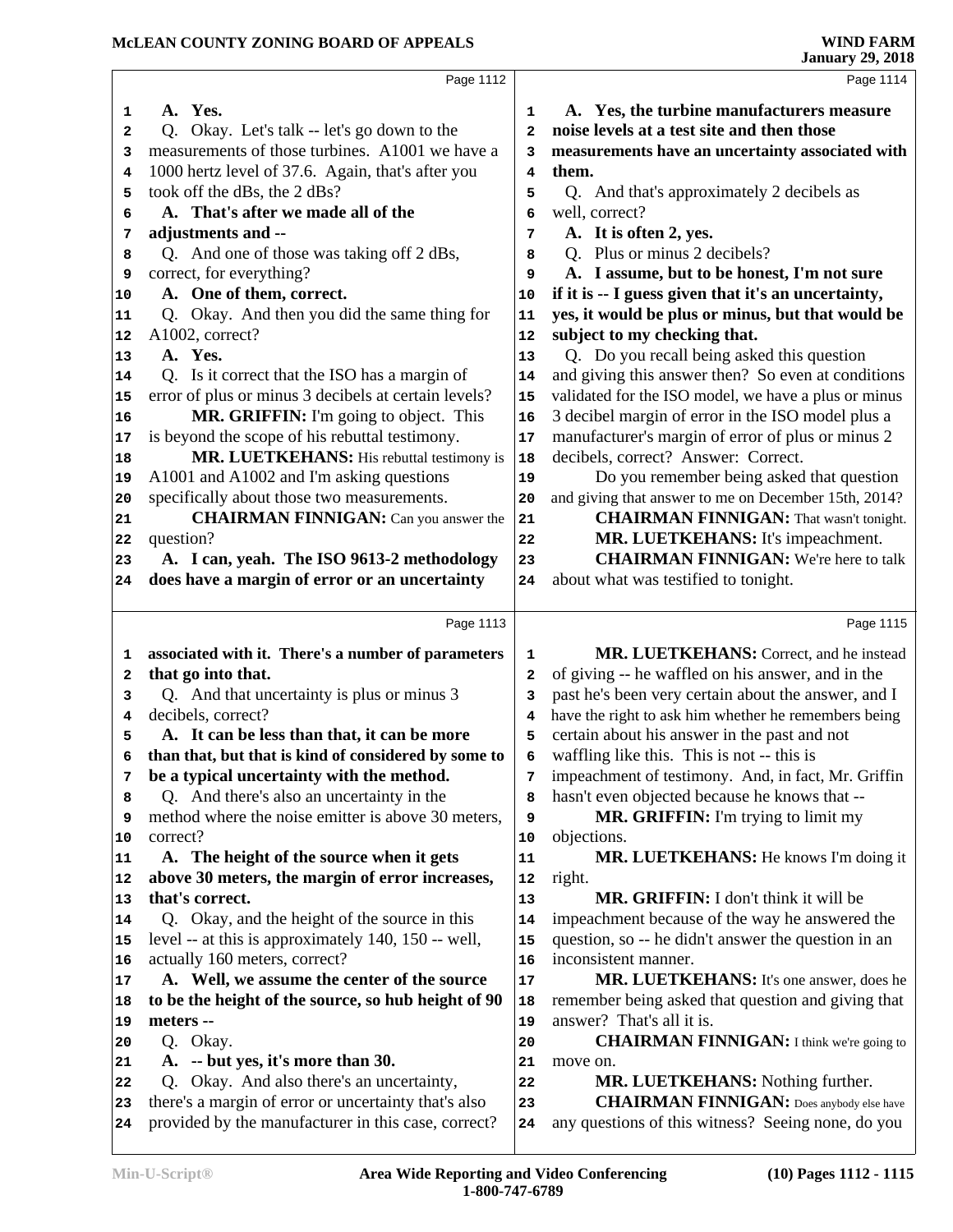|              | Page 1116                                                      |    | Page 1118                                                                                           |
|--------------|----------------------------------------------------------------|----|-----------------------------------------------------------------------------------------------------|
| 1            | have anybody else?                                             | 1  | that's important to us because this hearing has ran                                                 |
| $\mathbf{2}$ | MR. GRIFFIN: No, we don't. Thank you,                          | 2  | on quite a while and a lot of testimony has been                                                    |
| 3            | Mr. Chairman.                                                  | 3  | done in a period of time that I haven't been able to                                                |
| 4            | <b>CHAIRMAN FINNIGAN:</b> Would you have some                  | 4  | take notes for, other board members have, but if you                                                |
| 5            | rebuttal that you want to bring forward?                       | 5  | come forward, I think it's important to me to hear                                                  |
| 6            | MR. LUETKEHANS: No, sir.                                       | 6  | what you want to say, and I think the board wants to                                                |
| 7            | <b>CHAIRMAN FINNIGAN:</b> Okay, I've got to ask                | 7  | hear what you want to say, and then we can put our                                                  |
| 8            | where we're going again. Would any interested                  | 8  | weight on that.                                                                                     |
| 9            | parties in the audience want to give rebuttal from             | 9  | But I know that some of you want to say                                                             |
| 10           | what was testified to tonight and a little bit the             | 10 | that we just don't want a wind farm. Now, that's                                                    |
| 11           | other night?                                                   | 11 | not -- that might be what you want, but is there a                                                  |
| 12           | We're at the point where we're going to be                     | 12 | second choice possibly? And I think that's                                                          |
| 13           | closing statements, so we're going to open up to the           | 13 | important to let us know what you really want,                                                      |
| 14           | audience, but I think Phil's going to call the names           | 14 | supporters and objectors, so that's why it's more                                                   |
| 15           | or somebody's going to call the names, it's not                | 15 | important to me to hear from the person, but I'm not                                                |
| 16           | going to be me, and -- go ahead, come on up if                 | 16 | going to tell you that they have to come up.                                                        |
| 17           | you've got a question.                                         | 17 | MR. JOLLY: Well, I understand what you're                                                           |
| 18           | MR. JOLLY: Tim Jolly, 26759 East 2700                          | 18 | saying and I support what you're saying. I'm just                                                   |
| 19           | North. I would like to ask that as far as the                  | 19 | saying that Mr. Luetkehans can put his testimony out                                                |
| 20           | audience or the -- I've talked with other                      | 20 | first, and if other people -- I just want to make --                                                |
| 21           | individuals as well that have testified before. I              | 21 | I do want to say something and I know that other                                                    |
| 22           | believe that it would be important that Mr.                    | 22 | people do as well. It's just a matter of him having                                                 |
| 23           | Luetkehans gets to present his case because he would           | 23 | the weight of the evidence and the things that are                                                  |
| 24           | probably have the most weight of the evidence and              | 24 | probably the most pertinent that may be the things                                                  |
|              |                                                                |    |                                                                                                     |
|              | Page 1117                                                      |    | Page 1119                                                                                           |
| 1            | things that would be pertinent in this case, and I             | 1  | that your decision would be based on.                                                               |
| 2            | believe we don't want to double testify and take up            | 2  | And so our opinion is our opinion, but the                                                          |
| 3            | more of the board's time than necessary, so if we              | 3  | facts and the evidence is what would probably weigh                                                 |
| 4            | could possibly request that he be able to take care            | 4  | the most, which would probably be beneficial to                                                     |
| 5            | of that first and then we can go from there. I'd               | 5  | possibly get that out first, and then everybody                                                     |
| 6            | appreciate it.                                                 | 6  | still I believe should have the opportunity to if                                                   |
| 7            | <b>CHAIRMAN FINNIGAN: But I think the</b>                      | 7  | they want to state just one thing or if they have a                                                 |
| 8            | problem is we're going to have to call the names and           | 8  | closing statement. I just believe that it would be                                                  |
| 9            | they're going to have to make that choice on their             | 9  | appropriate to do it that way so that he could. I                                                   |
| 10           | own. So they're going to call a name and they can              | 10 | myself, if I get my name called, I would rather him                                                 |
| 11           | defer if they want to, but if they want to come                | 11 | go first.                                                                                           |
| 12           | forward, they have a chance to come forward.                   | 12 | <b>CHAIRMAN FINNIGAN:</b> Well, my counsel has                                                      |
| 13           | MR. JOLLY: Okay, and if we do defer, are                       | 13 | been whispering in my ear, she doesn't realize how                                                  |
| 14           | we still going to be able to have that chance then             | 14 | deaf I am, but we're going to call the names and                                                    |
| 15           | later, to just defer our time now so that we could             | 15 | we're going to let them have the choice, so that's                                                  |
| 16           | let him go first so we don't duplicate testimony,              | 16 | the way we're going to do it.                                                                       |
| 17           | that's all I'm asking.                                         | 17 | MR. JOLLY: The choice of either being                                                               |
| 18           | <b>CHAIRMAN FINNIGAN:</b> No, I don't -- I got                 | 18 | able to say something or nothing at all, is that the                                                |
| 19           | to get a ruling on who's going to be first, but my             | 19 | choice?                                                                                             |
| 20           | thought is that this is a time for everybody to come           | 20 | <b>CHAIRMAN FINNIGAN:</b> That's right.                                                             |
| 21           | forward if they want to and refresh our memory on              | 21 | <b>MR. JOLLY: Really?</b>                                                                           |
| 22           | what you guys want us to hear.                                 | 22 | <b>CHAIRMAN FINNIGAN:</b> You can either -- you                                                     |
|              |                                                                |    |                                                                                                     |
| 23           | MR. JOLLY: Sure.<br><b>CHAIRMAN FINNIGAN: And I think that</b> | 23 | can come up and do a closing statement or you can<br>defer your time, whatever you want to do. It's |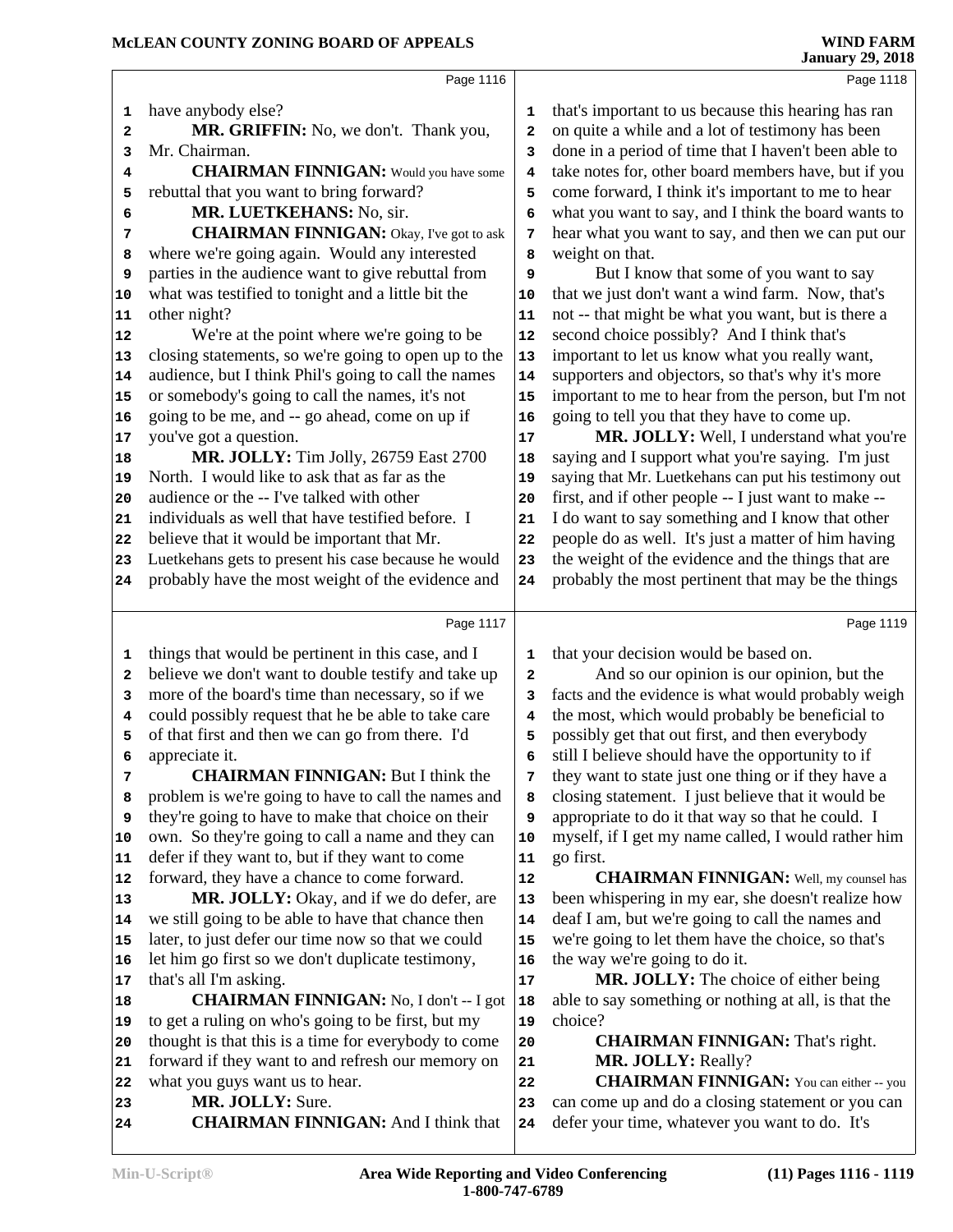|                                                          | Page 1120                                              |              | Page 1122                                                                                                |  |
|----------------------------------------------------------|--------------------------------------------------------|--------------|----------------------------------------------------------------------------------------------------------|--|
| 1                                                        | their choice.                                          | 1            | MR. GRIFFIN: I do want to pass something                                                                 |  |
| 2                                                        | MR. JOLLY: Defer our time as in being                  | $\mathbf{2}$ | out.                                                                                                     |  |
| з                                                        | able to speak possibly --                              | 3            | MR. DICK: Is this an exhibit or part of                                                                  |  |
| 4                                                        | <b>CHAIRMAN FINNIGAN:</b> We're not going to           | 4            | your closing?                                                                                            |  |
| 5                                                        | shut anybody off.                                      | 5            | MR. GRIFFIN: Well, it's not evidence, but                                                                |  |
| 6                                                        | MR. JOLLY: Okay. Well, that's fine.                    | 6            | if you want to mark it as an exhibit just so it's in                                                     |  |
| 7                                                        | <b>CHAIRMAN FINNIGAN:</b> We're going to give          | 7            | the record and documented, we can call it                                                                |  |
| 8                                                        | you the --                                             | 8            | Applicant's No. 20.                                                                                      |  |
| 9                                                        | MR JOLLY: That's fine. I don't want to                 | 9            | <b>CHAIRMAN FINNIGAN:</b> I guess we're going to                                                         |  |
| 10                                                       | argue the point, that's fine.                          | 10           | call it an exhibit.                                                                                      |  |
| 11                                                       | <b>CHAIRMAN FINNIGAN:</b> We've got all night.         | 11           | MR. GRIFFIN: That's fine. I just want to                                                                 |  |
| 12                                                       | If we don't get done tonight, we've got tomorrow.      | 12           | make sure it's not intended to be evidence. It's                                                         |  |
| 13                                                       | MR. ZIMMERMAN: Mr. Finnigan, I think                   | 13           | just -- as you'll see, I'll go through it in my                                                          |  |
| 14                                                       | deferred time, I think -- does that mean you get to    | 14           | remarks here.                                                                                            |  |
| 15                                                       | come and talk later?                                   | 15           | All right, Jim Griffin, Schain Banks, 70                                                                 |  |
| 16                                                       | <b>CHAIRMAN FINNIGAN: No.</b>                          | 16           | West Madison Street, Suite 5300, Chicago, Illinois,                                                      |  |
| 17                                                       | MR. ZIMMERMAN: I think you want to be                  | 17           | 60602.                                                                                                   |  |
| 18                                                       | really clear. If you say I don't want to give a        | 18           | All right, with only five minutes, I will                                                                |  |
| 19                                                       | closing statement, and using the term defer in         | 19           | dive right in. The applicant believes respectfully                                                       |  |
| 20                                                       | common language means you get to do it later, this     | 20           | that the application that was submitted, the                                                             |  |
| ${\bf 21}$                                               | means no, you don't get to do it later.                | 21           | substantial application and the testimony that has                                                       |  |
| 22                                                       | MR. JOLLY: Well, when he said defer,                   | 22           | been presented to this board demonstrates compliance                                                     |  |
| 23                                                       | that's what I took that as being, so I guess that's    | 23           | with the seven special use standards under the                                                           |  |
| 24                                                       | a misunderstanding of everybody.                       | 24           | McLean County zoning ordinance. And I'm going to go                                                      |  |
|                                                          |                                                        |              |                                                                                                          |  |
|                                                          |                                                        |              |                                                                                                          |  |
|                                                          | Page 1121                                              |              | Page 1123                                                                                                |  |
| 1                                                        | <b>CHAIRMAN FINNIGAN:</b> That's why I have            | 1            | through those very briefly.                                                                              |  |
| 2                                                        | somebody backing me. So when we call your name,        | 2            | Standard A is whether the proposed special                                                               |  |
| з                                                        | when we call your name, what I meant to say was        | 3            | use will not be detrimental to or endanger the                                                           |  |
| 4                                                        | either come forward or say I'm represented by          | 4            | health, safety, morals, comfort or welfare of the                                                        |  |
| 5                                                        | counsel and he's going to speak for me.                | 5            | general public. We believe that standard has been                                                        |  |
| 6                                                        | MR. JOLLY: Otherwise, I can't wait 'til                | 6            | met. The project will utilize wind turbines that                                                         |  |
| 7                                                        | later.                                                 | 7            | meet all of the design and safety requirements of                                                        |  |
| 8                                                        | <b>CHAIRMAN FINNIGAN:</b> When your name is            | 8            | the zoning ordinance.                                                                                    |  |
| 9                                                        | called, you've got to make that choice. Push the       | 9            | The project will comply with all setback                                                                 |  |
|                                                          | button please.                                         | 10           | requirements from residential areas, residences and                                                      |  |
|                                                          | MR. JOLLY: Yes, sir, I will, thank you.                | 11           | property lines. Compliance with these setbacks                                                           |  |
|                                                          | <b>MR. DICK:</b> The applicant can go first.           | 12           | ensures the project improvements are located at safe                                                     |  |
|                                                          | <b>CHAIRMAN FINNIGAN:</b> This will be a five          | 13           | and appropriate distances from other uses and roads.                                                     |  |
|                                                          | minute closing.                                        | 14           | The applicant demonstrated through the                                                                   |  |
|                                                          | <b>MR. LUETKEHANS:</b> Five minutes?                   | 15           | report prepared by Mr. Hankard and his revised                                                           |  |
|                                                          | <b>CHAIRMAN FINNIGAN:</b> For all. Can you do          | 16<br>17     | report that the project will comply with the noise                                                       |  |
|                                                          | that?<br>MR. GRIFFIN: I can.                           | 18           | standards of the zoning ordinance and Illinois<br>Pollution Control Board. The noise model utilized      |  |
| 10<br>11<br>12<br>13<br>14<br>15<br>16<br>17<br>18<br>19 |                                                        | 19           |                                                                                                          |  |
| 20                                                       | <b>CHAIRMAN FINNIGAN:</b> It's a challenge for<br>you. | 20           | conservative assumptions and established that the<br>project will not emit noise to the residential uses |  |
|                                                          | MR. GRIFFIN: Mr. Zimmerman had suggested               | 21           | near the project at any objectionable level. The                                                         |  |
|                                                          | 30 seconds, so I'm happen to get five minutes.         | 22           | IPCB regulations do not have any provisions as to                                                        |  |
| 21<br>22<br>23                                           | MR. ZIMMERMAN: Think of it as ten times                | 23           | modelling, they are only provisions as to noise                                                          |  |
| 24                                                       | as much time.                                          | 24           | measurement, and of course we are not measuring                                                          |  |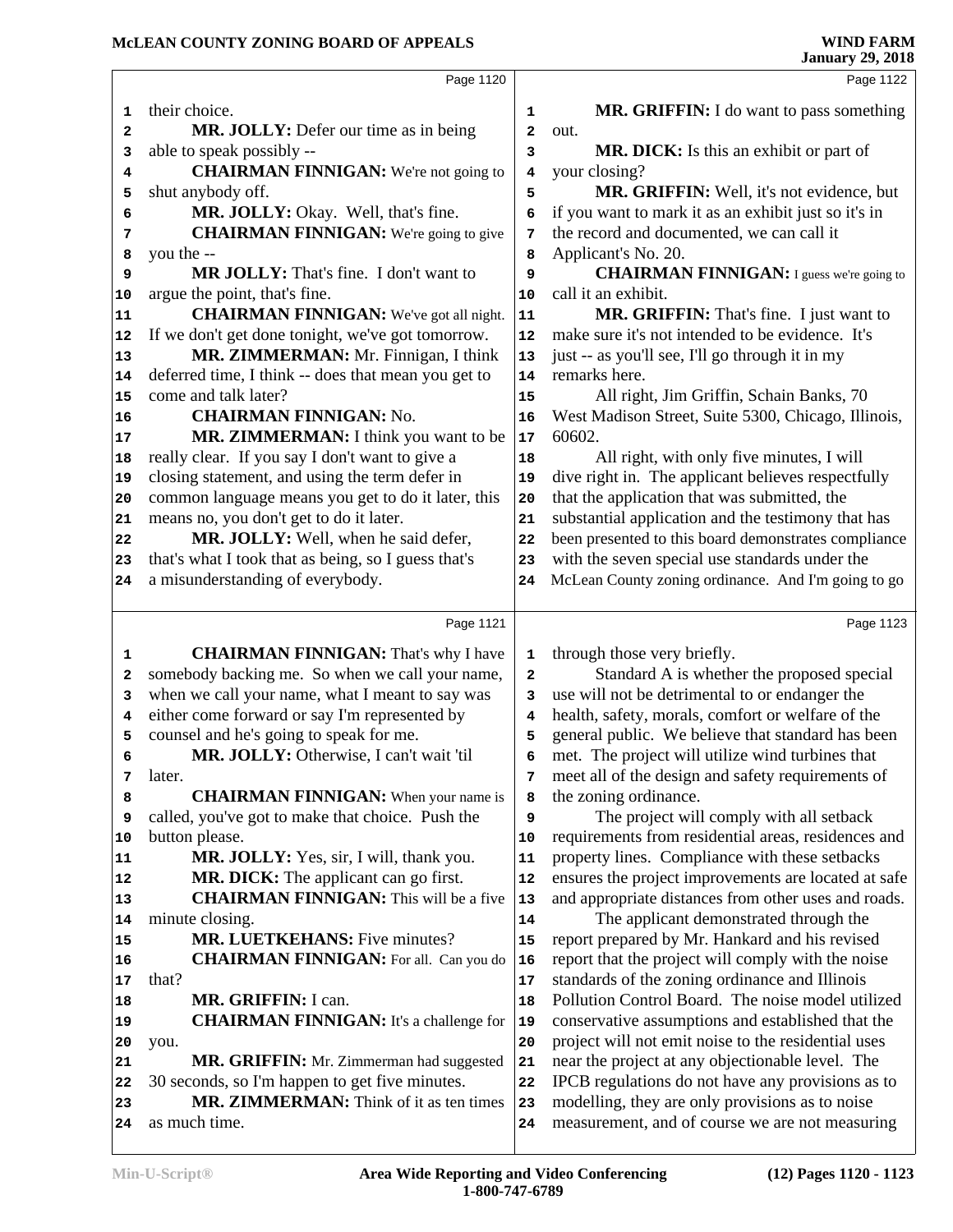|          | Page 1124                                                                                                |            | Page 1126                                                                                             |  |
|----------|----------------------------------------------------------------------------------------------------------|------------|-------------------------------------------------------------------------------------------------------|--|
| 1        | noise here.                                                                                              | 1          | Mitigation Agreement which is also part of this                                                       |  |
|          | Mr. Hankard is preparing a model to                                                                      | 2          | record in this case.                                                                                  |  |
| 2<br>3   | estimate the noise that may be transmitted by these                                                      | 3          | Standard E, adequate measures have been                                                               |  |
| 4        | wind turbines, and Mr. Hankard did his model                                                             | 4          | taken or will be taken to provide ingress and egress                                                  |  |
| 5        | pursuant to international standards and by utilizing                                                     | 5          | so designed as to minimize traffic congestion in the                                                  |  |
| 6        | his professional judgment based upon 27 years of                                                         | 6          | public streets. All parcels in the project have                                                       |  |
| 7        | experience, including extensive experience with                                                          | 7          | access via public roads. Accordingly, we believe                                                      |  |
| 8        | modelling for wind farm noise and measuring wind                                                         | 8          | that's satisfied. We also believe that the last two                                                   |  |
| 9        | farm noise. So we believe that Mr. Hankard's report                                                      | 9          | standards are satisfied, but since I'm running low                                                    |  |
| 10       | and his revised report demonstrate compliance with                                                       | ${\bf 10}$ | on time I will have to skip over those.                                                               |  |
| 11       | the noise standard.                                                                                      | ${\bf 11}$ | Finally, what I have passed out to you,                                                               |  |
| 12       | The project also voluntarily limited                                                                     | 12         | Mr. Dick prepared some staff recommendations that                                                     |  |
| 13       | shadow flicker on any nonparticipating residences to                                                     | 13         | were presented before we even began testimony and                                                     |  |
| 14       | a maximum of 30 hours per year. The applicant also                                                       | 14         | that included certain stipulations or conditions.                                                     |  |
| 15       | will provide decommissioning security for the                                                            | 15         | What we have done is we have provided you with a                                                      |  |
| 16       | ultimate removal of these wind energy turbines.                                                          | 16         | clean and a red lined copy of what we believe are                                                     |  |
| 17       | So for these reasons, and others, we                                                                     | 17         | proposed revisions that are reasonable to those                                                       |  |
| 18       | believe that the project will not be detrimental to                                                      | 18         | stipulations. We've added some stipulations and                                                       |  |
| 19       | the health, safety, morals, comfort or welfare.                                                          | 19         | we've also added some language. I know my time is                                                     |  |
| 20       | As to Standard B, whether the proposed                                                                   | 20         | up. I do want to though, if you can just give me                                                      |  |
| 21       | special use will not be injurious to the use and                                                         | 21         | another one minute, I would like to discuss these                                                     |  |
| 22       | enjoyment of other property in the immediate                                                             | 22         | IDNR recommendations.                                                                                 |  |
| 23       | vicinity for purposes already permitted or                                                               | 23         | This has to do with stipulation number 6                                                              |  |
| 24       | substantially diminish property values in the                                                            | 24         | IDNR recommendations, and the IDNR had seven                                                          |  |
|          |                                                                                                          |            |                                                                                                       |  |
|          | Page 1125                                                                                                |            | Page 1127                                                                                             |  |
| 1        | immediate area, that standard is also met for the                                                        | 1          | stipulations in number 6. Number 1 we've agreed to.                                                   |  |
| 2        | reasons I already stated. Additionally diminishment                                                      | 2          | Number 2, as you know, we've requested one year of                                                    |  |
| 3        | of property value will not occur as was testified to                                                     | 3          | minimum bird and bat monitoring rather than three                                                     |  |
| 4        | by Mr. MaRous in his report and some testimony from                                                      | 4          | based upon the low risk that was testified to for                                                     |  |
| 5        | Dr. Loomis, both of whom stated they found in their                                                      | 5          | fatalities, and of course if the initial studies --                                                   |  |
| 6        | research that residential property values did not                                                        | 6          | study indicates problems, we can do that for more                                                     |  |
| 7        | substantially decline or decline at all when they're                                                     | 7          | than one year, but we request one year. Number 3                                                      |  |
| 8        | located in proximity to wind farms. So we believe                                                        | 8          | recommendation by IDNR, number 4 we've agreed to.                                                     |  |
| 9        | that Standard B is satisfied.                                                                            | 9          | Number 5 is the 500 feet setback from perennial                                                       |  |
| 10       | Standard C is whether the proposed use                                                                   | 10         | streams which was discussed tonight. As indicated,                                                    |  |
| 11       | will not impede the orderly development of the                                                           | 11         | we don't believe that there is a need for that, but                                                   |  |
| 12       | surrounding property for uses permitted in the                                                           | 12         | we have moved all but one turbine out of that.                                                        |  |
| 13       | district. Nearly all the property surrounding the<br>project is already developed with existing          | 13         | Finally number 6 we've agreed to. Number 7 we've                                                      |  |
| 14       | agricultural uses which are those that are permitted                                                     | 14         | agreed -- we are agreeing to that. Previously we<br>said we would not do number 7 or would prefer not |  |
| 15<br>16 | by the zoning ordinance, and this project will not                                                       | 15<br>16   | to, we still don't believe it's necessary, but we're                                                  |  |
| 17       | impair any existing or future uses allowed in the                                                        | 17         | happy to do it if it will help IDNR understand where                                                  |  |
| 18       | agricultural zoning district.                                                                            | 18         | the Franklin ground squirrel lives.                                                                   |  |
| 19       | Standard D is whether adequate utilities,                                                                | 19         | So finally I do want to thank you before                                                              |  |
| 20       | access roads, drainage or other necessary facilities                                                     | 20         | you cut me off, I want to thank the zoning board, I                                                   |  |
| 21       | have or will be provided. As the report indicates,                                                       | 21         | want to thank Mr. Mitchell, I want to thank Mr.                                                       |  |
| 22       | all roads will be provided and -- access roads, and                                                      | 22         | Dick, I want to thank Ms. Walley for all your time                                                    |  |
|          |                                                                                                          |            |                                                                                                       |  |
|          |                                                                                                          |            |                                                                                                       |  |
| 23<br>24 | drainage will need to be reviewed and will need to<br>follow the requirements of the Agricultural Impact | 23<br>24   | and effort here. It's been a pleasure to appear<br>before this board and thank you very much. We look |  |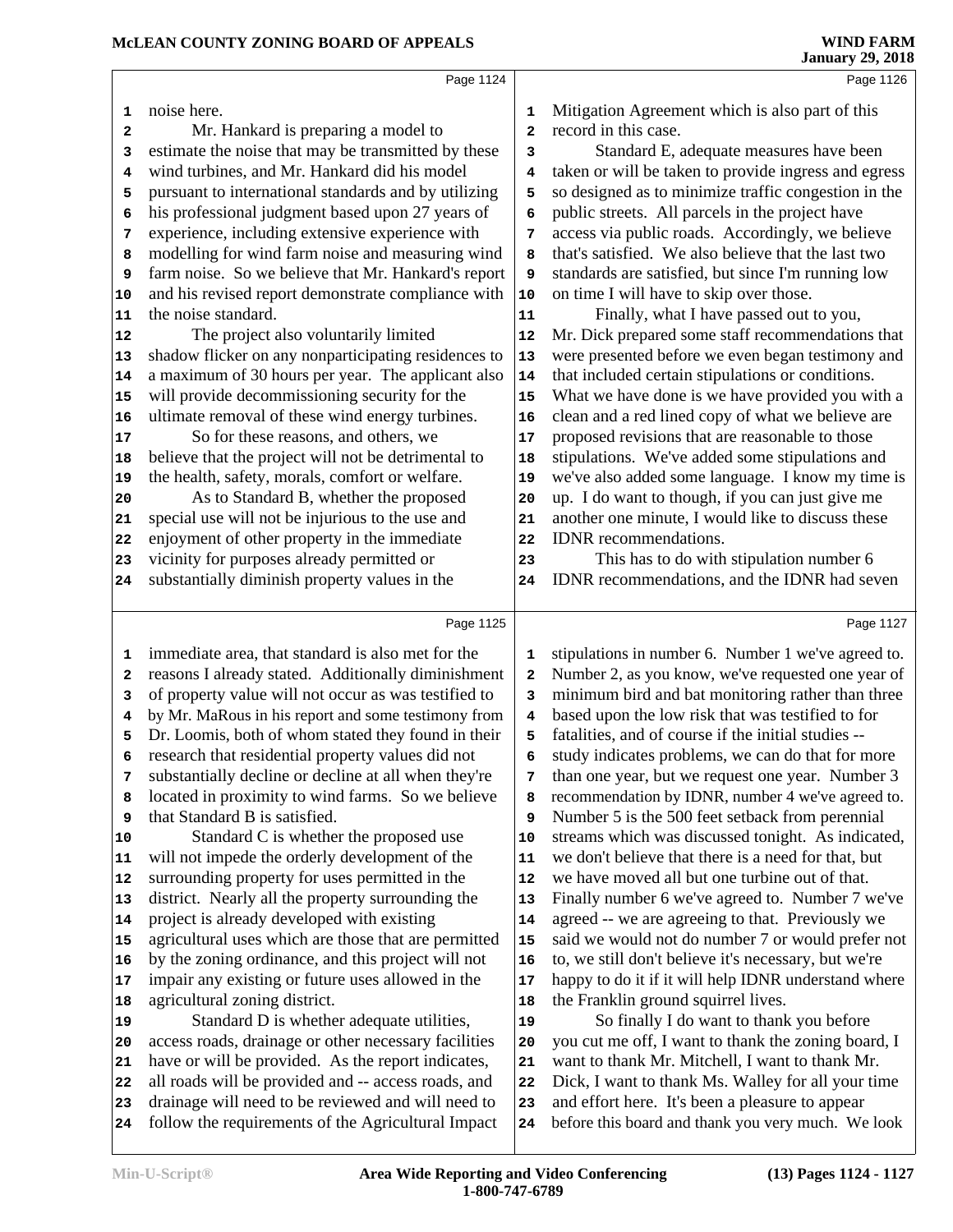|      | Page 1128                                            |                         | Page 1130                                            |  |
|------|------------------------------------------------------|-------------------------|------------------------------------------------------|--|
| 1    | forward to and ask for your positive recommendation  | 1                       | component of the ordinance. Thank you.               |  |
| 2    | on this project. Thank you.                          | $\overline{\mathbf{2}}$ | <b>CHAIRMAN FINNIGAN: Thank you.</b>                 |  |
| 3    | <b>CHAIRMAN FINNIGAN: Thank you.</b>                 | 3                       | MR. DICK: Mike Matejka? Ron Morehead?                |  |
| 4    | MR. DICK: Bill Thacker.                              | 4                       | MR. MOREHEAD: No.                                    |  |
| 5    | MR. THACKER: No thanks.                              | 5                       | MR. DICK: Manuel Gonzalez.                           |  |
| 6    | MR. DICK: John Capasso. Angelo                       | 6                       | MR. GONZALEZ: No.                                    |  |
| 7    | Capparella.                                          | 7                       | <b>MR. DICK: Sara Emberton?</b>                      |  |
| 8    | MR. CAPPARELLA: Spelling and everything?             | 8                       | MS. EMBERTON: Excuse me for one minute.              |  |
| 9    | A-N-G-E-L-O, C-A-double P-A-R-E-L-L-A, 907 South     | 9                       | I'm begrudgingly deferring, but I still respectfully |  |
| 10   | Bell Avenue, Normal. We need to reset the clock?     | 10                      | ask the opportunity to speak to anything that's not  |  |
| 11   | <b>CHAIRMAN FINNIGAN:</b> We'll cut you off,         | ${\bf 11}$              | spoken to by our lawyer.                             |  |
| 12   | don't worry. I mean go ahead, we're sitting here     | 12                      | <b>CHAIRMAN FINNIGAN:</b> You're going to have       |  |
| 13   | anyway.                                              | 13                      | to come forward.                                     |  |
| 14   | MR. CAPPARELLA: Okay, yeah. Just to                  | 14                      | MS. EMBERTON: Sara Emberton. Do I need               |  |
| 15   | re-emphasize that this is the very first time that   | 15                      | to spell it? I begrudgingly defer. With all due      |  |
| 16   | the new wildlife portion of the ordinance, which was | 16                      | respect, I feel this quasi-judicial format has come  |  |
| $17$ | implemented I think back in November of last year,   | 17                      | back to bite the people that you're supposed to      |  |
| 18   | will be utilized in this kind of a project, so       | 18                      | protect. And at this point if I defer to the lawyer  |  |
| 19   | exactly how that will be interpreted by you folks is | 19                      | whom I have, you know, given my representation to,   |  |
| 20   | going to be important. IDNR was specifically         | 20                      | there may be things that are not covered in there    |  |
| 21   | mentioned as the person to follow just because they  | 21                      | that I still want you to hear from me. And I'm not   |  |
| 22   | are state biologists who work in these areas,        | 22                      | sure why there would be a problem with him speaking  |  |
| 23   | they're the ones I meet when I roam the woods and    | 23                      | to different things as long as I do not use time and |  |
| 24   | rivers and things, so they really know the local     | 24                      | waste your time to do -- to speak to other things.   |  |
|      |                                                      |                         |                                                      |  |
|      | Page 1129                                            |                         | Page 1131                                            |  |
| 1    | area. And so you will have to evaluate, if there's   | 1                       | <b>CHAIRMAN FINNIGAN:</b> Basically it's now is      |  |
| 2    | any disagreement with the recommendation, what is    | 2                       | your time to talk and that's the way it has to be.   |  |
| 3    | considered credible evidence.                        | 3                       | It's the way we set it up.                           |  |
| 4    | So I am pleased to hear from Invenergy               | 4                       | MS. EMBERTON: Fine. I hope you all hear              |  |
| 5    | that they agreed to just about everything, and in    | 5                       | me and really hear me because we're putting in your  |  |
| 6    | terms of where they disagreed, I still would like    | 6                       | hands our homes, our families and our well-being. I  |  |
| 7    | them to follow that additional year for              | 7                       | feel that Standard A has very much not been met.     |  |
| 8    | recommendation number 2 study regardless. I don't    | 8                       | The proposed special use will not be detrimental or  |  |
| 9    | think that they will pick up on any mortalities      | 9                       | endanger the health, safety, morals, comfort or      |  |
| 10   | after that first year. Having myself been involved   | 10                      | welfare of the public. Think about it. 2,000 feet    |  |
| 11   | in trying to search cornfields for dead bats and the | 11                      | off my back door. Not my property line because       |  |
| 12   | like, it's not easy to do, so unless you keep the    | 12                      | that's not where they're measuring from; my back     |  |
| 13   | area cleared and open with checking, you just don't  | 13                      | door. Noises that are allowed to be louder at night  |  |
| 14   | know, and there is year to year variation in some of | 14                      | than they are during the day because I should be     |  |
| 15   | these things. And we still have a problem with that  | 15                      | holed up in my home. Flashing lights that will       |  |
| 16   | one turbine that's rather close to Henline Creek     | 16                      | interfere with us as well.                           |  |
| 17   | which was wrapped up in recommendation number 5.     | 17                      | I want you to think about the testimony              |  |
| 18   | So my personal preference would be to see            | 18                      | that was given by Dr. Schomer. While they may have   |  |
| 19   |                                                      |                         |                                                      |  |
|      | all seven recommendations fully implemented because  | 19                      | presented a witness as well, I believe we would all  |  |
| 20   | IDNR is our agency responsible and knowledgeable     | 20                      | agree to Dr. Schomer's expertise and the fact that   |  |
| 21   | about our local scene more so than others. I am      | 21                      | he would even state that he was involved in the      |  |
| 22   | glad though that Invenergy is moving towards that,   | 22                      | original information the county bases their noise    |  |
| 23   | and I guess the question would be where are you      | 23                      | ordinances on is antiquated at best. Now while you   |  |
| 24   | going to go with interpreting your new wildlife      | 24                      | may not be able to do anything about that, you       |  |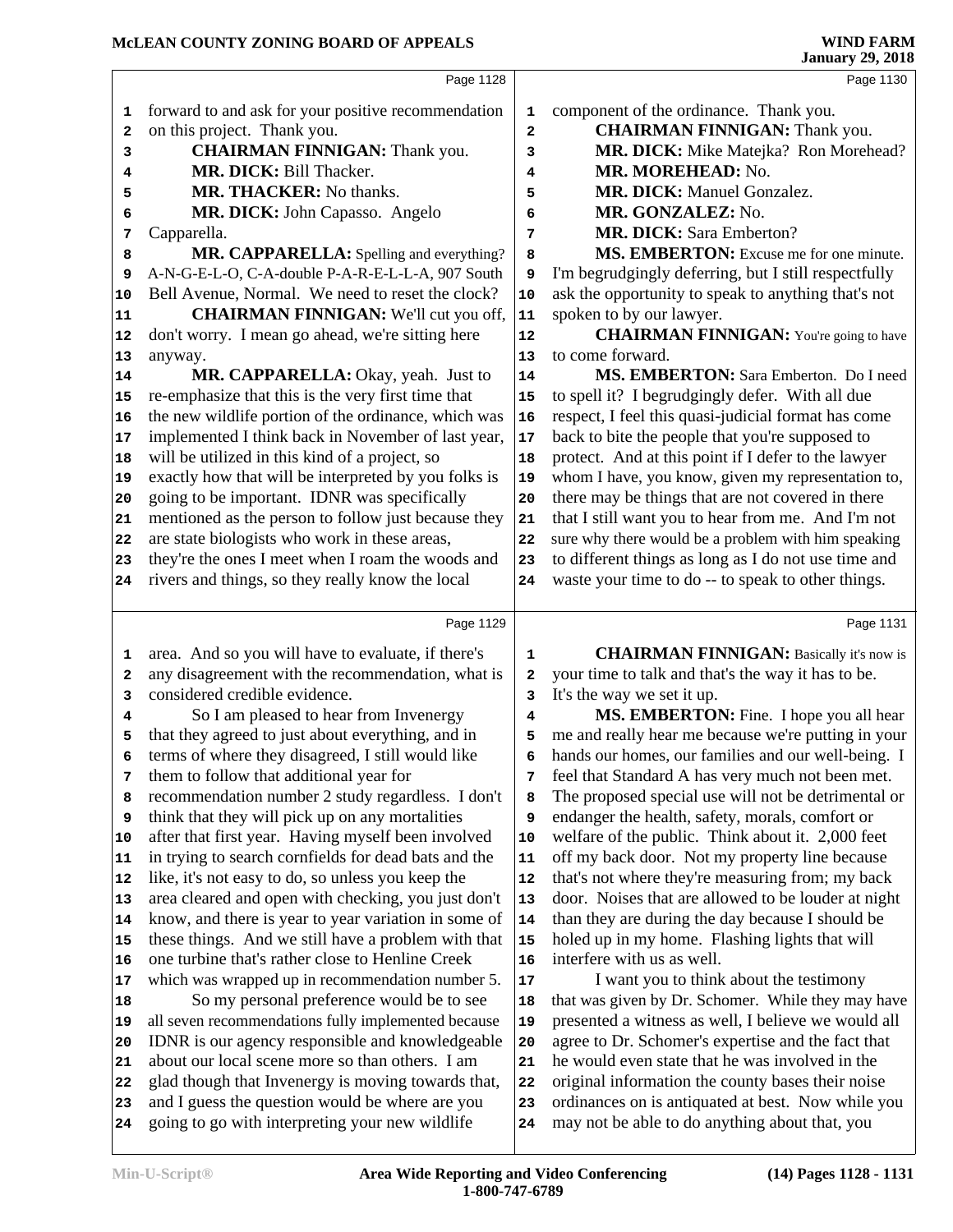|              |                                                      |                | oanuary 27, 2010                                     |
|--------------|------------------------------------------------------|----------------|------------------------------------------------------|
|              | Page 1132                                            |                | Page 1134                                            |
| 1            | should listen to his testimony.                      | 1              | handouts.                                            |
| $\mathbf{2}$ | I also believe that Standard B has not               | $\overline{a}$ | MS. WINTERLAND: I have one extra. I made             |
| з            | been met. The proposed special use will not be       | з              | ten. Are there not ten? You guys need one? I have    |
| 4            | injurious to the use and enjoyment of others, their  | 4              | one extra.                                           |
| 5            | property, in the immediate vicinity for the purposes | 5              | MR. DICK: We'll call this Neutral Exhibit            |
| 6            | already permitted and substantially diminish         | 6              | 8.                                                   |
| 7            | property values in the immediate area. My property   | 7              | <b>CHAIRMAN FINNIGAN:</b> You ought to give your     |
| 8            | is residential even though I am in a country         | 8              | name again.                                          |
| 9            | setting. I am in a small community of homes that     | 9              | MS. WINTERLAND: Do you think? Amy                    |
| 10           | were formerly a cul de sac of sorts. I should be     | 10             | Winterland. I appreciate the opportunity to give     |
| 11           | able to use my property the way that I purchased it  | 11             | closing comments. This has been a long process.      |
| 12           | for and pay my taxes for, and you should not let a   | 12             | The board has been very patient and has tolerated    |
| 13           | corporation come in from anywhere and take that away | 13             | those of us who have stumbled while trying to make a |
| 14           | from me.                                             | 14             | difference.                                          |
| 15           | I also expect that you guys will protect             | 15             | I found myself being a lot more neutral              |
| 16           | the right that if I do choose to sell my home some   | 16             | earlier in this process than I am currently, and I   |
| 17           | point down the road out of necessity, that my        | 17             | want to apologize to the board, to the people who    |
| 18           | ability to will not be infringed upon based upon     | 18             | have testified, if I asked inappropriate questions.  |
| 19           | some hand-picked evidence by special witnesses for   | 19             | This is not my forte, we are all new to this that    |
| 20           | the applicant. We all know that I could find a       | 20             | have spoken, and I will try to keep my emotions in   |
| 21           | number to come at you with that would counter that.  | 21             | check, although that's becoming more difficult.      |
| 22           | In closing, I ask that you take everything           | 22             | First, I truly thought Invenergy and the             |
| 23           | else out of the equation except for protecting the   | 23             | zoning board would care about some of the things     |
| 24           | people within these zoning limits. That's all, just  | 24             | that I brought up in testimony and in questioning,   |
|              |                                                      |                |                                                      |
|              | Page 1133                                            |                | Page 1135                                            |
| 1            | the people, their homes, the taxpayers within these  | 1              | things like the fact that certain turbines were      |
| 2            | zoning limits, and do nothing more than that.        | $\overline{a}$ | located precariously close to floodplains, see page  |
| з            | <b>CHAIRMAN FINNIGAN: Thank you.</b>                 | 3              | 2, number 1 -- or numbers 91 and 99. And that        |
| 4            | MR. DICK: Eric Penn. Andy Byars. Amy                 | $\overline{4}$ | Invenergy did not do a ten mile eagle nest survey in |
| 5            | Winterland.                                          | 5              | 2017, see page 3 and 4, per the U.S. Fish and        |
| 6            | MS. WINTERLAND: I have a handout with my             | 6              | Wildlife Services recommendations. And that Dr.      |
| 7            | recommendations in writing. Can I hand this out?     | 7              | Hankard's noise study was done without the benefit   |
| 8            | MR. DICK: Ms. Winterland, did you want to            | 8              | of specific noise emission specifications for the    |
| 9            | give this as an exhibit?                             | 9              | 500-foot low noise trailing edge blades, see page    |
| 10           | <b>MS. WINTERLAND:</b> It's not new evidence, so     | 10             | number 5 where they had to estimate that noise       |
| 11           | I guess yes, it should be -- or I don't know what    | 11             | reduction.                                           |
| 12           | the legal rules are.                                 | 12             | But when I heard last week that the board            |
| 13           | <b>MR. DICK:</b> We can put it as an exhibit.        | 13             | would listen to anything we, the citizens, have to   |
| 14           | MS. WINTERLAND: Okay.                                | 14             | say but that more credibility was given to the       |
| 15           | MR. DICK: Would you want to be calling it            | 15             | experts, I was seriously taken aback. What that      |
| 16           | an objectors exhibit?                                | 16             | means to me is that Invenergy with their lawyers and |
| 17           | MS. WINTERLAND: You can still call it                | 17             | their experts have much more weight than me, a       |
| 18           | neutral, although I'm going to talk about that a     | 18             | simple resident, a concerned citizen, who thought I  |
| 19           | little bit in my speech --                           | 19             | had a voice and who thought I could make a           |
| 20           | <b>MR. DICK:</b> Call it Neutral Exhibit --          | 20             | difference.                                          |
| 21           | MS. WINTERLAND: -- because I was neutral             | 21             | The other thing that has changed over the            |
| 22           | to begin with, so my initial testimony is under the  | 22             | course of this process is my opinion about this wind |
| 23           | neutral exhibit. I think maybe 3 or 2?               | 23             | company. I naively believed Invenergy would, as a    |
| 24           | MS. CARLTON: Phil, there were not enough             | 24             | good neighbor should, do the right thing and         |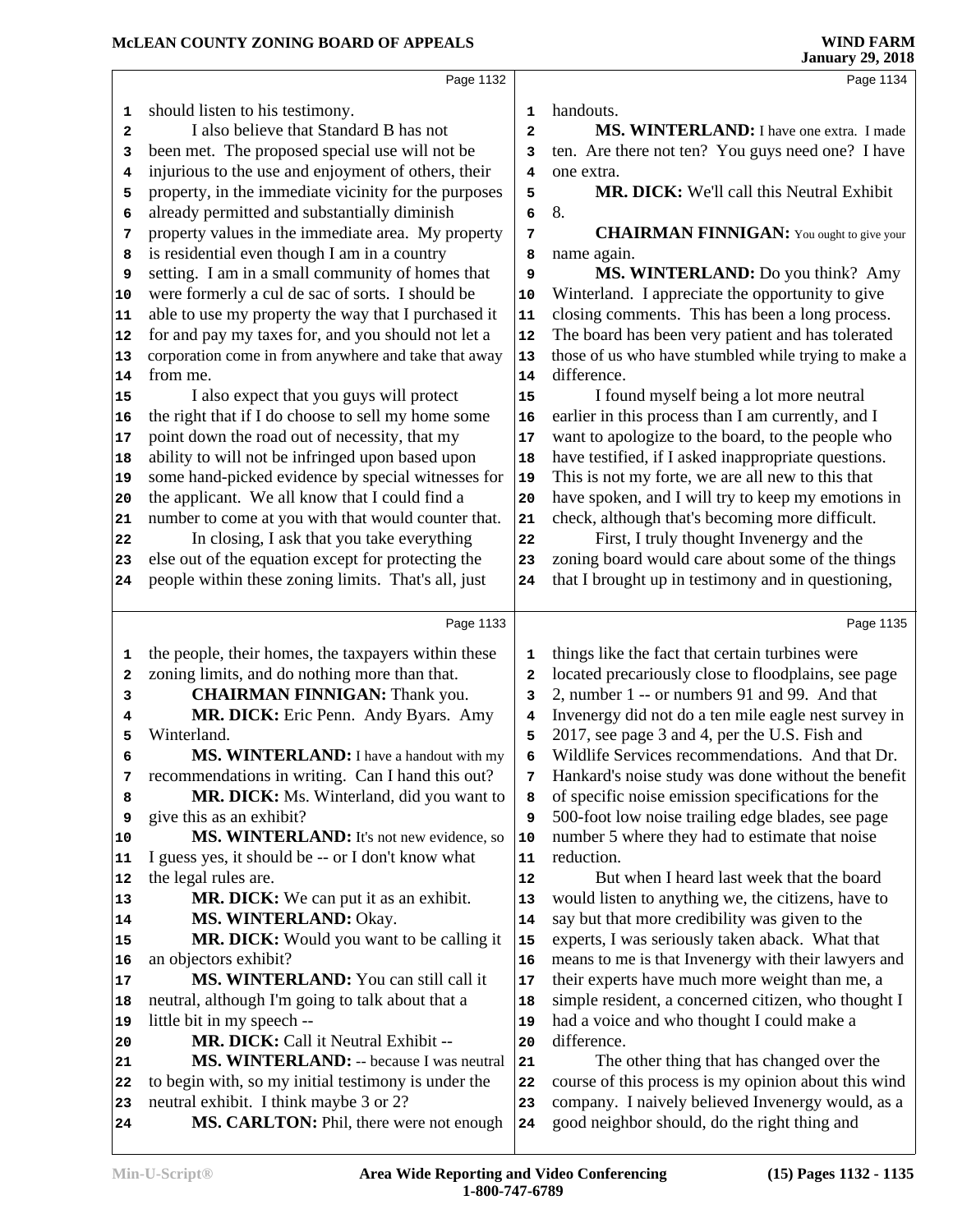### McLEAN COUNTY ZONING BOARD OF APPEALS WIND FARM<br>January 29, 2018

|              | MCLEAN COUNTY ZONING BOARD OF APPEALS                |              | <b>WIND FARM</b><br><b>January 29, 2018</b>          |
|--------------|------------------------------------------------------|--------------|------------------------------------------------------|
|              | Page 1136                                            |              | Page 1138                                            |
| 1            | voluntarily comply with various recommendations, but | 1            | application that requires Invenergy to use the low   |
| $\mathbf{2}$ | Invenergy has made it quite clear that they will     | 2            | noise trailing edge blades on all turbines,          |
| 3            | only comply with changes if the zoning board and     | 3            | including the 29 that are currently slated to use    |
| 4            | McLean County require it. So apparently this zoning  | 4            | standard blades. And more specifically, around the   |
| 5            | board must be very specific in what it requires      | 5            | Winterland residence, that would be turbines number  |
| 6            | Invenergy to change.                                 | 6            | 76, 54, 94, 95, 97 and 98. I thank you for your      |
| 7            | So based upon my original testimony, I               | 7            | consideration. Amen.                                 |
| 8            | want to close by asking for three things. I want     | 8            | <b>CHAIRMAN FINNIGAN:</b> You did a fine job.        |
| 9            | the zoning board to uphold the ordinance and force   | 9            | Thanks for coming up.                                |
| 10           | Invenergy to accept the IDNR recommendations.        | 10           | MR. DICK: Julie Cotter.                              |
| 11           | Specifically there should be a one half mile setback | 11           | MS. COTTER: Julie Cotter, C-O-T-T-E-R. I             |
| 12           | to both the Mackinaw River and the Henline Creek,    | 12           | too want to thank you for all your time and          |
| 13           | and not just the confluence area where the two areas | 13           | patience. We are not professionals at doing what     |
| 14           | meet but the entire Henline Creek. The Henline       | 14           | we've been doing here these last few weeks. And I    |
| 15           | Creek has woodlands sporadically along its banks.    | 15           | apologize if some of this may be redundant to the    |
| 16           | It's not just at the confluence where the woodland   | 16           | people who have already testified.                   |
| 17           | exists. And I'm asking the zoning board to protect   | 17           | I am asking you to look at this as if it             |
| 18           | the pristine nature of this Illinois Natural Areas   | 18           | was potentially coming to your backyards. This       |
| 19           | Inventory, INAI, site and require Invenergy to       | 19           | project has only one advantage which is money being  |
| 20           | comply with this one half mile setback. That will    | 20           | made by very few people, most of whom do not live on |
| 21           | mean additional turbines would need to be            | 21           | or even near their property that they've signed up   |
| 22           | eliminated.                                          | 22           | to have these turbines. The school and a few other   |
| 23           | As a resident within the project -- number           | 23           | entities also stand to make extra money. If this     |
| 24           | two. As a resident within the project footprint      | 24           | project is rejected, none of those people or         |
|              | Page 1137                                            |              | Page 1139                                            |
| 1            | with ten turbines around my house, of course I'm     | 1            | entities will be any worse off than what they are    |
| 2            | concerned with noise. After hearing the testimony    | $\mathbf{2}$ | today. However, on the other hand, there are many    |
| 3            | of Dr. Schomer, I'm even more concerned. When the    | 3            | disadvantages and many will be made worse off than   |
| 4            | McLean County board adopted the current wind power   | 4            | what they are today if the turbine project goes      |
| 5            | text amendment in November of 2016, we did not have  | 5            | through.                                             |
| 6            | the benefit of Dr. Schomer's testimony. Dr. Schomer  | 6            | The number of McLean County residents                |
| 7            | clearly stated that the Illinois Pollution Control   | 7            | affected adversely far exceeds the number of         |
| 8            | Board maximums did not contemplate wind farms and    | 8            | residents that benefit. It will affect those of us   |
| 9            | that using IPCB standards would be improper. He      | 9            | that are nonparticipants 24 hours a day, seven days  |
| 10           | further stated that 1500 foot setbacks would be a    | 10           | a week for the next 20 or 30 years of our lives,     |
| 11           | mistake and would not adequately protect residents   | 11           | many of us the rest of our lives. It is already      |
| 12           | from noise emissions. Now that you, the zoning       | 12           | dividing families and breaking up friendships in our |
| 13           | board, have heard that expert testimony, I hope you  | 13           | community.                                           |
| 14           | consider it when making your decision. I would like  | 14           | As stated in number one of your standard             |
| 15           | to see more research done before approval because it | 15           | issuance of a special use permit, it will be         |
| 16           | appears that our ordinance does not adequately       | 16           | detrimental and endanger our health, both physically |
| 17           | satisfy the first standard, Standard A. I believe    | 17           | and mentally; our safety both during construction    |
| 18           | that our health, safety, morals, comfort and welfare | 18           | and after as there's chances of malfunctions,        |
| 19           | of the residents will be impacted if these things    | 19           | tornadoes, things that we're not even aware of. It   |
| 20           | are implemented.                                     | 20           | will definitely have a huge negative effect on our   |
| 21           | Finally, if the zoning board has no desire           | 21           | comfort and welfare. The definition of comfort from  |
| 22           | to look further into noise and/or potential health   | 22           | the dictionary being: affording or enjoying          |
| 23           | issues, then at a minimum I would like the zoning    | 23           | contentment and security free from stress and        |

 board to include a stipulation in the special use tension. We will no longer have that. The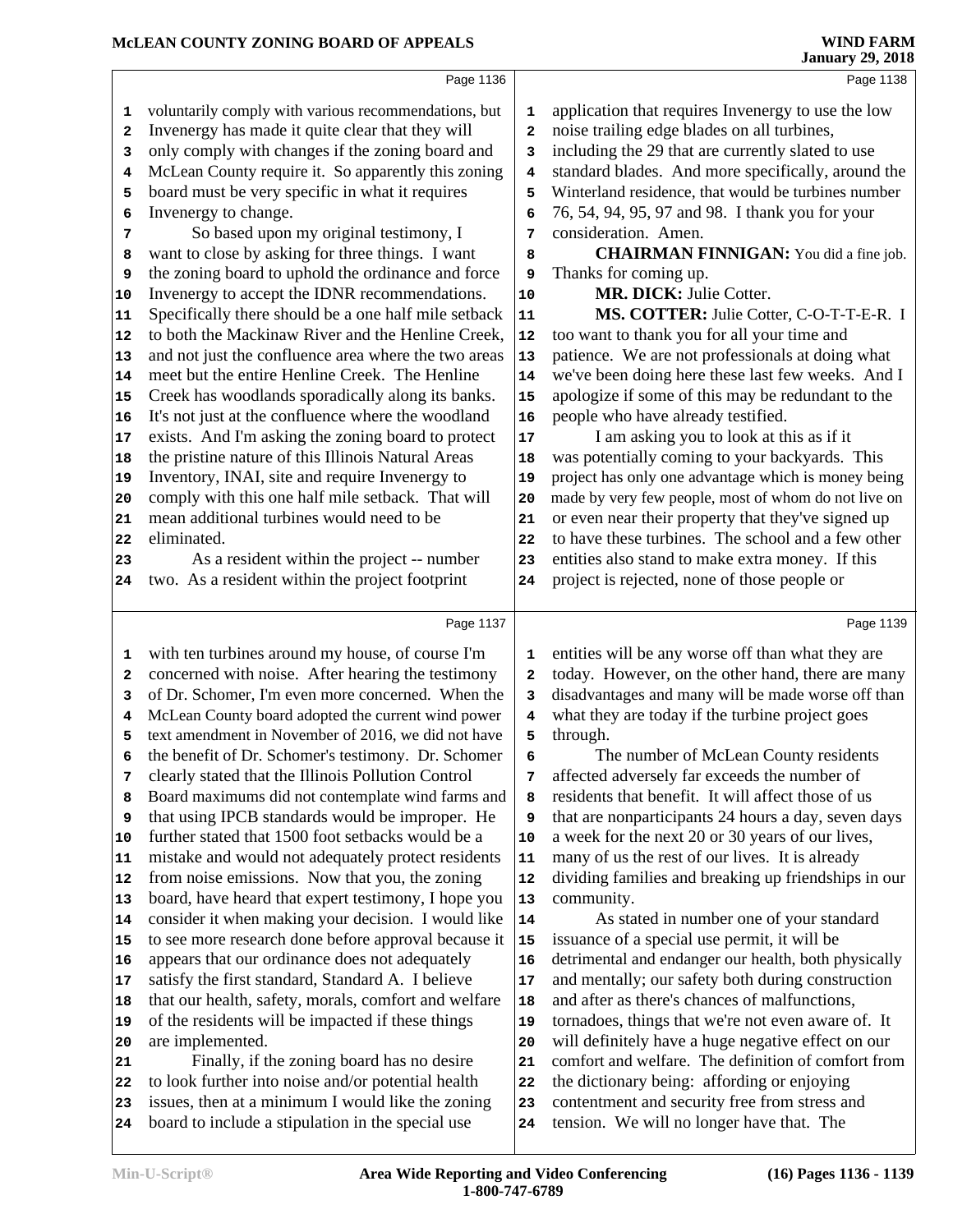|                                      | Page 1140                                                                                                                                                                                                                                                                                                                                                                        |                                      | Page 1142                                                                                                                                                                                                                                                                                                                                                                                                                         |  |
|--------------------------------------|----------------------------------------------------------------------------------------------------------------------------------------------------------------------------------------------------------------------------------------------------------------------------------------------------------------------------------------------------------------------------------|--------------------------------------|-----------------------------------------------------------------------------------------------------------------------------------------------------------------------------------------------------------------------------------------------------------------------------------------------------------------------------------------------------------------------------------------------------------------------------------|--|
| 1<br>2<br>з<br>4<br>5<br>6<br>7<br>8 | definition of welfare from the dictionary being:<br>the health, happiness and fortunes of a person or<br>group.<br>Number 2 of your standards. Without a<br>doubt, it will be injurious to the use and enjoyment<br>of our property in the immediate vicinity. There is<br>a very large potential that nonparticipants will be<br>limited to the use and what can be done on our | 1<br>2<br>3<br>4<br>5<br>6<br>7<br>8 | in this footprint didn't receive the letter. I live<br>out in the country, I don't get a paper. I do see<br>the McLean -- or the Pantagraph online. Did not see<br>anything to do about a public meeting and all this<br>other kind of stuff. I don't know if any<br>publication was submitted in the Lexingtonian or the<br>Chenoa paper, but I think that's by design. They<br>don't really want the community citizens to know |  |
| 9                                    | properties, especially due to the turbines being                                                                                                                                                                                                                                                                                                                                 | 9                                    | what's going on and I feel at a very disadvantage.                                                                                                                                                                                                                                                                                                                                                                                |  |
| 10                                   | measured from our foundations and not property                                                                                                                                                                                                                                                                                                                                   | 10                                   | So I showed up because I got a letter, I                                                                                                                                                                                                                                                                                                                                                                                          |  |
| 11                                   | lines. The fact that nonparticipants will lose the                                                                                                                                                                                                                                                                                                                               | 11                                   | don't know why, but it just said come listen. So I                                                                                                                                                                                                                                                                                                                                                                                |  |
| 12                                   | ability to enjoy their property as before has been<br>made very clear here time and time again, most                                                                                                                                                                                                                                                                             | 12<br>13                             | came and I listened, and the very first night I'm<br>hearing testimony by Invenergy experts, and then                                                                                                                                                                                                                                                                                                                             |  |
| 13<br>14                             | recently from the gentleman from Carlock who                                                                                                                                                                                                                                                                                                                                     | 14                                   | when our Lexingtonian people get together and say,                                                                                                                                                                                                                                                                                                                                                                                |  |
| 15                                   | testified to the reality of living with turbines                                                                                                                                                                                                                                                                                                                                 | 15                                   | hey, we need to discuss this, we find out our                                                                                                                                                                                                                                                                                                                                                                                     |  |
| 16                                   | from a human side, not charts and evidence that's                                                                                                                                                                                                                                                                                                                                | 16                                   | attorney that we finally decided we need to present,                                                                                                                                                                                                                                                                                                                                                                              |  |
| 17                                   | not even always truthful.                                                                                                                                                                                                                                                                                                                                                        | 17                                   | to go to bat for us, isn't even allowed to tell our                                                                                                                                                                                                                                                                                                                                                                               |  |
| 18                                   | Property values. While there is no hard                                                                                                                                                                                                                                                                                                                                          | 18                                   | story for us. And then one meeting we were told it                                                                                                                                                                                                                                                                                                                                                                                |  |
| 19                                   | study showing either way, it is only common sense                                                                                                                                                                                                                                                                                                                                | 19                                   | doesn't really matter what the citizens say, it's                                                                                                                                                                                                                                                                                                                                                                                 |  |
| 20                                   | that anyone with a choice would prefer not to live                                                                                                                                                                                                                                                                                                                               | 20                                   | all expert testimony. Well, you just told our                                                                                                                                                                                                                                                                                                                                                                                     |  |
| 21                                   | surrounded by turbines. The comparisons presented                                                                                                                                                                                                                                                                                                                                | 21                                   | attorney weeks after the fact that he couldn't come                                                                                                                                                                                                                                                                                                                                                                               |  |
| 22                                   | by Invenergy were a farce. Comparing Downs                                                                                                                                                                                                                                                                                                                                       | 22                                   | and talk for us because we missed the boat because                                                                                                                                                                                                                                                                                                                                                                                |  |
| 23                                   | property, which is almost a suburb of Bloomington, a                                                                                                                                                                                                                                                                                                                             | 23                                   | we didn't know he was supposed to be here for us. I                                                                                                                                                                                                                                                                                                                                                                               |  |
| 24                                   | thriving town with beautiful growing subdivisions                                                                                                                                                                                                                                                                                                                                | 24                                   | really feel like that we've been set up on this and                                                                                                                                                                                                                                                                                                                                                                               |  |
|                                      | Page 1141                                                                                                                                                                                                                                                                                                                                                                        |                                      | Page 1143                                                                                                                                                                                                                                                                                                                                                                                                                         |  |
|                                      |                                                                                                                                                                                                                                                                                                                                                                                  |                                      |                                                                                                                                                                                                                                                                                                                                                                                                                                   |  |
| 1                                    | and some new very pricey homes and rural property,<br>to Sibley, Illinois, is preposterous. Sibley is a                                                                                                                                                                                                                                                                          | 1                                    | I don't feel it's fair.<br>And then when I look at the seven things,                                                                                                                                                                                                                                                                                                                                                              |  |
| $\mathbf{2}$<br>з                    | tiny dying town in the middle of nowhere with no                                                                                                                                                                                                                                                                                                                                 | $\mathbf{2}$<br>3                    | the proposed special will not be detrimental or                                                                                                                                                                                                                                                                                                                                                                                   |  |
| 4                                    | retail stores, except if you need livestock feed or                                                                                                                                                                                                                                                                                                                              | 4                                    | endanger the health, safety, morals, comfort,                                                                                                                                                                                                                                                                                                                                                                                     |  |
| 5                                    | farm supplies. They are miles away from a grocery                                                                                                                                                                                                                                                                                                                                | 5                                    | welfare of the public. Now Invenergy's not new to                                                                                                                                                                                                                                                                                                                                                                                 |  |
| 6                                    | store or any place to purchase any necessities. So                                                                                                                                                                                                                                                                                                                               | 6                                    | this. They've done this what, ten plus years? You                                                                                                                                                                                                                                                                                                                                                                                 |  |
| 7                                    | Downs and Sibley, there is no comparison.                                                                                                                                                                                                                                                                                                                                        | 7                                    | can't tell me it's all glory. There has to be a bad                                                                                                                                                                                                                                                                                                                                                                               |  |
| 8                                    | Without taking more time and going into                                                                                                                                                                                                                                                                                                                                          | 8                                    | picture someplace, something didn't go as they                                                                                                                                                                                                                                                                                                                                                                                    |  |
| 9                                    | details, this project and company have been                                                                                                                                                                                                                                                                                                                                      | 9                                    | planned, the results didn't turn out as they                                                                                                                                                                                                                                                                                                                                                                                      |  |
| 10                                   | discredited on every one of the five remaining                                                                                                                                                                                                                                                                                                                                   | 10                                   | planned, but we don't hear any of that.                                                                                                                                                                                                                                                                                                                                                                                           |  |
| 11                                   | standards. It is for this reason that my husband                                                                                                                                                                                                                                                                                                                                 | 11                                   | We -- they have a chance to tell their                                                                                                                                                                                                                                                                                                                                                                                            |  |
| 12                                   | and I are begging you to adhere to your own                                                                                                                                                                                                                                                                                                                                      | 12                                   | story, that what they did right, hey, we put this                                                                                                                                                                                                                                                                                                                                                                                 |  |
| 13                                   | standards and reject the entire project. Thank you.                                                                                                                                                                                                                                                                                                                              | 13                                   | project out there, we went and evaluated every                                                                                                                                                                                                                                                                                                                                                                                    |  |
| 14                                   | <b>CHAIRMAN FINNIGAN:</b> Thank you.                                                                                                                                                                                                                                                                                                                                             | 14                                   | single property, we figured out we were right on                                                                                                                                                                                                                                                                                                                                                                                  |  |
| 15                                   | MR. DICK: Barb Metz.                                                                                                                                                                                                                                                                                                                                                             | 15                                   | target or we missed the target, but they don't                                                                                                                                                                                                                                                                                                                                                                                    |  |
| 16                                   | MS. METZ: Barb Metz, 27709 North 2550                                                                                                                                                                                                                                                                                                                                            | 16                                   | address that. If they came to my home tomorrow and                                                                                                                                                                                                                                                                                                                                                                                |  |
| 17                                   | East Road in Lexington. I had a prepared speech                                                                                                                                                                                                                                                                                                                                  | 17                                   | said, Barb, we resurveyed and this is what your                                                                                                                                                                                                                                                                                                                                                                                   |  |
| 18                                   | last Thursday when I came, but then of course I                                                                                                                                                                                                                                                                                                                                  | 18                                   | sound levels are, I can't dispute that, I'm not a                                                                                                                                                                                                                                                                                                                                                                                 |  |
| 19                                   | didn't bring it today and I apologize. I feel like                                                                                                                                                                                                                                                                                                                               | 19                                   | sound expert, I don't even know what those little                                                                                                                                                                                                                                                                                                                                                                                 |  |
| 20                                   | the residents of Lexington are at a total                                                                                                                                                                                                                                                                                                                                        | 20                                   | squiggly lines mean, they could tell me anything.                                                                                                                                                                                                                                                                                                                                                                                 |  |
| 21                                   | disadvantage at this board meeting. Invenergy has<br>had years to make their preparations, get their                                                                                                                                                                                                                                                                             | 21                                   | It's not proof for me. All I know is I might<br>possibly have an issue. They have not -- they have                                                                                                                                                                                                                                                                                                                                |  |
| 22                                   | experts. I received a letter about this board                                                                                                                                                                                                                                                                                                                                    | 22<br>23                             | the data to prove what they're saying. They did not                                                                                                                                                                                                                                                                                                                                                                               |  |
| 23                                   |                                                                                                                                                                                                                                                                                                                                                                                  |                                      |                                                                                                                                                                                                                                                                                                                                                                                                                                   |  |

meeting. Others in our community directly impacted

come and prove anything to me. I don't think really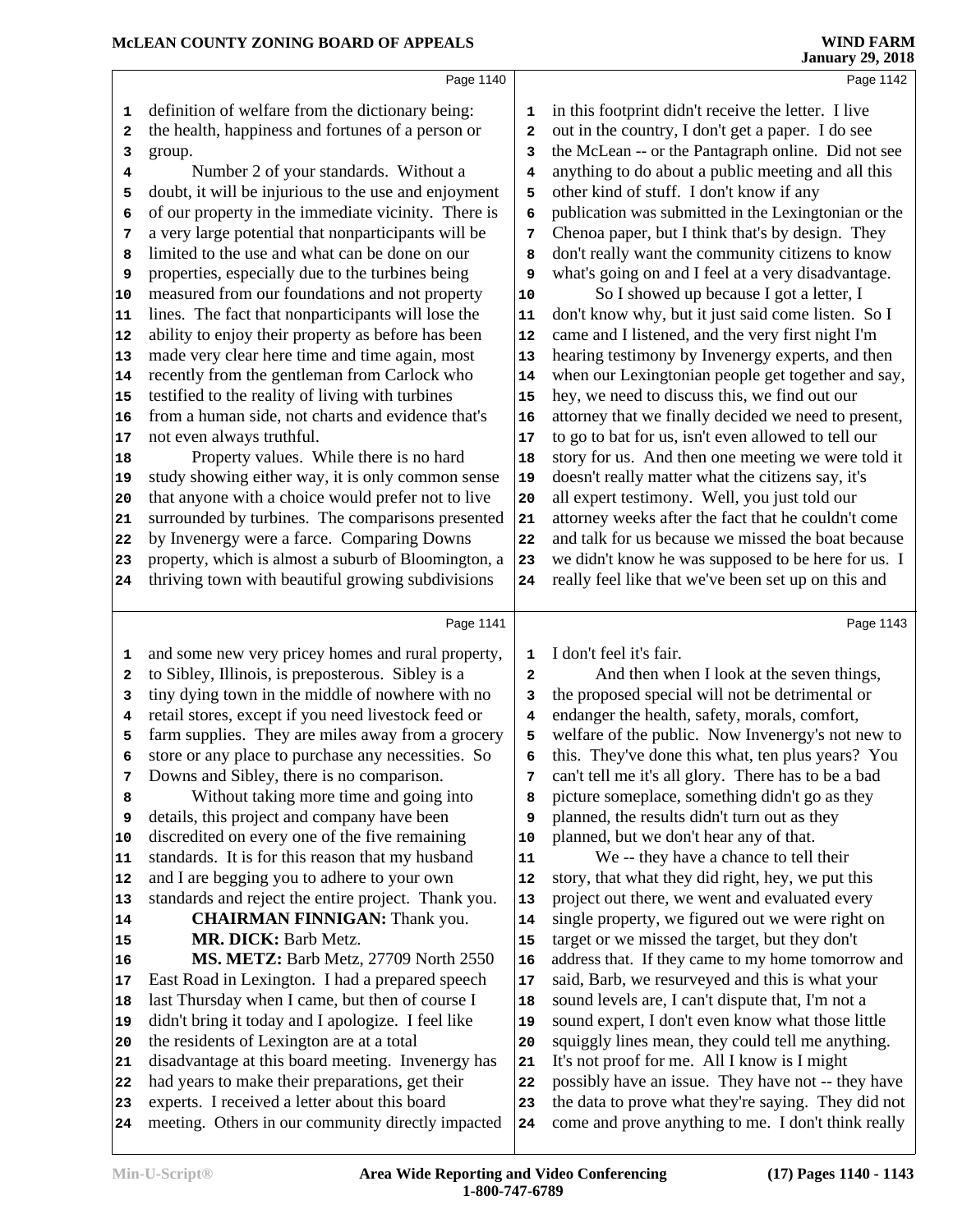|                                                | Page 1144                                                            |              | Page 1146                                                                                            |
|------------------------------------------------|----------------------------------------------------------------------|--------------|------------------------------------------------------------------------------------------------------|
| 1                                              | they proved anything to you. All you have is their                   | 1            | not to.                                                                                              |
| 2                                              | testimony and their models. They've done enough                      | $\mathbf{2}$ | MR. PITZER: Yes.                                                                                     |
| 3                                              | testing they could have proven it if they so chose.                  | 3            | MS. WALLEY: Okay, I just wanted to make                                                              |
| 4                                              | They chose not to.                                                   | 4            | sure I understood.                                                                                   |
| 5                                              | You guys all know my house is up for sale.                           | 5            | MR. PITZER: Okay.                                                                                    |
| 6                                              | I dropped the price \$10,000 the other day. People                   | 6            | MR. DICK: Glenn Schwass. David Hill.                                                                 |
| 7                                              | came to look. Their comment to the realtor, I like                   | 7            | Ronny Paul. Dan Whalen. Scott Schertz. Tim Jolly.                                                    |
|                                                | it but I don't know what's going on with the                         |              | <b>MR. KURITZ:</b> Wait, we have -- Scott                                                            |
| 8                                              | windmills. That hurts me. Whether they want to                       | 8            | Schertz is coming up.                                                                                |
| 9                                              |                                                                      | 9            | MR. SCHERTZ: Hello. I am Scott Schertz,                                                              |
| 10                                             | admit it or not, that hurts me and that's very<br>distressful to me. | 10           |                                                                                                      |
| 11                                             |                                                                      | 11           | 22761 North 1300 East Road, Hudson, Illinois.                                                        |
| 12                                             | At the very least, my first choice is wind                           | 12           | <b>CHAIRMAN FINNIGAN:</b> Could you spell your                                                       |
| 13                                             | energy gets denied, I don't want that in our                         | 13           | last name, Mr. Schertz?                                                                              |
| 14                                             | Lexington area, but at the very least, I think I                     | 14           | MR. SCHERTZ: Certainly, S-C-H-E-R-T-Z,                                                               |
| 15                                             | have a turbine about 2300 feet from my residence. I                  | 15           | and my comments here are referring to Schertz Aerial                                                 |
| 16                                             | would like it to go with Dr. Schomer's                               | 16           | Service. Our main location is near Cooksville,                                                       |
| 17                                             | recommendation and expand to 3400 feet I think,                      | 17           | Illinois, in the southeast corner of Lexington                                                       |
| 18                                             | so -- because I'm in the direct line of that                         | 18           | Township.                                                                                            |
| 19                                             | southwest wind coming directly at my house. And I'm                  | 19           | And just for the record, I do want to                                                                |
| 20                                             | turbine -- or turbine 39 I think is the one that's                   | 20           | clearly state the statement that I have on the                                                       |
| 21                                             | going to cause me the problems.                                      | 21           | modifications. These placement and height                                                            |
| 22                                             | I will be impacted by this one way or                                | 22           | modifications may mitigate some risk from wind                                                       |
| 23                                             | another. We all know that the ones of us in the                      | 23           | turbines for operations at my company's main air                                                     |
| 24                                             | footprint that are not participating are only going                  | 24           | strip. I want to be clear that is all that I have                                                    |
|                                                |                                                                      |              |                                                                                                      |
|                                                |                                                                      |              |                                                                                                      |
|                                                | Page 1145                                                            |              | Page 1147                                                                                            |
| 1                                              | to be distraught by this, we are getting no benefit,                 | 1            | agreed to or that I think is appropriate to                                                          |
| 2                                              | and I ask that you disapprove this. There's a whole                  | 2            | represent. Okay, thank you.                                                                          |
| 3                                              | lot more of us in the not beneficial than there is                   | 3            | <b>CHAIRMAN FINNIGAN:</b> Thank you.                                                                 |
| 4                                              |                                                                      | 4            | MR. DICK: Tim Jolly.                                                                                 |
| 5                                              | the beneficial category. Thank you.                                  | 5            |                                                                                                      |
|                                                | <b>CHAIRMAN FINNIGAN:</b> Thank you.<br><b>MR. DICK: Jim Pitzer.</b> | 6            | MR. JOLLY: Tim Jolly, 26759 East 2700                                                                |
| 7                                              |                                                                      | 7            | North Road. First and foremost, I want to thank                                                      |
| 8                                              | MR. PITZER: Defer.                                                   | 8            | you, the board, for hearing quite a volume of                                                        |
| 9                                              | MS. WALLEY: Mr. Pitzer, can you come up<br>for me?                   | 9            | testimony, evidence, and the things that you have to                                                 |
|                                                |                                                                      | 10           | weigh out for your decision is pretty burdensome and                                                 |
|                                                | <b>MR. PITZER:</b> Where do you want me?                             | 11           | there's a lot of people depending on the decisions                                                   |
|                                                | MS. WALLEY: Have a seat. Jim, can you                                | 12           | that you make and I just want you to know that we                                                    |
|                                                | turn the microphone on? I missed what you said.                      |              | appreciate you taking the time to do so.                                                             |
|                                                | MR. PITZER: I said I defer.                                          | 13           | The first thing that -- and it's really                                                              |
|                                                | <b>MS. WALLEY:</b> You mean you want Mr.                             | 14           | the one thing that is undisputed and it hasn't                                                       |
|                                                | Luetkehans to speak on your behalf?                                  | 15           | really been talked about a lot, but these windmills                                                  |
|                                                | MR. PITZER: I'm not represented by him.                              | 16           | are killing machines. They've killed wildlife,                                                       |
|                                                | I defer. I have nothing to say.                                      | 17           | they've affected things in the wildlife aspect, and                                                  |
|                                                | MS. WALLEY: Defer means to speak later.                              | 18           | they bother people that live close by. That's                                                        |
|                                                | You don't have the option to speak later, it's --                    | 19           | undisputed. It's been testified to.                                                                  |
| 10                                             | MR. PITZER: That's fine.                                             | 20           | They are also operating at 30 percent                                                                |
| 11<br>17<br>20<br>21                           | MS. WALLEY: So would you like to speak                               | 21           | efficiency. I think that if we gave 30 percent of                                                    |
| 12<br>13<br>14<br> 15<br>16<br>18<br> 19<br>22 | now?                                                                 | 22           | our effort in our jobs, we wouldn't have a job very                                                  |
| 23<br>24                                       | MR. PITZER: No.<br>MS. WALLEY: Okay, okay, you're choosing           | 23<br>24     | long. And that also to me indicates that this is<br>not the place for this project. There are surely |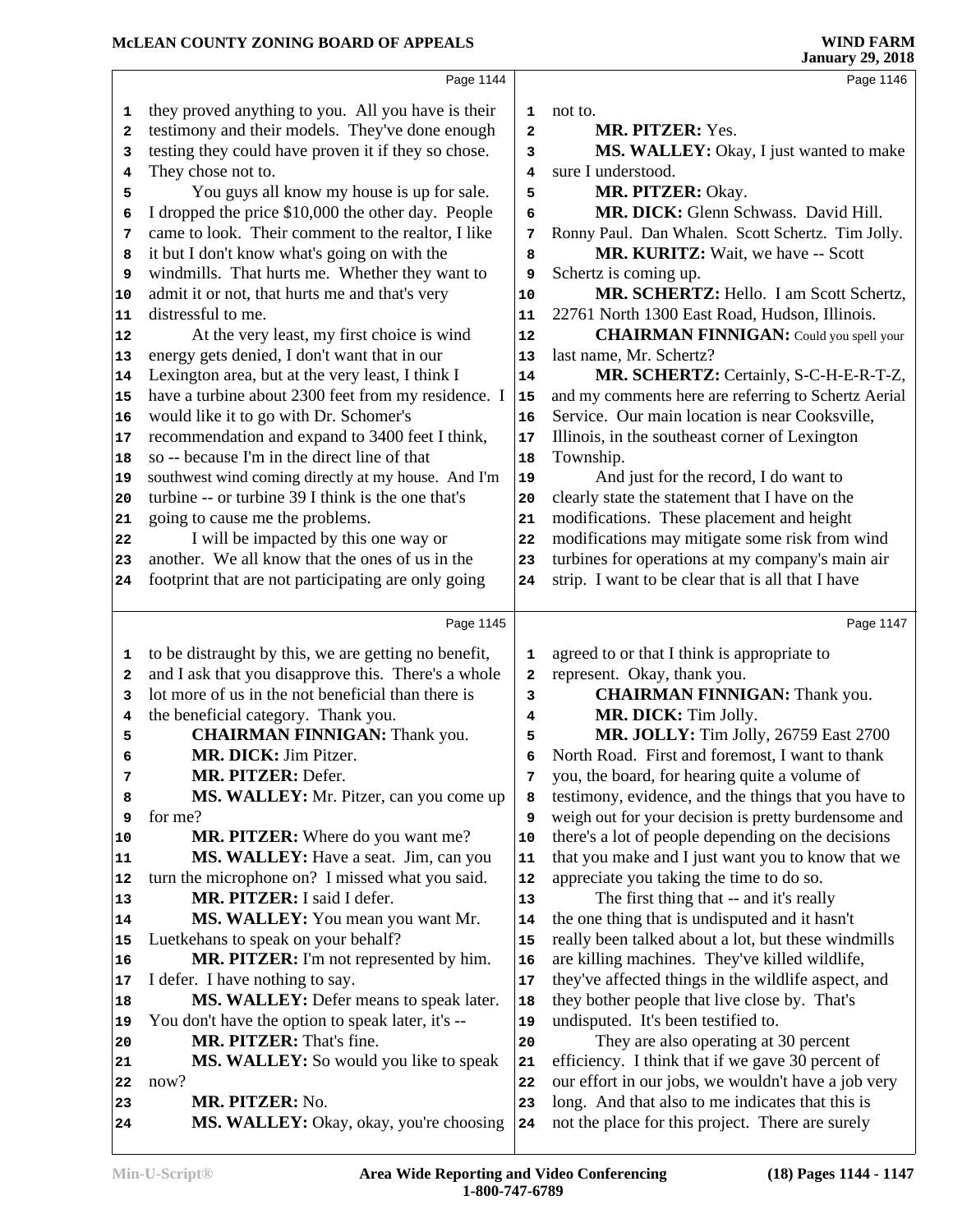|              | Page 1148                                                                                                   |                         | Page 1150                                                                                                   |
|--------------|-------------------------------------------------------------------------------------------------------------|-------------------------|-------------------------------------------------------------------------------------------------------------|
| 1            | other places where this project can be better suited                                                        | 1                       | even in the same realm, that he -- that they don't                                                          |
| $\mathbf{2}$ | to send the energy somewhere else which this project                                                        | 2                       | even take into effect the windmills and what they do                                                        |
| 3            | is going to do. It's not even going to benefit the                                                          | 3                       | to the residents nearby. The pollution standards                                                            |
| 4            | people that are in the immediate area. So this                                                              | 4                       | have to do with just decibels of noise, but there's                                                         |
| 5            | project really doesn't even belong here.                                                                    | 5                       | so much more in the windmills and everybody                                                                 |
| 6            | I believe it's the responsibility of                                                                        | 6                       | understands that from the testimony, and there are                                                          |
| 7            | either the applicant or the McLean County government                                                        | 7                       | so many other things that can affect besides just                                                           |
| 8            | to properly notify the citizens, and I mean all of                                                          | 8                       | sound, infrasound, vibration all the things that are                                                        |
| 9            | the citizens, of these proceedings. That's                                                                  | 9                       | involved.                                                                                                   |
| 10           | something that I think is probably the most                                                                 | 10                      | Invenergy has had opportunities to cite                                                                     |
| 11           | impactful of what's been happening with this                                                                | 11                      | studies that show no effects, so they've had the                                                            |
| 12           | proceeding. I've even had people two days ago tell                                                          | 12                      | opportunity to prove that this is harmless, it's not                                                        |
| 13           | me that this is the first time they heard of it and                                                         | 13                      | going to affect us, you don't have nothing to worry                                                         |
| 14           | it's ridiculous that we can't get some kind of a                                                            | 14                      | about. That's what they tell us, but they've                                                                |
| 15           | notice.                                                                                                     | 15                      | provided nothing to show us that we're not at harm's                                                        |
| 16           | Like I indicated in my testimony, I                                                                         | 16                      | risk.                                                                                                       |
| 17           | deliver mail. They have box holders. And if done                                                            | 17                      | My concerns for the communities that are                                                                    |
| 18           | by a permit, nonprofit permit or whatever, it goes                                                          | 18                      | affected, especially Lexington, Chenoa, Colfax,                                                             |
| 19           | to every single household, whether you rent, whether<br>you own. If there's a delivery address, everybody   | 19<br>20                | Gridley, the first families to move out of the<br>communities are the families with children, young         |
| 20           | gets it. I am just suggesting that that's one                                                               |                         | children. Lexington can't afford to lose any more                                                           |
| 21<br>22     | possible way. There are many other ways though that                                                         | 21<br>${\bf 22}$        | children. Money is not going to fix bringing                                                                |
| 23           | you can do it as well and I think that they should                                                          | 23                      | children in. It's the surroundings and the                                                                  |
| 24           | be looked into.                                                                                             | 24                      | environment. They have a wonderful community, they                                                          |
|              |                                                                                                             |                         |                                                                                                             |
|              | Page 1149                                                                                                   |                         | Page 1151                                                                                                   |
| 1            | There was also not enough time allowed in                                                                   | 1                       | still have their school, but what's to say ten years                                                        |
| $\mathbf{2}$ | the October 16th or back in the 2000, back in                                                               | $\overline{\mathbf{2}}$ | down the road you have windmills and then you have                                                          |
| 3            | 2016 -- I'm sorry, let me correct myself. I don't                                                           | 3                       | less children, then the state comes in and says you                                                         |
| 4            | believe that there was ample enough time to allow                                                           | 4                       | don't have enough, we're going to make you go to                                                            |
| 5            | testimony to do so in that 2016 set of hearings.                                                            | 5                       | somewhere else with your children. Then you have no                                                         |
| 6            | The hearing that I attended, a fellow, as I                                                                 | 6                       | school, then you have windmills. It's a double                                                              |
| 7            | indicated, was cut short with his testimony, and                                                            | 7                       | problem, something that's going to be paid for later                                                        |
| 8            | part of his testimony had to do with the sound and                                                          | 8                       | that we really have no idea what's going to happen.                                                         |
| 9            | how the models that were put forth, and actually it                                                         | 9                       | The measurements need to be made from the                                                                   |
| 10           | was to include Dr. Schomer which would have been                                                            | 10                      | edge of the blade sweep to the building site                                                                |
| 11           | able to testify at that time and we probably                                                                | 11                      | property line. Those are the things that are                                                                |
| 12           | wouldn't be sitting here today.                                                                             | 12                      | important. If somebody wants to build a shed on                                                             |
| 13           | Had Dr. Schomer been able to testify, I                                                                     | 13                      | their property within the property lines, if it's                                                           |
| 14           | think he would have enlightened the ZBA, the county                                                         | 14                      | within the setbacks, according to zoning, you                                                               |
| 15           | board, in how the IPCB standards are improper for                                                           | 15                      | probably won't even be able to build that building                                                          |
| 16           | windmill projects. He stated that when he was here                                                          | 16                      | because it's going to be too close. Not to the<br>house it shouldn't be measured.                           |
| 17           | and actually did testify. And that the 1500 foot<br>setback would be a mistake and would not adequately     | 17                      | I was a little disappointed when I was                                                                      |
| 18<br>19     | protect residents as he testified here in these                                                             | 18<br>19                | asking Mr. Parzyck about the boring on the sites and                                                        |
| 20           | proceedings. He helped write the standards in 1968,                                                         | 20                      | he had no idea, so, you know, the lack of                                                                   |
| 21           | there were no windmill projects at the time, and it                                                         | 21                      | information and everything. I believe that the                                                              |
|              |                                                                                                             |                         |                                                                                                             |
|              |                                                                                                             |                         |                                                                                                             |
| 22           | was testified as well. Those standards were not                                                             | 22                      | proposals and everything that they have come up                                                             |
| 23<br>24     | even taking into account the windmill farms, I don't<br>even want to call them farms, I farm and that's not | 23<br>24                | with, they do not conform to your criteria for doing<br>so, so I'm asking that you deny the petition or the |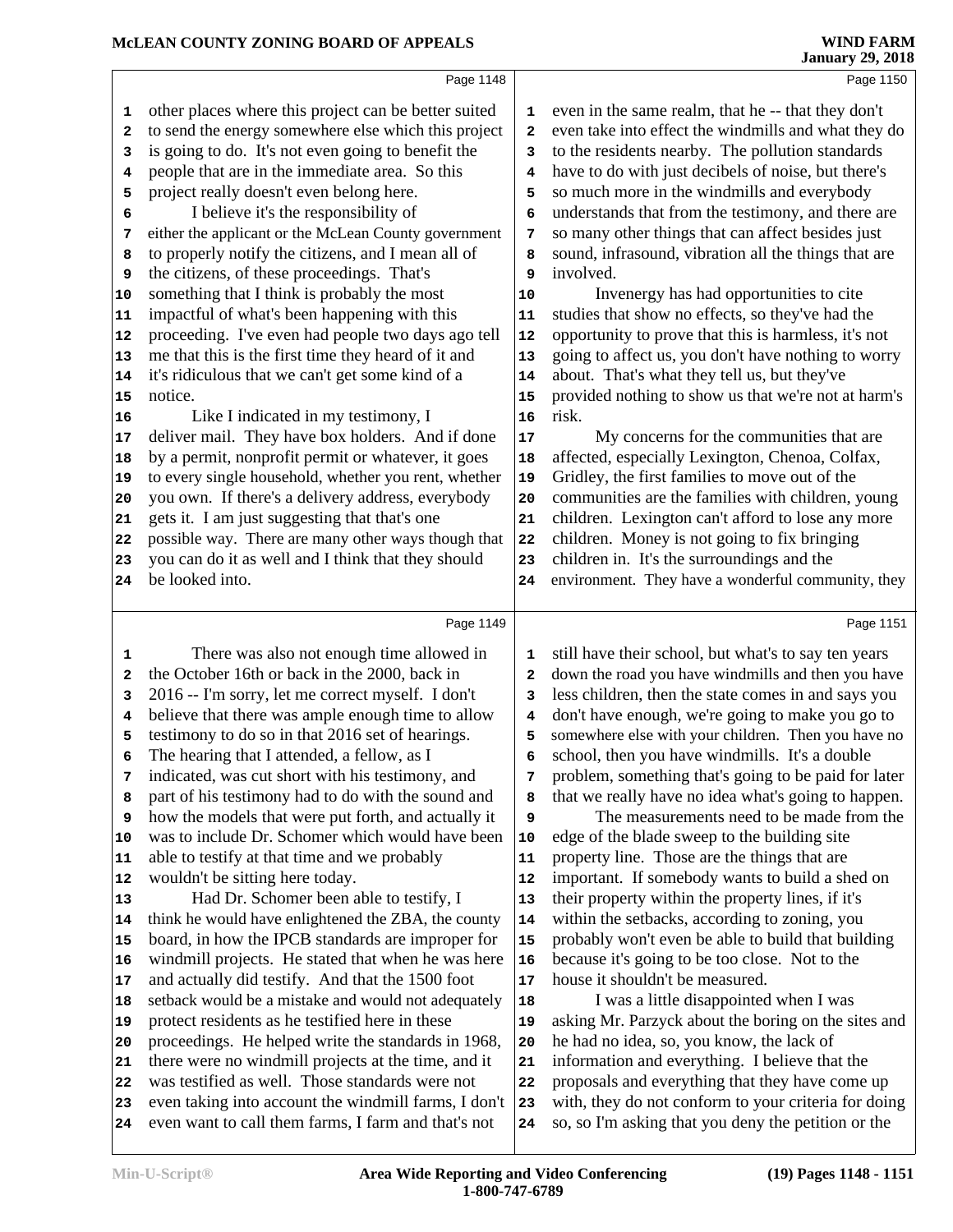|              | Page 1152                                            |                         | Page 1154                                                                                                |
|--------------|------------------------------------------------------|-------------------------|----------------------------------------------------------------------------------------------------------|
| 1            | application.                                         | 1                       | MR. BERTSCHE: Joe Bertsche,                                                                              |
| $\mathbf{2}$ | <b>CHAIRMAN FINNIGAN: Thank you.</b>                 | $\overline{\mathbf{2}}$ | B-E-R-T-S-C-H-E, 27651 East 2700 North Road, Chenoa.                                                     |
| 3            | MR. JOLLY: Thank you for your time.                  | 3                       | <b>CHAIRMAN FINNIGAN: Go ahead.</b>                                                                      |
| 4            | MR. DICK: Kimberly Brucker.                          | 4                       | MR. BERTSCHE: Since they brought up the                                                                  |
| 5            | MS. BRUCKER: Kimberly Brucker,                       | 5                       | amount of the depth of the drilling, Horizon came                                                        |
| 6            | B-R-U-C-K-E-R, 20662 North 2900 East Road,           | 6                       | out and did test borings on my farm when they -- I                                                       |
| 7            | Lexington. Again, like everybody is saying, thank    | 7                       | think it was 2008 or 9, whatever that was they came                                                      |
| 8            | you very much for your time. One of the things that  | 8                       | out, and the project all fell through, so we pulled                                                      |
| 9            | I thought about over the last couple days, I would   | 9                       | the -- they insert a plastic pipe down there and I'm                                                     |
| 10           | invite any of you all, members, board members, as    | 10                      | estimating they stuck out of the ground about four                                                       |
| 11           | well anyone from Invenergy, to come and spend a day, | ${\bf 11}$              | feet, and I probably pulled about 25 feet of pipe                                                        |
| 12           | bring your kids, bring your grandkids to my farm on  | 12                      | out of the ground, so that's about where it was.                                                         |
| 13           | a gorgeous summer day. We ride horses, we ride the   | 13                      | And I did that in two different places because we                                                        |
|              | four-wheelers, we take a kayak in the river, and we  | 14                      | had two sites on the farm at that time.                                                                  |
| 14           | fish. Mark my words, that would probably be one of   | 15                      | The other thing I want to talk about is                                                                  |
| 15           | the best days that your kids would have. At the end  |                         |                                                                                                          |
| 16           |                                                      | 16                      | last Thursday my wife and me, we went down to see<br>the windmills out here on Route 9. I -- I went down |
| 17           | of the day, I'd like to think you would enjoy        | 17                      |                                                                                                          |
| 18           | yourself as well. If the windmills do come through,  | 18                      | the Leroy-Lexington blacktop, crossed over Route 9,                                                      |
| 19           | those aren't going to be the days that we remember   | 19                      | and pulled into the first turbine on the west side                                                       |
| 20           | there. I moved to my farm to raise my kids in that   | 20                      | of the road, and I had a laser range finder and it                                                       |
| 21           | environment, and it does sadden me to think that     | 21                      | was 780 feet from where I stood, where I parked the                                                      |
| 22           | that may not happen, it may be changed.              | 22                      | car in the access road, and I listened for it or I                                                       |
| 23           | What I'm asking of all of you on the                 | 23                      | listened to it. I could hear a little bit of a                                                           |
| 24           | Zoning Board of Appeals is to stop and consider if   | 24                      | whoosh and I could hear a little bit of a whine at                                                       |
|              | Page 1153                                            |                         | Page 1155                                                                                                |
|              |                                                      |                         |                                                                                                          |
| 1            | you believe that this has been a fair process for    | 1                       | the top. The wind was blowing at about, the TV said                                                      |
| $\mathbf{2}$ | those of us who live in the footprints of these      | $\mathbf{2}$            | about 10 to 20 mile an hour, it was blowing pretty                                                       |
| 3            | windmills in McLean County. Invenergy has had        | 3                       | hard, and they -- I think the windmills at that time                                                     |
| 4            | approximately two years to plan for this. We were    | 4                       | were really putting out because we measured them and                                                     |
| 5            | blindsided and scrambled to even wrap our minds      | 5                       | they were all facing -- the wind was coming straight                                                     |
| 6            | around this. It's left us very little time to        | 6                       | out of the south and they were all facing straight                                                       |
| 7            | prepare or to gather our own expert witnesses.       | 7                       | south into the wind, and we counted them doing                                                           |
| 8            | After listening to some of the testimonies last      | 8                       | approximately 15 revolutions a minute by the time --                                                     |
| 9            | Thursday night, especially the gentleman from        | 9                       | just going by my watch. Could have been more, could                                                      |
| 10           | Carlock, the potential consequences of this          | 10                      | have been a little less.                                                                                 |
| 11           | frightens me to my core. I'm under the belief that   | 11                      | I left there and went south to the first                                                                 |
| 12           | you have been appointed to these positions to        | 12                      | crossroads and found one that was just under 1500                                                        |
| 13           | protect the citizens of McLean County. Clearly       | 13                      | feet away and it was blowing -- well, it wasn't                                                          |
| 14           | there are people who are worried about their future  | 14                      | blowing, it was aimed right to a farmstead to the                                                        |
| 15           | on their farms that are counting on you to protect   | 15                      | north of it. Like I said, the wind was blowing                                                           |
| 16           | them.                                                | 16                      | right out of the south. I heard the same thing                                                           |
| 17           | I ask that you vote this project down or             | 17                      | there, only a little less because I was a lot                                                            |
| 18           | at the very least postpone it to allow us more time  | 18                      | further away.                                                                                            |
| 19           | to research this and prepare the exact same that     | 19                      | Where the projected windmill on our place                                                                |
| 20           | Invenergy has. Thank you.                            | 20                      | is I'm going to be 1540 feet from the south, south                                                       |
| 21           | <b>CHAIRMAN FINNIGAN:</b> Thank you.                 | 21                      | of my foundation. My property line will be another                                                       |
| 22           | MR. DICK: Joseph Bertsche.                           | 22                      | 135 feet to the north, but I figured that was a                                                          |
| 23           | <b>CHAIRMAN FINNIGAN:</b> State your name and        | 23                      | pretty good example of where I will be at. I don't                                                       |
| 24           | address again for the record.                        | 24                      | have any doubt that I'll probably on a night that's                                                      |
|              |                                                      |                         |                                                                                                          |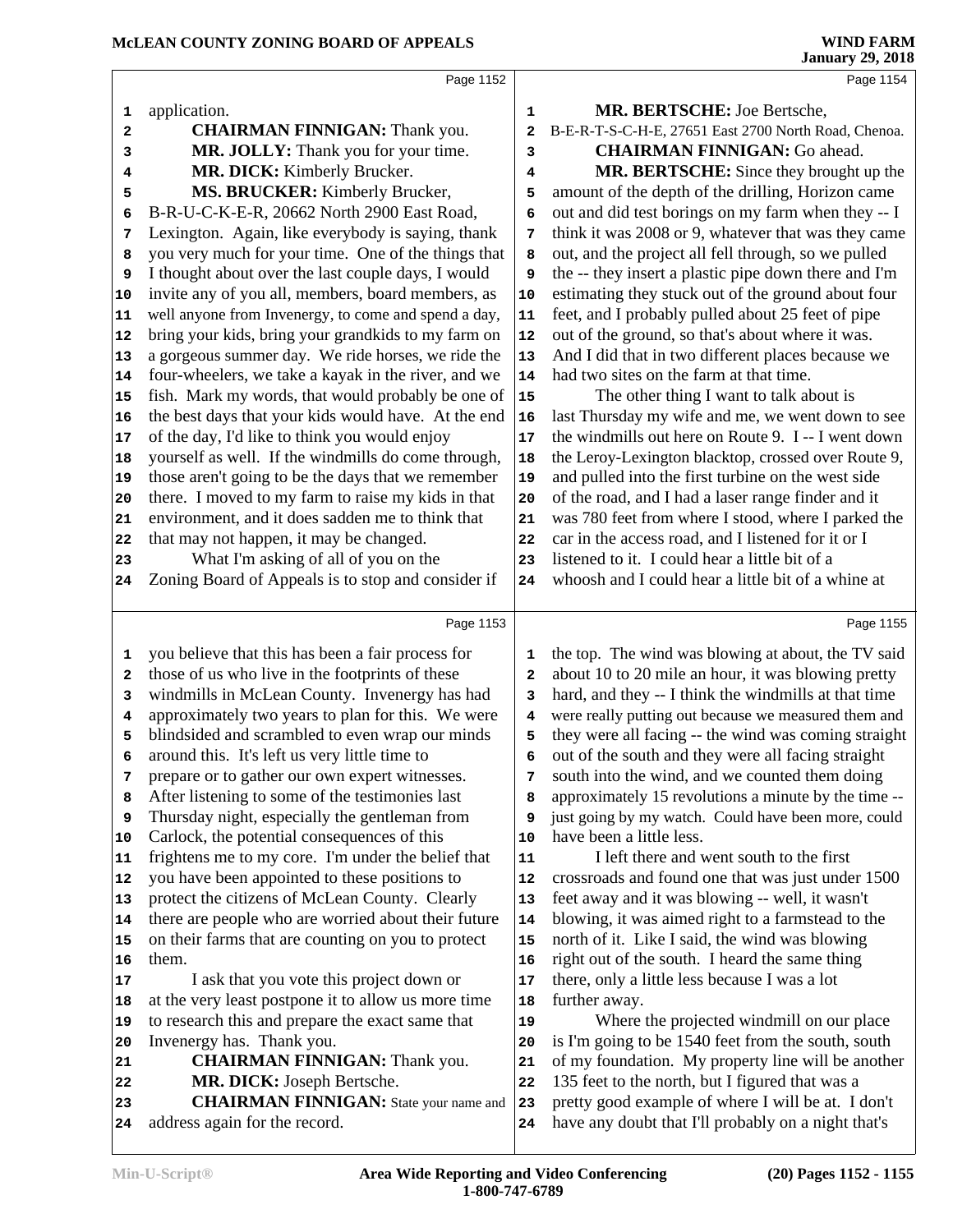|                                    | Page 1156                                                 |                | Page 1158                                                                                            |
|------------------------------------|-----------------------------------------------------------|----------------|------------------------------------------------------------------------------------------------------|
| 1                                  | decent and cool, that I might sit out on my patio         | 1              | MR. DENEEN: Dan Deneen, 2219 West Oakland                                                            |
| $\mathbf{2}$                       | and listen to it. Some people say they're noisy;          | 2              | Avenue, Bloomington. I'll try to be very brief.                                                      |
| 3                                  | some people say they're not. I'm not going to argue       | 3              | Won't spend a lot of time on this. First on the                                                      |
| 4                                  | the fact. It is what it is for me. I can't say            | 4              | environmental matters, Invenergy is still confused                                                   |
| 5                                  | that for anybody else.                                    | 5              | on their role. They said we agree we'll go along                                                     |
| 6                                  | My nearest neighbor is over three-quarters                | 6              | with this. It's not for them to agree to comply                                                      |
| 7                                  | of a mile away. I'll have -- I know there will be         | 7              | with county regulations. It's for them to accept                                                     |
| 8                                  | one more to the southeast, there'll be two -- one to      | 8              | them or to provide credible evidence, and this needs                                                 |
| 9                                  | the southwest and then there will be some more to         | 9              | to be important in future hearings for the ZBA and                                                   |
| 10                                 | the south, two more on the Stover ground there.           | 10             | the county board; that it's not a negotiating game                                                   |
| 11                                 | There'll be three or four to the north. I'm right         | 11             | for some people to play around with.                                                                 |
| 12                                 | in the middle of it. I'm as close as anybody is           | 12             | Angelo Capparella testified that and                                                                 |
| 13                                 | going to be to any of these windmills, plus I've got      | 13             | pointed out that IDNR, the experts, had 12 plus                                                      |
| 14                                 | the substation and I'll probably have lights and          | 14             | pages of experts stating their position on the seven                                                 |
| 15                                 | this and that to put up with. I don't think that          | 15             | recommendations. Instead we get -- we didn't get                                                     |
| 16                                 | will bother me too much. At least it'll keep              | 16             | that, we didn't get studies. We got a two and a                                                      |
| 17                                 | vandals out of the south end of the farm.                 | 17             | half page response from someone who didn't even know                                                 |
| 18                                 | But those are the findings I found. I'm                   | 18             | the standards of credible evidence he was required                                                   |
| 19                                 | not going to argue with anybody what they'll be,          | 19             | to meet. So Katie Adams stated correctly, why bend                                                   |
| 20                                 | whether good, bad or ugly or otherwise, but I think       | 20             | rules? You have the rules, so don't bend them.                                                       |
| 21                                 | we're passing up a good chance to get some money to       | 21             | They've agreed to comply, as far as I can                                                            |
| 22                                 | our local taxing bodies. And I'll be the first to         | 22             | understand, except for one variance to place a                                                       |
| 23                                 | admit, yes, we will be paid for them. That's just         | 23             | turbine within 500 feet of one of the creeks, so do                                                  |
| 24                                 | the way it works. We're in America. We accept when        | 24             | not allow any other variances, especially including                                                  |
|                                    |                                                           |                |                                                                                                      |
|                                    | Page 1157                                                 |                | Page 1159                                                                                            |
| 1                                  | somebody wants to deal with you, we -- most of the        | 1              | on turbine 90 if it's within half a mile from the                                                    |
| $\mathbf{2}$                       | time we cash the check. So I'd like to thank the          | $\overline{a}$ | INAI section of Henline Creek. It shouldn't be                                                       |
| 3                                  | board for listening to me and take everything into        | 3              | placed there.                                                                                        |
| 4                                  | consideration and I thank you for your time.              | 4              | The second area, and not connected to park                                                           |
| 5                                  | <b>CHAIRMAN FINNIGAN:</b> Thank you for coming            | 5              | land, is the noise. We have someone who is not                                                       |
| 6                                  | forward.                                                  | 6              | following proper science. It's been 42 years ago                                                     |
| 7                                  | MR. DICK: Theodore Hartke. Dennis Hoff.                   | 7              | that I took some courses where they tried to teach                                                   |
| 8                                  | MR. HOFF: My name is Dennis, D-E-N-N-I-S,                 | 8              | me about bell curves and standard deviations and all                                                 |
| 9                                  | Hoff, H-O-F-F, 1217 Royal Pointe Drive, Bloomington,      | 9              | that. I can remember enough from 42 years ago that                                                   |
| 10                                 | 61704. I keep hearing people say there's no benefit       | 10             | if you have a 3 decibel variance according to a                                                      |
| 11                                 | to me. My background is mainly based in energy, and       | 11             | standard such as ISO, if you take 2 decibels, you're                                                 |
| 12                                 | I got to tell you that power has to come from             | 12             | going pretty far the other way. What their expert                                                    |
| 13                                 | somewhere. Every time you flip that switch, you           | 13             | testified to is pretty much what is the best case                                                    |
| 14                                 | depend on whatever you do. We're just all so used         | 14             | scenario for Invenergy which is to minimize their                                                    |
| 15                                 | to it, I guess, we don't even consider not being          | 15             | costs and maximize their profits by placing the wind                                                 |
| 16                                 | without it, but I'm telling you that power's got to       | 16             | turbines closer to residences.                                                                       |
| 17                                 | come from somewhere and I prefer this over a coal         | 17             | I would respectfully suggest to this board                                                           |
| 18                                 | plant and I certainly prefer this over added              | 18             | that you should consider what's the best case                                                        |
|                                    | nuclear. I just want to say that. Thank you very          | 19             | scenario for all of the nonparticipating persons out                                                 |
|                                    |                                                           |                |                                                                                                      |
|                                    | much.                                                     | 20             | there and that would be to move the wind turbines                                                    |
|                                    |                                                           | 21             |                                                                                                      |
| 21                                 | <b>CHAIRMAN FINNIGAN:</b> Thank you.                      | 22             | sufficiently far away from the nonparticipating                                                      |
|                                    | MR. DICK: Yale Young.                                     | 23             | residents so the noise that they hear, which is                                                      |
| 19<br>20<br>22<br>23<br>${\bf 24}$ | MR. YOUNG: Respectfully decline.<br>MR. DICK: Dan Deneen. | 24             | subjective of course but it is annoying, will be<br>minimized. And I do not believe that their noise |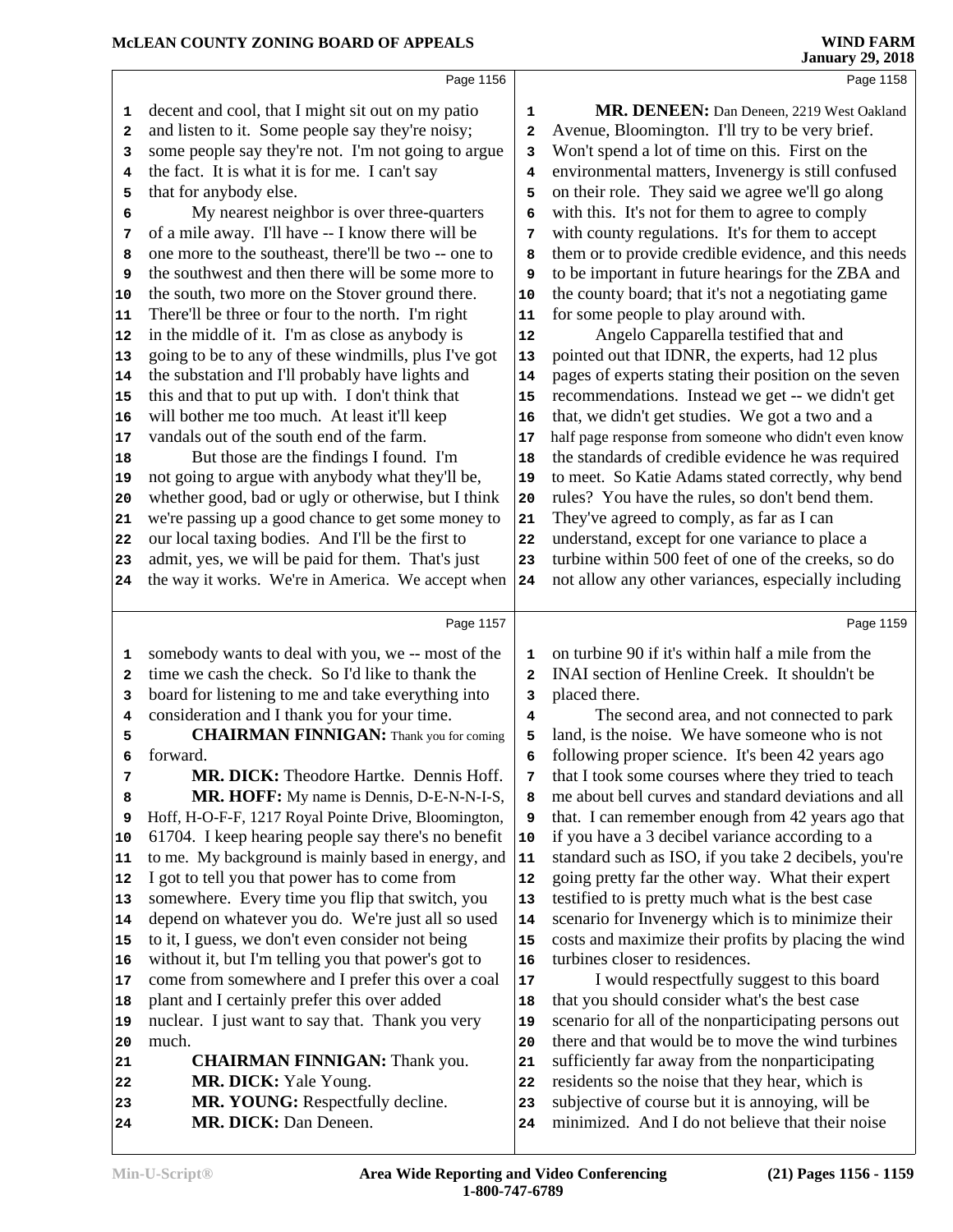one child who can't sleep, one of our elderly who 24

the things is will not be injurious to use and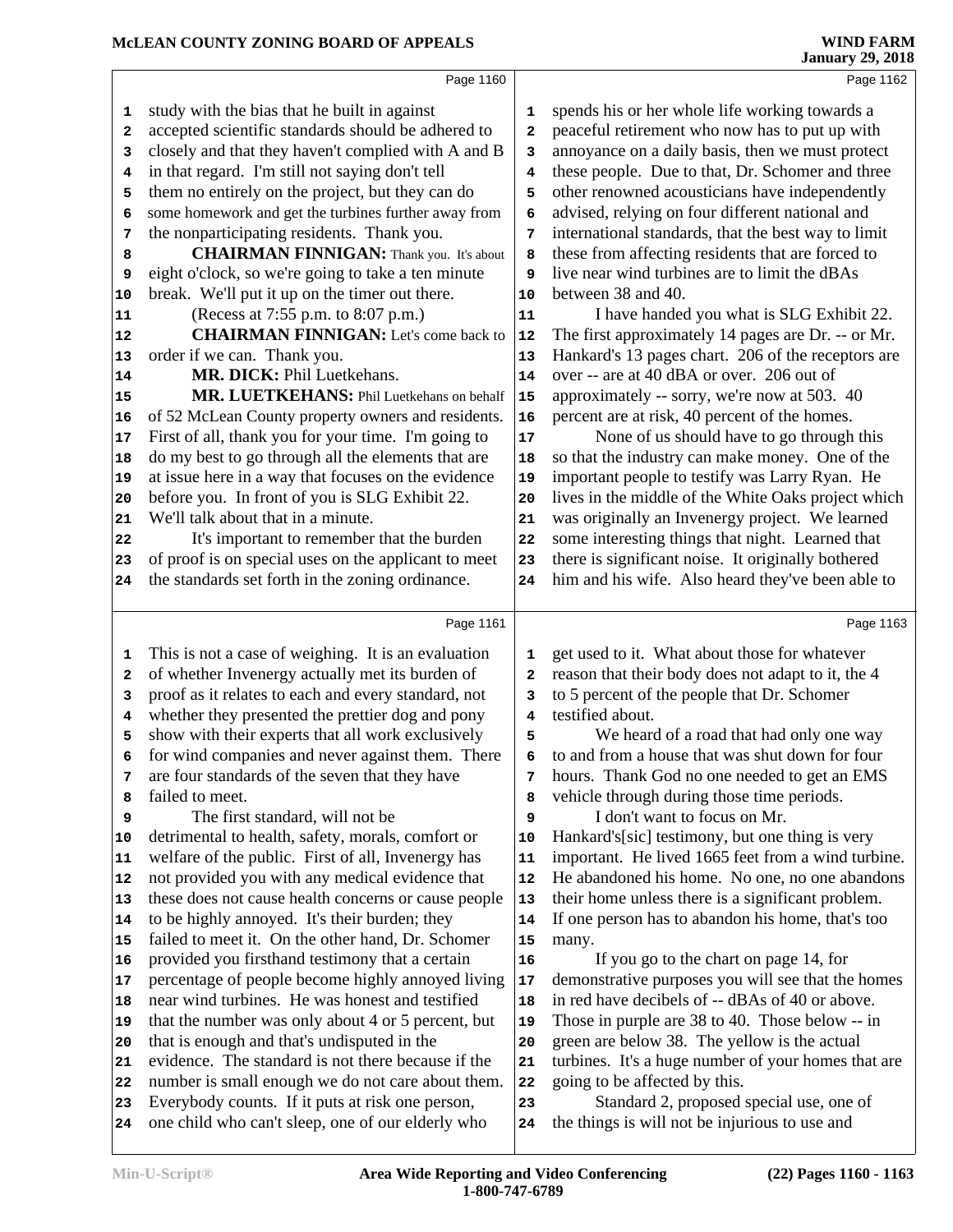|              | Page 1164                                                                                                |                         | Page 1166                                                                                                |
|--------------|----------------------------------------------------------------------------------------------------------|-------------------------|----------------------------------------------------------------------------------------------------------|
|              |                                                                                                          |                         |                                                                                                          |
| 1            | enjoyment of other property in the immediate                                                             | ${\bf 1}$               | As Mr. Hankard admitted, if you do not                                                                   |
| $\mathbf{2}$ | vicinity. As we've already discussed in Standard 1,                                                      | $\overline{\mathbf{2}}$ | reduce by 2 decibels at the 1000 hertz octave band<br>due to his fudge factor from his model, seven      |
| 3            | it will be injurious to the use and enjoyment of the<br>other property in the area. Hankard implied that | 3                       |                                                                                                          |
| 4            |                                                                                                          | 4                       | properties would be over 41 decibels to the 1000                                                         |
| 5            | people are in their homes at night hours, so what<br>the measurements are outside is irrelevant,         | 5                       | hertz, another 11 or more would be right up at the                                                       |
| 6            |                                                                                                          | 6                       | edge, so obviously the first question is was this 2                                                      |
| 7            | irrelevant. To take away the use of someone's yard<br>so that people can -- so Invenergy can make more   | 7                       | decibel reduction proper? By your own rules and                                                          |
| 8            | money is wrong and would be clearly injurious to the                                                     | 8                       | procedures, the answer is a resounding no. Your own<br>rules require that, quote, unsupported testimony  |
| 9<br>10      | people's health and welfare and enjoyment of their                                                       | 9<br>10                 | should not be allowed and, quote, experts shall                                                          |
| 11           | property.                                                                                                | 11                      | clearly identify and provide any study they've                                                           |
| 12           | Third standard, special proposed use will                                                                | 12                      | completed on the subject matter. You didn't get any                                                      |
|              | not impede the orderly development of the                                                                | 13                      | of that. He never provided you with any backup for                                                       |
| 13           | surrounding property for uses permitted in the                                                           |                         | his 2 decibel reduction. Did he provide a study --                                                       |
| 14<br>15     | district. No evidence is provided by the applicant                                                       | 14<br>15                | I know, but I mean I've got 50 residents                                                                 |
| 16           | to meet this burden. Not one iota of testimony.                                                          | 16                      | and we've had ten nights of hearings and I'm                                                             |
| 17           | With all the resources Invenergy has and has thrown                                                      | 17                      | three-quarters of the way through this and I'd                                                           |
| 18           | at this thing, they presented no evidence on this                                                        | 18                      | really like to be able to finish for these people.                                                       |
| 19           | issue.                                                                                                   | 19                      | <b>CHAIRMAN FINNIGAN:</b> We set the rules up to                                                         |
| 20           | Standard 7 relates to the applicable                                                                     | 20                      | start with.                                                                                              |
| 21           | regulation of the district. They need to show that                                                       | 21                      | <b>AUDIENCE VOICE:</b> The other guy got an --                                                           |
| 22           | they comply with the IPCB regs, not just the                                                             | 22                      | MR. LUETKEHANS: How about if four of my                                                                  |
| 23           | measurement standards, all of them. As shown in our                                                      | 23                      | clients give me their time?                                                                              |
| 24           | memo of law and as seen throughout the testimony, it                                                     | 24                      | <b>CHAIRMAN FINNIGAN:</b> Everybody has got                                                              |
|              |                                                                                                          |                         |                                                                                                          |
|              |                                                                                                          |                         |                                                                                                          |
|              | Page 1165                                                                                                |                         | Page 1167                                                                                                |
| 1            |                                                                                                          | 1                       |                                                                                                          |
| 2            | is not only the strict measurement guidelines that<br>are issue. The other question is will the noise    | $\overline{\mathbf{2}}$ | the -- everyone got the same amount of time as the                                                       |
| 3            | cause a nuisance under 910.104, and the effect that                                                      | 3                       | first guy.<br><b>AUDIENCE VOICE:</b> You clearly don't want to                                           |
| 4            | wind turbines have on sleep is one of those                                                              | 4                       | hear the truth.                                                                                          |
| 5            | nuisances. These are still part of your ordinances                                                       | 5                       | <b>AUDIENCE VOICE:</b> You're only for them.                                                             |
| 6            | and still must be kept in mind.                                                                          | 6                       | <b>AUDIENCE VOICE:</b> You cut him off every                                                             |
| 7            | On the other hand, all you hear Mr.                                                                      | 7                       | damn time he tries to go over anything else.                                                             |
| 8            | Hankard and Invenergy talk about is 901.102.                                                             | 8                       | MR. LUETKEHANS: We would ask for three                                                                   |
| 9            | However, you saw the -- heard the testimony of Dr.                                                       | 9                       | more minutes. I have 52 clients, you've had about                                                        |
| 10           | Schomer, who also agreed with Dr. Leventhall with                                                        | ${\bf 10}$              | ten nights of testimony, and we're trying to                                                             |
| 11           | Walker and Hessler, all who primarily work for the                                                       | 11                      | summarize ten nights, and I think under Klaeren we                                                       |
| 12           | wind industry, that 200 homes, 206 homes over 40 dBA                                                     | 12                      | have the right to do that. It is not to have an                                                          |
| 13           | will be at risk.                                                                                         | 13                      | artificial cut-off that was told to me the first                                                         |
| 14           | Even if compliance with the numeric limits                                                               | 14                      | time -- tonight for the first time of this cut-off.                                                      |
| 15           | of 901.102 is all that is needed, applicant has                                                          | 15                      | I would ask for three more minutes.                                                                      |
| 16           | failed to meet that burden as well. Schomer has                                                          | 16                      | <b>CHAIRMAN FINNIGAN:</b> Put three minutes on                                                           |
| 17           | been doing this for 50 years and was involved in the                                                     | $17\,$                  | the clock. We're going to give him three minutes.                                                        |
| 18           | IPCB regs and says you measure at the property line.                                                     | 18                      | MR. LUETKEHANS: Thank you. Did he                                                                        |
| 19           | Dr. Schomer, what he said is backed up with the IPCB                                                     | 19                      | provide the study? No.                                                                                   |
| 20           | regs, which say at any point within the property,                                                        | 20                      | <b>CHAIRMAN FINNIGAN:</b> That will be it.                                                               |
| 21           | that's where you measure, that's where you model.                                                        | 21                      | MR. LUETKEHANS: That's fair. Did he                                                                      |
| 22           | You don't get to pick and choose a point inside the                                                      | 22                      | provide the study? No. Dr. Schomer told you it was                                                       |
| 23           | property. You don't get to take away the use of<br>people's outside.                                     | 23                      | improper to reduce those 2 decibels. This is black<br>box theory. Put it in the black box, we don't tell |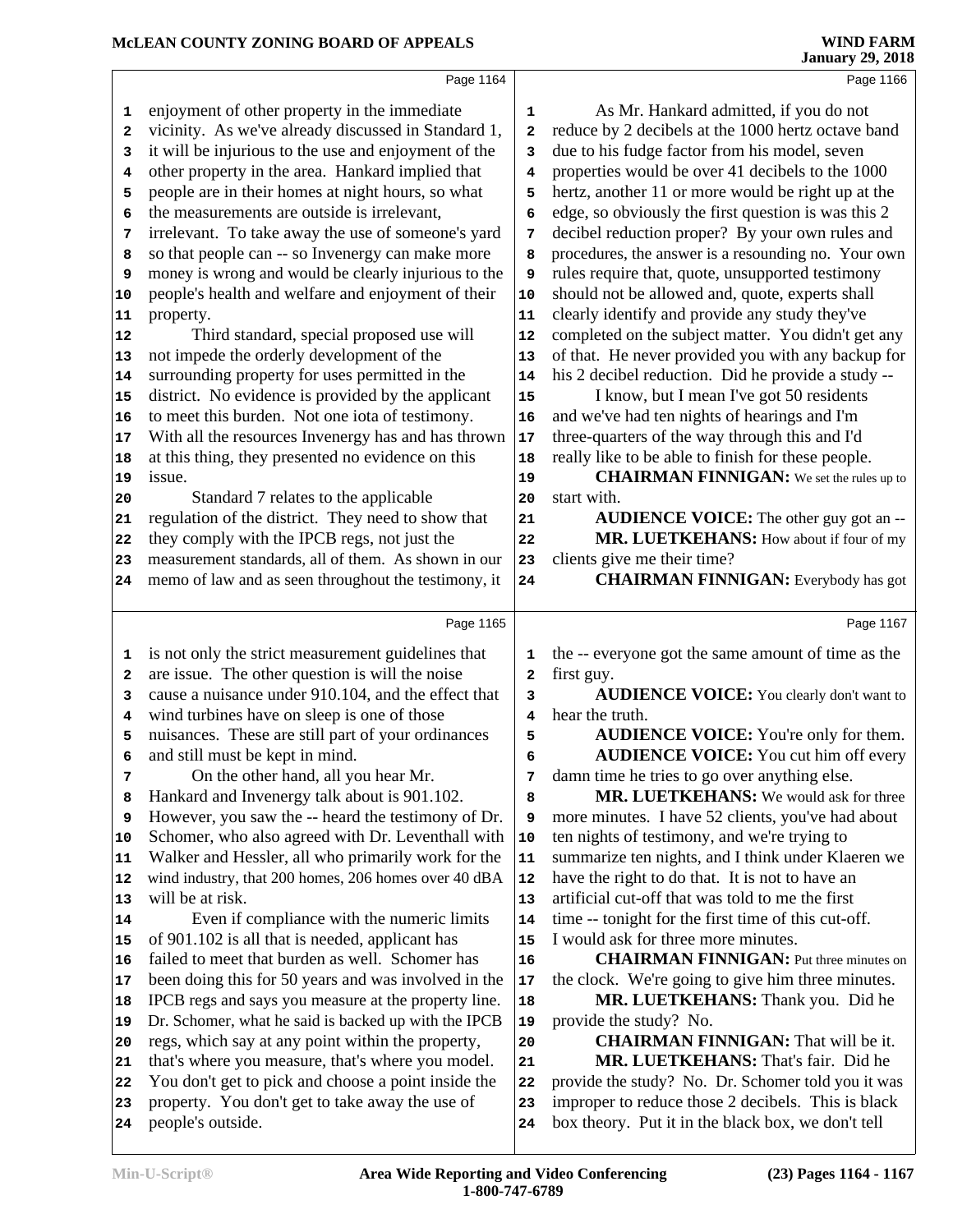| They have not met their burden and we<br>would ask that you deny their request. Thank you<br>for your time and additional time tonight. |
|-----------------------------------------------------------------------------------------------------------------------------------------|
|                                                                                                                                         |
|                                                                                                                                         |
|                                                                                                                                         |
| <b>CHAIRMAN FINNIGAN:</b> Thank you.                                                                                                    |
| MR. DICK: Dennis Bourgerie. Louis                                                                                                       |
| Lipscomb. Art Schlipf. Matt Wyss. David Kaufman.                                                                                        |
|                                                                                                                                         |
| MS. DUZAN: I have a handout for anybody                                                                                                 |
| who would like one. Do you need my address as well?                                                                                     |
| Kellie, K-E-L-L-I-E, Duzan, D-U-Z-A-N, 24322 North                                                                                      |
|                                                                                                                                         |
| Tonight I'm here once again to say please                                                                                               |
| consider the health effects that these turbines will                                                                                    |
| have on children as well as adults who are in the                                                                                       |
| footprint of this project. There are concerns for                                                                                       |
| every age group. Last week I focussed on hearing,                                                                                       |
| brain activity, sleep deprivation and concentration                                                                                     |
| both for children in the schools and adults in the                                                                                      |
|                                                                                                                                         |
| In addition to those concerns, it is                                                                                                    |
| documented that in patients with seizure disorders                                                                                      |
| and those who are prone to migraines, symptoms                                                                                          |
| increase with the shadowing and the flickering of                                                                                       |
| the turbines. Wind turbine syndrome, although not                                                                                       |
|                                                                                                                                         |
|                                                                                                                                         |
| Page 1171                                                                                                                               |
| an accepted American Medical Association diagnosis,                                                                                     |
| is a term that has been coined to describe the                                                                                          |
| cluster of symptoms that are being seen in people                                                                                       |
| who live in the midst of these wind farms. These                                                                                        |
| symptoms will likely be a very real consequence of                                                                                      |
| the decision to allow Invenergy to invade McLean                                                                                        |
|                                                                                                                                         |
| I've given you a brochure and it is from                                                                                                |
| the Third Annual State of the District meeting on                                                                                       |
| January 27th for Lexington School District. It will                                                                                     |
| show you that Lexington ranks number one out of 20                                                                                      |
| HLIC schools and other area high schools in the                                                                                         |
| percentage of students meeting or exceeding expected                                                                                    |
| standardized testing scores. In addition, since the                                                                                     |
| 2012-'13 school year, Lexington has gone from a                                                                                         |
| \$785,000 deficit to a \$300,000 surplus in its                                                                                         |
| education fund. For the 2017-'18 school year,                                                                                           |
| curriculum has been added, administrative staff has                                                                                     |
| been added, and building improvements have been                                                                                         |
| made. We are a successful school district with                                                                                          |
| outstanding facilities. Why do we want to                                                                                               |
| jeopardize our students' health and well-being and<br>academic success? We need to give our students                                    |
| Dave Glacinski. Kellie Duzan.                                                                                                           |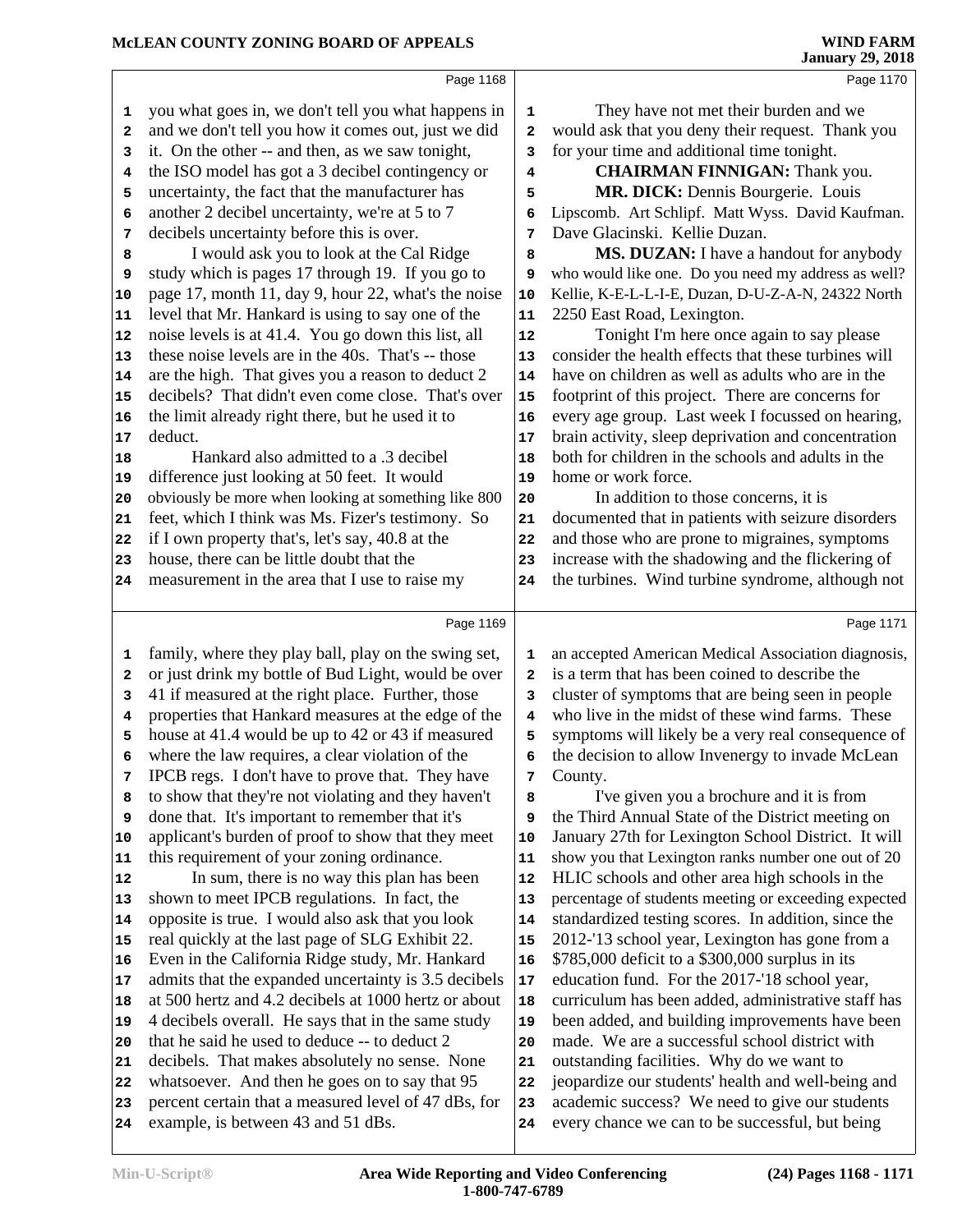|              | Page 1172                                                                                          |              | Page 1174                                                                                       |  |
|--------------|----------------------------------------------------------------------------------------------------|--------------|-------------------------------------------------------------------------------------------------|--|
| 1            | forced to live in the middle of a wind farm does                                                   | 1            | acreages involved and less impacts on neighbors than                                            |  |
| $\mathbf{2}$ | just the opposite.                                                                                 | $\mathbf{2}$ | the sometimes controversial wind farms. Regarding                                               |  |
| 3            | Invenergy's proposed project is not an                                                             | 3            | solar projects, Mr. Dick said, they don't have much                                             |  |
| 4            | emergent situation. If you have any doubts at all,                                                 | 4            | negative impact. They don't impact properties                                                   |  |
| 5            | would you not want to err on the side of caution?                                                  | 5            | nearby. There's a hum of the transformer that if                                                |  |
| 6            | Vote no to this project. Invenergy banks on the                                                    | 6            | put toward the center of the facility I don't even                                              |  |
| 7            | fact that they can come here and befriend those in                                                 | 7            | believe you can hear it at the property line." I                                                |  |
| 8            | charge and that they will then be trusted by those                                                 | 8            | assume that's something close to what you said, but                                             |  |
| 9            | who they pretended to care about. Don't fall victim                                                | 9            | it was reported by WGLT.                                                                        |  |
| 10           | to this tactic and have to look back later in                                                      | 10           | And I thought, wow, we didn't really think                                                      |  |
| 11           | regret. You are in the driver's seat, not                                                          | 11           | this through as a community, Chenoa and Lexington,                                              |  |
| 12           | Invenergy.                                                                                         | 12           | we didn't really get together and say, hey, what do                                             |  |
| 13           | As I said on Thursday, McLean County's                                                             | 13           | we want to do with our natural resource? Do we want                                             |  |
| 14           | rural residents with the most to lose in this                                                      | 14           | to have solar or hydroelectric or what kind of                                                  |  |
| 15           | decision have the least voice in the matter. We are                                                | 15           | renewable energy project would we want to do? And I                                             |  |
| 16           | being forced to rely on you to stand against                                                       | 16           | think that would be a really fascinating thing to                                               |  |
| 17           | Invenergy in their quest to invade McLean County,                                                  | 17           | consider.                                                                                       |  |
| 18           | turn our lives upside down, and go on their way to                                                 | 18           | I know I also have to address Invenergy's                                                       |  |
| 19           | the next victims. Frankly I don't know how they                                                    | 19           | proposal and why I believe it doesn't meet the                                                  |  |
| 20           | sleep at night, but you have the power to end it                                                   | 20           | standards, but I just want to say when I get to the                                             |  |
| 21           | here.                                                                                              | 21           | end of my presentation, I just have a proposal that                                             |  |
| 22           | Again, I will remind you that forcing all                                                          | 22           | I think would be helpful and that is I would like                                               |  |
| 23           | of us to live among the turbines against our will                                                  | 23           | the board to develop a comprehensive renewable                                                  |  |
| 24           | forces all of you to live with the weight of that                                                  | 24           | energy plan, a comprehensive plan for renewable                                                 |  |
|              |                                                                                                    |              |                                                                                                 |  |
|              |                                                                                                    |              |                                                                                                 |  |
|              | Page 1173                                                                                          |              | Page 1175                                                                                       |  |
| 1            |                                                                                                    | 1            |                                                                                                 |  |
| $\mathbf{2}$ | decision. Are you prepared? And are the lives in                                                   | $\mathbf{2}$ | energy in McLean County, a plan that you guys could                                             |  |
| 3            | rural McLean County worth less than promised but not                                               | 3            | go and just really come up with what you think                                                  |  |
| 4            | guaranteed financial gain? Please do not put money                                                 | 4            | should be for this community, what you think McLean                                             |  |
| 5            | ahead of people. Thank you.<br><b>CHAIRMAN FINNIGAN: Thank you.</b>                                | 5            | County should be known for and what you think is<br>best in the interest.                       |  |
| 6            | MR. DICK: Terry Pitzer.                                                                            | 6            | And if you had such a plan, that could                                                          |  |
| 7            | MS. PITZER: I'll pass.                                                                             | 7            | include some of the things that -- I know you've                                                |  |
| 8            | MR. DICK: Eric Elder.                                                                              | 8            | recently updated your zoning ordinances to include                                              |  |
| 9            | MR. ELDER: Hi, I'm Eric Elder, 25615 East                                                          | 9            | other wind farm, you know, setbacks and all that                                                |  |
| 10           | 3000 North Road, Chenoa, Illinois, and directly                                                    | 10           | kind of stuff, you recently added some of those                                                 |  |
| 11           | living in the impacted area.                                                                       | 11           | ordinances, and that could be part of the plan, all                                             |  |
| 12           | I don't envy you guys your job, but I am                                                           | 12           | the things that are in the wind farm territory, but                                             |  |
| 13           | here to offer you a solution that I think will be a                                                | 13           | also part of the plan could include things like our                                             |  |
| 14           | win-win for everybody, so I'm just going to make                                                   | 14           | neighbors to the north in Livingston County. After                                              |  |
| 15           | your life easier, and it was really something that                                                 | 15           | they went through a particularly contentious wind                                               |  |
| 16           | Mr. Dick had commented to WGLT recently or at least                                                | 16           | farm development project in Chatsworth, they stepped                                            |  |
| 17           | they were reporting on it, and I just thought it was                                               | 17           | back and they just said, you know, we're going to                                               |  |
| 18           | a great, a great quote. I just want to read it                                                     | 18           | put some rules in place for some of these large                                                 |  |
| 19           | here, and if I'm wrong, you're the director of                                                     | 19           | scale industrial strength projects that impact so                                               |  |
| 20           | zoning and building permits here, in case you don't                                                | 20           | many people.                                                                                    |  |
| 21           | know Mr. Dick.                                                                                     | 21           | And this is a project they said is only                                                         |  |
| 22           | I love what he said. "That there are                                                               | 22           | 13,000 acres, but they also say that's the 13,000                                               |  |
| 23           | other renewable energy projects, like solar farms<br>for instance, and typically they have smaller | 23<br>24     | acres where the turbines are located. This covers<br>it looks like on the map to me from what I |  |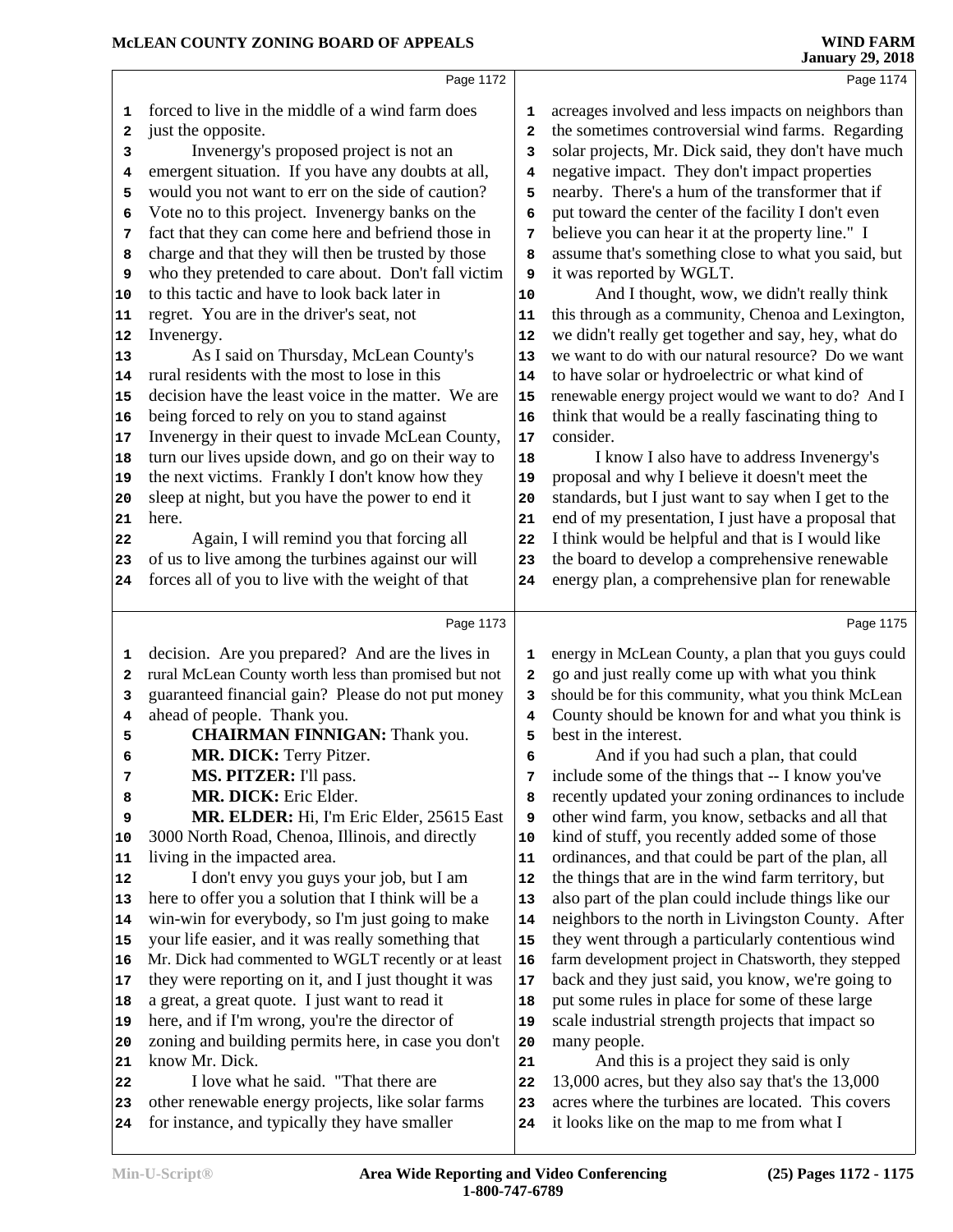|    | MCLEAN COUNTY ZONING BOARD OF APPEALS                |              | <b>WIND FARM</b><br><b>January 29, 2018</b>          |
|----|------------------------------------------------------|--------------|------------------------------------------------------|
|    | Page 1176                                            |              | Page 1178                                            |
| 1  | calculated 90,000 acres, 70 square miles, and        | 1            | step back and take a deep breath and even maybe put  |
| 2  | they're going to put in massive amounts of steel and | $\mathbf{2}$ | a moratorium while you're thinking about this on     |
| 3  | concrete to build turbines that are two to three     | 3            | hearing any new cases. I don't know what the legal   |
| 4  | times higher than what we have seen before. And      | 4            | issues are with, you know, the cases that are        |
| 5  | then next week we're going to hear a hearing from    | 5            | already on your docket, but I just think that        |
| 6  | another company that we just heard about January     | 6            | there's reams of things.                             |
| 7  | 12th and not even everyone on the board heard about  | 7            | You know, there's a lot of projects that             |
| 8  | this and that -- that company is putting in 58, if   | 8            | make dollars, but not every project makes sense.     |
| 9  | they get approved, turbines that are taller than     | 9            | And this project might make dollars, but it does not |
| 10 | these by 50 feet. 550 feet, that's as tall as the    | 10           | make sense. I don't know if you understand that 457  |
| 11 | Washington Monument which is 555 feet minus me. I    | 11           | of us who are not participating in this 70 square    |
| 12 | mean if I stood up and you subtract me from the      | 12           | mile area, that represents a large percentage. What  |
| 13 | Washington Monument, that's what they're going to    | 13           | percentage would you guess that is of the whole      |
| 14 | put right next to this project on the other side of  | 14           | project, of the households, the residences? 92       |
| 15 | Chenoa and we're going to be back here doing this    | 15           | percent. That's not a fact they've disclosed, that   |
| 16 | whole thing again.                                   | 16           | 92 percent of the residential homes, 457 of the 500  |
| 17 | And our neighbors to the north in                    | 17           | and a few homes are nonparticipating, are not        |
| 18 | Livingston County, they said, you know, we're going  | 18           | getting anything from this. I mean maybe indirectly  |
| 19 | to give people on these large scale projects, we're  | 19           | through the community and taxes like this.           |
| 20 | going to give them a 90 day notice to everyone       | 20           | If you -- if you see a theme here, the               |
| 21 | that's in the impacted area before we have our even  | 21           | people that are getting paid from this, they're      |
| 22 | first hearing. I mean here we are, I got the notice  | 22           | getting something from this, think it's a fine idea, |
| 23 | just before Christmas, I left on Christmas break     | 23           | they're willing to put up with them, I would be too. |
| 24 | like many other people with their families for two   | 24           | I'm getting nothing. I asked them on the break, I    |
|    | Page 1177                                            |              | Page 1179                                            |
| 1  | weeks, my scheduled trip from a year ago didn't get  | 1            | said is there a good neighbor offer or not, which    |
| 2  | me back here for the January 2nd meeting, I got back | $\mathbf{2}$ | other companies have. The next one you're going to   |
| 3  | January 3rd, and here we are just a few weeks later  | 3            | hear next week, they have a good neighbor offer that |
| 4  | and we're having closing testimony on a project      | 4            | offers a certain amount per year or a lump sum up    |
| 5  | that's going to impact me for the rest of my life.   | 5            | front for people that are in the zone. And their     |
| 6  | I -- you know, a simple rule in a project            | 6            | lawyer said, no, there is no good neighbor offer.    |
| 7  | like -- in a plan like this, a comprehensive plan    | 7            | Then he turned to his vice-president who -- and he   |
| 8  | for renewable energy for McLean County, would simply | 8            | asked, you know, is there something, do we have a    |
| 9  | be able to say, hey, what kind of mix do we want of  | 9            | good neighbor? And he said no, but there is -- and,  |
| 10 | different energy? We've got a couple of wind farms.  | $10$         | you know, correct me if I'm wrong, he said no, but   |
| 11 | Maybe we should try a couple solar, maybe we should  | ${\bf 11}$   | there is an easement type of agreement that anyone   |
| 12 | try hydroelectric. Invenergy does solar things. In   | 12           | in the project area can apply for. And I said how    |
| 13 | fact, they put in the largest solar panel project in | 13           | much is it worth, he said about \$2,000, and I said, |
| 14 | the state just a few years ago up in LaSalle County. | 14           | oh, you've never come to me, and he said we've been  |
| 15 | There are other options available to us,             | 15           | talking to people for two years. I said you never    |
| 16 | and I think our community should know that, that     | 16           | came to my house. I think if you would ask for a     |
| 17 | don't have an impact, at least according to what     | 17           | show of hands right now, just ask them --            |
| 18 | you -- you know, what you've read or studied, and,   | 18           | <b>CHAIRMAN FINNIGAN:</b> Time is up.                |
| 19 | you know, you'll hear more next week because there's | 19           | MR. ELDER: So I would deny it. They've               |
| 20 | two solar projects being considered next week as     | 20           | been not trustworthy and I -- you know, they might   |
| 21 | well the wind project. You're going to have a range  | 21           | be fine, but I think it's been stacked against us.   |
| 22 | of things that you could include in a comprehensive  | 22           | Thanks so much.                                      |
| 23 | plan for renewable energy in McLean County.          | 23           | <b>CHAIRMAN FINNIGAN: Thank you.</b>                 |

- plan for renewable energy in McLean County. And I just think it's a good idea just to 24
- **MR. DICK:** Larry Ryan. Lindsay Bachman.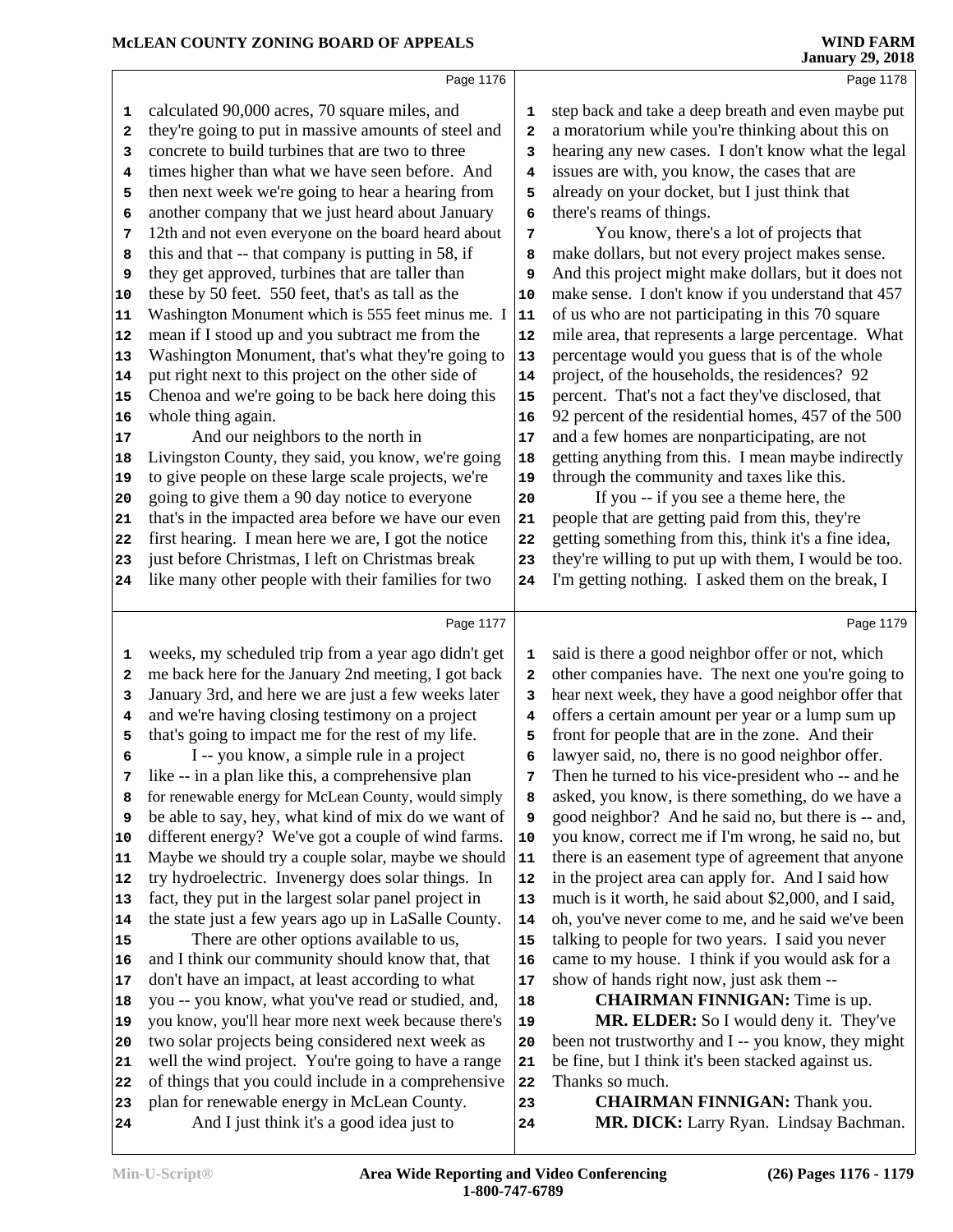|          | Page 1180                                                                                                |                         | Page 1182                                                         |
|----------|----------------------------------------------------------------------------------------------------------|-------------------------|-------------------------------------------------------------------|
| 1        | MS. BACHMAN: My first name is Lindsay,                                                                   | 1                       | will provide adjustments -- that these adjustments                |
| 2        | L-I-N-D-S-A-Y, Bachman, B-A-C-H-M-A-N. Address is                                                        | $\overline{a}$          | are sufficient and address not one but all concerns               |
| 3        | 23479 East 2700 North Road in Lexington.                                                                 | 3                       | of nonparticipating homeowners.                                   |
| 4        | As we prepare to close, I would like to                                                                  | 4                       | Finally, I would like to remind you that                          |
| 5        | remind you all of just a few things. First of all,                                                       | 5                       | you are responsible for the safety and well-being of              |
| 6        | this project as it is currently designed is                                                              | 6                       | all residents of McLean County. You are just as                   |
| 7        | unacceptable. The inconsistencies and discrepancies                                                      | 7                       | much responsible for the landowner with 5 acres as                |
| 8        | from Invenergy are undeniable, and if you do not see                                                     | 8                       | you are the landowner with 5,000 acres. I am not                  |
| 9        | them, then we have a bigger problem on our hands                                                         | 9                       | denying that landowners have property rights, and                 |
| 10       | than this wind farm. To allow turbines that are                                                          | 10                      | sadly that may include allowing a wind turbine to be              |
| 11       | nothing like we've seen in this area yet without a                                                       | 11                      | placed there. But who are you to say that their                   |
| 12       | complete overhaul of standards and setbacks is                                                           | 12                      | rights to their property are any more important than              |
| 13       | irresponsible. It does not take an expert to                                                             | 13                      | my rights to enjoy my property safely and                         |
| 14       | understand that a turbine of twice the size and                                                          | 14                      | peacefully. They are not. And that is one of the                  |
|          | power should not be allowed to operate under the                                                         |                         | reasons that your positions exist in the first                    |
| 15<br>16 | same guidelines as a significantly smaller model.                                                        | 15<br>16                | place.                                                            |
|          | I would like to remind you of last Tuesday                                                               | 17                      | I've said it before and I'll say it one                           |
| 17       | night and also last Thursday night when I spoke                                                          |                         | more time. To make a recommendation to the county                 |
| 18       | about my own home. We sit in the second spot on Mr.                                                      | 18                      | board in favor of this project as it stands right                 |
| 19       | Hankard's table of highest predicted noise of                                                            | 19                      | now would be irresponsible, but to make a                         |
| 20       |                                                                                                          | 20                      | recommendation that conveys the idea that one                     |
| 21       | nonparticipating residences. We're number two. And<br>actually I would like to point out that our dBA is | 21                      |                                                                   |
| 22       |                                                                                                          | 22                      | person's property rights are more important than                  |
| 23       | the highest on the table. We just numerically fall                                                       | 23                      | another person's quality of life would be shameful.<br>Thank you. |
| 24       | under the person in the first spot, if that makes                                                        | 24                      |                                                                   |
|          | Page 1181                                                                                                |                         | Page 1183                                                         |
|          |                                                                                                          |                         |                                                                   |
| 1        | sense.                                                                                                   | $\mathbf{1}$            | <b>CHAIRMAN FINNIGAN: Thank you.</b>                              |
| 2        | Aside from the farthest northwest corner                                                                 | $\overline{\mathbf{2}}$ | MR. DICK: Jared Hudson.                                           |
| 3        | on our property, we are completely blanketed in a                                                        | 3                       | <b>CHAIRMAN FINNIGAN:</b> That's the end of our                   |
| 4        | red zone, which indicates noise levels -- noise at                                                       | 4                       | list of people that testified and you were all                    |
| 5        | levels that far exceed the standards put in place by                                                     | 5                       | asked, so that's the end of our closing statements.               |
| 6        | the Illinois Pollution Control Board. What good are                                                      | 6                       | And we are not going to deliberate tonight, I'll say              |
| 7        | standards if no one is held accountable to them?                                                         | 7                       | that right now. What I suggest is we've been given                |
| 8        | I'm asking one more time -- and I'd like                                                                 | 8                       | a lot of information and we're going to take this                 |
| 9        | to clarify this. My first choice would be that you                                                       | 9                       | home. We have been looking at information I'm sure,               |
| 10       | vote no completely on this project, but I agree with                                                     | 10                      | all of us have, but look at it again. And I really                |
| 11       | whoever said that at this point we're needing to get                                                     | 11                      | appreciate all your closing statements because they               |
| 12       | specific. So I'm asking that if you allow this                                                           | 12                      | bring it back forward for us and renew it to what we              |
| 13       | project to continue, that you would at the very                                                          | 13                      | have heard from you already maybe, but it helped me               |
| 14       | least require Invenergy to remove turbine 32, which                                                      | 14                      | quite a bit. And we will be back tomorrow night at                |
| 15       | is the one I stated on Thursday sits 1,710 feet from                                                     | 15                      | seven o'clock. Don't you think that -- seven                      |
| 16       | the foundation of our house, remove it altogether or                                                     | 16                      | o'clock is our normal time of meeting. We've been                 |
| 17       | adjust its placement to a safer distance from our                                                        | 17                      | trying to accommodate these meetings at 6:00 to get,              |
| 18       | property. To be clear, I said adjust the distance                                                        | 18                      | to try and get -- move along with them.                           |
| 19       | from our property not the distance from the                                                              | 19                      | So we will recess -- reconvene tomorrow                           |
| 20       | foundation of our house. In regards to this                                                              | 20                      | night, she has to tell me every time, reconvene                   |
| 21       | requested change and any others made, Invenergy                                                          | 21                      | tomorrow night at seven o'clock and we will be at                 |
| 22       | should not be trusted to be taken at their word.                                                         | 22                      | the point of no more testimony. We might ask                      |

- Any adjustments that are made need to be supported
- by a new noise study and adequate documentation that 24

point tomorrow night. So thanks for coming.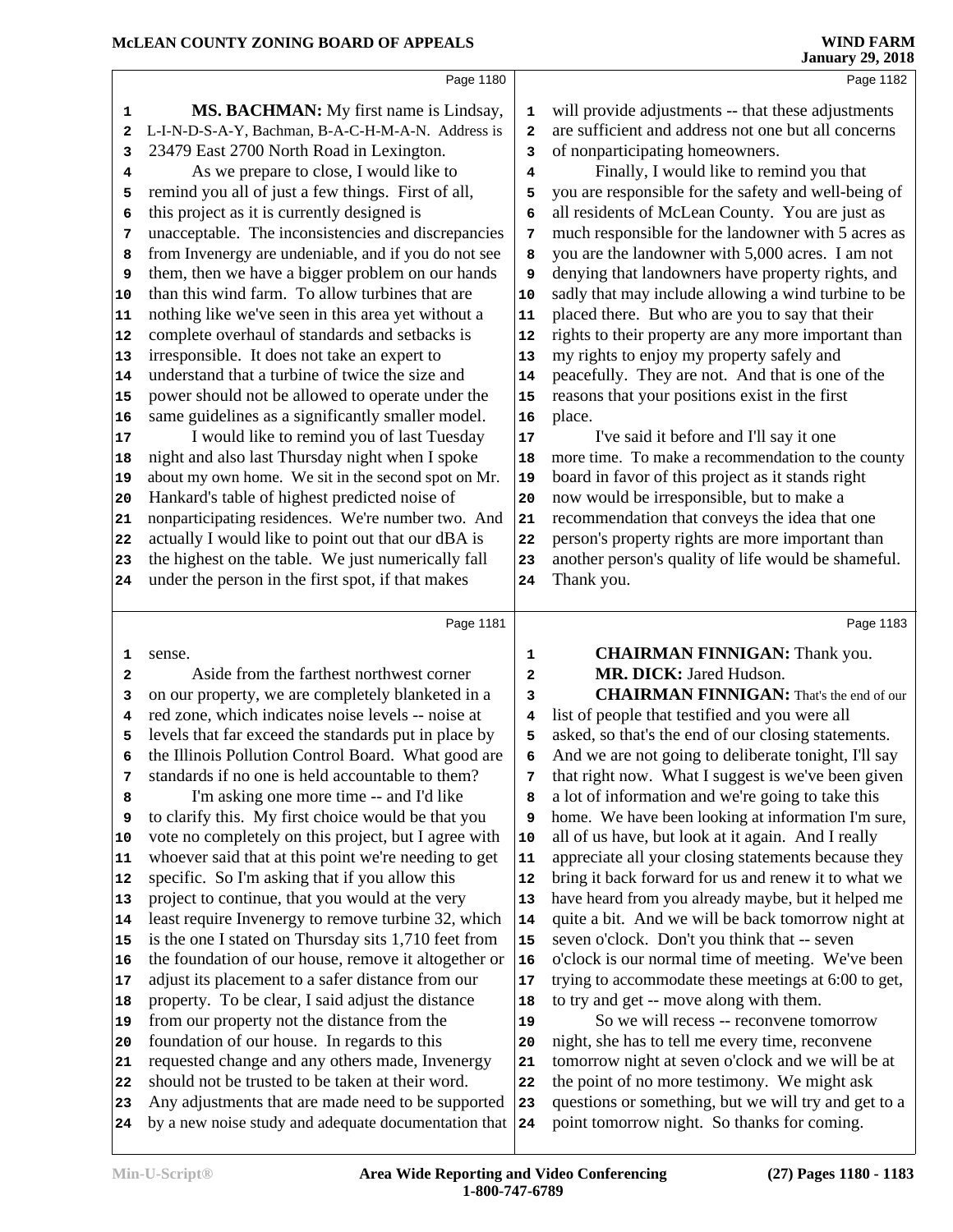```
Page 1184
 1 (Adjourned at 8:37 p.m.) 
  2
  STATE OF ILLINOIS )
 3 COUNTY OF FORD \overrightarrow{3} 4

5 I, June Haeme, a Notary Public in and for the County of Ford, State of Illinois, do hereby
6 certify that the following hearing was taken at the McLean County Government Center, 115 East Washington
7 Street, Bloomington, Illinois, on January 29, 2018. That the said hearing was taken down in
8 stenograph notes and afterwards reduced to typewriting under my instruction and that the
9 transcript is a true record of the testimony given at the hearing.
10 I do further certify that I am a disinterested person in this cause of action; that I
11 am not a relative, or otherwise interested in the<br>event of this action, and am not in the employ of<br>12 the attorneys for either party.<br>IN WITNESS WHEREOF, I have hereunto set my
13 hand and affixed my notarial seal this 14th day of February, 2018.
14

15

16

                                   17 JUNE HAEME, CSR NOTARY PUBLIC
18

19
 "OFFICIAL SEAL"
20 June Haeme Notary Public, State of Illinois
21 My Commission Expires: September 28, 2020 22

23

24
```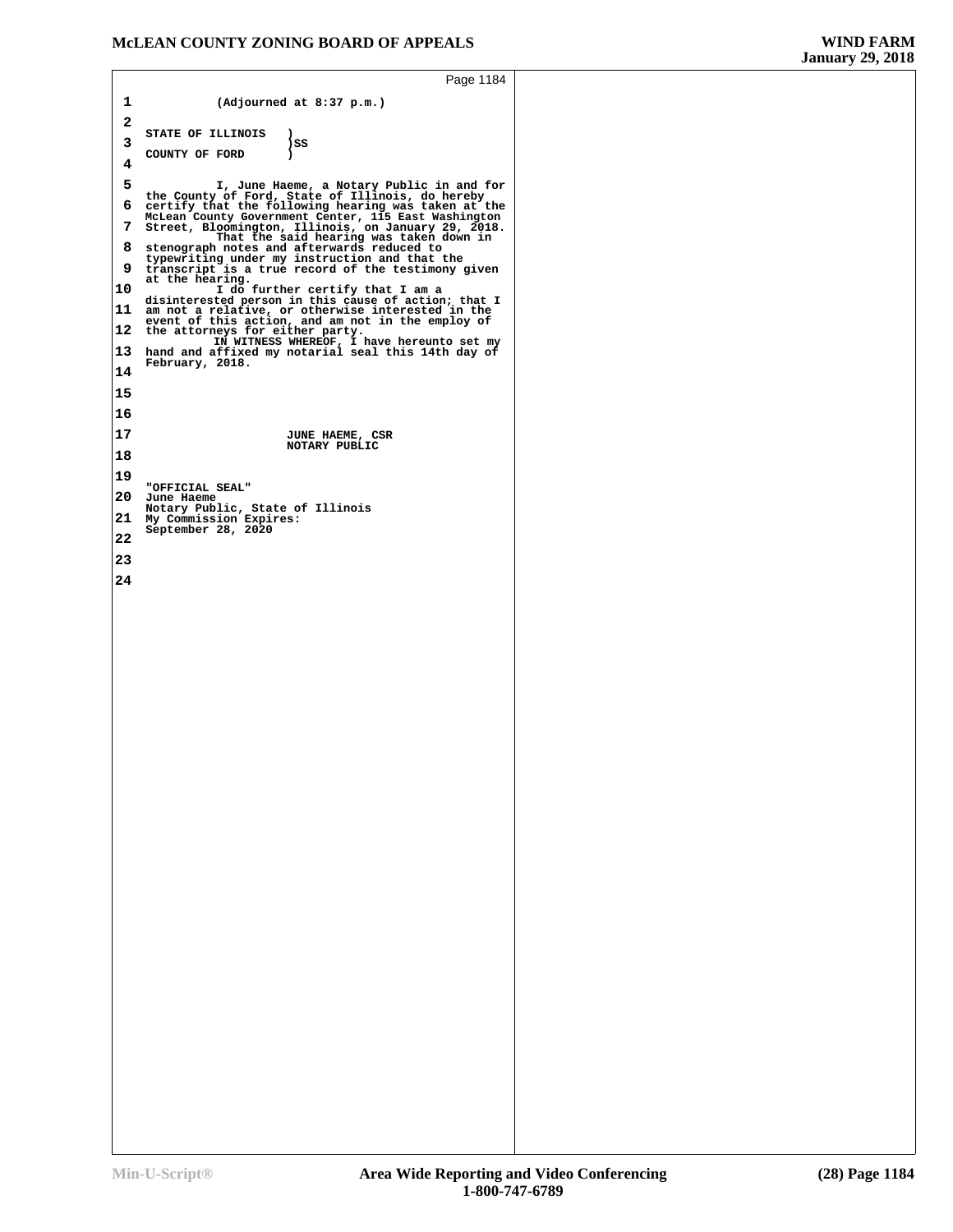|                           | 1181:7                     | 1112:7;1181:23;                     |
|---------------------------|----------------------------|-------------------------------------|
| \$                        | acousticians (1)<br>1162:5 | 1182:1,1<br>administrative (1)      |
|                           |                            | 1171:18                             |
| \$10,000(1)               | acreages(1)<br>1174:1      | admit(2)                            |
| 1144:6                    | acres(5)                   | 1144:10;1156:23                     |
| \$2,000(1)                | 1175:22,23;1176:1;         | admits (1)                          |
| 1179:13                   | 1182:7,8                   | 1169:17                             |
| \$300,000(1)              | $\text{activity} (1)$      | admitted (2)                        |
| 1171:16                   | 1170:17                    | 1166:1;1168:18                      |
| \$785,000(1)              | actual(1)                  | adopted (1)                         |
| 1171:16                   | 1163:20                    | 1137:4                              |
| A                         | actually (10)              | adults $(2)$                        |
|                           | 1083:21;1100:4,6;          | 1170:14,18                          |
| A $1001(3)$               | 1110:2;1111:15;            | advantage $(1)$                     |
| 1111:19;1112:3,19         | 1113:16;1149:9,17;         | 1138:19                             |
| A $1002(3)$               | 1161:2;1180:22             | adversely (1)                       |
| 1111:19;1112:12,19        | ADAMS (5)                  | 1139:7                              |
| aback $(1)$               | 1102:10,10,14;             | advised (2)                         |
| 1135:15                   | 1104:10;1158:19            | 1102:1;1162:6                       |
| abandon (1)               | $A-D-A-M-S(1)$             | Aerial (1)                          |
| 1163:14                   | 1102:10                    | 1146:15                             |
| abandoned (1)             | adapt $(1)$                | affect $(3)$                        |
| 1163:12                   | 1163:2                     | 1139:8;1150:7,13                    |
| abandons (1)              | added $(6)$                | affected (4)                        |
| 1163:12                   | 1126:18,19;1157:18;        | 1139:7;1147:17;                     |
| ability $(3)$             | 1171:18,19;1175:10         | 1150:18;1163:22                     |
| 1100:13;1132:18;          | addition (3)               | affecting $(1)$                     |
| 1140:12                   | 1096:1;1170:20;            | 1162:8                              |
| able (19)                 | 1171:14                    | affirmed (1)                        |
| 1082:21;1083:12;          | additional (3)             | 1078:10                             |
| 1101:11;1103:3,10;        | 1129:7;1136:21;            | afford $(1)$                        |
| 1105:13;1117:4,14;        | 1170:3                     | 1150:21                             |
| 1118:3;1119:18;           | <b>Additionally (1)</b>    | affording $(1)$                     |
| 1120:3;1131:24;           | 1125:2<br>address (14)     | 1139:22                             |
| 1132:11;1149:11,13;       | 1091:4,6;1096:7;           | again $(17)$<br>1078:13;1080:20,22; |
| 1151:15;1162:24;          | 1097:24;1099:21;           | 1087:17,23;1088:15;                 |
| 1166:18;1177:9            | 1100:20;1107:21;           | 1108:10;1112:4;                     |
| above $(4)$               | 1143:16;1148:20;           | 1116:8;1134:8;                      |
| 1087:2;1113:9,12;         | 1153:24;1170:9;            | 1140:13;1152:7;                     |
| 1163:18                   | 1174:18;1180:2;            | 1153:24;1170:12;                    |
| absolutely (1)<br>1169:21 | 1182:2                     | 1172:22;1176:16;                    |
| academic (1)              | addresses (1)              | 1183:10                             |
| 1171:23                   | 1108:6                     | against $(7)$                       |
| accept (3)                | adds(1)                    | 1102:20;1103:4;                     |
| 1136:10;1156:24;          | 1111:3                     | 1160:1;1161:6;                      |
| 1158:7                    | adequate $(3)$             | 1172:16,23;1179:21                  |
| accepted(2)               | 1125:19;1126:3;            | age(1)                              |
| 1160:2;1171:1             | 1181:24                    | 1170:16                             |
| access(4)                 | adequately $(3)$           | agency (3)                          |
| 1125:20,22;1126:7;        | 1137:11,16;1149:18         | 1101:1,5;1129:20                    |
| 1154:22                   | adhere $(1)$               | ago(5)                              |
| accommodate (2)           | 1141:12                    | 1148:12;1159:6,9;                   |
| 1101:24;1183:17           | adhered $(1)$              | 1177:1,14                           |
| according (3)             | 1160:2                     | agree $(4)$                         |
| 1151:14;1159:10;          | adjacent $(1)$             | 1131:20;1158:5,6;                   |
| 1177:17                   | 1101:7                     | 1181:10                             |
| <b>Accordingly</b> (1)    | adjust $(2)$               | agreed $(10)$                       |
| 1126:7                    | 1181:17,18                 | 1085:3;1098:23;                     |
| account(1)                | adjusted $(1)$<br>1083:24  | 1127:1,8,13,14;1129:                |
| 1149:23                   |                            | 1147:1;1158:21;<br>1165:10          |
| accountable (1)           | adjustments (4)            |                                     |

3.14:1129:5: **agreeing (1)** 1127:14 **agreement (5)** 1098:6,23;1099:4; 1126:1;1179:11 **agricultural (3)** 1125:15,18,24 **ahead (6)** 1088:14;1104:13; 1116:16;1128:12; 1154:3;1173:4 **AIMA (4)** 1098:6,23;1099:3,10 **aimed (1)** 1155:14 **air (7)** 1080:20;1081:18; 1089:8;1101:4,10,23; 1146:23 **aircraft (2)** 1101:16,18 **airplanes (1)** 1092:21 **airport (2)** 1100:13;1101:21 **allow (8)** 1091:14,19;1149:4; 1153:18;1158:24; 1171:6;1180:10; 1181:12 **allowed (6)** 1125:17;1131:13; 1142:17;1149:1; 1166:10;1180:15 **allowing (1)** 1182:10 **almost (1)** 1140:23 **along (4)** 1098:24;1136:15; 1158:5;1183:18 **although (3)** 1133:18;1134:21; 1170:24 **altogether (1)** 1181:16 **always (2)** 1082:10;1140:17 **Amen (1)** 1138:7 **amendment (1)** 1137:5 **America (1)** 1156:24 **American (1)** 1171:1 **among (1)** 1172:23 **amount (3)** 1154:5;1167:1; 1179:4 **amounts (1)** 1176:2

**ample (1)** 1149:4 **Amy (4)** 1095:14;1104:17; 1133:4;1134:9 **analysis (6)** 1079:9,22;1080:11; 1103:8;1108:3; 1110:16 **and/or (1)** 1137:22 **Andy (1)** 1133:4 **Angelo (2)** 1128:6;1158:12 **A-N-G-E-L-O (1)** 1128:9 **annoyance (1)** 1162:3 **annoyed (2)** 1161:14,17 **annoying (1)** 1159:23 **Annual (1)** 1171:9 **answered (1)** 1115:14 **anticipation (1)** 1094:4 **antiquated (1)** 1131:23 **anymore (1)** 1097:5 **apologize (5)** 1085:15;1111:13; 1134:17;1138:15; 1141:19 **apparently (1)** 1136:4 **Appeals (1)** 1152:24 **appear (1)** 1127:23 **appears (1)** 1137:16 **Appendix (1)** 1111:16 **applicable (1)** 1164:20 **applicant (11)** 1078:17;1108:2; 1121:12;1122:19; 1123:14;1124:14; 1132:20;1148:7; 1160:23;1164:15; 1165:15 **Applicant's (4)** 1079:21;1080:10; 1122:8;1169:10 **application (7)** 1084:24;1085:24; 1095:16;1122:20,21; 1138:1;1152:1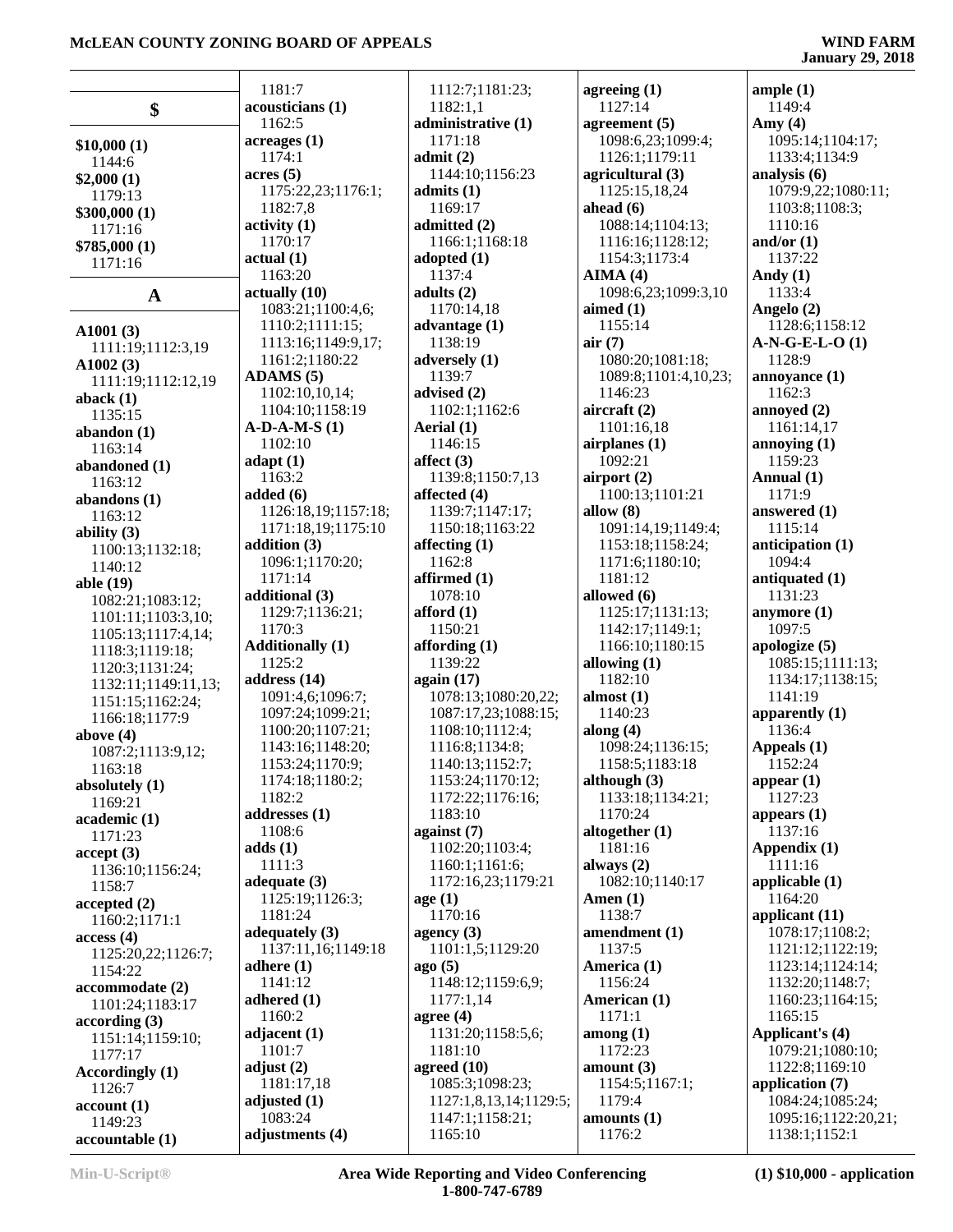|                                       |                                         | ball(1)                  | 1158:19,20                         | blue $(2)$                            |
|---------------------------------------|-----------------------------------------|--------------------------|------------------------------------|---------------------------------------|
| apply $(1)$<br>1179:12                | assumption $(4)$<br>1109:17;1110:12,13, | 1169:1                   | beneficial (4)                     | 1084:16,17                            |
|                                       | 14                                      |                          | 1089:12:1119:4:                    |                                       |
| appointed $(1)$<br>1153:12            |                                         | band $(1)$<br>1166:2     |                                    | <b>Board</b> (37)                     |
| appreciate (4)                        | assumptions $(2)$<br>1108:21;1123:19    | <b>Bangert</b> (1)       | 1145:3,4<br>benefit (6)            | 1078:3,5;1083:16;<br>1108:14;1110:20; |
| 1117:6;1134:10;                       | attended (1)                            | 1078:6                   | 1135:7;1137:6;                     | 1118:4,6;1122:22;                     |
| 1147:12;1183:11                       | 1149:6                                  | Banks $(4)$              | 1139:8;1145:1;1148:3;              | 1123:18;1127:20,24;                   |
| appropriate $(3)$                     | attorney $(2)$                          | 1079:3;1122:15;          | 1157:10                            | 1134:12,17,23;                        |
| 1119:9;1123:13;                       | 1142:16,21                              | 1136:15;1172:6           | Bertsche (4)                       | 1135:12;1136:3,5,9,17;                |
| 1147:1                                | audience (8)                            | Barb $(3)$               | 1153:22;1154:1,1,4                 | 1137:4,8,13,21,24;                    |
| approval $(2)$                        | 1090:9;1116:9,14,                       | 1141:15,16;1143:17       | $B-E-R-T-S-C-H-E(1)$               | 1141:21,23;1147:7;                    |
| 1086:9;1137:15                        | 20;1166:21;1167:3,5,6                   | barrier $(1)$            | 1154:2                             | 1149:15;1152:10,24;                   |
| approved (11)                         | availability (1)                        | 1083:1                   | besides $(1)$                      | 1157:3;1158:10;                       |
| 1085:6,14,21,22,22,                   | 1100:17                                 | <b>Based</b> $(10)$      | 1150:7                             | 1159:17;1174:23;                      |
| 24;1086:5;1091:24;                    | available (1)                           | 1089:10;1103:8;          | best $(7)$                         | 1176:7;1181:6;                        |
| 1092:7,8;1176:9                       | 1177:15                                 | 1104:3;1111:2;1119:1;    | 1131:23;1152:16;                   | 1182:19                               |
| approximately (14)                    | Avenue (3)                              | 1124:6;1127:4;           | 1159:13,18;1160:18;                | board's $(1)$                         |
| 1081:2,3,7;1082:21,                   | 1107:23;1128:10;                        | 1132:18;1136:7;          | 1162:7;1175:5                      | 1117:3                                |
| 22, 23; 1084: 11, 12;                 | 1158:2                                  | 1157:11                  | Beth $(1)$                         | boat $(1)$                            |
| 1113:15;1114:5;                       | $a$ viation $(1)$                       | bases $(1)$              | 1078:8                             | 1142:22                               |
| 1153:4;1155:8;                        | 1101:5                                  | 1131:22                  | better $(1)$                       | bodies $(1)$                          |
| 1162:12,15                            | aware $(3)$                             | <b>Basically</b> (1)     | 1148:1                             | 1156:22                               |
| aquifer $(1)$                         | 1095:16;1106:24;                        | 1131:1                   | beyond $(4)$                       | body(1)                               |
| 1094:22                               | 1139:19                                 | basis $(1)$              | 1087:6;1097:3,12;                  | 1163:2                                |
| area (23)                             | away $(12)$                             | 1162:3                   | 1112:17                            | bore $(4)$                            |
| 1082:19;1085:6;                       | 1096:20;1097:1;                         | bat(2)                   | bias $(1)$                         | 1088:23;1089:1;                       |
| 1087:1;1088:20;                       | 1103:3;1132:13;                         | 1127:3;1142:17           | 1160:1                             | 1094:9;1095:8                         |
| 1094:24;1095:2;                       | 1141:5;1155:13,18;                      | bats(1)                  | big(1)                             | boring $(5)$                          |
| 1101:23;1125:1;                       | 1156:7;1159:21;                         | 1129:11                  | 1086:14                            | 1086:22;1094:17,18;                   |
|                                       | 1160:6;1164:7;                          | bearing $(1)$            | bigger $(1)$                       | 1095:3;1151:19                        |
| 1129:1,13;1132:7;<br>1136:13;1144:14; | 1165:23                                 | 1088:17                  | 1180:9                             | borings (9)                           |
| 1148:4;1159:4;1164:4;                 | awfully $(1)$                           | beautiful $(1)$          | Bill(1)                            | 1086:13,19,19;                        |
|                                       | 1109:10                                 | 1140:24                  | 1128:4                             | 1087:9;1088:6;1094:4,                 |
| 1168:24;1171:12;                      |                                         |                          |                                    |                                       |
|                                       |                                         |                          |                                    |                                       |
| 1173:11;1176:21;                      |                                         | become $(1)$             | biologists $(1)$                   | 5;1098:11;1154:6                      |
| 1178:12;1179:12;                      | B                                       | 1161:17                  | 1128:22                            | both $(7)$                            |
| 1180:11                               |                                         | becoming $(1)$           | bird(1)                            | 1081:15;1096:3;                       |
| area <sub>4</sub>                     | Bachman (3)                             | 1134:21                  | 1127:3                             | 1125:5;1136:12;                       |
| 1123:10;1128:22;                      | 1179:24;1180:1,2                        | beds(1)                  | bit $(8)$                          | 1139:16,17;1170:18                    |
| 1136:13,18                            | <b>B-A-C-H-M-A-N(1)</b>                 | 1094:23                  | 1083:18;1099:17;                   | bother $(2)$                          |
| argue(3)                              | 1180:2                                  | befriend $(1)$           | 1100:8;1116:10;                    | 1147:18;1156:16                       |
| 1120:10;1156:3,19                     | back $(26)$                             | 1172:7                   | 1133:19;1154:23,24;                | bothered (1)                          |
| arguing(1)                            | 1081:9,15;1082:18;                      | began $(1)$              | 1183:14                            | 1162:23                               |
| 1102:19                               | 1087:17;1100:15;                        | 1126:13                  | bite $(1)$                         | bottle $(1)$                          |
| around (6)                            | 1103:9;1104:12,20,22;                   | begging $(1)$            | 1130:17                            | 1169:2                                |
| 1079:6;1083:11;                       | 1105:4;1111:14;                         | 1141:12                  | black $(2)$                        | bottom $(3)$                          |
| 1137:1;1138:4;1153:6;                 | 1128:17;1130:17;                        | begin $(1)$              | 1167:23,24                         | 1082:9;1111:18,20                     |
| 1158:11                               | 1131:11,12;1149:2,2;                    | 1133:22                  | blacktop $(1)$                     | boundary $(1)$                        |
| Art $(1)$                             | 1160:12;1172:10;                        | begrudgingly $(2)$       | 1154:18                            | 1092:16                               |
| 1170:6                                | 1175:17;1176:15;                        | 1130:9,15                | blade $(2)$                        | Bourgerie (1)                         |
| artificial $(1)$                      | 1177:2,2;1178:1;                        | behalf $(2)$             | 1092:19;1151:10                    | 1170:5                                |
| 1167:13                               | 1183:12,14                              | 1145:15;1160:15          | blades $(3)$                       | box (3)                               |
| Aside $(1)$                           | backed $(2)$                            | belief $(2)$             | 1135:9;1138:2,4                    | 1148:17;1167:24,24                    |
| 1181:2                                | 1101:6;1165:19                          | 1108:12;1153:11          | blanketed $(1)$                    | brain(1)                              |
| aspect $(1)$                          | background (1)                          | believes $(1)$           | 1181:3                             | 1170:17                               |
| 1147:17                               | 1157:11                                 | 1122:19                  | blindsided (1)                     | break $(3)$                           |
| associated $(3)$                      | backing $(1)$                           | Bell $(2)$               | 1153:5                             | 1160:10;1176:23;                      |
| 1101:20;1113:1;                       | 1121:2                                  | 1128:10;1159:8           | blocked (2)                        | 1178:24                               |
| 1114:3                                | backup $(1)$                            | belong $(1)$             | 1088:2,3                           | breaking $(1)$                        |
| <b>Association (1)</b>                | 1166:13                                 | 1148:5                   | <b>Bloomington</b> (3)             | 1139:12                               |
| 1171:1                                | backyards (1)                           | below $(4)$              | 1140:23;1157:9;                    | breath $(1)$                          |
| assume $(3)$                          | 1138:18                                 | 1087:1;1089:2;           | 1158:2                             | 1178:1                                |
| 1113:17;1114:9;<br>1174:8             | bad(2)<br>1143:7;1156:20                | 1163:19,20<br>bend $(2)$ | blowing $(5)$<br>1155:1,2,13,14,15 | Brian $(1)$<br>1078:6                 |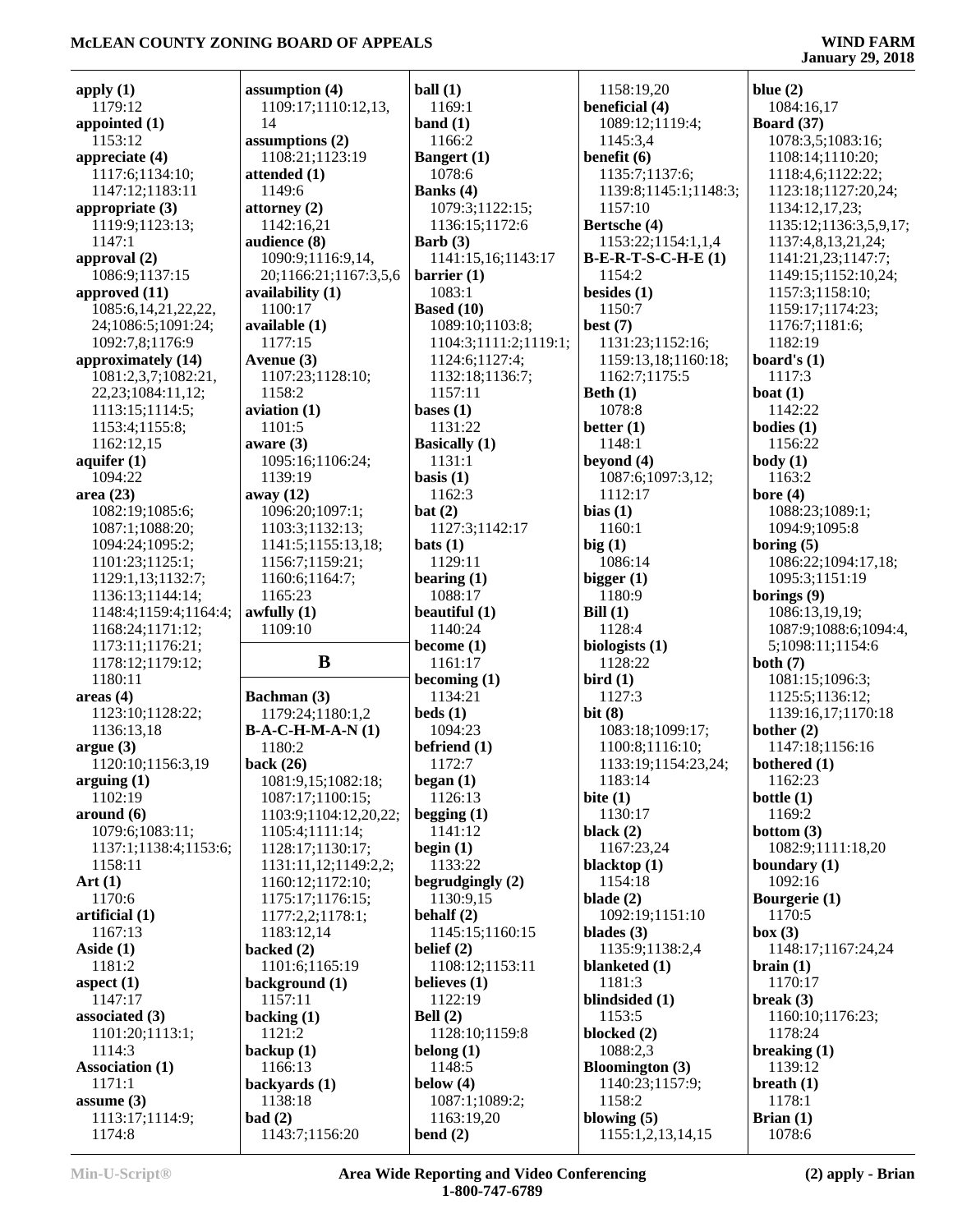| brief (3)             | 1102:4;1141:18;       | 1174:6                      | 1095:19;1134:21;         | 1129:13               |
|-----------------------|-----------------------|-----------------------------|--------------------------|-----------------------|
| 1079:14,16;1158:2     | 1142:12;1143:16;      | certain(8)                  | 1157:2                   | clearly $(7)$         |
| briefly $(1)$         | 1144:7;1154:5,7;      | 1112:15;1115:3,5;           | checking (2)             | 1095:22;1137:7;       |
| 1123:1                | 1179:16               | 1126:14;1135:1;             | 1114:12;1129:13          | 1146:20;1153:13;      |
| bring(7)              | can $(52)$            | 1161:16;1169:23;            | Chenoa (11)              | 1164:9;1166:11;       |
| 1078:12;1107:15;      | 1078:22;1080:4;       | 1179:4                      | 1085:3,13,16;            | 1167:3                |
| 1116:5;1141:19;       | 1084:15;1085:20;      | Certainly (2)               | 1093:6;1099:23;          | clients $(2)$         |
|                       |                       | 1146:14;1157:18             |                          |                       |
| 1152:12,12;1183:12    | 1087:11;1088:12,14,   |                             | 1142:7;1150:18;          | 1166:23;1167:9        |
| bringing $(1)$        | 17;1092:10;1104:12,   | cetera $(1)$                | 1154:2;1173:10;          | clock(2)              |
| 1150:22               | 15;1105:17;1109:7;    | 1106:20                     | 1174:11;1176:15          | 1128:10;1167:17       |
| brochure (1)          | 1110:9;1112:21,23;    | <b>CHAIRMAN (88)</b>        | Chicago (3)              | close $(9)$           |
| 1171:8                | 1113:5,5;1117:5,10;   | 1078:2,9;1080:1,4;          | 1079:4;1080:16;          | 1129:16;1135:2;       |
| brought $(3)$         | 1118:7,19;1119:22,23, | 1083:15;1084:20;            | 1122:16                  | 1136:8;1147:18;       |
| 1086:18;1134:24;      | 23;1121:12,16,18;     | 1086:18,24;1087:12,         | child(1)                 | 1151:16;1156:12;      |
| 1154:4                | 1122:7;1126:20;       | 21;1089:4;1090:8,13;        | 1161:24                  | 1168:15;1174:8;       |
| Brucker (3)           | 1127:6;1133:7,13,17;  | 1091:2,8;1093:4;            | children (8)             | 1180:4                |
| 1152:4,5,5            | 1140:8;1145:8,11;     | 1095:13;1096:4;             | 1150:20,21,22,23;        | closely $(2)$         |
| $B-R-U-C-K-E-R(1)$    | 1148:1,23;1150:7;     | 1097:23;1099:20;            | 1151:3,5;1170:14,18      | 1095:21;1160:3        |
| 1152:6                | 1158:21;1159:9;       | 1102:8;1103:16;             | choice $(10)$            | closer $(8)$          |
| Bud $(1)$             | 1160:5,13;1162:18;    | 1104:11,15;1105:1,16;       | 1117:9;1118:12;          | 1081:19;1082:1,5,     |
| 1169:2                | 1164:8,8;1168:23;     | 1107:12;1109:3,11,19,       | 1119:15,17,19;1120:1;    | 11;1083:19;1084:2,13; |
| build $(7)$           | 1171:24;1172:7;       | 23;1110:8,19;1111:5;        | 1121:9;1140:20;          | 1159:16               |
| 1086:15;1088:14,21;   | 1174:7;1179:12        | 1112:21;1114:21,23;         | 1144:12;1181:9           | closest $(4)$         |
| 1092:8;1151:12,15;    | capacity (1)          | 1115:20,23;1116:3,4,7;      | choose $(2)$             | 1082:4,8;1084:1,2     |
| 1176:3                | 1088:19               | 1117:7,18,24;1119:12,       | 1132:16;1165:22          | closing $(11)$        |
| building $(4)$        | Capasso $(1)$         | 20, 22; 1120: 4, 7, 11, 16; | choosing $(1)$           | 1116:13;1119:8,23;    |
| 1151:10,15;1171:19;   | 1128:6                | 1121:1,8,13,16,19;          | 1145:24                  | 1120:19;1121:14;      |
| 1173:20               | Capparella (4)        | 1122:9;1128:3,11;           | chose $(2)$              | 1122:4;1132:22;       |
|                       |                       |                             |                          |                       |
| built $(3)$           | 1128:7,8,14;1158:12   | 1130:2,12;1131:1;           | 1144:3,4                 | 1134:11;1177:4;       |
| 1091:24;1092:1;       | car(1)                | 1133:3;1134:7;1138:8;       | Christ (1)               | 1183:5,11             |
| 1160:1                | 1154:22               | 1141:14;1145:5;             | 1078:7                   | cluster $(1)$         |
| burden $(7)$          | care $(4)$            | 1146:12;1147:3;             | Christmas (2)            | 1171:3                |
| 1160:22;1161:2,14;    | 1117:4;1134:23;       | 1152:2;1153:21,23;          | 1176:23,23               | $\text{coal}(1)$      |
| 1164:16;1165:16;      | 1161:22;1172:9        | 1154:3;1157:5,21;           | cite (1)                 | 1157:17               |
| 1169:10;1170:1        | Carlock (2)           | 1160:8,12;1166:19,24;       | 1150:10                  | coined(1)             |
| burdensome (1)        | 1140:14;1153:10       | 1167:16,20;1170:4;          | cities(2)                | 1171:2                |
| 1147:9                | Carlton (2)           | 1173:5;1179:18,23;          | 1085:2;1092:14           | Colfax $(2)$          |
| button $(2)$          | 1078:7;1133:24        | 1183:1,3                    | citizen(1)               | 1095:15;1150:18       |
| 1096:4;1121:10        | carry $(1)$           | challenge $(1)$             | 1135:18                  | comfort(8)            |
| Byars $(1)$           | 1094:23               | 1121:19                     | citizens (6)             | 1123:4;1124:19;       |
| 1133:4                | case $(11)$           | chance $(5)$                | 1135:13;1142:8,19;       | 1131:9;1137:18;       |
|                       | 1095:1;1099:6;        | 1117:12,14;1143:11;         | 1148:8,9;1153:13         | 1139:21,21;1143:4;    |
| $\mathbf C$           | 1110:16;1113:24;      | 1156:21;1171:24             | city $(4)$               | 1161:10               |
|                       | 1116:23;1117:1;       | chances (1)                 | 1085:4,9;1091:13;        | coming $(7)$          |
| $C-A$ -double $(1)$   | 1126:2;1159:13,18;    | 1139:18                     | 1092:8                   | 1138:9,18;1144:19;    |
| 1128:9                | 1161:1;1173:20        | change $(4)$                | $\dot{\text{civil}}$ (1) | 1146:9;1155:5;1157:5; |
| Cal(1)                | cases $(2)$           | 1087:15;1092:23;            | 1088:12                  | 1183:24               |
| 1168:8                | 1178:3,4              | 1136:6;1181:21              | claim(1)                 | Commencing (1)        |
| calculated (1)        | $\cosh(1)$            | changed $(3)$               | 1095:18                  | 1078:1                |
| 1176:1                | 1157:2                | 1092:19;1135:21;            | clarified $(1)$          | comment $(2)$         |
| California (1)        | category $(1)$        | 1152:22                     | 1088:4                   | 1089:14;1144:7        |
| 1169:16               | 1145:4                | changes $(5)$               | clarify $(7)$            | commented $(1)$       |
| call $(16)$           | cause $(4)$           | 1080:19;1082:15,15;         | 1081:22,23;1082:2;       | 1173:16               |
| 1078:2,4,5;1116:14,   | 1144:21;1161:13,13;   | 1108:7;1136:3               | 1085:20;1091:20;         | comments $(3)$        |
| 15;1117:8,10;1119:14; | 1165:3                | charge $(1)$                | 1109:11;1181:9           | 1100:15;1134:11;      |
| 1121:2,3;1122:7,10;   | caution $(1)$         | 1172:8                      | clean $(1)$              | 1146:15               |
| 1133:17,20;1134:5;    | 1172:5                | chart(2)                    | 1126:16                  | common $(2)$          |
| 1149:24               | cautious $(1)$        | 1162:13;1163:16             | clear $(10)$             | 1120:20;1140:19       |
| called $(2)$          | 1088:11               | charts $(1)$                | 1090:16;1101:3,10,       | communicated (1)      |
| 1119:10;1121:9        | caveat $(2)$          | 1140:16                     | 12;1120:18;1136:2;       | 1081:15               |
| calling $(1)$         | 1104:5,8              | Chatsworth (1)              | 1140:13;1146:24;         | communications (2)    |
| 1133:15               | center $(3)$          | 1175:16                     | 1169:6;1181:18           | 1081:12;1089:11       |
| came $(8)$            | 1090:4;1113:17;       | check $(3)$                 | cleared $(1)$            | communities (2)       |
|                       |                       |                             |                          |                       |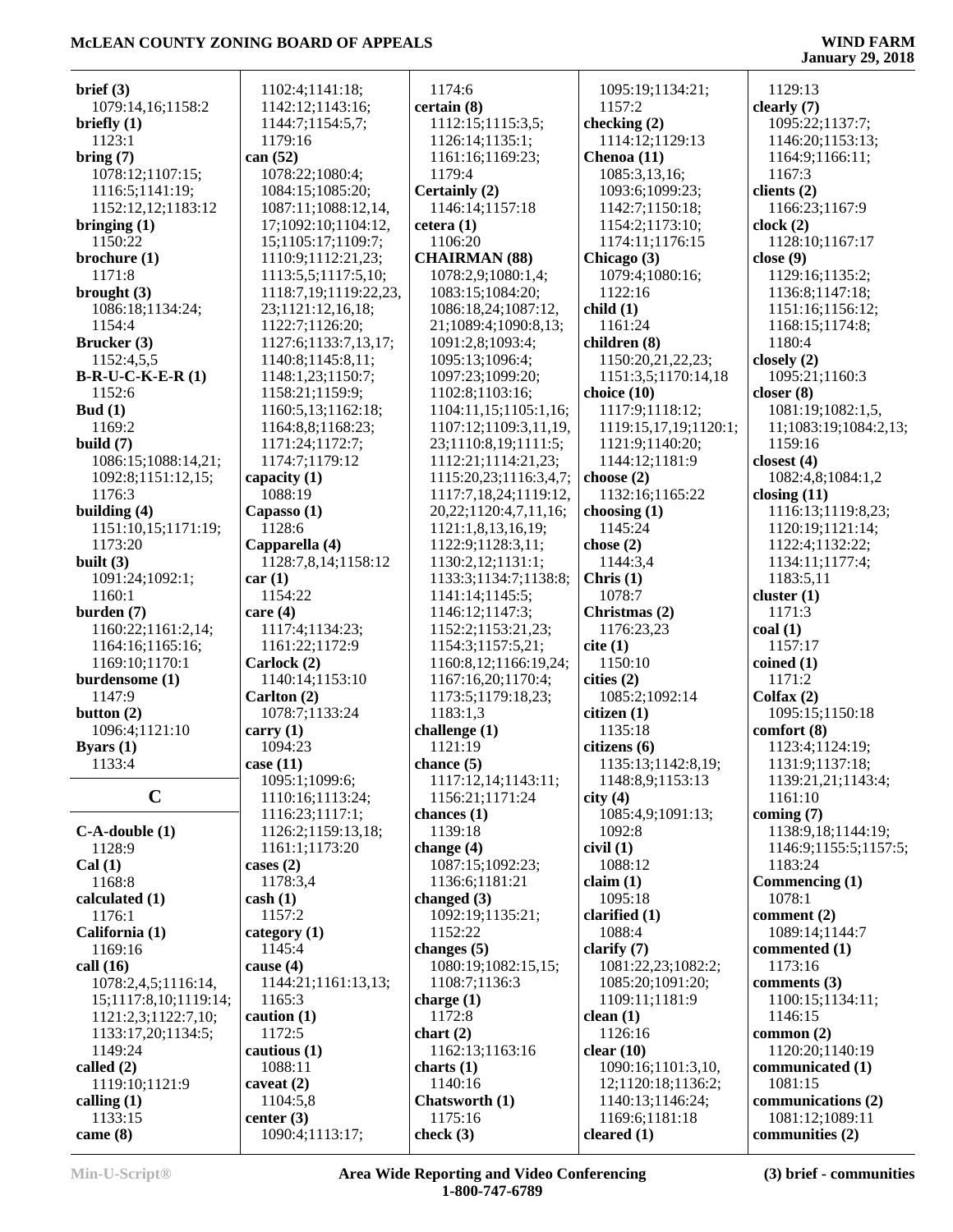$\overline{a}$ 

| 1150:17,20           |                             |                       |                        |                                   |
|----------------------|-----------------------------|-----------------------|------------------------|-----------------------------------|
|                      | confirmation (1)            | Cooksville (1)        | covers(1)              | day $(8)$                         |
| community (9)        | 1086:13                     | 1146:16               | 1175:23                | 1131:14;1139:9;                   |
| 1132:9;1139:13;      | confluence (2)              | $\text{cool}(1)$      | crashes $(3)$          | 1144:6;1152:11,13,17;             |
| 1141:24;1142:8;      | 1136:13,16                  | 1156:1                | 1101:16,18,19          | 1168:10;1176:20                   |
| 1150:24;1174:11;     | conform(1)                  | copy(2)               | credibility (1)        | days $(5)$                        |
| 1175:3;1177:16;      | 1151:23                     | 1080:9;1126:16        | 1135:14                | 1139:9;1148:12;                   |
| 1178:19              | confused (2)                | core(1)               | $\bf{c}$ redible $(3)$ | 1152:9,16,19                      |
| companies (2)        | 1105:13;1158:4              | 1153:11               | 1129:3;1158:8,18       | dBA(3)                            |
| 1161:6;1179:2        | confusing $(2)$             | corner $(2)$          | creek $(21)$           | 1162:14;1165:12;                  |
| company $(5)$        | 1106:13,15                  | 1146:17;1181:2        | 1083:11;1088:5;        | 1180:22                           |
| 1103:20;1135:23;     | congestion (1)              | cornfields (1)        | 1096:13,17;1097:1,16;  | dBAs(2)                           |
| 1141:9;1176:6,8      | 1126:5                      | 1129:11               | 1104:21,23;1105:5,7,   | 1162:9;1163:18                    |
| company's (1)        | connected (1)               | corporation (1)       | 10,21;1106:5,7;1107:1, | dBs(5)                            |
| 1146:23              | 1159:4                      | 1132:13               | 6;1129:16;1136:12,14,  | 1112:5,5,8;1169:23,               |
| Comparing $(1)$      | consequence (1)             | correctly $(2)$       | 15;1159:2              | 24                                |
| 1140:22              | 1171:5                      | 1106:12;1158:19       | creeks (1)             | de(1)                             |
| comparison (1)       | consequences <sub>(1)</sub> | costs(1)              | 1158:23                | 1132:10                           |
| 1141:7               | 1153:10                     | 1159:15               | criteria (6)           | dead(1)                           |
| comparisons (1)      | conservative (6)            | Cotter $(3)$          | 1085:2;1087:13,18;     | 1129:11                           |
| 1140:21              | 1108:21;1109:17;            |                       | 1100:9,23;1151:23      | $\text{deaf}(1)$                  |
|                      |                             | 1138:10,11,11         |                        |                                   |
| complete (1)         | 1110:12,13,14;1123:19       | $C-O-T-T-E-R(1)$      | criticality (1)        | 1119:14                           |
| 1180:12              | consider (6)                | 1138:11               | 1089:15                | deal(1)                           |
| completed (2)        | 1137:14;1152:24;            | council $(4)$         | crossed $(1)$          | 1157:1                            |
| 1086:2;1166:12       | 1157:15;1159:18;            | 1085:4;1091:13,23;    | 1154:18                | Dean $(5)$                        |
| completely (2)       | 1170:13;1174:17             | 1092:9                | cross-examine (2)      | 1078:6;1083:17;                   |
| 1181:3,10            | consideration (2)           | count(3)              | 1093:9,23              | 1084:19;1085:16,19                |
| compliance (11)      | 1138:7;1157:4               | 1078:12;1119:12;      | crossroads(1)          | Deann $(1)$                       |
| 1086:13;1087:19;     | considered (3)              | 1121:5                | 1155:12                | 1091:5                            |
| 1099:3,9;1102:17;    | 1113:6;1129:3;              | counted $(1)$         | $\text{cul}(1)$        | December (1)                      |
| 1104:4,5;1122:22;    | 1177:20                     | 1155:7                | 1132:10                | 1114:20                           |
| 1123:11;1124:10;     | construction (2)            | counter $(1)$         | current $(1)$          | decent(1)                         |
| 1165:14              | 1103:20;1139:17             | 1132:21               | 1137:4                 | 1156:1                            |
| complied (1)         | contemplate (1)             | counting $(1)$        | currently $(3)$        | decibel (7)                       |
| 1160:3               | 1137:8                      | 1153:15               | 1134:16;1138:3;        | 1114:16;1159:10;                  |
| comply (8)           | contentious (1)             | country $(2)$         | 1180:6                 | 1166:7,14;1168:4,6,18             |
| 1123:9,16;1136:1,3,  | 1175:15                     | 1132:8;1142:2         | curriculum (1)         | decibels (17)                     |
| 20;1158:6,21;1164:22 | contentment (1)             | counts $(1)$          | 1171:18                | 1112:15;1113:4;                   |
| complying $(1)$      | 1139:23                     | 1161:23               | curves $(1)$           | 1114:5,8,18;1150:4;               |
| 1106:10              | contingencies (1)           | County $(28)$         | 1159:8                 | 1159:11;1163:18;                  |
| component (1)        | 1086:1                      | 1078:3;1088:8;        | cut(5)                 | 1166:2,4;1167:23;                 |
| 1130:1               | contingency (1)             | 1092:16;1094:7;       | 1090:5;1127:20;        | 1168:7,15;1169:17,18,             |
| comprehensive (4)    | 1168:4                      | 1122:24;1131:22;      | 1128:11;1149:7;        | 19,21                             |
| 1174:23,24;1177:7,   | continue (2)                | 1136:4;1137:4;1139:6; | 1167:6                 | decide(1)                         |
| 22                   | 1108:11;1181:13             | 1148:7;1149:14;       | $cut-off(2)$           | 1092:11                           |
| concentration (1)    | continues (1)               | 1153:3,13;1158:7,10;  | 1167:13,14             | decided (1)                       |
| 1170:17              | 1083:10                     | 1160:16;1171:7;       |                        | 1142:16                           |
| concerned (3)        | Control (4)                 | 1172:17;1173:2;       | D                      | decision (7)                      |
| 1135:18;1137:2,3     | 1108:14;1123:18;            | 1175:1,4,14;1176:18;  |                        | 1090:17;1119:1;                   |
| concerning $(1)$     | 1137:7;1181:6               | 1177:8,14,23;1182:6,  | daily $(1)$            | 1137:14;1147:9;                   |
| 1083:4               | controversial (1)           | 18                    | 1162:3                 | 1171:6;1172:15;                   |
| concerns (7)         | 1174:2                      | County's $(1)$        |                        | 1173:1                            |
|                      | conversation (1)            |                       | damm(1)                |                                   |
| 1100:12,20;1150:17;  |                             | 1172:13               | 1167:7                 | decisions(1)                      |
| 1161:13;1170:15,20;  | 1101:21                     | couple $(3)$          | Dan $(3)$              | 1147:10                           |
| 1182:2               | conversations (2)           | 1152:9;1177:10,11     | 1146:7;1157:24;        | $\text{decline} \left( 3 \right)$ |
| conclusion (1)       | 1081:14;1102:5              | course $(7)$          | 1158:1                 | 1125:7,7;1157:23                  |
| 1104:21              | converted (1)               | 1080:9;1123:24;       | dark $(1)$             | decommissioning (1)               |
| concrete (1)         | 1081:4                      | 1127:5;1135:22;       | 1084:16                | 1124:15                           |
| 1176:3               | converting $(1)$            | 1137:1;1141:18;       | data(1)                | deduce(1)                         |
| conditions (5)       | 1089:16                     | 1159:23               | 1143:23                | 1169:20                           |
| 1092:2,4,6;1114:14;  | conveys $(1)$               | course(1)             | Dave $(1)$             | deduct(3)                         |
| 1126:14              | 1182:21                     | 1159:7                | 1170:7                 | 1168:14,17;1169:20                |
| confirm $(2)$        | convoluted (1)              | covered(1)            | David $(2)$            | deep $(5)$                        |
|                      |                             |                       |                        |                                   |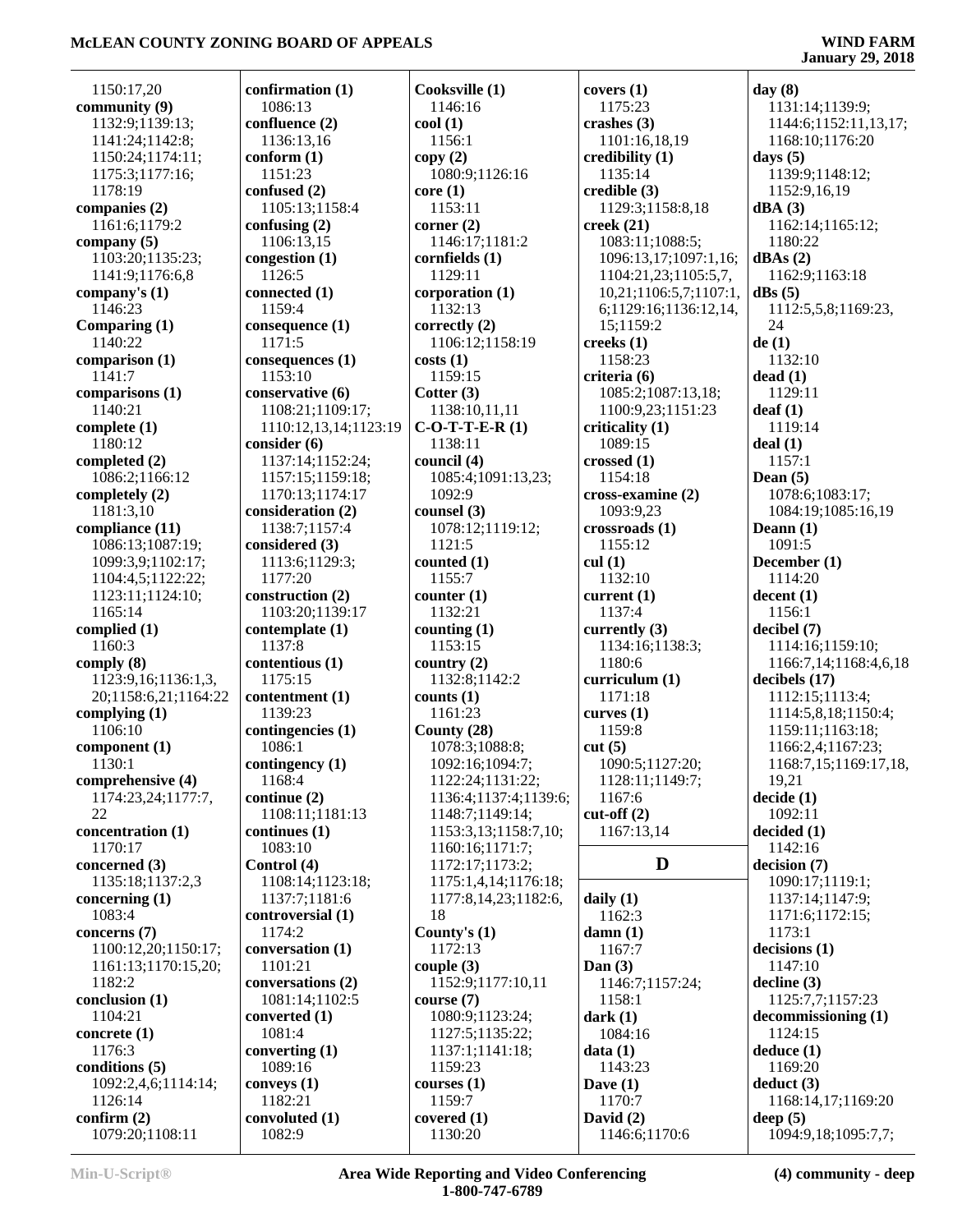| 1178:1                     | depending $(2)$        | 1124:24;1132:6        | 1092:7                | 1117:16             |
|----------------------------|------------------------|-----------------------|-----------------------|---------------------|
| deeper $(1)$               | 1088:13;1147:10        | diminishment (1)      | documentation (1)     | during $(3)$        |
|                            |                        |                       |                       |                     |
| 1089:2                     | depends $(1)$          | 1125:2                | 1181:24               | 1131:14;1139:17;    |
| defer(15)                  | 1087:16                | direct $(2)$          | documented (2)        | 1163:8              |
| 1092:13,16;1117:11,        | deprivation (1)        | 1089:8;1144:18        | 1122:7;1170:21        | Duzan $(3)$         |
| 13, 15; 1119: 24; 1120: 2, | 1170:17                | directly $(3)$        | dog(1)                | 1170:7,8,10         |
| 19,22;1130:15,18;          | depth(1)               | 1141:24;1144:19;      | 1161:4                | $D-U-Z-A-N(1)$      |
|                            |                        |                       |                       |                     |
| 1145:7,13,17,18            | 1154:5                 | 1173:10               | dollars (2)           | 1170:10             |
| deferred $(1)$             | describe(1)            | director $(1)$        | 1178:8,9              | dying $(1)$         |
| 1120:14                    | 1171:2                 | 1173:19               | done (17)             | 1141:3              |
| deferring $(2)$            | design(3)              | disadvantage (2)      | 1080:19;1081:11;      |                     |
| 1093:15;1130:9             | 1088:18;1123:7;        | 1141:21;1142:9        | 1092:3;1096:5;1099:9; | E                   |
|                            |                        |                       |                       |                     |
| deficit (1)                | 1142:7                 | disadvantages (1)     | 1103:23;1107:14;      |                     |
| 1171:16                    | designed $(2)$         | 1139:3                | 1118:3;1120:12;       | eagle $(1)$         |
| define (1)                 | 1126:5;1180:6          | disagreed (1)         | 1126:15;1135:7;       | 1135:4              |
| 1105:21                    | desire(1)              | 1129:6                | 1137:15;1140:8;       | ear $(1)$           |
| defined $(1)$              | 1137:21                | disagreement(1)       | 1143:6;1144:2;        | 1119:13             |
|                            |                        |                       |                       |                     |
| 1099:5                     | details(1)             | 1129:2                | 1148:17;1169:9        | earlier $(4)$       |
| defines $(1)$              | 1141:9                 | disappointed (1)      | door $(2)$            | 1078:10;1106:17;    |
| 1095:22                    | determine (1)          | 1151:18               | 1131:11,13            | 1108:17;1134:16     |
| defining $(1)$             | 1086:15                | disapprove(1)         | double(2)             | easement (1)        |
| 1106:7                     | detrimental (6)        | 1145:2                | 1117:2;1151:6         | 1179:11             |
|                            |                        |                       |                       |                     |
| definitely (1)             | 1123:3;1124:18;        | disclosed (1)         | doubt(3)              | easier $(3)$        |
| 1139:20                    | 1131:8;1139:16;        | 1178:15               | 1140:5;1155:24;       | 1088:21;1101:14;    |
| definition (8)             | 1143:3;1161:10         | discredited (1)       | 1168:23               | 1173:15             |
| 1105:6,7,9;1106:14,        | develop(1)             | 1141:10               | doubts $(1)$          | east $(18)$         |
| 19;1109:21;1139:21;        | 1174:23                | discrepancies (1)     | 1172:4                | 1081:3;1082:24;     |
|                            |                        |                       |                       |                     |
| 1140:1                     | developed (1)          | 1180:7                | down $(16)$           | 1090:11;1093:5;     |
| Delane $(1)$               | 1125:14                | discuss(5)            | 1087:10;1088:15,17,   | 1095:15;1096:7;     |
| 1098:2                     | development (3)        | 1082:16;1105:13;      | 23;1107:13,13;1112:2; | 1101:11,12;1107:23; |
| deliberate (2)             | 1125:11;1164:13;       | 1106:21;1126:21;      | 1132:17;1151:2;       | 1116:18;1141:17;    |
| 1086:4;1183:6              | 1175:16                | 1142:15               |                       |                     |
|                            |                        |                       | 1153:17;1154:9,16,17; | 1146:11;1147:5;     |
| deliver $(1)$              | deviations (1)         | discussed (4)         | 1163:6;1168:12;       | 1152:6;1154:2;      |
| 1148:17                    | 1159:8                 | 1082:15;1085:9;       | 1172:18               | 1170:11;1173:9;     |
| delivery $(1)$             | diagnosis $(1)$        | 1127:10;1164:2        | Downs $(2)$           | 1180:3              |
| 1148:20                    | 1171:1                 | discussion $(1)$      | 1140:22;1141:7        | easy $(1)$          |
|                            | Dick $(42)$            | 1082:18               |                       | 1129:12             |
| delta(1)                   |                        |                       | Dr(18)                |                     |
| 1087:5                     | 1079:10,20,23;         | discussions (1)       | 1125:5;1131:18,20;    | edge(5)             |
| demonstrate (1)            | 1089:6,16;1090:2,7;    | 1100:11               | 1135:6;1137:3,6,6;    | 1135:9;1138:2;      |
| 1124:10                    | 1110:21;1121:12;       | disorders(1)          | 1144:16;1149:10,13;   | 1151:10;1166:6;     |
| demonstrated (1)           | 1122:3;1126:12;        | 1170:21               | 1161:15;1162:4,12;    | 1169:4              |
| 1123:14                    | 1127:22;1128:4,6;      |                       | 1163:3;1165:9,10,19;  |                     |
|                            |                        | dispute $(1)$         |                       | education (1)       |
| demonstrates (1)           | 1130:3,5,7;1133:4,8,   | 1143:18               | 1167:22               | 1171:17             |
| 1122:22                    | 13,15,20;1134:5;       | distance $(10)$       | drainage $(2)$        | effect $(4)$        |
| demonstrative (1)          | 1138:10;1141:15;       | 1083:20,22;1084:1;    | 1125:20,23            | 1089:17;1139:20;    |
| 1163:17                    | 1145:6;1146:6;1147:4;  | 1096:12,17,18;        | Drake (1)             | 1150:2;1165:3       |
| Deneen $(3)$               | 1152:4;1153:22;        | 1097:16;1181:17,18,19 | 1078:7                | effective $(1)$     |
|                            |                        |                       |                       |                     |
| 1157:24;1158:1,1           | 1157:7,22,24;1160:14;  | distances $(1)$       | drawings $(1)$        | 1100:20             |
| denied $(1)$               | 1170:5;1173:6,8,16,21; | 1123:13               | 1081:15               | effects $(2)$       |
| 1144:13                    | 1174:3;1179:24;        | distraught (1)        | drilling $(1)$        | 1150:11;1170:13     |
| Dennis (3)                 | 1183:2                 | 1145:1                | 1154:5                | efficiency $(1)$    |
| 1157:7,8;1170:5            | dictionary(2)          | distressful (1)       | drink(1)              | 1147:21             |
|                            |                        |                       |                       |                     |
| $D-E-N-N-I-S(1)$           | 1139:22;1140:1         | 1144:11               | 1169:2                | effort(2)           |
| 1157:8                     | difference $(3)$       | district (7)          | Drive $(2)$           | 1127:23;1147:22     |
| density $(1)$              | 1134:14;1135:20;       | 1125:13,18;1164:15,   | 1098:2;1157:9         | egress $(1)$        |
| 1088:13                    | 1168:19                | 21;1171:9,10,20       | driver's $(1)$        | 1126:4              |
|                            |                        |                       |                       |                     |
| deny $(3)$                 | different (7)          | dive(1)               | 1172:11               | eight $(1)$         |
| 1151:24;1170:2;            | 1100:17,24;1105:6;     | 1122:19               | dropped(1)            | 1160:9              |
| 1179:19                    | 1130:23;1154:13;       | dividing $(1)$        | 1144:6                | either $(8)$        |
| denying $(1)$              | 1162:6;1177:10         | 1139:12               | due $(4)$             | 1101:3,17,23;       |
| 1182:9                     | difficult $(1)$        | $d$ ocket $(1)$       | 1130:15;1140:9;       | 1119:17,22;1121:4;  |
|                            |                        | 1178:5                |                       |                     |
| depend $(1)$               | 1134:21                |                       | 1162:4;1166:3         | 1140:19;1148:7      |
| 1157:14                    | diminish $(2)$         | document(1)           | duplicate $(1)$       | Elder $(4)$         |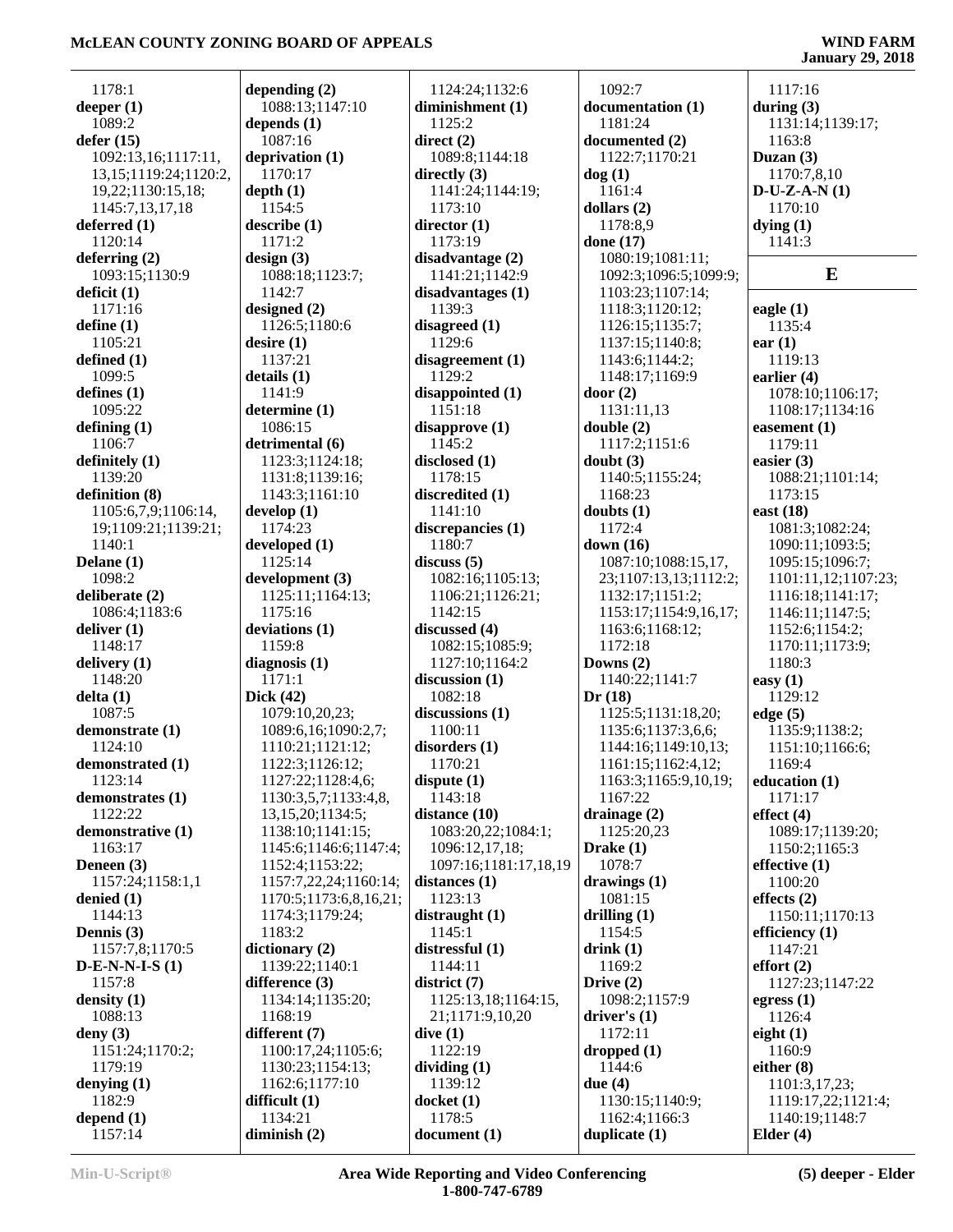| 1173:8,9,9;1179:19           | enjoy $(3)$                        | 1137:3;1138:21;           | 1125:14,17                      | 1150:19,20;1176:24    |
|------------------------------|------------------------------------|---------------------------|---------------------------------|-----------------------|
| elderly $(1)$                | 1140:12;1152:17;                   | 1139:19;1140:17;          | exists $(1)$                    | family $(1)$          |
|                              |                                    |                           |                                 |                       |
| 1161:24                      | 1182:13                            | 1142:17;1143:19;          | 1136:17                         | 1169:1                |
| elements (1)                 | enjoying $(1)$                     | 1148:3,5,12;1149:23,      | expand $(1)$                    | far $(7)$             |
| 1160:18                      | 1139:22                            | 24;1150:1,2;1151:15;      | 1144:17                         | 1094:6;1116:19;       |
| eligible $(1)$               | enjoyment (6)                      | 1153:5;1157:15;           | expanded (2)                    | 1139:7;1158:21;       |
| 1093:9                       | 1124:22;1132:4;                    | 1158:17;1165:14;          | 1095:20;1169:17                 | 1159:12,21;1181:5     |
| eliminate $(5)$              | 1140:5;1164:1,3,10                 | 1168:15;1169:16;          | expect(1)                       | farce $(1)$           |
| 1085:16;1087:6;              | enlightened (1)                    | 1174:6;1176:7,21;         | 1132:15                         | 1140:22               |
| 1090:17;1101:18;             | 1149:14                            | 1178:1                    | expected $(1)$                  | farm $(15)$           |
| 1102:16                      |                                    | evening $(6)$             | 1171:13                         | 1118:10;1124:8,9;     |
|                              | enough $(8)$                       |                           |                                 |                       |
| eliminated (6)               | 1133:24;1144:2;                    | 1078:14;1103:12;          | experience (2)                  | 1141:5;1149:24;       |
| 1081:1;1090:21;              | 1149:1,4;1151:4;                   | 1106:1,3,21,22            | 1124:7,7                        | 1152:12,20;1154:6,14; |
| 1101:9;1107:7;1108:8;        | 1159:9;1161:20,22                  | everybody (10)            | $\text{expert}(9)$              | 1156:17;1172:1;       |
| 1136:22                      | ensures $(1)$                      | 1078:12;1117:20;          | 1109:23;1110:1,2;               | 1175:9,12,16;1180:10  |
| eliminating $(3)$            | 1123:12                            | 1119:5;1120:24;           | 1137:13;1142:20;                | farms $(9)$           |
| 1089:14;1101:14;             | entire $(3)$                       | 1148:20;1150:5;           | 1143:19;1153:7;                 | 1125:8;1137:8;        |
| 1107:2                       | 1088:20;1136:14;                   | 1152:7;1161:23;           | 1159:12;1180:13                 | 1149:23,24;1153:15;   |
| eliminations (2)             | 1141:13                            | 1166:24;1173:14           | expertise $(1)$                 | 1171:4;1173:23;       |
| 1080:13;1081:11              |                                    | everyone (3)              | 1131:20                         | 1174:2;1177:10        |
|                              | entirely $(3)$                     |                           |                                 |                       |
| else (8)                     | 1093:16,18;1160:5                  | 1167:1;1176:7,20          | experts (8)                     | farmstead (1)         |
| 1091:2;1115:23;              | entities $(2)$                     | evidence (19)             | 1135:15,17;1141:23;             | 1155:14               |
| 1116:1;1132:23;              | 1138:23;1139:1                     | 1078:16;1107:15;          | 1142:13;1158:13,14;             | farthest $(1)$        |
| 1148:2;1151:5;1156:5;        | environment (2)                    | 1116:24;1118:23;          | 1161:5;1166:10                  | 1181:2                |
| 1167:7                       | 1150:24;1152:21                    | 1119:3;1122:5,12;         | explain(1)                      | fascinating $(1)$     |
| elsewhere (1)                | environmental (1)                  | 1129:3;1132:19;           | 1092:10                         | 1174:16               |
| 1087:11                      | 1158:4                             | 1133:10;1140:16;          | extensive (1)                   | fatalities (1)        |
| Emberton (5)                 | envy $(1)$                         | 1147:8;1158:8,18;         | 1124:7                          | 1127:5                |
| 1130:7,8,14,14;              | 1173:12                            | 1160:19;1161:12,21;       | extra(3)                        | faults $(1)$          |
|                              |                                    |                           |                                 |                       |
| 1131:4                       | equation $(1)$                     | 1164:15,18                | 1134:2,4;1138:23                | 1104:1                |
| emergent $(1)$               | 1132:23                            | exact(4)                  |                                 | favor $(1)$           |
|                              |                                    |                           |                                 |                       |
| 1172:4                       | Eric $(3)$                         | 1096:18;1104:5;           | $\mathbf{F}$                    | 1182:19               |
| emission (1)                 | 1133:4;1173:8,9                    | 1108:19;1153:19           |                                 | feed $(1)$            |
| 1135:8                       | err(1)                             | exactly $(3)$             | FAA(2)                          | 1141:4                |
|                              | 1172:5                             |                           |                                 |                       |
| emissions (1)                |                                    | 1086:15;1097:8;           | 1086:13;1102:2                  | feel $(8)$            |
| 1137:12                      | error(6)                           | 1128:19                   | facilities (2)                  | 1103:9,18;1130:16;    |
| emit(1)                      | 1112:15,24;1113:12,                | example $(3)$             | 1125:20;1171:21                 | 1131:7;1141:19;       |
| 1123:20                      | 23;1114:16,17                      | 1087:12;1155:23;          | facility $(1)$                  | 1142:9,24;1143:1      |
| emitter $(1)$                | especially $(4)$                   | 1169:24                   | 1174:6                          | feet $(47)$           |
| 1113:9                       | 1140:9;1150:18;                    | $\alpha$ excavate $(1)$   | facing $(2)$                    | 1081:2,3,7;1082:22,   |
| emotions (1)                 | 1153:9;1158:24                     | 1088:15                   | 1155:5,6                        | 23, 24; 1083: 7, 10;  |
| 1134:20                      | essentially $(1)$                  | exceed (1)                | fact $(13)$                     | 1084:6,9,10,12;       |
| EMS(1)                       | 1088:2                             | 1181:5                    | 1082:6;1084:7;                  | 1087:14;1088:5,15,24; |
| 1163:7                       | established (1)                    | exceeding (1)             | 1115:7;1131:20;                 | 1089:2,7;1090:4,21;   |
|                              |                                    | 1171:13                   |                                 |                       |
|                              | 1123:19                            |                           | 1135:1;1140:11;                 | 1094:13,15;1096:20;   |
| end $(7)$<br>1093:1;1152:16; | estimate $(2)$                     | exceeds (1)               | 1142:21;1156:4;                 | 1097:1,21;1103:1,3,9; |
| 1156:17;1172:20;             | 1124:3;1135:10                     | 1139:7                    | 1168:5;1169:13;                 | 1105:4;1127:9;        |
| 1174:21;1183:3,5             | estimating $(1)$                   | except (3)                | 1172:7;1177:13;                 | 1131:10;1144:15,17;   |
| endanger (4)                 | 1154:10                            | 1132:23;1141:4;           | 1178:15                         | 1154:11,11,21;        |
| 1123:3;1131:9;               | et(1)                              | 1158:22                   | factor $(5)$                    | 1155:13,20,22;        |
| 1139:16;1143:4               | 1106:20                            | exclusively (1)           | 1108:20;1109:13,17;             | 1158:23;1163:11;      |
| energy $(11)$                | evaluate (2)                       | 1161:5                    | 1110:12;1166:3                  | 1168:19,21;1176:10,   |
| 1124:16;1144:13;             | 1092:15;1129:1                     | Excuse (2)                | facts $(1)$                     | 10,11;1181:15         |
| 1148:2;1157:11;              | evaluated $(1)$                    | 1093:7;1130:8             | 1119:3                          | fell(1)               |
| 1173:23;1174:15,24;          | 1143:13                            | exhibit $(16)$            | failed $(3)$                    | 1154:8                |
|                              |                                    |                           |                                 |                       |
| 1175:1;1177:8,10,23          | evaluation $(1)$                   | 1079:19,21;1080:10;       | 1161:8,15;1165:16               | fellow $(1)$          |
| engage $(2)$                 | 1161:1                             | 1108:2;1122:3,6,10;       | fair $(3)$                      | 1149:6                |
| 1098:13,19                   | even $(34)$                        | 1133:9, 13, 16, 20, 23;   | 1143:1;1153:1;                  | few $(7)$             |
| engineer $(5)$               | 1092:10;1095:7;                    | 1134:5;1160:20;           | 1167:21                         | 1138:14,20,22;        |
| 1088:11,12;1098:19,          | 1098:18;1104:23;                   | 1162:11;1169:15           | fall $(2)$                      | 1177:3,14;1178:17;    |
| 20;1099:8                    | 1106:5;1114:14;                    | exist(1)                  | 1172:9;1180:23                  | 1180:5                |
| engineers $(1)$<br>1098:14   | 1115:8;1126:13;<br>1131:21;1132:8; | 1182:15<br>existing $(2)$ | families (5)<br>1131:6;1139:12; | fifth(1)<br>1111:14   |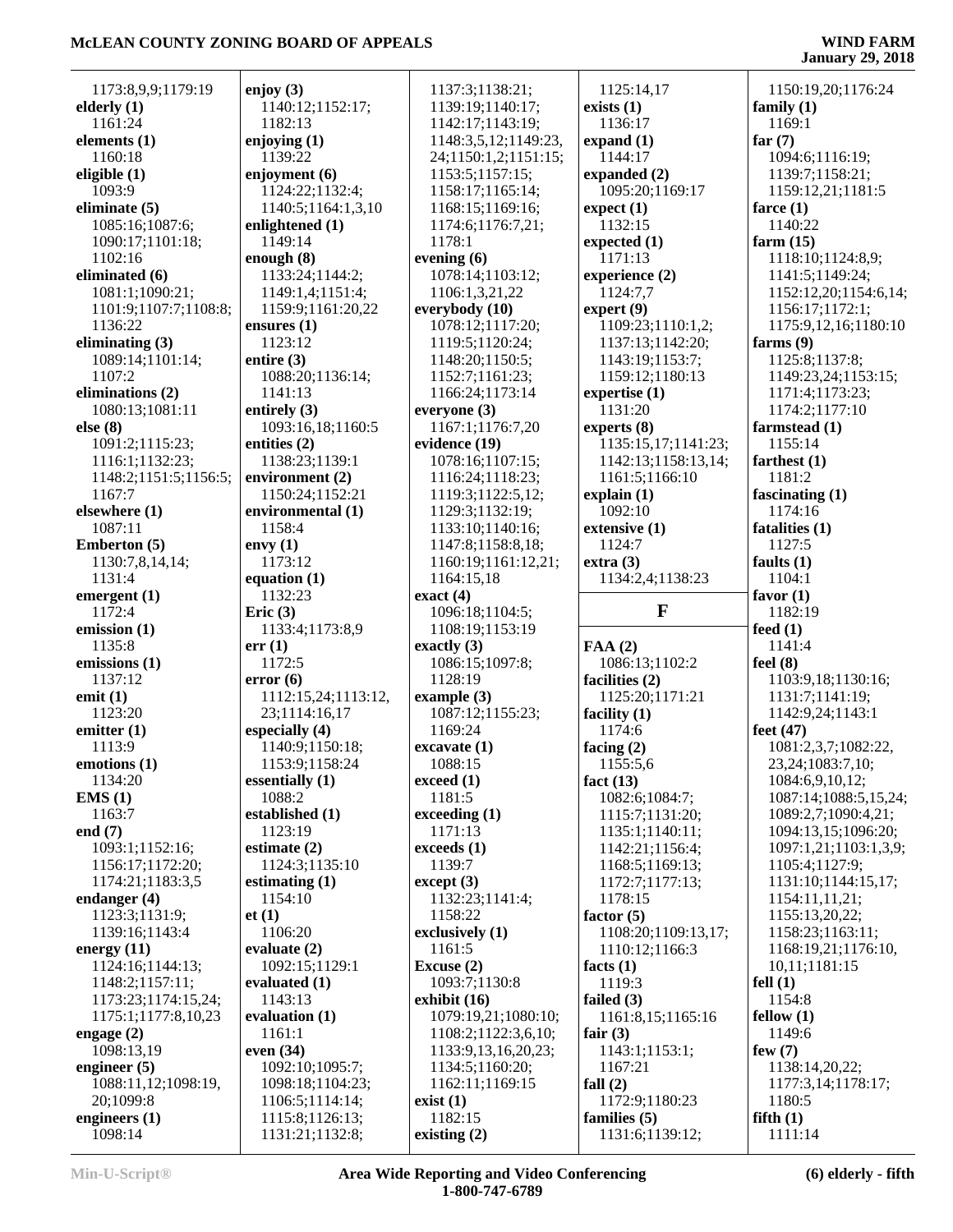L,

| 1088:16;1098:13;      | 1082:19;1083:1;                                                                                                                                                                                                                                                                                                                                                                                                                                                                                                                                                                                                                                                                                                  | frightens $(1)$                                                                                                                                                                                                                                                                                                                                                                                                                                                                                                                                                                                                                                                                                               | 1146:6                                                                                                                                                                                                                                                                                                                                                                                                                                                                                                                            |
|-----------------------|------------------------------------------------------------------------------------------------------------------------------------------------------------------------------------------------------------------------------------------------------------------------------------------------------------------------------------------------------------------------------------------------------------------------------------------------------------------------------------------------------------------------------------------------------------------------------------------------------------------------------------------------------------------------------------------------------------------|---------------------------------------------------------------------------------------------------------------------------------------------------------------------------------------------------------------------------------------------------------------------------------------------------------------------------------------------------------------------------------------------------------------------------------------------------------------------------------------------------------------------------------------------------------------------------------------------------------------------------------------------------------------------------------------------------------------|-----------------------------------------------------------------------------------------------------------------------------------------------------------------------------------------------------------------------------------------------------------------------------------------------------------------------------------------------------------------------------------------------------------------------------------------------------------------------------------------------------------------------------------|
| 1099:6                | 1137:10;1149:17                                                                                                                                                                                                                                                                                                                                                                                                                                                                                                                                                                                                                                                                                                  | 1153:11                                                                                                                                                                                                                                                                                                                                                                                                                                                                                                                                                                                                                                                                                                       | glide $(4)$                                                                                                                                                                                                                                                                                                                                                                                                                                                                                                                       |
| first $(41)$          | footprint $(4)$                                                                                                                                                                                                                                                                                                                                                                                                                                                                                                                                                                                                                                                                                                  | front $(3)$                                                                                                                                                                                                                                                                                                                                                                                                                                                                                                                                                                                                                                                                                                   | 1089:22,23,24;                                                                                                                                                                                                                                                                                                                                                                                                                                                                                                                    |
| 1080:11,15;1083:17;   | 1136:24;1142:1;                                                                                                                                                                                                                                                                                                                                                                                                                                                                                                                                                                                                                                                                                                  | 1080:10;1160:20;                                                                                                                                                                                                                                                                                                                                                                                                                                                                                                                                                                                                                                                                                              | 1100:12                                                                                                                                                                                                                                                                                                                                                                                                                                                                                                                           |
|                       | 1144:24;1170:15                                                                                                                                                                                                                                                                                                                                                                                                                                                                                                                                                                                                                                                                                                  | 1179:5                                                                                                                                                                                                                                                                                                                                                                                                                                                                                                                                                                                                                                                                                                        | glitches $(1)$                                                                                                                                                                                                                                                                                                                                                                                                                                                                                                                    |
| 1117:5,16,19;1118:20; |                                                                                                                                                                                                                                                                                                                                                                                                                                                                                                                                                                                                                                                                                                                  | fudge $(1)$                                                                                                                                                                                                                                                                                                                                                                                                                                                                                                                                                                                                                                                                                                   | 1086:14                                                                                                                                                                                                                                                                                                                                                                                                                                                                                                                           |
|                       |                                                                                                                                                                                                                                                                                                                                                                                                                                                                                                                                                                                                                                                                                                                  |                                                                                                                                                                                                                                                                                                                                                                                                                                                                                                                                                                                                                                                                                                               | glory(1)                                                                                                                                                                                                                                                                                                                                                                                                                                                                                                                          |
|                       |                                                                                                                                                                                                                                                                                                                                                                                                                                                                                                                                                                                                                                                                                                                  |                                                                                                                                                                                                                                                                                                                                                                                                                                                                                                                                                                                                                                                                                                               | 1143:7                                                                                                                                                                                                                                                                                                                                                                                                                                                                                                                            |
|                       |                                                                                                                                                                                                                                                                                                                                                                                                                                                                                                                                                                                                                                                                                                                  |                                                                                                                                                                                                                                                                                                                                                                                                                                                                                                                                                                                                                                                                                                               | goal(1)                                                                                                                                                                                                                                                                                                                                                                                                                                                                                                                           |
|                       |                                                                                                                                                                                                                                                                                                                                                                                                                                                                                                                                                                                                                                                                                                                  |                                                                                                                                                                                                                                                                                                                                                                                                                                                                                                                                                                                                                                                                                                               | 1086:7<br>God(1)                                                                                                                                                                                                                                                                                                                                                                                                                                                                                                                  |
|                       |                                                                                                                                                                                                                                                                                                                                                                                                                                                                                                                                                                                                                                                                                                                  |                                                                                                                                                                                                                                                                                                                                                                                                                                                                                                                                                                                                                                                                                                               | 1163:7                                                                                                                                                                                                                                                                                                                                                                                                                                                                                                                            |
|                       |                                                                                                                                                                                                                                                                                                                                                                                                                                                                                                                                                                                                                                                                                                                  |                                                                                                                                                                                                                                                                                                                                                                                                                                                                                                                                                                                                                                                                                                               | goes $(4)$                                                                                                                                                                                                                                                                                                                                                                                                                                                                                                                        |
|                       |                                                                                                                                                                                                                                                                                                                                                                                                                                                                                                                                                                                                                                                                                                                  |                                                                                                                                                                                                                                                                                                                                                                                                                                                                                                                                                                                                                                                                                                               | 1139:4;1148:18;                                                                                                                                                                                                                                                                                                                                                                                                                                                                                                                   |
|                       | 1172:22                                                                                                                                                                                                                                                                                                                                                                                                                                                                                                                                                                                                                                                                                                          |                                                                                                                                                                                                                                                                                                                                                                                                                                                                                                                                                                                                                                                                                                               | 1168:1;1169:22                                                                                                                                                                                                                                                                                                                                                                                                                                                                                                                    |
|                       |                                                                                                                                                                                                                                                                                                                                                                                                                                                                                                                                                                                                                                                                                                                  |                                                                                                                                                                                                                                                                                                                                                                                                                                                                                                                                                                                                                                                                                                               | Gonzalez (2)                                                                                                                                                                                                                                                                                                                                                                                                                                                                                                                      |
| 1176:22;1180:1,5,24;  | 1104:21                                                                                                                                                                                                                                                                                                                                                                                                                                                                                                                                                                                                                                                                                                          | 1101:18;1115:22;                                                                                                                                                                                                                                                                                                                                                                                                                                                                                                                                                                                                                                                                                              | 1130:5,6                                                                                                                                                                                                                                                                                                                                                                                                                                                                                                                          |
| 1181:9;1182:15        | foremost $(1)$                                                                                                                                                                                                                                                                                                                                                                                                                                                                                                                                                                                                                                                                                                   | 1137:10,22;1155:18;                                                                                                                                                                                                                                                                                                                                                                                                                                                                                                                                                                                                                                                                                           | <b>Good</b> (11)                                                                                                                                                                                                                                                                                                                                                                                                                                                                                                                  |
| firsthand $(1)$       | 1147:6                                                                                                                                                                                                                                                                                                                                                                                                                                                                                                                                                                                                                                                                                                           | 1160:6;1169:3                                                                                                                                                                                                                                                                                                                                                                                                                                                                                                                                                                                                                                                                                                 | 1078:14;1135:24;                                                                                                                                                                                                                                                                                                                                                                                                                                                                                                                  |
| 1161:16               |                                                                                                                                                                                                                                                                                                                                                                                                                                                                                                                                                                                                                                                                                                                  |                                                                                                                                                                                                                                                                                                                                                                                                                                                                                                                                                                                                                                                                                                               | 1155:23;1156:20,21;                                                                                                                                                                                                                                                                                                                                                                                                                                                                                                               |
| Fish $(2)$            | 1103:22                                                                                                                                                                                                                                                                                                                                                                                                                                                                                                                                                                                                                                                                                                          | 1125:17;1153:14;                                                                                                                                                                                                                                                                                                                                                                                                                                                                                                                                                                                                                                                                                              | 1177:24;1179:1,3,6,9;                                                                                                                                                                                                                                                                                                                                                                                                                                                                                                             |
|                       |                                                                                                                                                                                                                                                                                                                                                                                                                                                                                                                                                                                                                                                                                                                  |                                                                                                                                                                                                                                                                                                                                                                                                                                                                                                                                                                                                                                                                                                               | 1181:6                                                                                                                                                                                                                                                                                                                                                                                                                                                                                                                            |
|                       |                                                                                                                                                                                                                                                                                                                                                                                                                                                                                                                                                                                                                                                                                                                  |                                                                                                                                                                                                                                                                                                                                                                                                                                                                                                                                                                                                                                                                                                               | gorgeous $(1)$                                                                                                                                                                                                                                                                                                                                                                                                                                                                                                                    |
|                       |                                                                                                                                                                                                                                                                                                                                                                                                                                                                                                                                                                                                                                                                                                                  |                                                                                                                                                                                                                                                                                                                                                                                                                                                                                                                                                                                                                                                                                                               | 1152:13                                                                                                                                                                                                                                                                                                                                                                                                                                                                                                                           |
|                       |                                                                                                                                                                                                                                                                                                                                                                                                                                                                                                                                                                                                                                                                                                                  |                                                                                                                                                                                                                                                                                                                                                                                                                                                                                                                                                                                                                                                                                                               | government $(1)$<br>1148:7                                                                                                                                                                                                                                                                                                                                                                                                                                                                                                        |
|                       |                                                                                                                                                                                                                                                                                                                                                                                                                                                                                                                                                                                                                                                                                                                  |                                                                                                                                                                                                                                                                                                                                                                                                                                                                                                                                                                                                                                                                                                               | grade(1)                                                                                                                                                                                                                                                                                                                                                                                                                                                                                                                          |
|                       |                                                                                                                                                                                                                                                                                                                                                                                                                                                                                                                                                                                                                                                                                                                  |                                                                                                                                                                                                                                                                                                                                                                                                                                                                                                                                                                                                                                                                                                               | 1089:3                                                                                                                                                                                                                                                                                                                                                                                                                                                                                                                            |
|                       |                                                                                                                                                                                                                                                                                                                                                                                                                                                                                                                                                                                                                                                                                                                  |                                                                                                                                                                                                                                                                                                                                                                                                                                                                                                                                                                                                                                                                                                               | grandkids (1)                                                                                                                                                                                                                                                                                                                                                                                                                                                                                                                     |
|                       |                                                                                                                                                                                                                                                                                                                                                                                                                                                                                                                                                                                                                                                                                                                  |                                                                                                                                                                                                                                                                                                                                                                                                                                                                                                                                                                                                                                                                                                               | 1152:12                                                                                                                                                                                                                                                                                                                                                                                                                                                                                                                           |
| 1131:15               | fortunes $(1)$                                                                                                                                                                                                                                                                                                                                                                                                                                                                                                                                                                                                                                                                                                   | 1158:10                                                                                                                                                                                                                                                                                                                                                                                                                                                                                                                                                                                                                                                                                                       | gravel(4)                                                                                                                                                                                                                                                                                                                                                                                                                                                                                                                         |
| flicker $(1)$         | 1140:2                                                                                                                                                                                                                                                                                                                                                                                                                                                                                                                                                                                                                                                                                                           | gather(1)                                                                                                                                                                                                                                                                                                                                                                                                                                                                                                                                                                                                                                                                                                     | 1088:7,7,13;1094:23                                                                                                                                                                                                                                                                                                                                                                                                                                                                                                               |
| 1124:13               | forward $(12)$                                                                                                                                                                                                                                                                                                                                                                                                                                                                                                                                                                                                                                                                                                   | 1153:7                                                                                                                                                                                                                                                                                                                                                                                                                                                                                                                                                                                                                                                                                                        | $gr(2)$                                                                                                                                                                                                                                                                                                                                                                                                                                                                                                                           |
| flickering (1)        | 1090:10;1104:7;                                                                                                                                                                                                                                                                                                                                                                                                                                                                                                                                                                                                                                                                                                  | gave $(4)$                                                                                                                                                                                                                                                                                                                                                                                                                                                                                                                                                                                                                                                                                                    | 1173:18,18                                                                                                                                                                                                                                                                                                                                                                                                                                                                                                                        |
|                       |                                                                                                                                                                                                                                                                                                                                                                                                                                                                                                                                                                                                                                                                                                                  | 1093:10,22;1110:6;                                                                                                                                                                                                                                                                                                                                                                                                                                                                                                                                                                                                                                                                                            | greater (2)                                                                                                                                                                                                                                                                                                                                                                                                                                                                                                                       |
|                       |                                                                                                                                                                                                                                                                                                                                                                                                                                                                                                                                                                                                                                                                                                                  |                                                                                                                                                                                                                                                                                                                                                                                                                                                                                                                                                                                                                                                                                                               | 1106:19;1107:5                                                                                                                                                                                                                                                                                                                                                                                                                                                                                                                    |
|                       |                                                                                                                                                                                                                                                                                                                                                                                                                                                                                                                                                                                                                                                                                                                  |                                                                                                                                                                                                                                                                                                                                                                                                                                                                                                                                                                                                                                                                                                               | green(1)                                                                                                                                                                                                                                                                                                                                                                                                                                                                                                                          |
|                       |                                                                                                                                                                                                                                                                                                                                                                                                                                                                                                                                                                                                                                                                                                                  |                                                                                                                                                                                                                                                                                                                                                                                                                                                                                                                                                                                                                                                                                                               | 1163:20                                                                                                                                                                                                                                                                                                                                                                                                                                                                                                                           |
|                       |                                                                                                                                                                                                                                                                                                                                                                                                                                                                                                                                                                                                                                                                                                                  |                                                                                                                                                                                                                                                                                                                                                                                                                                                                                                                                                                                                                                                                                                               | Gridley (2)                                                                                                                                                                                                                                                                                                                                                                                                                                                                                                                       |
|                       |                                                                                                                                                                                                                                                                                                                                                                                                                                                                                                                                                                                                                                                                                                                  |                                                                                                                                                                                                                                                                                                                                                                                                                                                                                                                                                                                                                                                                                                               | 1085:8;1150:19                                                                                                                                                                                                                                                                                                                                                                                                                                                                                                                    |
|                       |                                                                                                                                                                                                                                                                                                                                                                                                                                                                                                                                                                                                                                                                                                                  |                                                                                                                                                                                                                                                                                                                                                                                                                                                                                                                                                                                                                                                                                                               | <b>GRIFFIN</b> (28)<br>1078:20;1079:2,2,                                                                                                                                                                                                                                                                                                                                                                                                                                                                                          |
|                       |                                                                                                                                                                                                                                                                                                                                                                                                                                                                                                                                                                                                                                                                                                                  |                                                                                                                                                                                                                                                                                                                                                                                                                                                                                                                                                                                                                                                                                                               | 24;1080:3,5,7;                                                                                                                                                                                                                                                                                                                                                                                                                                                                                                                    |
|                       |                                                                                                                                                                                                                                                                                                                                                                                                                                                                                                                                                                                                                                                                                                                  |                                                                                                                                                                                                                                                                                                                                                                                                                                                                                                                                                                                                                                                                                                               | 1083:13;1085:20;                                                                                                                                                                                                                                                                                                                                                                                                                                                                                                                  |
|                       |                                                                                                                                                                                                                                                                                                                                                                                                                                                                                                                                                                                                                                                                                                                  |                                                                                                                                                                                                                                                                                                                                                                                                                                                                                                                                                                                                                                                                                                               | 1091:22;1093:7;                                                                                                                                                                                                                                                                                                                                                                                                                                                                                                                   |
| focuses $(1)$         | 1155:21;1181:16,20                                                                                                                                                                                                                                                                                                                                                                                                                                                                                                                                                                                                                                                                                               | 19;1099:5,8                                                                                                                                                                                                                                                                                                                                                                                                                                                                                                                                                                                                                                                                                                   | 1106:13;1107:17,19;                                                                                                                                                                                                                                                                                                                                                                                                                                                                                                               |
| 1160:19               | foundations (2)                                                                                                                                                                                                                                                                                                                                                                                                                                                                                                                                                                                                                                                                                                  | gets(4)                                                                                                                                                                                                                                                                                                                                                                                                                                                                                                                                                                                                                                                                                                       | 1110:3,10,17;1112:16;                                                                                                                                                                                                                                                                                                                                                                                                                                                                                                             |
| focussed $(1)$        | 1088:15;1140:10                                                                                                                                                                                                                                                                                                                                                                                                                                                                                                                                                                                                                                                                                                  | 1113:11;1116:23;                                                                                                                                                                                                                                                                                                                                                                                                                                                                                                                                                                                                                                                                                              | 1115:7,9,13;1116:2;                                                                                                                                                                                                                                                                                                                                                                                                                                                                                                               |
| 1170:16               | four $(8)$                                                                                                                                                                                                                                                                                                                                                                                                                                                                                                                                                                                                                                                                                                       | 1144:13;1148:21                                                                                                                                                                                                                                                                                                                                                                                                                                                                                                                                                                                                                                                                                               | 1121:18,21;1122:1,5,                                                                                                                                                                                                                                                                                                                                                                                                                                                                                                              |
| folks $(1)$           | 1085:13;1092:1;                                                                                                                                                                                                                                                                                                                                                                                                                                                                                                                                                                                                                                                                                                  | given $(6)$                                                                                                                                                                                                                                                                                                                                                                                                                                                                                                                                                                                                                                                                                                   | 11,15                                                                                                                                                                                                                                                                                                                                                                                                                                                                                                                             |
| 1128:19               | 1154:10;1156:11;                                                                                                                                                                                                                                                                                                                                                                                                                                                                                                                                                                                                                                                                                                 | 1114:10;1130:19;                                                                                                                                                                                                                                                                                                                                                                                                                                                                                                                                                                                                                                                                                              | grocery(1)                                                                                                                                                                                                                                                                                                                                                                                                                                                                                                                        |
|                       |                                                                                                                                                                                                                                                                                                                                                                                                                                                                                                                                                                                                                                                                                                                  | 1131:18;1135:14;                                                                                                                                                                                                                                                                                                                                                                                                                                                                                                                                                                                                                                                                                              | 1141:5                                                                                                                                                                                                                                                                                                                                                                                                                                                                                                                            |
|                       |                                                                                                                                                                                                                                                                                                                                                                                                                                                                                                                                                                                                                                                                                                                  |                                                                                                                                                                                                                                                                                                                                                                                                                                                                                                                                                                                                                                                                                                               | ground(8)                                                                                                                                                                                                                                                                                                                                                                                                                                                                                                                         |
|                       |                                                                                                                                                                                                                                                                                                                                                                                                                                                                                                                                                                                                                                                                                                                  |                                                                                                                                                                                                                                                                                                                                                                                                                                                                                                                                                                                                                                                                                                               | 1108:20;1109:13,16;                                                                                                                                                                                                                                                                                                                                                                                                                                                                                                               |
|                       |                                                                                                                                                                                                                                                                                                                                                                                                                                                                                                                                                                                                                                                                                                                  |                                                                                                                                                                                                                                                                                                                                                                                                                                                                                                                                                                                                                                                                                                               | 1110:11;1127:18;                                                                                                                                                                                                                                                                                                                                                                                                                                                                                                                  |
|                       |                                                                                                                                                                                                                                                                                                                                                                                                                                                                                                                                                                                                                                                                                                                  |                                                                                                                                                                                                                                                                                                                                                                                                                                                                                                                                                                                                                                                                                                               | 1154:10,12;1156:10                                                                                                                                                                                                                                                                                                                                                                                                                                                                                                                |
|                       |                                                                                                                                                                                                                                                                                                                                                                                                                                                                                                                                                                                                                                                                                                                  |                                                                                                                                                                                                                                                                                                                                                                                                                                                                                                                                                                                                                                                                                                               | group(3)<br>1101:5;1140:3;                                                                                                                                                                                                                                                                                                                                                                                                                                                                                                        |
|                       |                                                                                                                                                                                                                                                                                                                                                                                                                                                                                                                                                                                                                                                                                                                  |                                                                                                                                                                                                                                                                                                                                                                                                                                                                                                                                                                                                                                                                                                               | 1170:16                                                                                                                                                                                                                                                                                                                                                                                                                                                                                                                           |
|                       |                                                                                                                                                                                                                                                                                                                                                                                                                                                                                                                                                                                                                                                                                                                  |                                                                                                                                                                                                                                                                                                                                                                                                                                                                                                                                                                                                                                                                                                               | growing (1)                                                                                                                                                                                                                                                                                                                                                                                                                                                                                                                       |
|                       |                                                                                                                                                                                                                                                                                                                                                                                                                                                                                                                                                                                                                                                                                                                  |                                                                                                                                                                                                                                                                                                                                                                                                                                                                                                                                                                                                                                                                                                               | 1140:24                                                                                                                                                                                                                                                                                                                                                                                                                                                                                                                           |
|                       |                                                                                                                                                                                                                                                                                                                                                                                                                                                                                                                                                                                                                                                                                                                  | 1129:22                                                                                                                                                                                                                                                                                                                                                                                                                                                                                                                                                                                                                                                                                                       | guaranteed (1)                                                                                                                                                                                                                                                                                                                                                                                                                                                                                                                    |
|                       |                                                                                                                                                                                                                                                                                                                                                                                                                                                                                                                                                                                                                                                                                                                  |                                                                                                                                                                                                                                                                                                                                                                                                                                                                                                                                                                                                                                                                                                               |                                                                                                                                                                                                                                                                                                                                                                                                                                                                                                                                   |
|                       | 1085:1,2;1103:21;<br>1119:5,11;1121:12;<br>1128:15;1129:10;<br>1134:22;1137:17;<br>1142:12;1144:12;<br>1147:6,13;1148:13;<br>1150:19;1154:19;<br>1155:11;1156:22;<br>1158:3;1160:17;<br>1161:9,11;1162:12;<br>1166:6;1167:2,13,14;<br>1135:5;1152:15<br>five $(5)$<br>1121:13,15,22;<br>1122:18;1141:10<br>fix(1)<br>1150:22<br>Fizer's $(1)$<br>1168:21<br>Flashing $(1)$<br>1170:23<br>flip $(1)$<br>1157:13<br>floodplain $(2)$<br>1095:17;1096:2<br>floodplains $(1)$<br>1135:2<br>flying $(1)$<br>1092:20<br>focus $(1)$<br>1163:9<br>follow $(5)$<br>1098:24;1103:5;<br>1125:24;1128:21;<br>1129:7<br>followed $(1)$<br>1103:21<br>Following (3)<br>1095:3;1097:8;<br>1159:6<br>follow-up $(1)$<br>1101:21 | footprints $(1)$<br>1153:2<br>force $(2)$<br>1136:9;1170:19<br>forced $(3)$<br>1162:8;1172:1,16<br>forces $(1)$<br>1172:24<br>forcing $(1)$<br>foregone $(1)$<br>forgiveness (1)<br>format $(1)$<br>1130:16<br>formerly $(1)$<br>1132:10<br>forte $(1)$<br>1134:19<br>forth $(3)$<br>1081:15;1149:9;<br>1160:24<br>1116:5;1117:12,12,21;<br>1118:5;1121:4;1128:1;<br>1130:13;1157:6;<br>1183:12<br>found $(7)$<br>1086:24;1100:18;<br>1111:23;1125:5;<br>1134:15;1155:12;<br>1156:18<br>foundation (6)<br>1088:19,22;1089:2;<br>1161:7;1162:6;1163:6;<br>1166:22<br>four-wheelers (1)<br>1152:14<br>Franklin $(1)$<br>1127:18<br>Frankly (1)<br>1172:19<br>free $(2)$<br>1101:23;1139:23<br>friendships $(1)$ | 1166:3<br>fulfill $(1)$<br>1092:4<br>fully $(1)$<br>1129:19<br>fund $(1)$<br>1171:17<br>further $(11)$<br>1078:24;1088:17;<br>1089:24;1091:1;<br>future $(3)$<br>1158:9<br>fuzzy $(1)$<br>1083:18<br>G<br>gain(1)<br>1173:3<br>game(1)<br>1147:21<br>general(1)<br>1123:5<br>gentleman (2)<br>1140:14;1153:9<br>gentlemen (3)<br>1078:15;1081:16;<br>1092:20<br>geotechnical (6)<br>1088:11;1098:13,14,<br>1171:8;1183:7<br>gives(1)<br>1168:14<br>giving $(4)$<br>1114:14,20;1115:2,<br>18<br>Glacinski (1)<br>1170:7<br>glad(1) |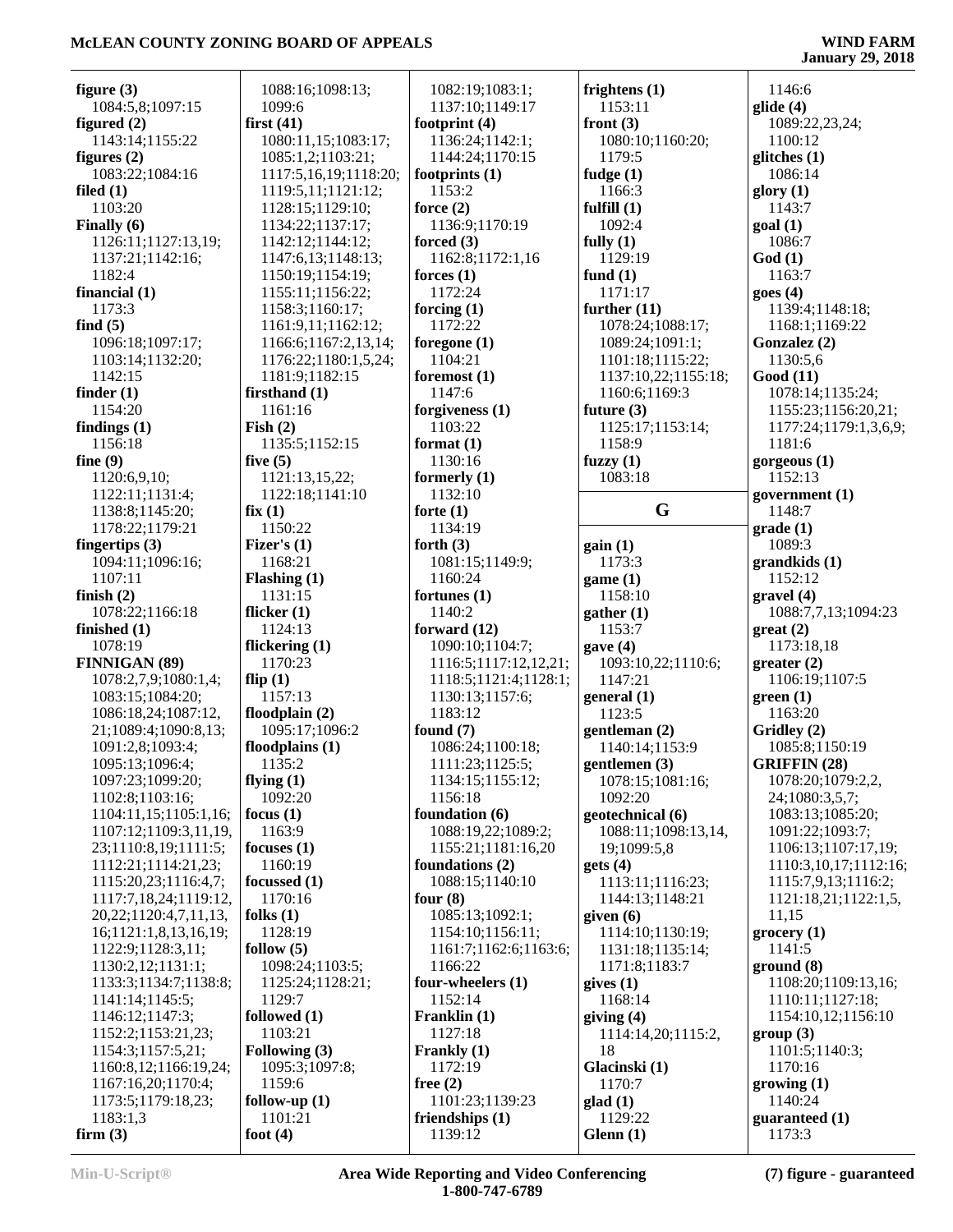| guess $(10)$                               | 1127:17                           | 1165:11                          | 1168:23;1169:5;                               | 1088:9;1095:5;                    |
|--------------------------------------------|-----------------------------------|----------------------------------|-----------------------------------------------|-----------------------------------|
| 1079:4;1103:18;                            | hard $(3)$                        | hey $(4)$                        | 1179:16;1181:16,20                            | 1110:16;1125:24;                  |
| 1109:12;1114:10;                           | 1096:11;1140:18;                  | 1142:15;1143:12;                 | household (1)                                 | 1174:4,4;1175:19;                 |
| 1120:23;1122:9;                            | 1155:3                            | 1174:12;1177:9                   | 1148:19                                       | 1177:5,17                         |
| 1129:23;1133:11;                           | harmless $(1)$                    | Hi(1)                            | households (1)                                | impacted $(5)$                    |
| 1157:15;1178:13                            | 1150:12                           | 1173:9                           | 1178:14                                       | 1137:19;1141:24;                  |
| guidelines (2)                             | harm's $(1)$                      | high $(2)$                       | houses $(1)$                                  | 1144:22;1173:11;                  |
| 1165:1;1180:16                             | 1150:15                           | 1168:14;1171:12                  | 1084:16                                       | 1176:21                           |
| guy(2)                                     | Hartke (1)                        | higher $(2)$                     | hub(1)                                        | impactful $(2)$                   |
| 1166:21;1167:2                             | 1157:7                            | 1110:15;1176:4                   | 1113:18                                       | 1082:12;1148:11                   |
| $g$ uys $(6)$                              | health $(13)$                     | highest $(2)$                    | Hudson $(2)$                                  | impacts $(1)$                     |
| 1117:22;1132:15;                           | 1123:4;1124:19;                   | 1180:20,23                       | 1146:11;1183:2                                | 1174:1                            |
| 1134:3;1144:5;                             | 1131:9;1137:18,22;                | highly $(2)$                     | huge $(2)$                                    | impair $(1)$                      |
| 1173:12;1175:1                             | 1139:16;1140:2;                   | 1161:14,17                       | 1139:20;1163:21                               | 1125:17                           |
| $\mathbf H$                                | 1143:4;1161:10,13;                | Hill(1)                          | hum(1)                                        | impeachment (3)                   |
|                                            | 1164:10;1170:13;                  | 1146:6                           | 1174:5                                        | 1114:22;1115:7,14                 |
|                                            | 1171:22                           | HLIC(1)                          | human $(1)$                                   | impede $(2)$<br>1125:11;1164:13   |
| half $(14)$                                | hear $(18)$                       | 1171:12<br>Hoff $(3)$            | 1140:16                                       |                                   |
| 1085:15;1101:3,9,                          | 1117:22;1118:5,7,                 |                                  | hundred (1)                                   | implemented (3)                   |
| 12;1104:20,23;                             | 15;1129:4;1130:21;                | 1157:7,8,9                       | 1094:13                                       | 1128:17;1129:19;                  |
| 1105:12;1106:10,20;                        | 1131:4,5;1143:10;                 | $H-O-F-F(1)$                     | hurts $(2)$                                   | 1137:20                           |
| 1107:1;1136:11,20;                         | 1154:23,24;1159:22;               | 1157:9                           | 1144:9,10                                     | implied $(1)$                     |
| 1158:17;1159:1                             | 1165:7;1167:4;1174:7;             | holders $(1)$                    | husband $(1)$                                 | 1164:4                            |
| hand $(4)$                                 | 1176:5;1177:19;                   | 1148:17                          | 1141:11                                       | important (14)                    |
| 1133:7;1139:2;                             | 1179:3                            | hole $(1)$                       | hydroelectric (2)                             | 1116:22;1118:1,5,                 |
| 1161:15;1165:7                             | heard $(10)$                      | 1095:3                           | 1174:14;1177:12                               | 13, 15; 1128: 20;                 |
| handed $(1)$                               | 1135:12;1137:13;                  | holed $(1)$                      | I                                             | 1151:12;1158:9;                   |
| 1162:11                                    | 1148:13;1155:16;                  | 1131:15                          |                                               | 1160:22;1162:19;                  |
| handle $(1)$                               | 1162:24;1163:5;                   | home $(13)$                      |                                               | 1163:11;1169:9;                   |
| 1104:15                                    | 1165:9;1176:6,7;                  | 1083:24;1084:9,10,               | idea $(6)$                                    | 1182:12,22                        |
| handout $(2)$                              | 1183:13                           | 13;1131:15;1132:16;              | 1103:23;1151:8,20;                            | improper $(3)$                    |
| 1133:6;1170:8                              | hearing $(11)$                    | 1143:16;1163:12,13,              | 1177:24;1178:22;                              | 1137:9;1149:15;                   |
| handouts (1)                               | 1093:16;1118:1;                   | 14;1170:19;1180:19;<br>1183:9    | 1182:21                                       | 1167:23                           |
| 1134:1                                     | 1137:2;1142:13;                   |                                  | identified (4)                                | improvements (2)                  |
| hand-picked (1)                            | 1147:7;1149:6;                    | homeowners (1)                   | 1082:20;1097:20;                              | 1123:12;1171:19                   |
| 1132:19<br>hands $(3)$                     | 1157:10;1170:16;                  | 1182:3                           | 1103:7;1106:1                                 | INAI $(4)$                        |
|                                            | 1176:5,22;1178:3                  | homes $(12)$<br>1131:6;1132:9;   | identifies (2)<br>1083:22;1092:14             | 1105:8,11;1136:19;                |
| 1131:6;1179:17;<br>1180:9                  | hearings $(4)$<br>1106:17;1149:5; | 1133:1;1141:1;                   | identify (1)                                  | 1159:2<br>inappropriate $(1)$     |
| Hankard (18)                               | 1158:9;1166:16                    | 1162:16;1163:17,21;              |                                               | 1134:18                           |
|                                            |                                   |                                  | 1166:11<br>IDNR $(21)$                        |                                   |
| 1079:15;1080:12;<br>1107:17,20,22;1108:1;  | height (9)<br>1089:19,21;1092:23; | 1164:5;1165:12,12;<br>1178:16,17 |                                               | include $(7)$<br>1137:24;1149:10; |
| 1110:18;1111:1;                            | 1093:1;1113:11,14,18,             | homework (1)                     | 1082:20;1102:24;                              |                                   |
|                                            |                                   |                                  | 1103:14;1104:3,8,19,                          | 1175:7,8,13;1177:22;<br>1182:10   |
| 1123:15;1124:2,4;<br>1164:4;1165:8;1166:1; | 18;1146:21<br>$\text{held}(1)$    | 1160:6<br>honest $(2)$           | 24;1105:23;1106:7,18,<br>19,21;1126:22,24,24; | included (1)                      |
| 1168:11,18;1169:4,16                       | 1181:7                            | 1114:9;1161:18                   | 1127:8,17;1128:20;                            | 1126:14                           |
| $H-A-N-K-A-R-D(1)$                         | Hello $(1)$                       | honestly $(1)$                   | 1129:20;1136:10;                              | including $(4)$                   |
| 1107:22                                    | 1146:10                           | 1103:23                          | 1158:13                                       | 1105:5;1124:7;                    |
| Hankard's (4)                              | help $(1)$                        | hope $(3)$                       | <b>IDNR's</b> $(1)$                           | 1138:3;1158:24                    |
| 1124:9;1135:7;                             | 1127:17                           | 1082:8;1131:4;                   | 1106:14                                       | inconsistencies (1)               |
| 1162:13;1180:20                            | helped $(2)$                      | 1137:13                          | Illinois $(14)$                               | 1180:7                            |
| Hankard's[sic] $(1)$                       | 1149:20;1183:13                   | Horizon (1)                      | 1090:14;1098:3;                               | inconsistent (1)                  |
| 1163:10                                    | helpful $(1)$                     | 1154:5                           | 1099:23;1102:11;                              | 1115:16                           |
| happen $(3)$                               | 1174:22                           | horses $(1)$                     | 1108:14;1122:16;                              | increase $(1)$                    |
| 1121:22;1151:8;                            | Henline $(15)$                    | 1152:13                          | 1123:17;1136:18;                              | 1170:23                           |
| 1152:22                                    | 1104:20,23;1105:5,                | hour $(2)$                       | 1137:7;1141:2;                                | increases $(1)$                   |
|                                            | 7, 10, 21; 1106: 5, 7;            | 1155:2;1168:10                   | 1146:11,17;1173:10;                           | 1113:12                           |
| happening $(1)$<br>1148:11                 | 1107:1,6;1129:16;                 | hours $(4)$                      | 1181:6                                        | incrementally (1)                 |
| happens $(1)$                              | 1136:12,14,14;1159:2              | 1124:14;1139:9;                  | immediate (7)                                 | 1084:12                           |
| 1168:1                                     | hertz $(5)$                       | 1163:7;1164:5                    | 1124:22;1125:1;                               | independent (1)                   |
| happiness $(1)$                            | 1112:4;1166:2,5;                  | house $(10)$                     | 1132:5,7;1140:6;                              | 1093:11                           |
| 1140:2                                     | 1169:18,18                        | 1137:1;1144:5,19;                | 1148:4;1164:1                                 | independently $(1)$               |
| happy $(1)$                                | Hessler $(1)$                     | 1151:17;1163:6;                  | impact(9)                                     | 1162:5                            |
|                                            |                                   |                                  |                                               |                                   |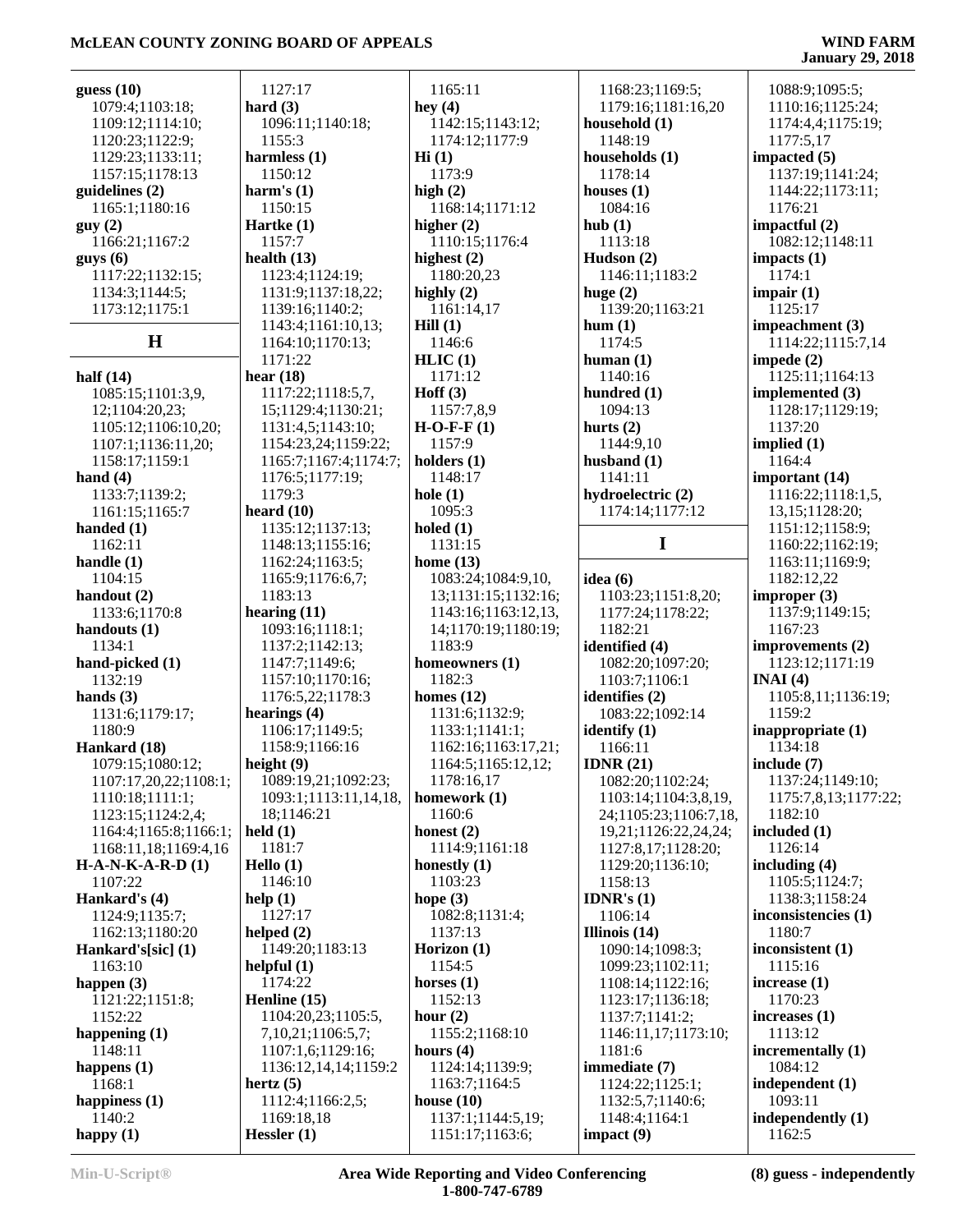| indicate $(1)$                | 1129:24                | January (7)                         | $K-I-L-L-I-A-N(1)$                 | 1170:16;1180:17,18                     |
|-------------------------------|------------------------|-------------------------------------|------------------------------------|----------------------------------------|
| 1102:1                        | into $(11)$            | 1079:22;1080:10;                    | 1098:2                             | later (10)                             |
| indicated $(3)$               | 1079:11;1099:2;        | 1108:3;1171:10;                     | killing $(1)$                      | 1117:15;1120:15,20,                    |
| 1127:10;1148:16;              | 1113:2;1137:22;        | 1176:6;1177:2,3                     | 1147:16                            | 21;1121:7;1145:18,19;                  |
| 1149:7                        | 1141:8;1148:24;        | Jared $(1)$                         | Kimberly (2)                       | 1151:7;1172:10;                        |
| indicates (4)                 | 1149:23;1150:2;        | 1183:2                              | 1152:4,5                           | 1177:3                                 |
| 1125:21;1127:6;               | 1154:19;1155:7;        | jeopardize (1)                      | $\;$ kind $\;$ (9)                 | Laurie (1)                             |
| 1147:23;1181:4                | 1157:3                 | 1171:22                             | 1094:20;1102:11;                   | 1096:6                                 |
| indirectly $(1)$              | introduce (1)          | Jim(5)                              | 1113:6;1128:18;                    | law(2)                                 |
| 1178:18                       | 1079:11                | 1078:7;1079:2;                      | 1142:5;1148:14;                    | 1164:24;1169:6                         |
| individuals (1)               | invade $(2)$           | 1122:15;1145:6,11                   | 1174:14;1175:10;                   | lawyer $(4)$                           |
| 1116:21                       | 1171:6;1172:17         | job $(5)$                           | 1177:9                             | 1091:16;1130:11,18;                    |
|                               |                        |                                     |                                    |                                        |
| industrial $(1)$              | <b>Invenergy</b> (35)  | 1102:18;1103:13;                    | Klaeren (1)                        | 1179:6                                 |
| 1175:19                       | 1081:12;1129:4,22;     | 1138:8;1147:22;                     | 1167:11                            | lawyers $(1)$                          |
| industry $(2)$                | 1134:22;1135:4,16,23;  | 1173:12                             | knowing $(1)$                      | 1135:16                                |
| 1162:18;1165:12               | 1136:2,6,10,19;1138:1; | jobs $(1)$                          | 1086:4                             | layout $(2)$                           |
| information $(5)$             | 1140:22;1141:21;       | 1147:22                             | knowledgeable (1)                  | 1083:7,9                               |
| 1094:11;1131:22;              | 1142:13;1150:10;       | Joe (1)                             | 1129:20                            | lead $(1)$                             |
| 1151:21;1183:8,9              | 1152:11;1153:3,20;     | 1154:1                              | known $(1)$                        | 1109:7                                 |
| infrasound $(1)$              | 1158:4;1159:14;        | John(1)                             | 1175:4                             | leading $(6)$                          |
| 1150:8                        | 1161:2,11;1162:21;     | 1128:6                              | knows $(2)$                        | 1108:23;1109:5,10,                     |
| infringed (1)                 | 1164:8,17;1165:8;      | Jolly(26)                           | 1115:8,11                          | 18,22;1110:4                           |
| 1132:18                       | 1171:6;1172:6,12,17;   | 1093:5,5,8,10,13,17,                | Kuritz (2)                         | learned $(2)$                          |
|                               | 1177:12;1180:8;        | 24;1094:2;1116:18,18;               | 1078:6;1146:8                      | 1162:21,22                             |
| ingress $(1)$                 |                        |                                     |                                    |                                        |
| 1126:4                        | 1181:14,21             | 1117:13,23;1118:17;                 |                                    | least $(8)$                            |
| INI(1)                        | Invenergy's (3)        | 1119:17,21;1120:2,6,9,              | L                                  | 1144:12,14;1153:18;                    |
| 1105:8                        | 1143:5;1172:3;         | 22;1121:6,11;1146:7;                |                                    | 1156:16;1172:15;                       |
| initial $(2)$                 | 1174:18                | 1147:4,5,5;1152:3                   | lack $(1)$                         | 1173:16;1177:17;                       |
| 1127:5;1133:22                | <b>Inventory</b> $(1)$ | Joseph(1)                           | 1151:20                            | 1181:14                                |
| injurious $(6)$               | 1136:19                | 1153:22                             | ladies $(1)$                       | left(7)                                |
| 1124:21;1132:4;               | invite $(1)$           | judgment $(1)$                      | 1078:14                            | 1078:16;1079:6;                        |
| 1140:5;1163:24;               | 1152:10                | 1124:6                              | laid $(1)$                         |                                        |
|                               |                        |                                     |                                    |                                        |
|                               |                        |                                     |                                    | 1103:2,6;1153:6;                       |
| 1164:3,9                      | involved (5)           | Julia $(1)$                         | 1097:19                            | 1155:11;1176:23                        |
| insert $(1)$                  | 1129:10;1131:21;       | 1078:6                              | Land $(3)$                         | legal(2)                               |
| 1154:9                        | 1150:9;1165:17;        | Julie $(2)$                         | 1105:11,22;1159:5                  | 1133:12;1178:3                         |
| inside $(1)$                  | 1174:1                 | 1138:10,11                          | landing $(1)$                      | length $(1)$                           |
| 1165:22                       | iota $(1)$             |                                     | 1089:18                            | 1092:20                                |
| instance $(1)$                | 1164:16                | $\mathbf K$                         | landowner (2)                      | Leroy-Lexington (1)                    |
| 1173:24                       | IPCB(8)                |                                     | 1182:7,8                           | 1154:18                                |
| instead $(3)$                 | 1123:22;1137:9;        | Katie (2)                           | landowners (1)                     | Les $(1)$                              |
| 1089:20:1115:1:               | 1149:15;1164:22;       | 1102:10;1158:19                     | 1182:9                             | 1099:22                                |
| 1158:15                       | 1165:18,19;1169:7,13   | Kaufman (1)                         | language $(2)$                     | less(8)                                |
| intended $(1)$                | irrelevant(2)          | 1170:6                              | 1120:20;1126:19                    | 1085:11;1106:6;                        |
| 1122:12                       | 1164:6,7               | $k$ ayak $(1)$                      | large $(4)$                        | 1113:5;1151:3;                         |
|                               | irresponsible (2)      | 1152:14                             |                                    |                                        |
| intentionally (1)<br>1106:11  |                        |                                     | 1140:7;1175:18;<br>1176:19;1178:12 | 1155:10,17;1173:2;<br>1174:1           |
|                               | 1180:13;1182:20        | keep(5)                             |                                    |                                        |
| interconnection (1)           | Irving $(1)$           | 1088:22;1129:12;                    | largest $(1)$                      | letter $(9)$                           |
| 1086:16                       | 1090:12                | 1134:20;1156:16;                    | 1177:13                            | 1080:12;1082:20;                       |
| interest $(1)$                | ISO(6)                 | 1157:10                             | Larry $(2)$                        | 1104:3,6;1106:18,19;                   |
| 1175:5                        | 1112:14,23;1114:15,    | Kellie $(2)$                        | 1162:19;1179:24                    | 1141:23;1142:1,10                      |
| interested (1)                | 16;1159:11;1168:4      | 1170:7,10                           | LaSalle(1)                         | level $(5)$                            |
| 1116:8                        | issuance $(1)$         | $K-E-L-L-E(1)$                      | 1177:14                            | 1112:4;1113:15;                        |
| interesting $(1)$             | 1139:15                | 1170:10                             | laser $(1)$                        | 1123:21;1168:11;                       |
| 1162:22                       | issue $(4)$            | kept(1)                             | 1154:20                            | 1169:23                                |
| interfere $(1)$               | 1143:22;1160:19;       | 1165:6                              | last $(20)$                        | levels $(8)$                           |
| 1131:16                       | 1164:19;1165:2         | Kevin $(1)$                         | 1078:23;1085:5;                    | 1110:15;1112:15;                       |
| international (2)             | issues $(2)$           | 1080:15                             | 1091:9;1097:24;                    | 1114:2;1143:18;                        |
| 1124:5;1162:7                 | 1137:23;1178:4         | kids $(3)$                          | 1107:17;1111:14,15;                | 1168:12,13;1181:4,5                    |
|                               |                        |                                     |                                    |                                        |
| interpretation $(2)$          | Itasca $(1)$           | 1152:12,16,20                       | 1126:8;1128:17;                    | Leventhall $(1)$                       |
| 1106:15,21                    | 1090:14                | killed $(1)$                        | 1135:12;1138:14;                   | 1165:10                                |
| interpreted (1)               |                        | 1147:16                             | 1141:18;1146:13;                   | Lexington $(23)$                       |
| 1128:19<br>interpreting $(1)$ | ${\bf J}$              | Killian $(4)$<br>1098:1,1,5;1099:19 | 1152:9;1153:8;<br>1154:16;1169:15; | 1085:5,23,24;<br>1086:5;1091:7;1092:5, |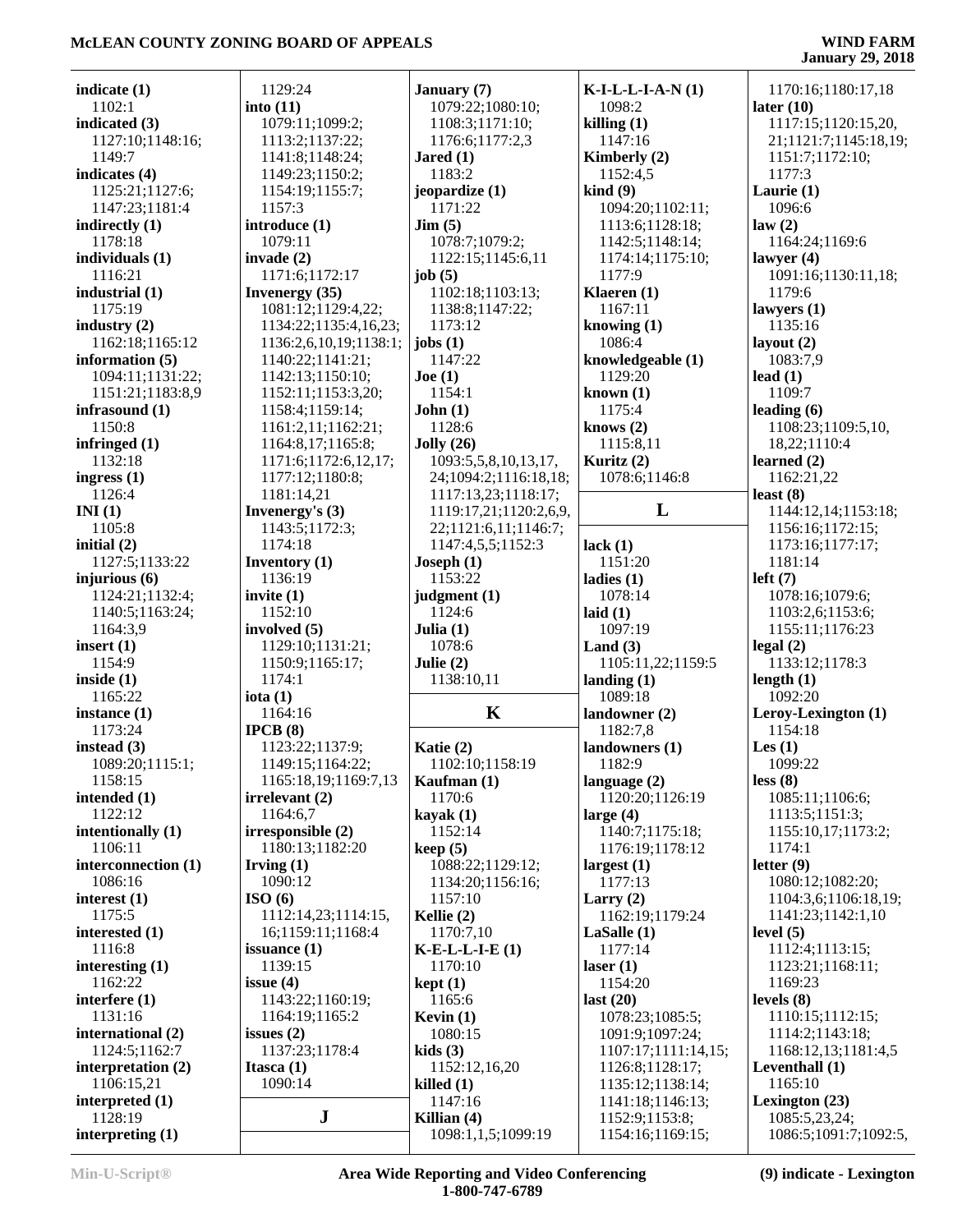# **January 29, 2018**

| 7;1096:8;1098:2;                       | 17;1168:23                               | 1155:17;1158:3;              | 1113:24;1168:5                    | mean(19)                        |
|----------------------------------------|------------------------------------------|------------------------------|-----------------------------------|---------------------------------|
| 1102:11;1141:17,20;                    | live $(10)$                              | 1178:7;1183:8                | manufacturers (1)                 | 1089:23;1093:17;                |
| 1144:14;1146:17;                       | 1138:20;1140:20;                         | louder(1)                    | 1114:1                            | 1097:7;1099:3;1103:7,           |
| 1150:18,21;1152:7;                     | 1142:1;1147:18;                          | 1131:13                      | manufacturer's (1)                | 19;1105:17;1109:6;              |
| 1170:11;1171:10,11,                    | 1153:2;1162:9;1171:4;                    | Louis $(1)$                  | 1114:17                           | 1111:9;1120:14;                 |
|                                        |                                          |                              |                                   |                                 |
| 15;1174:11;1180:3                      | 1172:1,23,24                             | 1170:5                       | $\boldsymbol{\mathrm{many}}$ (10) | 1128:12;1136:21;                |
| Lexingtonian (2)                       | lived $(1)$                              | love $(1)$                   | 1084:21;1107:2;                   | 1143:20;1145:14;                |
| 1142:6,14                              | 1163:11                                  | 1173:22                      | 1139:2,3,11;1148:22;              | 1148:8;1166:15;                 |
| licensed $(1)$                         | lives $(6)$                              | low(4)                       | 1150:7;1163:15;                   | 1176:12,22;1178:18              |
| 1098:19                                | 1127:18;1139:10,11;                      | 1126:9;1127:4;               | 1175:20;1176:24                   | means $(4)$                     |
| life $(4)$                             | 1162:20;1172:18;                         | 1135:9;1138:1                | map(2)                            | 1120:20,21;1135:16;             |
| 1162:1;1173:15;                        | 1173:1                                   | lower $(2)$                  | 1095:20;1175:24                   | 1145:18                         |
| 1177:5;1182:23                         |                                          | 1089:21;1093:2               |                                   | meant(1)                        |
|                                        | livestock (1)                            |                              | maps(1)                           |                                 |
| light $(2)$                            | 1141:4                                   | lowering $(1)$               | 1096:11                           | 1121:3                          |
| 1084:17;1169:2                         | living $(3)$                             | 1100:10                      | margin $(6)$                      | measure $(3)$                   |
| lights $(2)$                           | 1140:15;1161:17;                         | lowers $(2)$                 | 1112:14,24;1113:12,               | 1114:1;1165:18,21               |
| 1131:15;1156:14                        | 1173:11                                  | 1089:19,22                   | 23;1114:16,17                     | measured (6)                    |
| likely $(1)$                           | Livingston (2)                           | Luetkehans (43)              | mark(2)                           | 1140:10;1151:17;                |
| 1171:5                                 | 1175:14;1176:18                          | 1079:10;1090:11,11,          | 1122:6;1152:15                    | 1155:4;1169:3,5,23              |
| likewise (1)                           | local $(3)$                              |                              | marked $(1)$                      |                                 |
|                                        |                                          | 14, 20; 1091: 1; 1093: 8,    |                                   | measurement(4)                  |
| 1096:2                                 | 1128:24;1129:21;                         | 11, 15, 19; 1097: 5, 6, 7,   | 1108:2                            | 1123:24;1164:23;                |
| limit(4)                               | 1156:22                                  | 11;1108:23;1109:1,5,         | <b>MaRous</b> (1)                 | 1165:1;1168:24                  |
| 1115:9;1162:7,9;                       | located $(4)$                            | 18, 20, 24; 1110: 5, 22, 22, | 1125:4                            | measurements (5)                |
| 1168:16                                | 1123:12;1125:8;                          | 24;1111:7;1112:18;           | Mary $(1)$                        | 1112:3,20;1114:3;               |
| limited $(2)$                          | 1135:2;1175:23                           | 1114:22;1115:1,11,17,        | 1078:8                            | 1151:9;1164:6                   |
| 1124:12;1140:8                         | location $(7)$                           | 22;1116:6,23;1118:19;        | massive(1)                        | measures $(2)$                  |
| limits $(3)$                           | 1082:15;1083:24;                         | 1121:15;1145:15;             | 1176:2                            | 1126:3;1169:4                   |
|                                        |                                          |                              |                                   |                                 |
| 1132:24;1133:2;                        | 1084:8;1086:22;                          | 1160:14,15,15;               | Matejka (1)                       | measuring $(3)$                 |
| 1165:14                                | 1097:19;1108:7;                          | 1166:22;1167:8,18,21         | 1130:3                            | 1123:24;1124:8;                 |
| Lindsay $(2)$                          | 1146:16                                  | $L$ -U-E-T-K-E-H-A-N-S $(1)$ | Matt(1)                           | 1131:12                         |
| 1179:24;1180:1                         | long(3)                                  | 1090:16                      | 1170:6                            | medical $(2)$                   |
|                                        |                                          |                              |                                   |                                 |
|                                        |                                          |                              |                                   |                                 |
| $L-I-N-D-S-A-Y(1)$                     | 1130:23;1134:11;                         | lump(1)                      | matter $(6)$                      | 1161:12;1171:1                  |
| 1180:2                                 | 1147:23                                  | 1179:4                       | 1088:16;1091:17;                  | meet $(17)$                     |
| line $(9)$                             | longer $(1)$                             |                              | 1118:22;1142:19;                  | 1086:6;1087:13;                 |
| 1082:9;1095:21;                        | 1139:24                                  | M                            | 1166:12;1172:15                   | 1088:19;1108:11,13;             |
| 1107:13;1131:11;                       | look $(24)$                              |                              | matters $(1)$                     | 1123:7;1128:23;                 |
| 1144:18;1151:11;                       | 1082:3;1084:5,8,15,                      | machines $(1)$               | 1158:4                            | 1136:14;1158:19;                |
|                                        |                                          | 1147:16                      |                                   | 1160:23;1161:8,15;              |
| 1155:21;1165:18;                       | 24;1085:10;1087:4,8,                     |                              | maximize (1)                      |                                 |
| 1174:7                                 | 11;1088:1;1095:24;                       | Mackinaw (5)                 | 1159:15                           | 1164:16;1165:16;                |
| lined $(1)$                            | 1096:3;1097:18,18;                       | 1105:8,11,22;                | maximum <sub>(1)</sub>            | 1169:10,13;1174:19              |
| 1126:16                                | 1099:2;1127:24;                          | 1106:8;1136:12               | 1124:14                           | meeting $(9)$                   |
| lines $(4)$                            | 1137:22;1138:17;                         | <b>Madison (2)</b>           | maximums(1)                       | 1085:4;1141:21,24;              |
| 1123:11;1140:11;                       | 1143:2;1144:7;1168:8;                    | 1079:3;1122:16               | 1137:8                            | 1142:4,18;1171:9,13;            |
| 1143:20;1151:13                        | 1169:14;1172:10;                         | mail(1)                      | may(12)                           | 1177:2;1183:16                  |
|                                        | 1183:10                                  | 1148:17                      | 1087:6;1097:14;                   | meetings $(2)$                  |
| Lipscomb (1)                           |                                          |                              |                                   |                                 |
| 1170:6                                 | looked $(8)$                             | Main $(3)$                   | 1118:24;1124:3;                   | 1078:10;1183:17                 |
| list $(3)$                             | 1082:3,17;1100:11,                       | 1102:11;1146:16,23           | 1130:20;1131:18,24;               | megawatt $(2)$                  |
| 1096:15;1168:12;                       | 13, 16; 1101: 6, 24;                     | mainly(1)                    | 1138:15;1146:22;                  | 1081:4;1089:17                  |
| 1183:4                                 | 1148:24                                  | 1157:11                      | 1152:22,22;1182:10                | megawatts $(1)$                 |
| listen $(4)$                           | looking $(5)$                            | makes $(4)$                  | maybe $(9)$                       | 1086:17                         |
| 1132:1;1135:13;                        | 1086:11;1087:17;                         | 1082:8;1169:21;              | 1087:9;1099:16;                   | <b>Members</b> (4)              |
| 1142:11;1156:2                         | 1168:19,20;1183:9                        | 1178:8;1180:24               | 1100:8;1133:23;                   | 1078:5;1118:4;                  |
|                                        |                                          |                              |                                   |                                 |
| listened (4)                           | looks $(1)$                              | making (1)                   | 1177:11,11;1178:1,18;             | 1152:10,10                      |
| 1100:12;1142:12;                       | 1175:24                                  | 1137:14                      | 1183:13                           | memo $(1)$                      |
| 1154:22,23                             | Loomis $(1)$                             | malfunctions (1)             | McLean (20)                       | 1164:24                         |
| listening $(2)$                        | 1125:5                                   | 1139:18                      | 1078:3;1088:8;                    | memorized $(1)$                 |
| 1153:8;1157:3                          | lose $(3)$                               | management (1)               | 1122:24;1136:4;                   | 1090:15                         |
| little $(13)$                          | 1140:11;1150:21;                         | 1099:5                       | 1137:4;1139:6;1142:3;             | memory $(1)$                    |
| 1083:18;1088:11;                       | 1172:14                                  | manner $(1)$                 | 1148:7;1153:3,13;                 | 1117:21                         |
|                                        |                                          |                              |                                   |                                 |
| 1100:8;1116:10;                        | lot(13)                                  | 1115:16                      | 1160:16;1171:6;                   | mentally $(1)$                  |
| 1133:19;1143:19;                       | 1087:10;1088:7,19,                       | <b>Manuel</b> (1)            | 1172:13,17;1173:2;                | 1139:17                         |
| 1151:18;1153:6;<br>1154:23,24;1155:10, | 20;1118:2;1134:15;<br>1145:3;1147:10,15; | 1130:5<br>manufacturer (2)   | 1175:1,3;1177:8,23;<br>1182:6     | mention $(2)$<br>1094:23;1098:6 |

**(10) Lexingtonian - mention**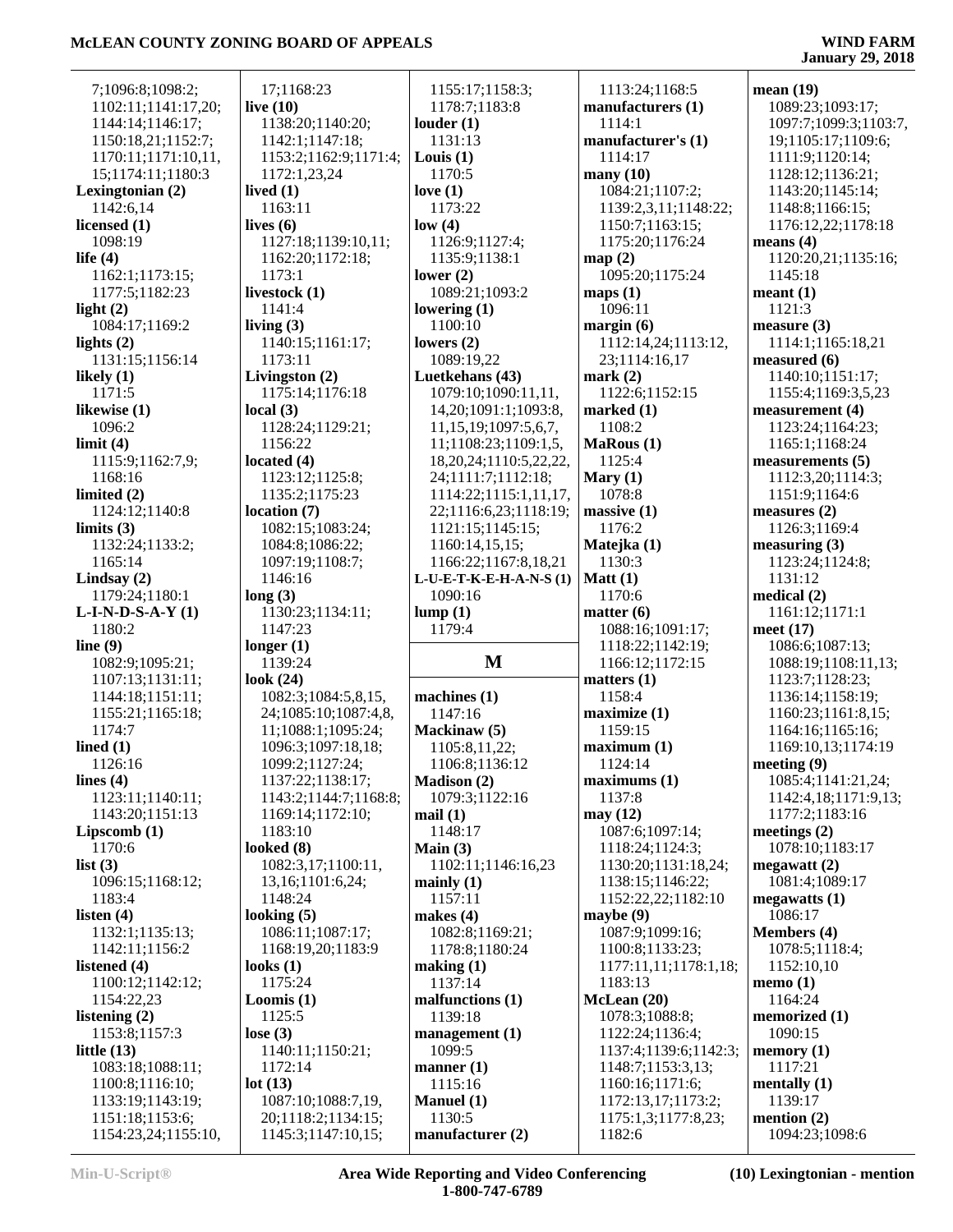| mentioned (6)         | 1176:11               | 1117:3;1118:14;            |                        | nest(1)                |
|-----------------------|-----------------------|----------------------------|------------------------|------------------------|
| 1089:13,14;1094:3;    | minute(7)             | 1127:6;1129:21;            | ${\bf N}$              | 1135:4                 |
| 1100:2;1103:11;       | 1111:12;1121:14;      | 1133:2;1134:15,21;         |                        | neutral (6)            |
| 1128:21               | 1126:21;1130:8;       | 1135:14,17;1137:3,15;      |                        | 1133:18,20,21,23;      |
|                       |                       |                            | naively $(1)$          |                        |
| met (6)               | 1155:8;1160:9,21      | 1138:4;1141:8;1145:3;      | 1135:23                | 1134:5,15              |
| 1123:6;1125:1;        | minutes $(7)$         | 1150:5,21;1153:18;         | name (19)              | new(9)                 |
| 1131:7;1132:3;1161:2; | 1121:15,22;1122:18;   | 1155:9;1156:8,9,10;        | 1090:13;1091:4,5,9;    | 1111:4;1128:16;        |
| 1170:1                | 1167:9,15,16,17       | 1164:8;1166:5;1167:9,      | 1097:24,24;1098:18;    | 1129:24;1133:10;       |
| meter $(3)$           | missed(6)             | 15;1168:20;1177:19;        | 1099:21;1107:20;       | 1134:19;1141:1;        |
| 1081:5,6;1089:20      | 1111:4,9,12;          | 1181:8;1182:12,18,22;      | 1117:10;1119:10;       | 1143:5;1178:3;         |
| meters (5)            | 1142:22;1143:15;      | 1183:22                    | 1121:2,3,8;1134:8;     | 1181:24                |
| 1089:21;1113:9,12,    | 1145:12               | Morehead (2)               |                        | next(11)               |
| 16,19                 | mistake $(2)$         | 1130:3,4                   | 1146:13;1153:23;       | 1079:19;1086:12;       |
| method (2)            | 1137:11;1149:18       | mortalities $(1)$          | 1157:8;1180:1          | 1092:18;1139:10;       |
| 1113:7,9              | misunderstanding (1)  | 1129:9                     | names $(4)$            |                        |
|                       |                       |                            | 1116:14,15;1117:8;     | 1172:19;1176:5,14;     |
| methodology (1)       | 1120:24               | most(9)                    | 1119:14                | 1177:19,20;1179:2,3    |
| 1112:23               | Mitchell (1)          | 1100:19;1116:24;           | national (1)           | night(15)              |
| methods (2)           | 1127:21               | 1118:24;1119:4;            | 1162:6                 | 1116:11;1120:11;       |
| 1108:16,19            | mitigate $(1)$        | 1138:20;1140:13;           | Natural (2)            | 1131:13;1142:12;       |
| Metz $(3)$            | 1146:22               | 1148:10;1157:1;            | 1136:18;1174:13        | 1153:9;1155:24;        |
| 1141:15,16,16         | <b>Mitigation (1)</b> | 1172:14                    | nature $(1)$           | 1162:22;1164:5;        |
| Michael (1)           | 1126:1                | motion $(2)$               | 1136:18                | 1172:20;1180:18,18;    |
| 1078:6                | mix(1)                | 1085:22,24                 |                        | 1183:14,20,21,24       |
| microphone (1)        | 1177:9                | move $(21)$                | near(5)                | nights $(3)$           |
| 1145:12               | model(11)             | 1081:24;1082:10,11;        | 1123:21;1138:21;       | 1166:16;1167:10,11     |
|                       |                       |                            | 1146:16;1161:18;       |                        |
| middle (4)            | 1108:10,19;1114:15,   | 1083:12,19;1087:2,2,5,     | 1162:9                 | nine(5)                |
| 1141:3;1156:12;       | 16;1123:18;1124:2,4;  | 14, 22; 1088: 3; 1096: 14; | nearby (2)             | 1085:7;1091:14,17,     |
| 1162:20;1172:1        | 1165:21;1166:3;       | 1100:14;1101:8,11;         | 1150:3;1174:5          | 23,24                  |
| midst (1)             | 1168:4;1180:16        | 1102:15;1103:4;            | nearest $(2)$          | noise $(42)$           |
| 1171:4                | modelling $(3)$       | 1115:21;1150:19;           | 1083:23;1156:6         | 1079:8,17,22;          |
| might (7)             | 1108:16;1123:23;      | 1159:20;1183:18            | Nearly $(1)$           | 1080:11;1082:14;       |
| 1107:9;1118:11;       | 1124:8                | moved $(10)$               | 1125:13                | 1087:18;1108:3,13;     |
| 1143:21;1156:1;       | models $(2)$          | 1082:1,4;1084:6,11;        |                        | 1110:15;1113:9;        |
| 1178:9;1179:20;       | 1144:2;1149:9         | 1100:3;1101:1;1102:2;      | necessary(3)           | 1114:2;1123:16,18,20,  |
| 1183:22               | modifications (2)     | 1106:2;1127:12;            | 1117:3;1125:20;        | 23;1124:1,3,8,9,11;    |
| migraines (1)         | 1146:21,22            | 1152:20                    | 1127:16                | 1131:22;1135:7,8,9,10; |
|                       |                       |                            | necessities (1)        | 1137:2,12,22;1138:2;   |
| 1170:22               | money $(7)$           | movement $(2)$             | 1141:6                 |                        |
| Mike(2)               | 1138:19,23;1150:22;   | 1101:17;1111:3             | necessity(1)           | 1150:4;1159:5,22,24;   |
| 1107:22;1130:3        | 1156:21;1162:18;      | moves $(8)$                | 1132:17                | 1162:23;1165:2;        |
| mile (19)             | 1164:9;1173:3         | 1079:7;1080:13;            | need $(17)$            | 1168:10,12,13;         |
| 1085:2,14;1092:12;    | monitoring $(1)$      | 1081:10,11,18;1082:6;      | 1103:9,14;1125:23,     | 1180:20;1181:4,4,24    |
| 1101:3,10,12;1104:20, | 1127:3                | 1083:17;1084:14            | 23;1127:11;1128:10;    | Noises $(1)$           |
| 23;1105:12;1106:10,   | month $(1)$           | moving $(9)$               | 1130:14;1134:3;        | 1131:13                |
| 20;1107:1;1135:4;     | 1168:10               | 1089:7,13;1100:7,          | 1136:21;1141:4;        | noisy(1)               |
| 1136:11,20;1155:2;    | <b>Monument</b> (2)   | 10, 19, 23; 1101: 13;      | 1142:15,16;1151:9;     | 1156:2                 |
| 1156:7;1159:1;        | 1176:11,13            | 1104:7;1129:22             | 1164:21;1170:9;        | none $(5)$             |
| 1178:12               | morals $(6)$          | much $(16)$                |                        | 1081:18;1115:24;       |
| miles $(2)$           | 1123:4;1124:19;       | 1088:8;1089:1;             | 1171:23;1181:23        | 1138:24;1162:17;       |
| 1141:5;1176:1         | 1131:9;1137:18;       | 1099:17;1121:24;           | needed $(2)$           | 1169:21                |
| mind (1)              | 1143:4;1161:10        | 1127:24;1131:7;            | 1163:7;1165:15         | nonparticipant (3)     |
|                       |                       |                            | $\mathbf{needing}$ (1) |                        |
| 1165:6                | Moran (6)             | 1135:17;1150:5;            | 1181:11                | 1082:11;1084:1,3       |
| minds(1)              | 1091:5,5,10,10,12;    | 1152:8;1156:16;            | needs(1)               | nonparticipants (3)    |
| 1153:5                | 1093:3                | 1157:20;1159:13;           | 1158:8                 | 1139:9;1140:7,11       |
| minimize (2)          | $M-O-R-A-N(2)$        | 1174:3;1179:13,22;         | negative $(2)$         | nonparticipating (16)  |
| 1126:5;1159:14        | 1091:6,10             | 1182:7                     | 1139:20;1174:4         | 1082:1,4,5,7;          |
| minimized (1)         | moratorium $(1)$      | must(3)                    | negotiating $(1)$      | 1083:23;1084:9,10,13,  |
| 1159:24               | 1178:2                | 1136:5;1162:3;             | 1158:10                | 17;1124:13;1159:19,    |
| minimum(3)            | more $(43)$           | 1165:6                     | neighbor(6)            | 21;1160:7;1178:17;     |
| 1088:19;1127:3;       | 1086:8;1089:23;       | myself(4)                  | 1135:24;1156:6;        | 1180:21;1182:3         |
| 1137:23               | 1095:6;1096:24;       | 1119:10;1129:10;           |                        | nonprofit $(1)$        |
| minus(7)              | 1097:24;1100:8;       | 1134:15;1149:3             | 1179:1,3,6,9           | 1148:18                |
| 1112:15;1113:3;       | 1102:22;1107:2;       |                            | neighbors (3)          | Normal (2)             |
|                       |                       |                            | 1174:1;1175:14;        |                        |
| 1114:8,11,15,17;      | 1110:15;1113:5,21;    |                            | 1176:17                | 1128:10;1183:16        |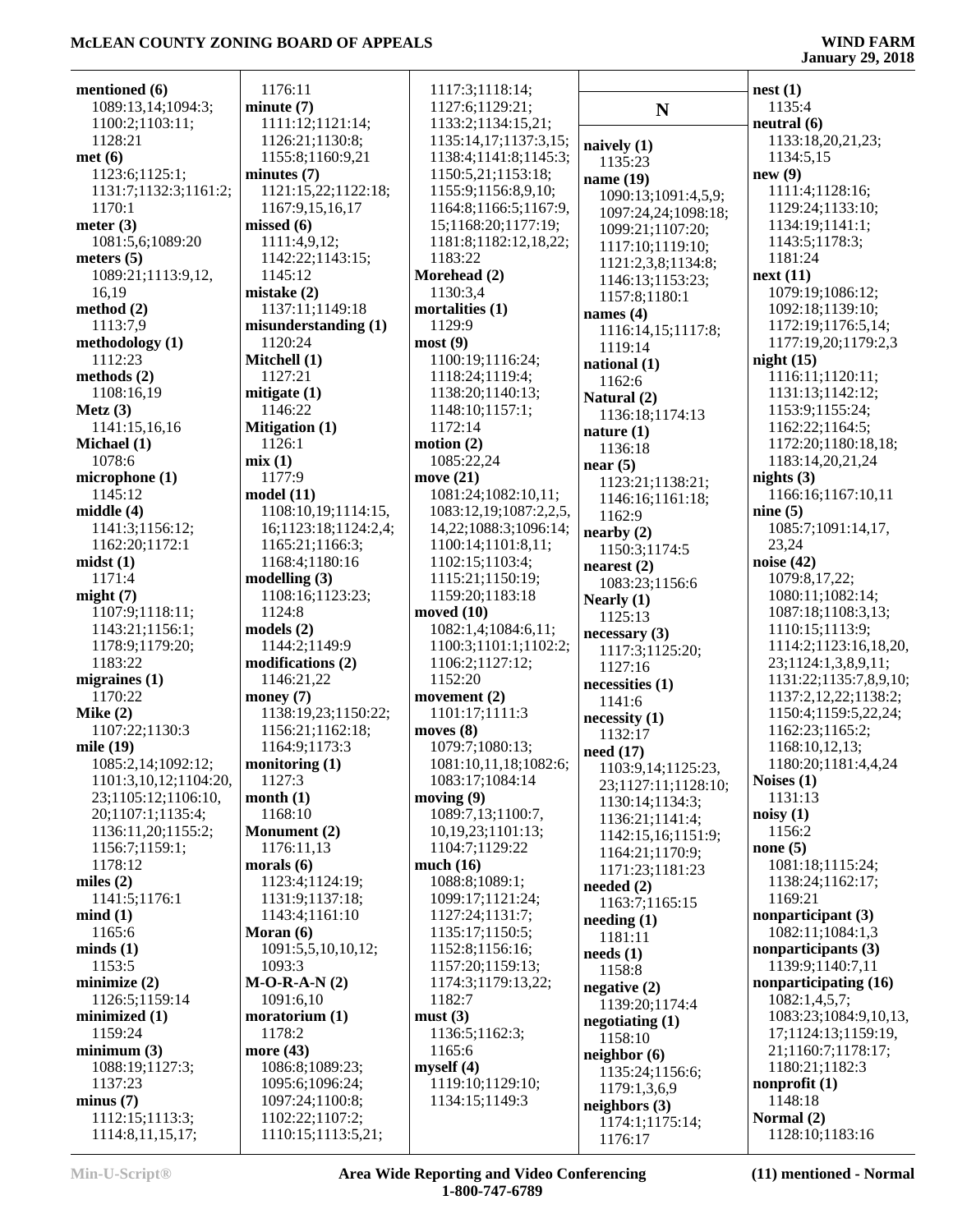| North $(19)$          |                            |                    |                         |                       |
|-----------------------|----------------------------|--------------------|-------------------------|-----------------------|
|                       | 1109:3                     | ones $(3)$         | others $(6)$            | paid(3)               |
| 1091:6;1093:6;        | Objection (3)              | 1111:2;1128:23;    | 1081:6;1124:17;         | 1151:7;1156:23;       |
| 1095:15;1096:7;       | 1108:23;1109:1,18          | 1144:23            | 1129:21;1132:4;         | 1178:21               |
| 1099:22;1116:19;      | objectionable (1)          | online (1)         | 1141:24;1181:21         | panel (1)             |
| 1141:16;1146:11;      | 1123:21                    | 1142:3             | Otherwise (2)           | 1177:13               |
| 1147:6;1152:6;1154:2; | objections (2)             | only (17)          | 1121:6;1156:20          | Pantagraph (1)        |
| 1155:15,22;1156:11;   | 1079:7;1115:10             | 1084:14;1088:23;   | ought $(1)$             | 1142:3                |
| 1170:10;1173:10;      | objectors (2)              | 1089:2;1103:2;     | 1134:7                  | paper $(2)$           |
| 1175:14;1176:17;      | 1118:14;1133:16            | 1111:23;1122:18;   | out (42)                | 1142:2,7              |
| 1180:3                | obviously (4)              | 1123:23;1136:3;    | 1089:7;1095:19,23;      | parameters (1)        |
| northeast $(1)$       | 1079:14;1086:4;            | 1138:19;1140:19;   | 1096:18;1097:17,20;     | 1113:1                |
| 1082:24               | 1166:6;1168:20             | 1144:24;1155:17;   | 1103:24;1104:3;         | parcels (1)           |
| northwest $(2)$       | occur(1)                   | 1161:19;1163:5;    | 1110:9;1111:23;         | 1126:6                |
| 1081:8;1181:2         | 1125:3                     | 1165:1;1167:5;     | 1118:19;1119:5;         | $P-A-R-E-L-L-A(1)$    |
| notes(1)              | o'clock(5)                 | 1175:21            | 1122:2;1126:11;         | 1128:9                |
| 1118:4                | 1079:6;1160:9;             | open $(2)$         | 1127:12;1132:17,23;     | Park $(2)$            |
| notice $(3)$          | 1183:15,16,21              | 1116:13;1129:13    | 1133:7;1142:2,15;       | 1090:12;1159:4        |
| 1148:15;1176:20,22    | octave(1)                  | operate $(1)$      | 1143:9,13,14;1147:9;    | parked (1)            |
| notify(1)             | 1166:2                     | 1180:15            | 1150:19;1154:6,8,10,    | 1154:21               |
| 1148:8                | October (1)                | operating $(1)$    | 12, 17; 1155: 4, 6, 16; | parse $(2)$           |
|                       |                            | 1147:20            |                         | 1099:7,16             |
| November (2)          | 1149:2                     |                    | 1156:1,17;1158:13;      |                       |
| 1128:17;1137:5        | off (14)                   | operations (1)     | 1159:19;1160:10;        | part $(13)$           |
| nowhere $(1)$         | 1078:16;1079:6;            | 1146:23            | 1162:14;1168:2;         | 1085:22;1092:2;       |
| 1141:3                | 1084:23;1106:2;            | opinion $(11)$     | 1171:11;1180:22         | 1105:7,22;1106:8,14,  |
| nuclear $(1)$         | 1107:5;1112:5,8;           | 1108:12;1109:16;   | outside $(5)$           | 15;1122:3;1126:1;     |
| 1157:19               | 1120:5;1127:20;            | 1110:3,5,6,7,7,11; | 1083:1;1092:15;         | 1149:8;1165:5;        |
| nuisance $(1)$        | 1128:11;1131:11;           | 1119:2,2;1135:22   | 1097:21;1164:6;         | 1175:11,13            |
| 1165:3                | 1139:1,3;1167:6            | opportunities (1)  | 1165:24                 | participating (3)     |
| nuisances (1)         | offer $(4)$                | 1150:10            | outstanding (1)         | 1084:18;1144:24;      |
| 1165:5                | 1173:13;1179:1,3,6         | opportunity (4)    | 1171:21                 | 1178:11               |
| number (38)           | offers $(1)$               | 1119:6;1130:10;    | over $(21)$             | particularly (1)      |
| 1079:19;1085:7;       | 1179:4                     | 1134:10;1150:12    | 1079:9,10;1080:22;      | 1175:15               |
| 1089:7;1090:3;        | often $(1)$                | opposite (2)       | 1089:24;1094:13,15;     | parties $(1)$         |
| 1095:16;1096:1,13,24; | 1114:7                     | 1169:14;1172:2     | 1126:10;1135:21;        | 1116:9                |
| 1106:4;1107:9;        | oftentimes (2)             | opt(1)             | 1152:9;1154:18;         | Parzyck (38)          |
| 1111:13;1113:1;       | 1088:12,18                 | 1085:16            | 1156:6;1157:17,18;      | 1078:23;1079:1,5,     |
| 1126:23;1127:1,1,2,7, |                            |                    |                         |                       |
|                       |                            |                    |                         |                       |
|                       | once $(2)$                 | option $(1)$       | 1162:14,14;1165:12;     | 13;1080:8,15;1081:17; |
| 8,9,13,13,15;1129:8,  | 1092:6;1170:12             | 1145:19            | 1166:4;1167:7;1168:7,   | 1082:13;1083:14,21;   |
| 17;1132:21;1135:3,10; | one (71)                   | options $(1)$      | 15;1169:2               | 1084:23;1085:18;      |
| 1136:23;1138:5;       | 1083:6,6;1084:14;          | 1177:15            | overall (2)             | 1086:10,21;1087:4,16, |
| 1139:6.7.14:1140:4:   | 1086:24;1087:7,13;         | Orange (1)         | 1088:17:1169:19         | 24;1088:10;1089:1,10, |
| 1161:19,22;1163:21;   | 1088:21;1095:6;            | 1091:6             | overhaul $(1)$          | 19;1090:6,17,19,24;   |
| 1171:11;1180:21       | 1097:24;1100:5;            | order(2)           | 1180:12                 | 1093:23;1095:15,18,   |
| numbers $(2)$         | 1101:7;1103:2;             | 1078:3;1160:13     | own (10)                | 24;1096:3;1105:15,18, |
| 1094:16;1135:3        | 1104:16;1107:17,17;        | orderly $(2)$      | 1093:11;1109:9;         | 20,24;1106:16;1107:4, |
| numeric $(1)$         | 1111:7;1112:8,10;          | 1125:11;1164:13    | 1117:10;1141:12;        | 10;1151:19            |
| 1165:14               | 1115:17;1119:7;            | ordinance (14)     | 1148:20;1153:7;         | $P-A-R-Z-Y-C-K(1)$    |
| numerically (1)       | 1126:21;1127:2,7,7,12;     | 1086:6;1092:14;    | 1166:7,8;1168:22;       | 1080:16               |
| 1180:23               | 1129:16;1130:8;            | 1104:2,8;1122:24;  | 1180:19                 | pass $(2)$            |
|                       | 1134:2,3,4;1136:11,20;     | 1123:8,17;1125:16; | owners $(1)$            | 1122:1;1173:7         |
| $\mathbf 0$           | 1138:19;1139:14;           | 1128:16;1130:1;    | 1160:16                 | passed $(1)$          |
|                       | 1141:10;1142:18;           | 1136:9;1137:16;    |                         | 1126:11               |
| Oakland (1)           | 1144:20,22;1147:14;        | 1160:24;1169:11    | ${\bf P}$               | passing $(1)$         |
| 1158:1                | 1148:21;1152:8,15;         | ordinances (4)     |                         | 1156:21               |
| Oaks(1)               | 1155:12;1156:8,8;          | 1131:23;1165:5;    | page (11)               | past (3)              |
| 1162:20               | 1158:22,23;1161:23,        | 1175:8,11          | 1095:17;1096:2;         | 1101:15;1115:3,5      |
| oath(1)               | 24, 24; 1162: 18; 1163: 5, | organic $(1)$      | 1111:14,15;1135:2,5,9;  | path $(4)$            |
| 1080:8                | 7, 10, 12, 12, 14, 23;     | 1087:10            | 1158:17;1163:16;        | 1089:8,23,24;         |
| object $(1)$          | 1164:16;1165:4;            | original (4)       | 1168:10;1169:15         | 1100:13               |
| 1112:16               | 1168:11;1170:9;            | 1082:7;1084:8;     | pages (6)               | patience (1)          |
| objected $(1)$        | 1171:11;1179:2;            | 1131:22;1136:7     | 1080:12;1111:13;        | 1138:13               |
| 1115:8                | 1181:7,8,15;1182:2,14,     | originally $(3)$   | 1158:14;1162:12,13;     | patient(1)            |
| objecting (1)         | 17,21                      | 1083:23;1162:21,23 | 1168:9                  | 1134:12               |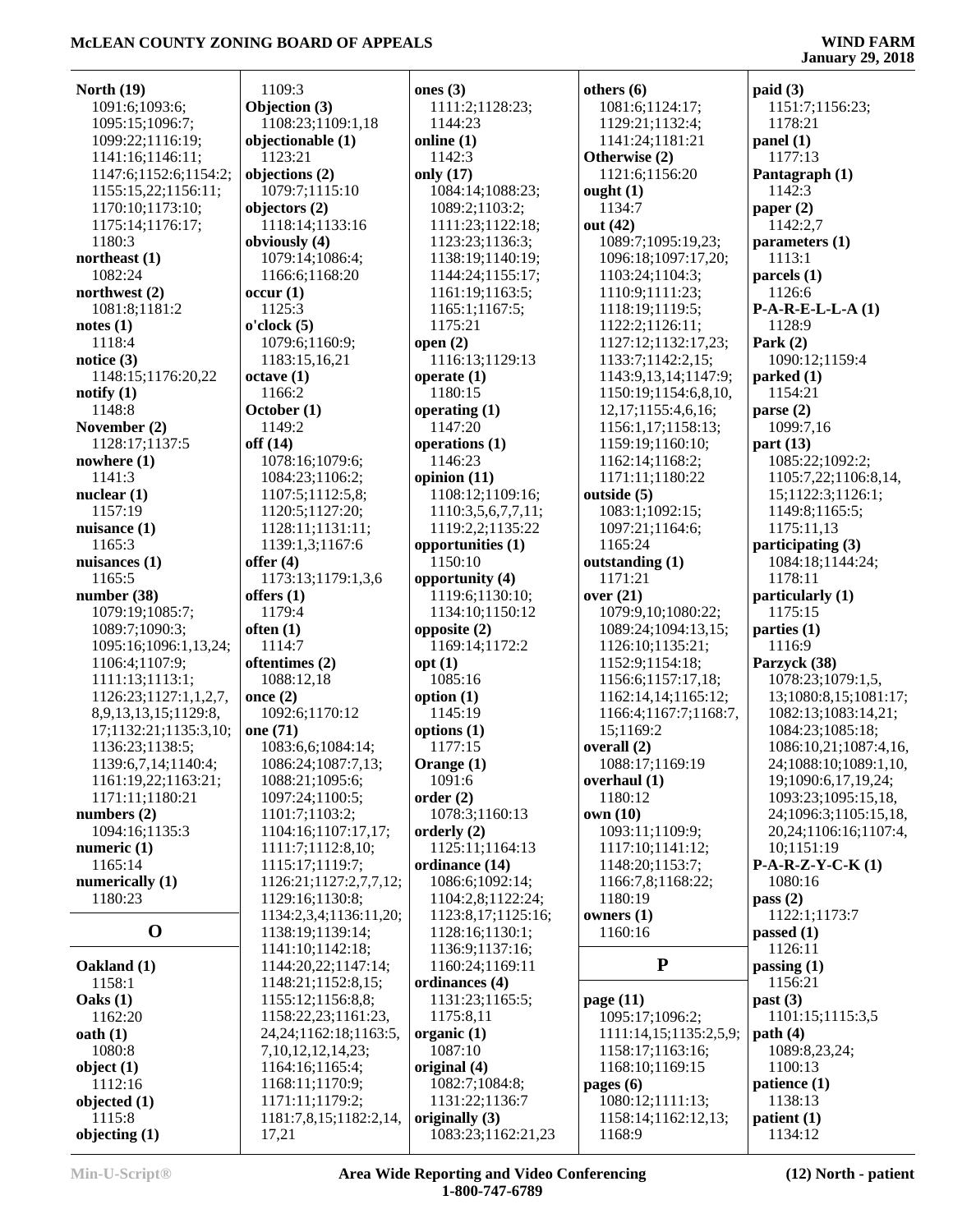## **January 29, 2018**

**patients (1)** 1170:21 **patio (1)** 1156:1 **pattern (1)** 1089:22 **Patton (3)** 1096:13;1097:1,16 **Paul (1)** 1146:7 **pay (1)** 1132:12 **peaceful (1)** 1162:2 **peacefully (1)** 1182:14 **Penn (1)** 1133:4 **people (38)** 1094:24;1118:20,22; 1130:17;1132:24; 1133:1;1134:17; 1138:16,20,24; 1142:14;1144:6; 1147:10,18;1148:4,12; 1153:14;1156:2,3; 1157:10;1158:11; 1161:13,17;1162:4,19; 1163:3;1164:5,8; 1166:18;1171:3; 1173:4;1175:20; 1176:19,24;1178:21; 1179:5,15;1183:4 **people's (2)** 1164:10;1165:24 **per (4)** 1095:16;1124:14; 1135:5;1179:4 **percent (9)** 1147:20,21;1161:19; 1162:16,16;1163:3; 1169:23;1178:15,16 **percentage (4)** 1161:17;1171:13; 1178:12,13 **perennial (14)** 1083:2,8,11;1084:7; 1090:22;1096:22; 1097:21;1103:10; 1104:19;1105:4,10; 1106:2,8;1127:9 **period (1)** 1118:3 **periods (1)** 1163:8 **permit (3)** 1139:15;1148:18,18 **permits (4)** 1094:7;1102:20; 1103:20;1173:20 **permitted (6)** 1094:6;1124:23; 1125:12,15;1132:6; **Phil (5) pick (2) pipe (2)**

 1164:14 **person (7)** 1098:17;1118:15; 1128:21;1140:2; 1161:23;1163:14; 1180:24 **personal (1)** 1129:18 **persons (1)** 1159:19 **person's (2)** 1182:22,23 **pertinent (3)** 1094:21;1117:1; 1118:24 **petition (1)** 1151:24 1090:11;1110:22; 1133:24;1160:14,15 **Phil's (1)** 1116:14 **phone (1)** 1081:14 **photos (1)** 1081:9 **physically (1)** 1139:16 1129:9;1165:22 **picture (1)** 1143:8 1154:9,11 **Pitzer (12)** 1145:6,7,8,10,13,16, 20,23;1146:2,5;1173:6, 7 **place (8)** 1141:6;1147:24; 1155:19;1158:22; 1169:3;1175:18; 1181:5;1182:16 **placed (2)** 1159:3;1182:11 **placement (2)** 1146:21;1181:17 **places (2)** 1148:1;1154:13 **placing (2)** 1094:4;1159:15 **plan (12)** 1079:18;1153:4; 1169:12;1174:24,24; 1175:1,6,11,13;1177:7, 7,23 **planned (2)** 1143:9,10 **plans (1)** 1081:10 **plant (1)** 1157:18 **plastic (1) play (3) pm (3) pony (1)**

 1154:9 **plasticity (1)** 1099:11 1158:11;1169:1,1 **please (7)** 1081:23;1091:21; 1096:4;1099:21; 1121:10;1170:12; 1173:3 **pleased (1)** 1129:4 **pleasure (1)** 1127:23 **plus (10)** 1112:15;1113:3; 1114:8,11,15,16,17; 1143:6;1156:13; 1158:13 1078:1;1160:11,11 **point (19)** 1082:11;1083:9; 1084:22;1085:7; 1086:10;1088:5; 1092:6;1095:23; 1103:24;1116:12; 1120:10;1130:18; 1132:17;1165:20,22; 1180:22;1181:11; 1183:22,24 **Pointe (1)** 1157:9 **pointed (2)** 1111:23;1158:13 **points (1)** 1104:2 **Pollution (5)** 1108:14;1123:18; 1137:7;1150:3;1181:6 1161:4 **portion (2)** 1078:15;1128:16 **position (1)** 1158:14 **positions (2)** 1153:12;1182:15 **positive (1)** 1128:1 **possibility (1)** 1087:20 **possible (4)** 1087:5;1100:16; 1101:18;1148:22 **possibly (5)** 1117:4;1118:12; 1119:5;1120:3; 1143:22 **postpone (1)** 1153:18 **potential (3)** 1137:22;1140:7;

 1153:10 **potentially (1)** 1138:18 **power (4)** 1137:4;1157:12; 1172:20;1180:15 **power's (1)** 1157:16 **precariously (1)** 1135:2 **predicted (1)** 1180:20 **prefer (4)** 1127:15;1140:20; 1157:17,18 **preference (1)** 1129:18 **preparations (1)** 1141:22 **prepare (3)** 1153:7,19;1180:4 **prepared (6)** 1106:22;1108:1; 1123:15;1126:12; 1141:17;1173:1 **preparing (4)** 1108:6,17;1109:14; 1124:2 **preposterous (1)** 1141:2 **present (4)** 1078:8;1079:17; 1116:23;1142:16 **presentation (1)** 1174:21 **presented (7)** 1104:6;1122:22; 1126:13;1131:19; 1140:21;1161:4; 1164:18 **pretended (1)** 1172:9 **prettier (1)** 1161:4 **pretty (5)** 1147:9;1155:2,23; 1159:12,13 **prevent (1)** 1101:17 **Previously (1)** 1127:14 **price (1)** 1144:6 **pricey (1)** 1141:1 **primarily (1)** 1165:11 **prior (1)** 1111:21 **pristine (1)** 1136:18 **probably (12)** 1086:14;1116:24;

 1118:24;1119:3,4; 1148:10;1149:11; 1151:15;1152:15; 1154:11;1155:24; 1156:14 **problem (6)** 1117:8;1129:15; 1130:22;1151:7; 1163:13;1180:9 **problems (2)** 1127:6;1144:21 **procedures (1)** 1166:8 **proceed (1)** 1078:13 **proceeding (1)** 1148:12 **proceedings (2)** 1148:9;1149:20 **process (4)** 1134:11,16;1135:22; 1153:1 **products (1)** 1100:17 **professional (5)** 1098:14,18,20; 1099:8;1124:6 **professionals (1)** 1138:13 **profits (1)** 1159:15 **project (53)** 1082:19;1090:22; 1092:5;1097:19; 1123:6,9,12,16,20,21; 1124:12,18;1125:14, 16;1126:6;1128:2,18; 1136:23,24;1138:19, 24;1139:4;1141:9,13; 1143:13;1147:24; 1148:1,2,5;1153:17; 1154:8;1160:5; 1162:20,21;1170:15; 1172:3,6;1174:15; 1175:16,21;1176:14; 1177:4,6,13,21;1178:8, 9,14;1179:12;1180:6; 1181:10,13;1182:19 **projected (1)** 1155:19 **projects (8)** 1149:16,21;1173:23; 1174:3;1175:19; 1176:19;1177:20; 1178:7 **promised (1)** 1173:2 **prone (1)** 1170:22 **proof (4)** 1143:21;1160:23;

1161:3;1169:10

**proper (2)**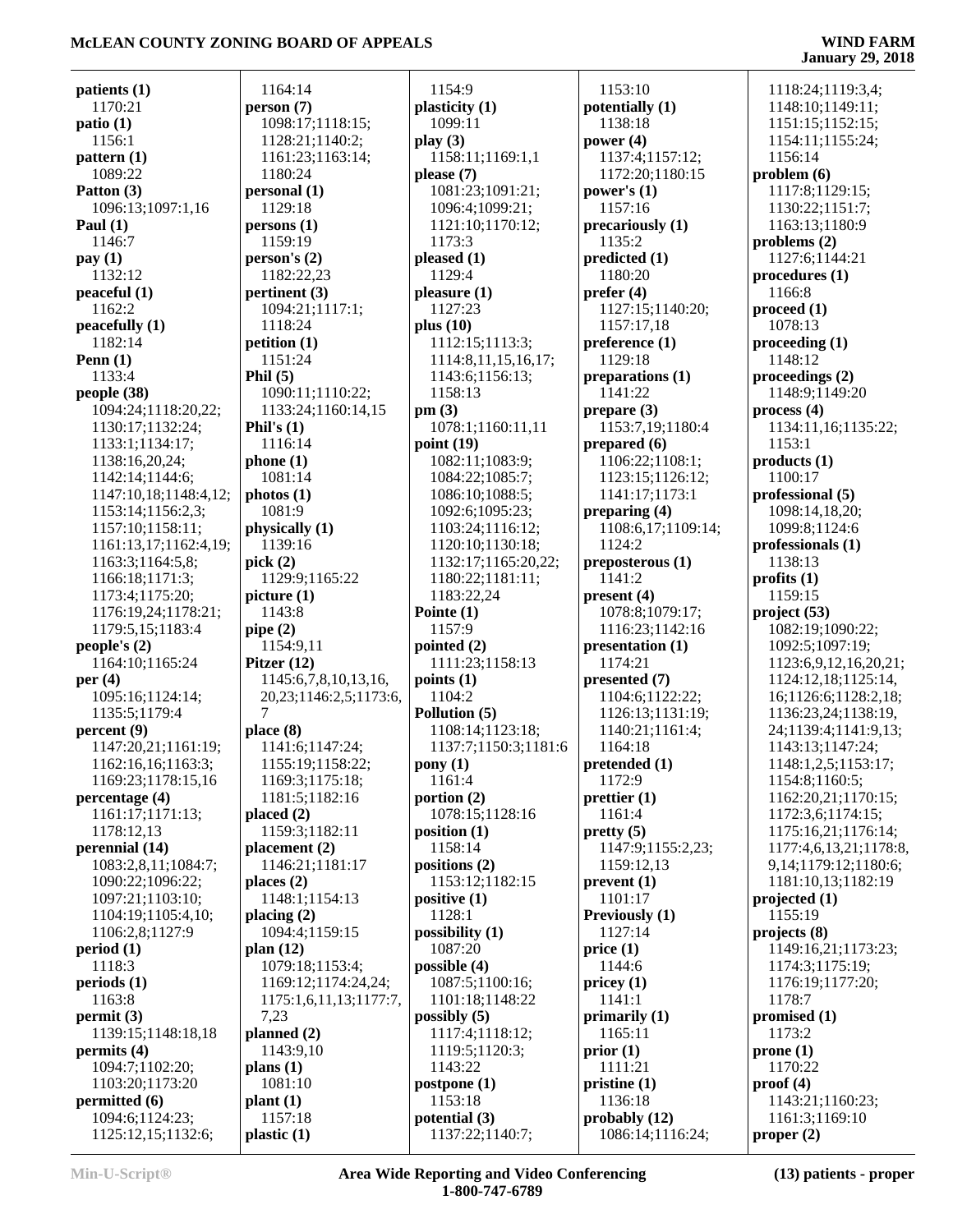| 1159:6;1166:7              | 1123:5;1126:6,7;   | range $(2)$                | 1108:11,13;1111:9,                 | reject $(1)$               |
|----------------------------|--------------------|----------------------------|------------------------------------|----------------------------|
| properly $(1)$             | 1131:10;1142:4;    | 1154:20;1177:21            | 11,19,20;1162:13                   | 1141:13                    |
| 1148:8                     | 1143:5;1161:11     | ranks $(1)$                | Recess $(2)$                       | rejected $(1)$             |
| properties (4)             | publication (1)    | 1171:11                    | 1160:11;1183:19                    | 1138:24                    |
| 1140:9;1166:4;             | 1142:6             | rather $(4)$               | recollection (1)                   | relates $(2)$              |
| 1169:4;1174:4              | pulled $(3)$       | 1105:10;1119:10;           | 1078:23                            | 1161:3:1164:20             |
| property (42)              | 1154:8,11,19       | 1127:3;1129:16             | recommendation (10)                | rely(1)                    |
| 1100:23;1123:11;           | purchase (1)       | rationale (1)              | 1104:19,24;1127:8;                 | 1172:16                    |
| 1124:22,24;1125:3,6,       | 1141:6             | 1092:17                    | 1128:1;1129:2,8,17;                | relying $(1)$              |
| 12, 13; 1131: 11; 1132: 5, | purchased (1)      | reached $(1)$              | 1144:17;1182:18,21                 | 1162:6                     |
| 7,7,11;1138:21;1140:6,     | 1132:11            | 1078:15                    | recommendations (10)               | remain $(1)$               |
| 10, 12, 18, 23; 1141:1;    | purple(1)          | read $(2)$                 | 1104:9;1126:12,22,                 | 1083:19                    |
| 1143:14;1151:11,13,        | 1163:19            | 1173:18;1177:18            | 24;1129:19;1133:7;                 | remaining $(1)$            |
| 13;1155:21;1160:16;        | purposes $(3)$     | reading $(1)$              | 1135:6;1136:1,10;                  | 1141:10                    |
| 1164:1,4,11,14;            | 1124:23;1132:5;    | 1096:11                    | 1158:15                            | remarks $(1)$              |
| 1165:18,20,23;             | 1163:17            | real $(2)$                 | reconvene $(3)$                    | 1122:14                    |
| 1168:22;1174:7;            | pursuant (2)       | 1169:15;1171:5             | 1078:17;1183:19,20                 | remediation (1)            |
| 1181:3,18,19;1182:9,       | 1081:12;1124:5     | reality $(1)$              | record $(7)$                       | 1087:11                    |
| 12,13,22                   | push $(2)$         | 1140:15                    | 1079:12;1080:2;                    | remember $(8)$             |
| proposal $(3)$             | 1096:4;1121:9      | realize $(1)$              | 1107:21;1122:7;                    | 1081:19;1104:4;            |
| 1091:18;1174:19,21         | put $(20)$         | 1119:13                    | 1126:2;1146:19;                    | 1114:19;1115:18;           |
| proposals $(1)$            | 1092:11;1118:7,19; | really $(26)$              | 1153:24                            | 1152:19;1159:9;            |
| 1151:22                    | 1133:13;1143:12;   | 1088:3,16;1094:17;         | red(3)                             | 1160:22;1169:9             |
| propose $(1)$              | 1149:9;1156:15;    | 1099:7;1103:22;            | 1126:16;1163:18;                   | remembers $(1)$            |
| 1092:11                    | 1160:10;1162:2;    | 1118:13;1119:21;           | 1181:4                             | 1115:4                     |
| proposed (10)              | 1167:16,24;1173:3; | 1120:18;1128:24;           | reduce $(3)$                       | remind $(4)$               |
| 1123:2;1124:20;            | 1174:6;1175:18;    | 1131:5;1142:8,19,24;       | 1089:15;1166:2;                    | 1172:22;1180:5,17;         |
| 1125:10;1126:17;           | 1176:2,14;1177:13; | 1143:24;1147:13,15;        | 1167:23                            | 1182:4                     |
| 1131:8;1132:3;1143:3;      | 1178:1,23;1181:5   | 1148:5;1151:8;1155:4;      | reduction $(3)$                    | remodel(1)                 |
| 1163:23;1164:12;           | puts $(3)$         | 1166:18;1173:15;           | 1135:11;1166:7,14                  | 1111:2                     |
| 1172:3                     | 1085:11,13;1161:23 | 1174:10,12,16;1175:2;      | redundant $(1)$                    | removal (1)                |
| protect (8)                | putting $(4)$      | 1183:10                    | 1138:15                            | 1124:16                    |
| 1130:18;1132:15;           | 1100:19;1131:5;    | realm $(1)$                | re-emphasize $(1)$                 | remove(2)                  |
| 1136:17;1137:11;           | 1155:4;1176:8      | 1150:1                     | 1128:15                            | 1181:14,16                 |
| 1149:19;1153:13,15;        |                    | realtor $(1)$              | reference $(2)$                    | removed $(2)$              |
| 1162:3                     | Q                  | 1144:7                     | 1081:5;1100:21                     | 1085:12;1092:5             |
| protecting (1)             |                    | reams $(1)$                | references $(1)$                   | renew $(1)$                |
| 1132:23                    | quality $(1)$      | 1178:6                     | 1082:14                            | 1183:12                    |
| prove(4)                   | 1182:23            | reason $(3)$               | referring $(1)$                    | renewable $(6)$            |
| 1143:23,24;1150:12;        | quasi-judicial (1) | 1141:11;1163:2;            | 1146:15                            | 1173:23;1174:15,23,        |
| 1169:7                     | 1130:16            | 1168:14                    | refresh $(2)$                      | 24;1177:8,23               |
| proved(1)                  | quest $(1)$        | reasonable $(1)$           | 1080:21;1117:21                    | renowned $(1)$             |
| 1144:1                     | 1172:17            | 1126:17                    | regard $(2)$                       | 1162:5                     |
| proven(1)                  | quick $(1)$        | reasons $(3)$              | 1106:18;1160:4                     | rent $(1)$                 |
| 1144:3                     | 1102:12            | 1124:17;1125:2;            | regarding $(4)$                    | 1148:19                    |
| provide(9)                 | quickly $(2)$      | 1182:15                    | 1080:19;1082:18;                   | repacked $(1)$             |
| 1079:14;1124:15;           | 1080:23;1169:15    | rebuttal $(11)$            | 1100:12;1174:2                     | 1095:4                     |
| 1126:4;1158:8;             | quite $(4)$        | 1078:15,18,22;             | regardless $(1)$                   | repeatedly $(1)$           |
| 1166:11,14;1167:19,        | 1118:2;1136:2;     | 1079:5,18;1106:23;         | 1129:8                             | 1102:20                    |
| 22;1182:1                  | 1147:7;1183:14     | 1109:9;1112:17,18;         | regards $(1)$                      | report $(14)$              |
| provided $(10)$            | quorum $(1)$       | 1116:5,9                   | 1181:20                            | 1079:17;1082:14;           |
| 1080:24;1113:24;           | 1078:9             | recall $(2)$               | region $(1)$                       | 1108:1,6,18;1109:14;       |
| 1125:21,22;1126:15;        | quote $(3)$        | 1079:5;1114:13             | 1092:15                            | 1111:1,21;1123:15,16;      |
| 1150:15;1161:12,16;        | 1166:9,10;1173:18  | receive $(1)$              | regret $(1)$                       | 1124:9,10;1125:4,21        |
| 1164:15;1166:13            |                    | 1142:1                     | 1172:11                            | reported $(1)$             |
| providing $(1)$            | $\bf R$            | received $(1)$             | regs $(4)$                         | 1174:9                     |
| 1078:18                    |                    | 1141:23                    | 1164:22;1165:18,20;                | reporting $(1)$            |
| provisions $(2)$           | radius $(1)$       | recently $(4)$             | 1169:7                             | 1173:17                    |
| 1123:22,23                 | 1092:12            | 1140:14;1173:16;           | regulation $(1)$                   | represent $(2)$            |
|                            |                    |                            |                                    |                            |
| proximity $(3)$            | raise $(2)$        | 1175:8,10                  | 1164:21                            | 1093:15;1147:2             |
| 1080:19;1095:7;            | 1152:20;1168:24    | receptor $(1)$             | regulations (4)                    | representation $(1)$       |
| 1125:8<br>public (7)       | ran $(1)$          | 1083:24<br>receptors $(7)$ | 1108:14;1123:22;<br>1158:7;1169:13 | 1130:19<br>represented (3) |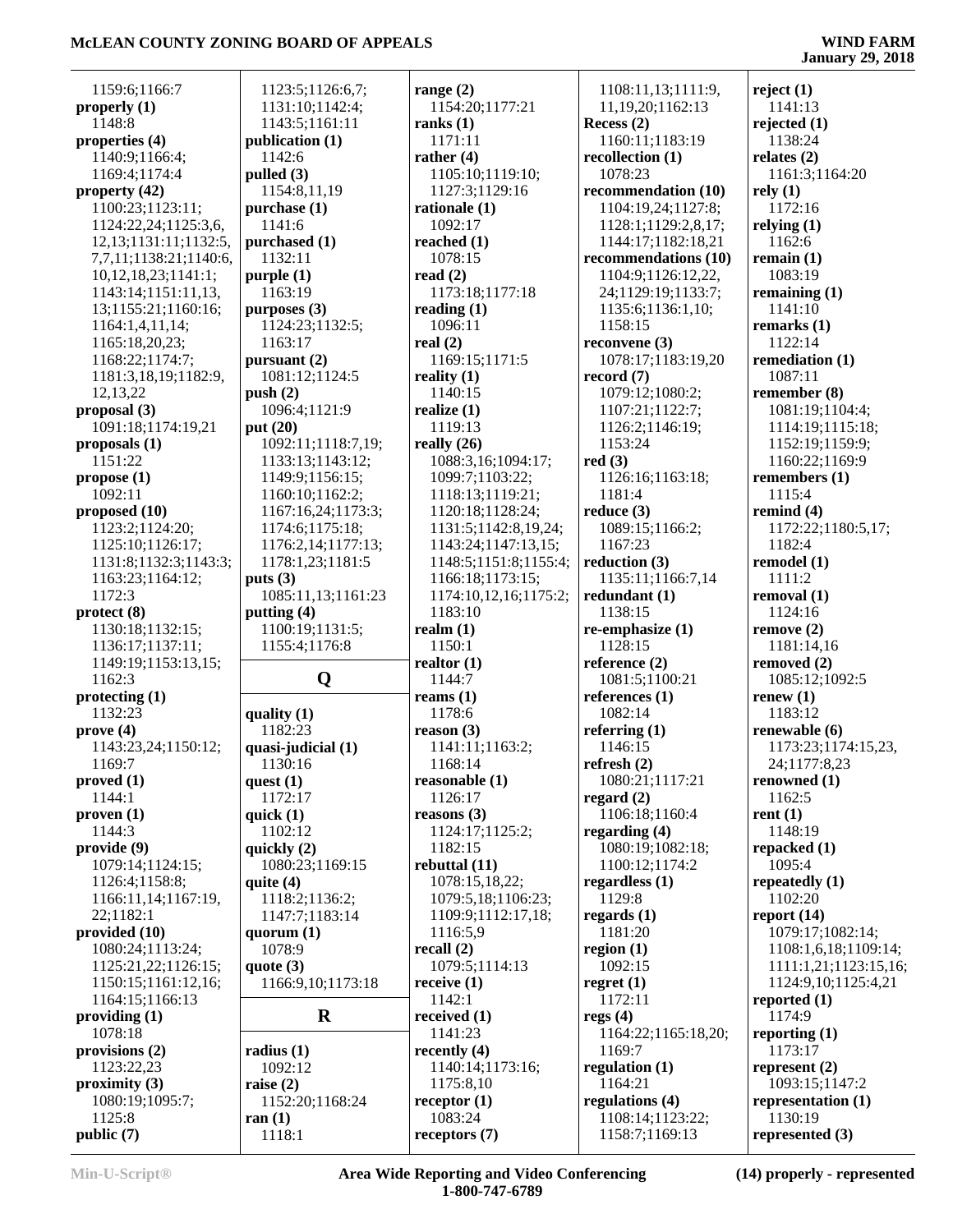| 1093:8;1121:4;       | 1122:19;1130:9;     | 1105:8,11,22;              | safe $(1)$             | Schomer's (3)        |
|----------------------|---------------------|----------------------------|------------------------|----------------------|
| 1145:16              | 1157:23;1159:17     | 1106:8;1136:12;            | 1123:12                | 1131:20;1137:6;      |
| represents $(1)$     | response $(3)$      | 1152:14                    | safely $(1)$           | 1144:16              |
| 1178:12              | 1103:8;1106:18;     | rivers $(1)$               | 1182:13                | school $(7)$         |
| request $(5)$        | 1158:17             | 1128:24                    | safer $(1)$            | 1138:22;1151:1,6;    |
| 1100:24;1101:1;      | responsibility (1)  | <b>Road</b> (17)           | 1181:17                | 1171:10,15,17,20     |
| 1117:4;1127:7;1170:2 | 1148:6              | 1090:12;1093:6;            | safety (9)             | schools $(3)$        |
| requested (4)        | responsible (3)     | 1095:15;1096:8;            | 1123:4,7;1124:19;      | 1170:18;1171:12,12   |
| 1085:5;1101:22;      | 1129:20;1182:5,7    | 1132:17;1141:17;           | 1131:9;1137:18;        | Schwass (1)          |
| 1127:2;1181:21       | rest(2)             | 1146:11;1147:6;            | 1139:17;1143:4;        | 1146:6               |
| require $(5)$        | 1139:11;1177:5      | 1151:2;1152:6;1154:2,      | 1161:10;1182:5         | science $(1)$        |
| 1087:10;1136:4,19;   | results $(2)$       | 20, 22; 1163: 5; 1170: 11; | sale $(1)$             | 1159:6               |
| 1166:9;1181:14       | 1110:15;1143:9      | 1173:10;1180:3             | 1144:5                 | scientific $(1)$     |
| required (1)         | resurveyed (1)      | roads $(5)$                | same $(12)$            | 1160:2               |
| 1158:18              | 1143:17             | 1123:13;1125:20,22,        | 1083:20;1108:16,19,    | scientist (8)        |
| requirement $(1)$    | retail $(1)$        | 22;1126:7                  | 20;1109:8;1112:11;     | 1098:12,15,17,22,22, |
| 1169:11              | 1141:4              | roadway $(1)$              | 1150:1;1153:19;        | 24;1099:4,7          |
| requirements (4)     | retirement $(1)$    | 1088:2                     | 1155:16;1167:1;        | scope $(3)$          |
| 1099:10;1123:7,10;   | 1162:2              | roam $(1)$                 | 1169:19;1180:16        | 1097:3,12;1112:17    |
| 1125:24              | reviewed (1)        | 1128:23                    | sandy $(1)$            | scores $(1)$         |
| requires $(4)$       | 1125:23             | role(1)                    | 1087:1                 | 1171:14              |
| 1099:4;1136:5;       | revised (9)         | 1158:5                     | Sara $(2)$             | Scott $(3)$          |
| 1138:1;1169:6        | 1079:16,22;1080:11; | roll(2)                    | 1130:7,14              | 1146:7,8,10          |
| research $(3)$       | 1082:13;1108:3,18;  | 1078:4,5                   | satisfactory (1)       | scrambled (1)        |
| 1125:6;1137:15;      | 1109:14;1123:15;    | Ron(1)                     | 1086:23                | 1153:5               |
| 1153:19              | 1124:10             | 1130:3                     | satisfied (3)          | sealed $(1)$         |
| Reserve (3)          | revisions $(1)$     | Ronny $(1)$                | 1125:9;1126:8,9        | 1095:4               |
| 1105:11,23;1106:9    | 1126:17             | 1146:7                     | satisfy $(2)$          | seam $(1)$           |
| reset(1)             | revolutions (1)     | rotor $(3)$                | 1100:20;1137:17        | 1087:10              |
| 1128:10              | 1155:8              | 1081:5,6;1089:21           | saw $(3)$              | search $(1)$         |
| residence (4)        | Rick(1)             | Route $(2)$                | 1087:13;1165:9;        | 1129:11              |
| 1081:19;1083:19;     | 1078:6              | 1154:17,18                 | 1168:3                 | seat $(2)$           |
| 1138:5;1144:15       | ride $(2)$          | Royal $(1)$                | saying $(12)$          | 1145:11;1172:11      |
| residences $(6)$     | 1152:13,13          | 1157:9                     | 1091:22;1094:20;       | second $(3)$         |
| 1082:2;1123:10;      | Ridge $(2)$         | rule $(2)$                 | 1096:24;1097:3;        | 1118:12;1159:4;      |
| 1124:13;1159:16;     | 1168:8;1169:16      | 1103:15;1177:6             | 1105:3,9;1118:18,18,   | 1180:19              |
| 1178:14;1180:21      | ridiculous (1)      | rules $(14)$               | 19;1143:23;1152:7;     | seconds $(1)$        |
| resident $(6)$       | 1148:14             | 1102:18,18,21;             | 1160:4                 | 1121:22              |
| 1082:4,6,7;1135:18;  | right $(36)$        | 1103:4,5,21;1104:12;       | scale $(2)$            | secretary $(1)$      |
| 1136:23,24           | 1079:23,24;1080:5,  | 1133:12;1158:20,20;        | 1175:19;1176:19        | 1078:4               |
| residential (6)      | 18;1082:13;1083:4;  | 1166:7,9,19;1175:18        | scenario $(2)$         | section $(1)$        |
| 1088:1;1123:10,20;   | 1086:16;1092:15;    | ruling $(1)$               | 1159:14,19             | 1159:2               |
| 1125:6;1132:8;       | 1093:12;1094:3;     | 1117:19                    | scene $(1)$            | security $(2)$       |
| 1178:16              | 1099:14;1102:7;     | run $(2)$                  | 1129:21                | 1124:15;1139:23      |
| residents $(16)$     | 1107:3;1109:24;     | 1079:8:1103:19             | Schain (2)             | Seeing $(1)$         |
| 1094:24;1095:2;      | 1110:1;1115:4,12;   | running $(1)$              | 1079:3;1122:15         | 1115:24              |
| 1137:11,19;1139:6,8; | 1119:20;1122:15,18, | 1126:9                     | scheduled (1)          | seizure $(1)$        |
| 1141:20;1149:19;     | 19;1132:16;1135:24; | runway $(3)$               | 1177:1                 | 1170:21              |
| 1150:3;1159:22;      | 1143:12,14;1155:14, | 1101:7,12,16               | Schertz $(12)$         | sell $(1)$           |
| 1160:7,16;1162:8;    | 16;1156:11;1166:5;  | rural $(3)$                | 1080:24;1081:13;       | 1132:16              |
| 1166:15;1172:14;     | 1167:12;1168:16;    | 1141:1;1172:14;            | 1089:8,9,13;1146:7,9,  | send $(1)$           |
| 1182:6               | 1169:3;1176:14;     | 1173:2                     | 10, 10, 13, 14, 15     | 1148:2               |
| resounding $(1)$     | 1179:17;1182:19;    | Ryan(2)                    | $S$ -C-H-E-R-T-Z $(1)$ | sense $(6)$          |
| 1166:8               | 1183:7              | 1162:19;1179:24            | 1146:14                | 1082:8;1140:19;      |
| resource(1)          | rights $(4)$        |                            | Schertz's (2)          | 1169:21;1178:8,10;   |
| 1174:13              | 1182:9,12,13,22     | S                          | 1100:5,10              | 1181:1               |
| resources (1)        | risk(6)             |                            | Schlipf $(1)$          | seriously $(1)$      |
| 1164:17              | 1127:4;1146:22;     | sac $(1)$                  | 1170:6                 | 1135:15              |
| respect $(5)$        | 1150:16;1161:23;    | 1132:10                    | Schomer (12)           | Service (1)          |
| 1080:23;1085:1;      | 1162:16;1165:13     | sadden $(1)$               | 1131:18;1137:3,6;      | 1146:16              |
| 1089:6;1104:8;       | risks(1)            | 1152:21                    | 1149:10,13;1161:15;    | Services (1)         |
| 1130:16              | 1101:20             | sadly $(1)$                | 1162:4;1163:3;         | 1135:6               |
| respectfully (4)     | River $(6)$         | 1182:10                    | 1165:10,16,19;1167:22  | set $(6)$            |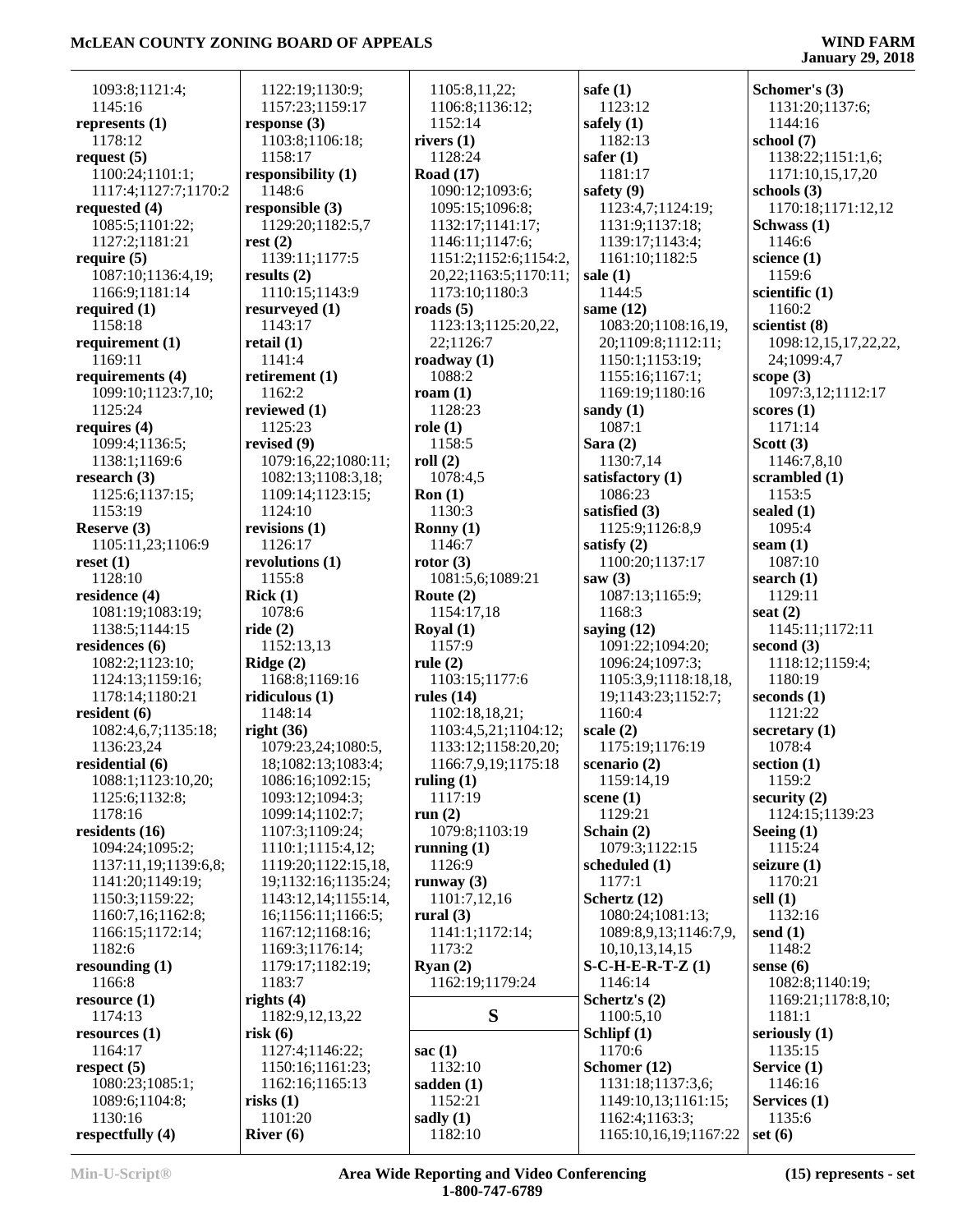| 1131:3;1142:24;        | 23;1140:16;1154:19;            | 1173:23;1174:3,14;                         | specific $(5)$                      | 1174:20;1180:12;                 |
|------------------------|--------------------------------|--------------------------------------------|-------------------------------------|----------------------------------|
| 1149:5;1160:24;        | 1172:5;1176:14                 | 1177:11,12,13,20                           | 1100:8;1102:23;                     | 1181:5,7                         |
| 1166:19;1169:1         | signed $(1)$                   | solution $(1)$                             | 1135:8;1136:5;                      | standing $(1)$                   |
| setback $(14)$         | 1138:21                        | 1173:13                                    | 1181:12                             | 1109:2                           |
| 1082:19;1085:2,4,      | significant (2)                | somebody $(3)$                             | specifically (4)                    | stands $(1)$                     |
| 15;1091:15,19;         | 1162:23;1163:13                | 1121:2;1151:12;                            | 1112:20;1128:20;                    | 1182:19                          |
| 1092:11;1105:12;       | significantly $(1)$            | 1157:1                                     | 1136:11;1138:4                      | start $(2)$                      |
| 1106:10;1123:9;        | 1180:16                        | somebody's (1)                             | specifications $(1)$                | 1084:23;1166:20                  |
| 1127:9;1136:11,20;     | simple $(2)$                   | 1116:15                                    | 1135:8                              | State $(11)$                     |
| 1149:18                | 1135:18;1177:6                 | someone (2)                                | speech $(2)$                        | 1091:4;1099:21;                  |
| setbacks (14)          | simpler $(1)$                  | 1158:17;1159:5                             | 1133:19;1141:17                     | 1107:20;1119:7;                  |
| 1083:11;1087:18;       | 1088:22                        | someone's (1)                              | speed $(1)$                         | 1128:22;1131:21;                 |
| 1088:1,1,2;1104:18;    | simply $(1)$                   | 1164:7                                     | 1078:13                             | 1146:20;1151:3;                  |
| 1106:20;1107:1,5;      | 1177:8                         | someplace (1)                              | Spell $(5)$                         | 1153:23;1171:9;                  |
| 1123:11;1137:10;       | single $(2)$                   | 1143:8                                     | 1090:13;1091:8;                     | 1177:14                          |
| 1151:14;1175:9;        | 1143:14;1148:19                | Sometimes (2)                              | 1097:24;1130:15;                    | stated (8)                       |
| 1180:12                | $s$ it $(3)$                   | 1087:8;1174:2                              | 1146:12                             | 1125:2,5;1137:7,10;              |
| setting $(1)$          | 1089:2;1156:1;                 | somewhere (4)                              | Spelling (1)                        | 1139:14;1149:16;                 |
| 1132:9                 | 1180:19                        | 1148:2;1151:5;                             | 1128:8                              | 1158:19;1181:15                  |
| seven $(11)$           | site $(6)$                     | 1157:13,17                                 | spend $(2)$                         | statement $(5)$                  |
| 1122:23;1126:24;       | 1105:8,8,11;1114:2;            | sorry $(12)$                               | 1152:11;1158:3                      | 1093:11;1119:8,23;               |
| 1129:19;1139:9;        | 1136:19;1151:10                | 1085:13;1089:1,3;                          | spends $(1)$                        | 1120:19;1146:20                  |
| 1143:2;1158:14;        | sites $(2)$                    | 1094:12,16;1099:16;                        | 1162:1                              | statements $(3)$                 |
| 1161:7;1166:3;         | 1151:19;1154:14                | 1102:22;1103:19;                           | spoke $(1)$                         | 1116:13;1183:5,11                |
| 1183:15,15,21          | sits(1)                        | 1104:14;1111:16;                           | 1180:18                             | stating $(2)$                    |
| several $(2)$          | 1181:15                        | 1149:3;1162:15                             | spoken $(2)$                        | 1106:14;1158:14                  |
| 1101:15;1102:20        | sitting $(2)$                  | sort $(1)$                                 | 1130:11;1134:20                     | stay $(3)$                       |
| shadow $(1)$           | 1128:12;1149:12                | 1087:8                                     | sporadically (1)                    | 1104:20,22;1105:4                |
| 1124:13                | situation $(2)$                | sorts $(1)$                                | 1136:15                             | steel $(1)$                      |
| shadowing $(1)$        | 1103:8;1172:4                  | 1132:10                                    | spot $(2)$                          | 1176:2                           |
| 1170:23                | six(1)                         | sound $(4)$                                | 1180:19,24                          | step $(2)$                       |
| shall $(1)$            | 1100:6                         | 1143:18,19;1149:8;                         | square $(2)$                        | 1086:12;1178:1                   |
| 1166:10                | size $(1)$                     | 1150:8                                     | 1176:1;1178:11                      | stepped $(1)$                    |
| shameful $(1)$         | 1180:14                        | sounded (1)                                | squiggly $(1)$                      | 1175:16                          |
| 1182:23                | skip $(1)$                     | 1091:16                                    | 1143:20                             | Stevens (4)                      |
| shed $(1)$             | 1126:10                        | source $(7)$                               | squirrel $(1)$                      | 1099:22,22;1100:1;               |
| 1151:12                | Slagel's $(1)$                 | 1094:22;1095:2,5;                          | 1127:18                             | 1102:7                           |
| shifted (3)            | 1111:24                        | 1113:11,14,17,18                           | stacked (1)                         | $S-T-E-V-E-N-S(1)$               |
| 1081:2,7;1082:21       | slated $(1)$                   | South $(11)$                               | 1179:21                             | 1099:23                          |
| shifts $(1)$<br>1081:8 | 1138:3                         | 1080:16;1101:16;                           | Staff $(5)$                         | still $(18)$                     |
| short $(1)$            | sleep $(4)$<br>1161:24;1165:4; | 1128:9;1155:6,7,11,16,<br>20,20;1156:10,17 | 1078:10;1089:5;<br>1110:20;1126:12; | 1080:8;1083:6;<br>1085:8;1092:4; |
| 1149:7                 | 1170:17;1172:20                | southeast (2)                              | 1171:18                             | 1108:11;1117:14;                 |
| shorter $(2)$          | Sleeter $(5)$                  | 1146:17;1156:8                             | stand $(2)$                         | 1119:6;1127:16;                  |
| 1093:2;1100:16         | 1096:6,6,10;1097:2,            | southwest $(4)$                            | 1138:23;1172:16                     | 1129:6,15;1130:9,21;             |
| show $(9)$             | 22                             | 1082:22,23;1144:19;                        | Standard (24)                       | 1133:17;1151:1;                  |
| 1081:10;1150:11,15;    | $S-L-E-E-T-E-R(1)$             | 1156:9                                     | 1123:2,5;1124:11,                   | 1158:4;1160:4;1165:5,            |
| 1161:5;1164:21;        | 1096:7                         | space $(1)$                                | 20;1125:1,9,10,19;                  | 6                                |
| 1169:8, 10; 1171:11;   | SLG(3)                         | 1089:23                                    | 1126:3;1131:7;1132:2;               | stipulation $(2)$                |
| 1179:17                | 1160:20;1162:11;               | speak $(10)$                               | 1137:17,17;1138:4;                  | 1126:23;1137:24                  |
| showed $(1)$           | 1169:15                        | 1089:12;1101:19;                           | 1139:14;1159:8,11;                  | stipulations (4)                 |
| 1142:10                | slightly $(1)$                 | 1120:3;1121:5;                             | 1161:3,9,21;1163:23;                | 1126:14,18,18;                   |
| showing $(1)$          | 1086:8                         | 1130:10,24;1145:15,                        | 1164:2,12,20                        | 1127:1                           |
| 1140:19                | small $(2)$                    | 18,19,21                                   | standardized (1)                    | stood $(2)$                      |
| shown $(3)$            | 1132:9;1161:22                 | speaking $(1)$                             | 1171:14                             | 1154:21;1176:12                  |
| 1081:8;1164:23;        | smaller $(2)$                  | 1130:22                                    | standards (23)                      | stop $(1)$                       |
| 1169:13                | 1173:24;1180:16                | special $(12)$                             | 1108:13;1122:23;                    | 1152:24                          |
| shut $(2)$             | soil (16)                      | 1122:23;1123:2;                            | 1123:17;1124:5;                     | store $(1)$                      |
| 1120:5;1163:6          | 1086:13,19,19,23;              | 1124:21;1131:8;                            | 1126:9;1137:9;1140:4;               | 1141:6                           |
| Sibley $(3)$           | 1087:9;1094:3,5;               | 1132:3,19;1137:24;                         | 1141:11,13;1149:15,                 | stores $(1)$                     |
| 1141:2,2,7             | 1095:3;1098:12,15,17,          | 1139:15;1143:3;                            | 20, 22; 1150: 3; 1158: 18;          | 1141:4                           |
| side $(8)$             | 21, 22, 24; 1099: 4, 7         | 1160:23;1163:23;                           | 1160:2,24;1161:7;                   | story $(2)$                      |
| 1090:1;1101:4,12,      | solar $(7)$                    | 1164:12                                    | 1162:7;1164:23;                     | 1142:18;1143:12                  |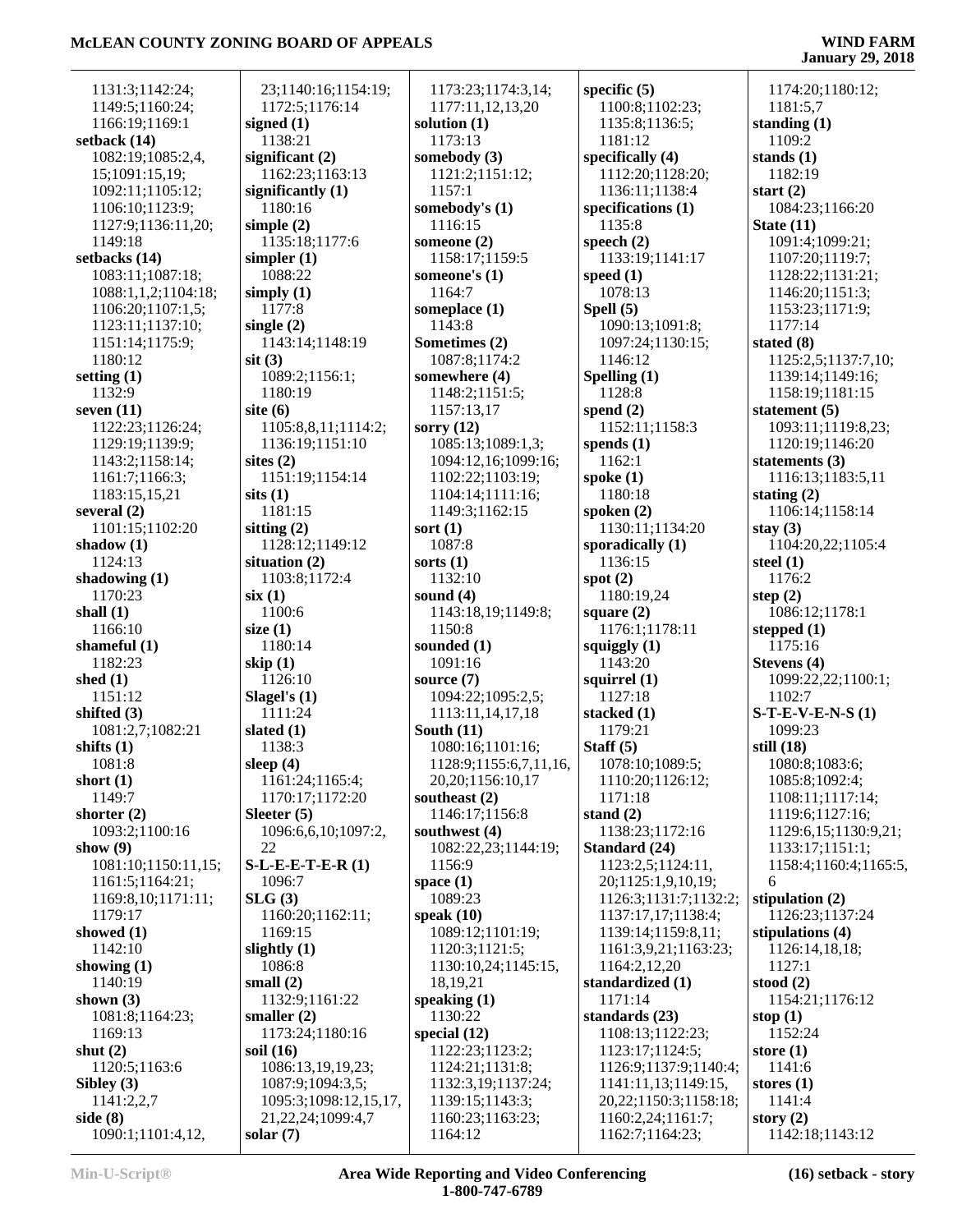|                             | subjective $(1)$       | 1147:24                   |                        |                      |
|-----------------------------|------------------------|---------------------------|------------------------|----------------------|
| Stover $(1)$<br>1156:10     |                        |                           | 1143:15,15             | 1112:17,18;1115:7;   |
|                             | 1159:23                | surplus $(1)$             | taxes(2)               | 1117:16;1118:2,19;   |
| straight $(2)$              | submitted $(3)$        | 1171:16                   | 1132:12;1178:19        | 1122:21;1125:4;      |
| 1155:5,6                    | 1079:10;1122:20;       | surrounded (1)<br>1140:21 | $\text{taxing}(1)$     | 1126:13;1131:17;     |
| stream $(6)$                | 1142:6                 |                           | 1156:22                | 1132:1;1133:22;      |
| 1083:8;1084:7;              | substantial (1)        | surrounding $(3)$         | taxpayers $(1)$        | 1134:24;1136:7;      |
| 1090:4;1103:10;             | 1122:21                | 1125:12,13;1164:14        | 1133:1                 | 1137:2,6,13;1142:13, |
| 1105:10;1106:8              | substantially (3)      | surroundings $(1)$        | Taylor $(1)$           | 20;1144:2;1147:8;    |
| streams $(9)$               | 1124:24;1125:7;        | 1150:23                   | 1078:8                 | 1148:16;1149:5,7,8;  |
| 1082:19;1083:2;             | 1132:6                 | survey $(1)$              | teach $(1)$            | 1150:6;1161:16;      |
| 1090:22;1096:22;            | substation (1)         | 1135:4                    | 1159:7                 | 1163:10;1164:16,24;  |
| 1097:21;1104:19;            | 1156:14                | sweep $(1)$               | team $(2)$             | 1165:9;1166:9;       |
| 1105:4;1106:2;              | subtract $(1)$         | 1151:10                   | 1094:19;1095:19        | 1167:10;1168:21;     |
| 1127:10                     | 1176:12                | swing $(1)$               | telling $(1)$          | 1177:4;1183:22       |
| Street $(5)$                | suburb $(1)$           | 1169:1                    | 1157:16                | testing $(2)$        |
| 1079:3;1091:6;              | 1140:23                | switch (1)                | ten $(12)$             | 1144:3;1171:14       |
| 1099:23;1102:11;            | success $(1)$          | 1157:13                   | 1079:6;1121:23;        | tests $(1)$          |
| 1122:16                     | 1171:23                | symptoms $(3)$            | 1134:3,3;1135:4;       | 1099:17              |
| streets $(1)$               | successful $(2)$       | 1170:22;1171:3,5          | 1137:1;1143:6;1151:1;  | Thacker (6)          |
| 1126:6                      | 1171:20,24             | syndrome (1)              | 1160:9;1166:16;        | 1080:24;1081:13;     |
| strength $(1)$              | sufficient $(1)$       | 1170:24                   | 1167:10,11             | 1101:2,15;1128:4,5   |
| 1175:19                     | 1182:2                 |                           | tension $(1)$          | Thacker's (1)        |
| stress $(1)$                | sufficiently $(1)$     | T                         | 1139:24                | 1100:22              |
| 1139:23                     | 1159:21                |                           | term (3)               | Thanks (5)           |
| strict $(1)$                | suggest $(2)$          | T1(3)                     | 1104:5;1120:19;        | 1087:21;1128:5;      |
| 1165:1                      | 1159:17;1183:7         | 1082:21;1084:4,7          | 1171:2                 | 1138:9;1179:22;      |
| strike $(1)$                | suggested $(1)$        | T22(3)                    | terms $(2)$            | 1183:24              |
| 1094:22                     | 1121:21                | 1081:1;1085:12;           | 1087:5;1129:6          | theme $(1)$          |
| striking $(1)$              | suggesting $(1)$       | 1101:8                    | $\text{territory} (1)$ | 1178:20              |
| 1095:1                      | 1148:21                | T23(2)                    | 1175:12                | Theodore (1)         |
| strip $(5)$                 | Suite $(3)$            | 1081:2;1101:11            | Terry $(2)$            | 1157:7               |
| 1089:8;1101:4,10,           | 1079:3;1080:16;        | T35(1)                    | 1098:1;1173:6          | theory $(1)$         |
| 24;1146:24                  | 1122:16                | 1082:22                   | test $(3)$             | 1167:24              |
| stripping $(1)$             | suited $(1)$           | T65(2)                    | 1099:11;1114:2;        | thereabouts $(1)$    |
| 1089:18                     | 1148:1                 | 1082:23;1083:3            | 1154:6                 | 1086:12              |
| strips $(2)$                | sum(2)                 | T74(1)                    | testified (29)         | there'll $(3)$       |
| 1080:20;1081:18             | 1169:12;1179:4         | 1081:3                    | 1078:24;1080:20,21;    | 1098:15;1156:8,11    |
| stuck $(1)$                 | summarize $(1)$        | T78(1)                    | 1081:17;1083:4;        | thinking $(1)$       |
| 1154:10                     | 1167:11                | 1081:7                    | 1091:3;1097:4;1101:2;  | 1178:2               |
| students $(2)$              | summarized (1)         | T80(2)                    | 1102:3;1105:19;        | Third $(2)$          |
| 1171:13,23                  | 1080:13                | 1081:1;1085:12            | 1106:17;1108:17,21;    | 1164:12;1171:9       |
| students' (1)               | summer $(1)$           | T91(1)                    | 1114:24;1116:10,21;    | though $(6)$         |
| 1171:22                     | 1152:13                | 1083:10                   | 1125:3;1127:4;         | 1096:20;1104:23;     |
| studied $(1)$               | supplies $(1)$         | table(4)                  | 1134:18;1138:16;       | 1126:20;1129:22;     |
| 1177:18                     | 1141:5                 | 1111:15,15;1180:20,       | 1140:15;1147:19;       | 1132:8;1148:22       |
| studies $(3)$               | support $(1)$          | 23                        | 1149:19,22;1158:12;    | thought $(8)$        |
| 1127:5;1150:11;             | 1118:18                | tactic(1)                 | 1159:13;1161:18;       | 1105:6;1117:20;      |
| 1158:16                     | supported $(1)$        | 1172:10                   | 1163:4;1183:4          | 1134:22;1135:18,19;  |
| study $(13)$                | 1181:23                | talk $(10)$               | testify $(9)$          | 1152:9;1173:17;      |
| 1127:6;1129:8;              | supporters $(1)$       | 1111:11;1112:2;           | 1093:22;1096:14;       | 1174:10              |
| 1135:7;1140:19;             | 1118:14                | 1114:23;1120:15;          | 1105:24;1110:1;        | three $(11)$         |
| 1160:1;1166:11,14;          | supposed $(2)$         | 1131:2;1133:18;           | 1117:2;1149:11,13,17;  | 1095:9;1103:11;      |
| 1167:19,22;1168:9;          | 1130:17;1142:23        | 1142:22;1154:15;          | 1162:19                | 1127:3;1136:8;       |
| 1169:16,19;1181:24          | Sure $(18)$            | 1160:21;1165:8            | testifying $(2)$       | 1156:11;1162:4;      |
| stuff $(2)$                 | 1080:23;1082:17;       | talked $(2)$              | 1081:20;1107:3         | 1167:8,15,16,17;     |
| 1142:5;1175:10              | 1095:22;1098:16;       | 1116:20;1147:15           | testimonies (1)        | 1176:3               |
| stumbled (1)                | 1099:6,13;1101:3,9,11; | talking $(2)$             | 1153:8                 | three-quarters $(2)$ |
| 1134:13                     | 1103:21;1105:1;        | 1104:18;1179:15           | testimony (52)         | 1156:6;1166:17       |
| subdivisions $(1)$          | 1107:22;1114:9;        | tall(1)                   | 1078:16,18,22,24;      | thriving $(1)$       |
| 1140:24                     | 1117:23;1122:12;       | 1176:10                   | 1079:5,14,16;1080:24;  | 1140:24              |
| subject $(3)$               | 1130:22;1146:4;        | taller $(1)$              | 1081:22;1090:2;        | throughout $(3)$     |
| 1079:15;1114:12;<br>1166:12 | 1183:9                 | 1176:9                    | 1101:4,22;1105:2;      | 1088:8;1090:22;      |
|                             | surely $(1)$           | target(2)                 | 1106:3,23;1111:24;     | 1164:24              |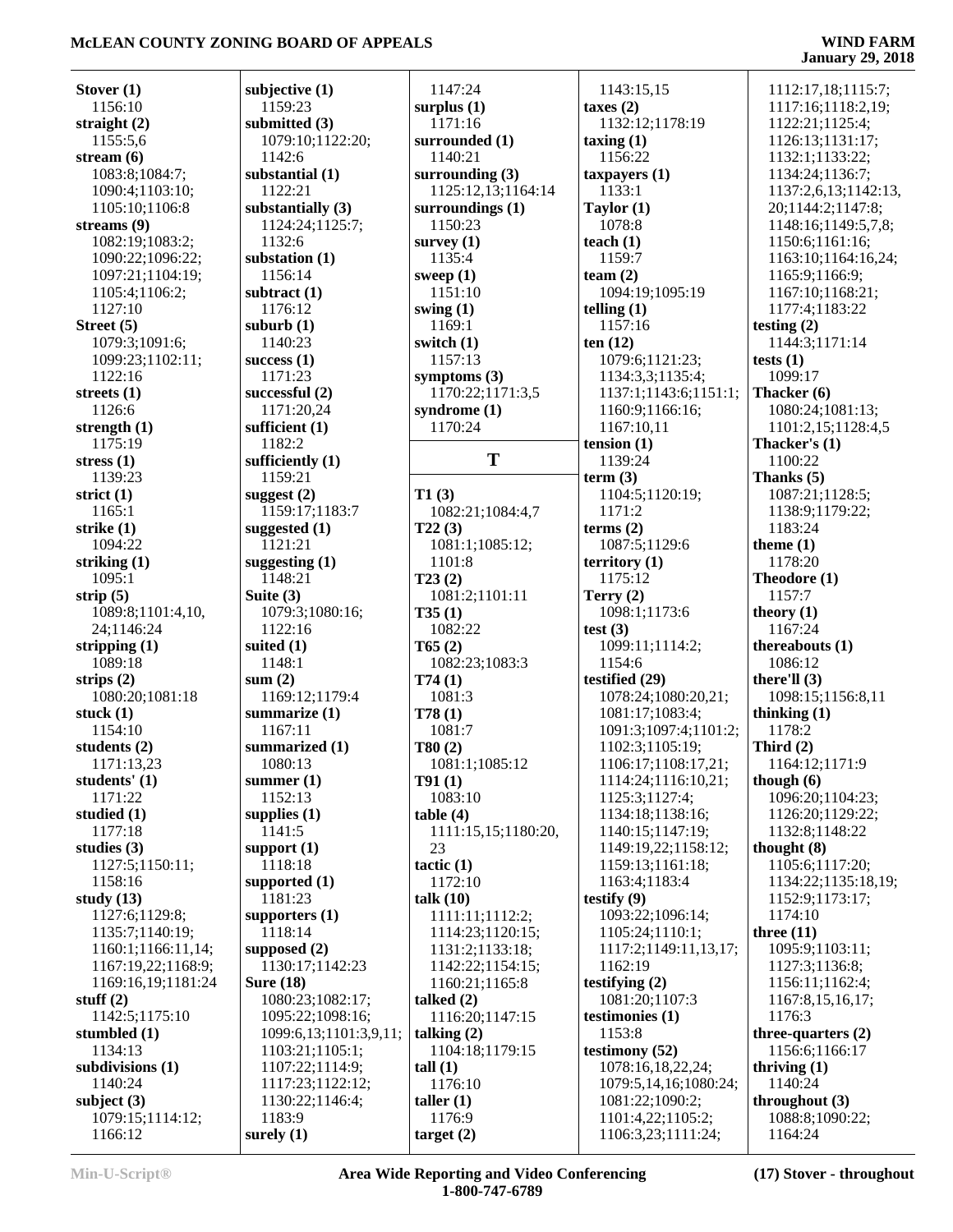| thrown $(1)$                  | towers $(4)$                       | 1154:19;1158:23;             | 1112:24;1113:3,7,8,     | 1163:1;1168:16;     |
|-------------------------------|------------------------------------|------------------------------|-------------------------|---------------------|
| 1164:17                       | 1100:2,7;1101:13,14                | 1159:1;1163:11;              | 22, 23; 1114: 3, 10;    | 1169:20             |
| Thursday (10)                 | town(4)                            | 1170:24;1180:14;             | 1168:5,6,7;1169:17      | uses $(7)$          |
| 1079:6;1080:21;               | 1085:3;1092:12;                    | 1181:14;1182:10              | undeniable (1)          | 1123:13,20;1125:12, |
| 1081:17;1082:16;              | 1140:24;1141:3                     | turbines $(57)$              | 1180:8                  | 15, 17; 1160: 23;   |
| 1141:18;1153:9;               | Township (1)                       | 1081:1:1082:1:               | under $(10)$            | 1164:14             |
|                               | 1146:18                            |                              | 1080:8;1108:13;         |                     |
| 1154:16;1172:13;              |                                    | 1084:21;1085:6,14,21;        |                         | using $(4)$         |
| 1180:18;1181:15               | trades(1)                          | 1086:3,5,8,11,15;            | 1122:23;1133:22;        | 1110:11;1120:19;    |
| thus $(1)$                    | 1088:22                            | 1091:14,24;1096:20;          | 1153:11;1155:12;        | 1137:9;1168:11      |
| 1110:15                       | traffic $(1)$                      | 1097:20;1101:6,22;           | 1165:3;1167:11;         | utilities $(1)$     |
| til(1)                        | 1126:5                             | 1102:2;1103:11;              | 1180:15,24              | 1125:19             |
| 1121:6                        | trailing $(2)$                     | 1106:1,5;1107:2,5,6;         | understands (1)         | utilize $(1)$       |
| Tim(5)                        | 1135:9;1138:2                      | 1108:7;1111:3,4,8,18;        | 1150:6                  | 1123:6              |
| 1093:5;1116:18;               | transformer $(1)$                  | 1112:3;1123:6;1124:4,        | understood (1)          | utilized $(2)$      |
| 1146:7;1147:4,5               | 1174:5                             | 16;1135:1;1136:21;           | 1146:4                  | 1123:18;1128:18     |
| timer $(1)$                   | transmitted (1)                    | 1137:1;1138:2,5,22;          | undisputed (3)          | utilizing $(1)$     |
| 1160:10                       | 1124:3                             | 1140:9,15,21;1146:23;        | 1147:14,19;1161:20      | 1124:5              |
| times $(4)$                   | tried $(2)$                        | 1159:16,20;1160:6;           | unit $(2)$              |                     |
| 1088:21;1095:9;               | 1103:21;1159:7                     | 1161:18;1162:9;              | 1081:4,5                | $\mathbf{V}$        |
| 1121:23;1176:4                | tries $(1)$                        | 1163:21;1165:4;              | unless $(2)$            |                     |
| tiny(1)                       | 1167:7                             | 1170:13,24;1172:23;          | 1129:12;1163:13         | validate (1)        |
| 1141:3                        | trip $(1)$                         | 1175:23;1176:3,9;            | unsupported $(1)$       | 1086:23             |
| tip(4)                        | 1177:1                             | 1180:10                      | 1166:9                  | validated (1)       |
| 1089:19,21,24;                | true(1)                            | turn(3)                      | up(42)                  | 1114:15             |
| 1093:1                        | 1169:14                            | 1143:9;1145:12;              | 1078:12,22;1086:18;     | Valley (2)          |
| title $(1)$                   | truly $(1)$                        | 1172:18                      |                         | 1105:8,22           |
|                               |                                    |                              | 1097:8;1101:6;1102:4;   |                     |
| 1098:17                       | 1134:22                            | turned $(1)$                 | 1107:16;1116:13,16;     | value $(1)$         |
| today $(4)$                   | Trust(1)                           | 1179:7                       | 1117:2;1118:16;         | 1125:3              |
| 1139:2,4;1141:19;             | 1090:15                            | Turner (3)                   | 1119:23;1126:20;        | values $(4)$        |
| 1149:12                       | trusted $(2)$                      | 1078:7;1084:21;              | 1129:9,17;1131:3,15;    | 1124:24;1125:6;     |
| together $(2)$                | 1172:8;1181:22                     | 1087:22                      | 1134:24;1138:9,21;      | 1132:7;1140:18      |
| 1142:14;1174:12               | trustworthy (1)                    | TV(1)                        | 1139:12;1142:10,24;     | vandals $(1)$       |
| told $(4)$                    | 1179:20                            | 1155:1                       | 1144:5;1145:8;1146:9;   | 1156:17             |
| 1142:18,20;1167:13,           | truth(1)                           | twice $(2)$                  | 1151:22;1154:4;         | variance $(3)$      |
| 22                            | 1167:4                             | 1093:9;1180:14               | 1156:15,21;1160:10;     | 1103:17;1158:22;    |
| tolerated $(1)$               | truthful $(1)$                     | two(24)                      | 1162:2;1165:19;         | 1159:10             |
| 1134:12                       | 1140:17                            | 1080:11;1085:3;              | 1166:5,19;1169:5;       | variances $(1)$     |
| tomorrow(6)                   | try(10)                            | 1086:14;1088:21;             | 1175:2;1176:12;         | 1158:24             |
| 1120:12;1143:16;              | 1087:2,4;1088:3;                   | 1100:2;1111:3,18,19;         | 1177:14;1178:23;        | variation (1)       |
| 1183:14,19,21,24              | 1095:21;1134:20;                   | 1112:20;1126:8;              | 1179:4,18               | 1129:14             |
| tonight $(14)$                | 1158:2;1177:11,12;                 | 1136:13,24;1148:12;          |                         |                     |
| 1091:4;1098:7;                |                                    |                              |                         |                     |
|                               |                                    |                              | updated $(1)$<br>1175:8 | various $(1)$       |
|                               | 1183:18,23                         | 1153:4;1154:13,14;           |                         | 1136:1              |
| 1105:2,19;1114:21,24;         | trying $(7)$                       | 1156:8,10;1158:16;           | uphold $(1)$            | vehicle (1)         |
| 1116:10;1120:12;              | 1099:16;1102:23;                   | 1176:3,24;1177:20;           | 1136:9                  | 1163:8              |
| 1127:10;1167:14;              | 1115:9;1129:11;                    | 1179:15;1180:21              | upon $(6)$              | vein $(1)$          |
| 1168:3;1170:3,12;             | 1134:13;1167:10;                   | type(1)                      | 1088:13;1124:6;         | 1088:14             |
| 1183:6                        | 1183:17                            | 1179:11                      | 1127:4;1132:18,18;      | veins $(1)$         |
| took $(3)$                    | Tuesday (1)                        | types $(1)$                  | 1136:7                  | 1088:7              |
| 1112:5;1120:23;               | 1180:17                            | 1088:22                      | upside $(1)$            | Verona $(2)$        |
| 1159:7                        | turbine (59)                       | typical $(1)$                | 1172:18                 | 1107:23,23          |
| top(1)                        | 1079:7;1080:13,19;                 | 1113:7                       | use $(26)$              | $V-E-R-O-N-A(1)$    |
| 1155:1                        | 1081:2,3,7,18;1082:3,              | typically $(1)$              | 1087:7;1108:16;         | 1107:23             |
| tornadoes(1)                  | 5, 10, 14, 21, 22; 1083: 3,        | 1173:24                      | 1109:13;1122:23;        | versus $(2)$        |
| 1139:19                       | 7, 10, 12; 1084: 4, 7, 11;         |                              | 1123:3;1124:21,21;      | 1081:6;1099:7       |
| total $(3)$                   | 1085:12;1086:20,22;                | U                            | 1125:10;1130:23;        | via(1)              |
| 1084:22;1085:7;               | 1088:5;1089:6,15,17;               |                              | 1131:8;1132:3,4,11;     | 1126:7              |
| 1141:20                       | 1090:3,5,18;1092:19,               | ugly(1)                      | 1137:24;1138:1,3;       | vibration $(1)$     |
| toward $(1)$                  | 23;1095:16;1096:13,                | 1156:20                      | 1139:15;1140:5,8;       | 1150:8              |
| 1174:6                        | 14, 17; 1100: 18, 18, 19,          | ultimate $(2)$               | 1163:23,24;1164:3,7,    | vice-president (1)  |
| towards $(2)$                 | 22;1101:7,8;1103:17;               | 1086:7;1124:16               | 12;1165:23;1168:24      | 1179:7              |
|                               |                                    |                              | used $(7)$              | vicinity $(4)$      |
| 1129:22;1162:1<br>tower $(2)$ | 1108:7;1114:1;<br>1127:12;1129:16; | unacceptable $(1)$<br>1180:7 | 1100:9;1103:19;         | 1124:23;1132:5;     |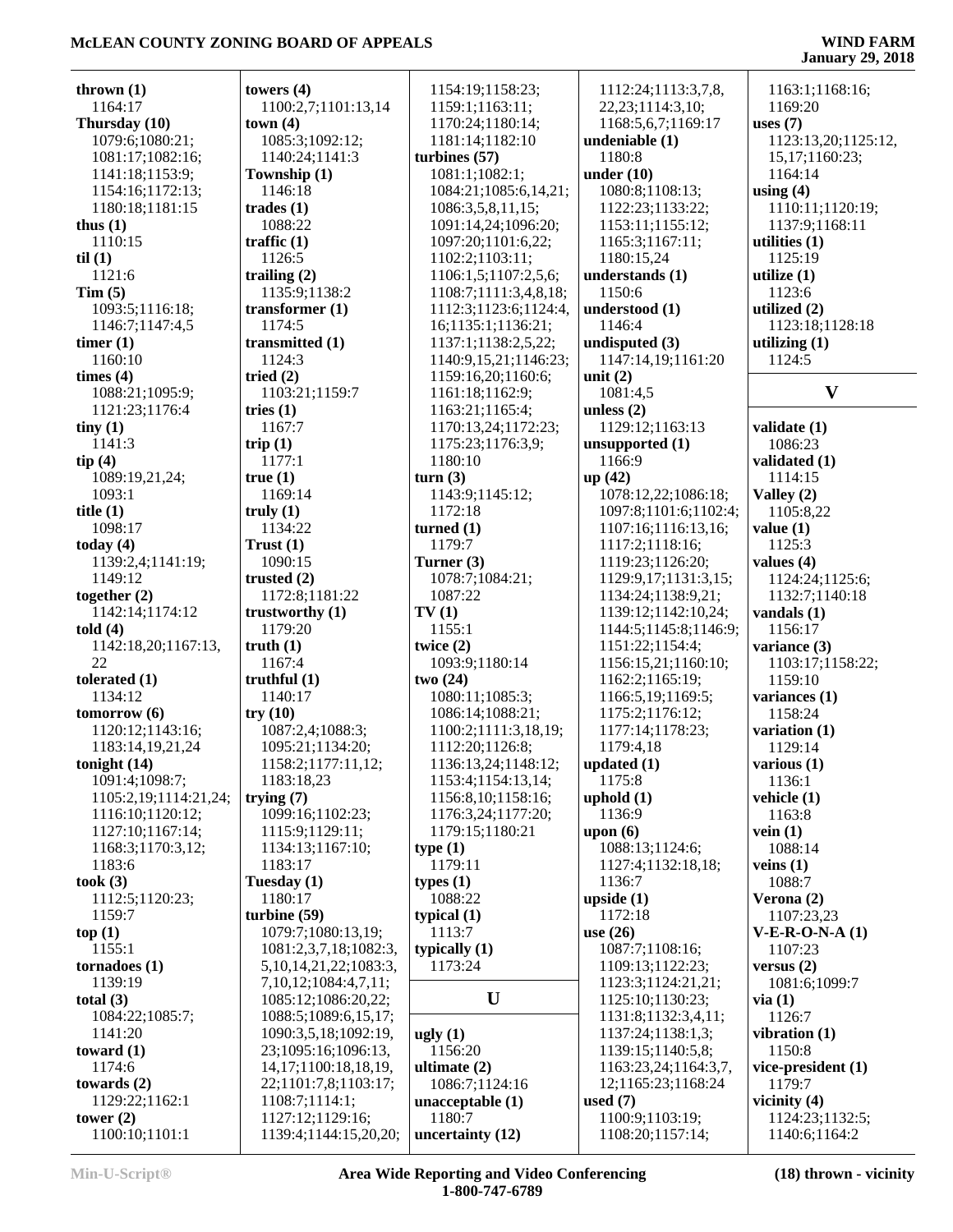| victim $(1)$          | 1166:17;1169:12;   | wildlife $(5)$              | 1136:15                 | Young $(4)$            |
|-----------------------|--------------------|-----------------------------|-------------------------|------------------------|
| 1172:9                | 1172:18            | 1128:16;1129:24;            | woods $(1)$             | 1083:3;1150:20;        |
| victims $(1)$         | ways $(1)$         | 1135:6;1147:16,17           | 1128:23                 | 1157:22,23             |
| 1172:19               | 1148:22            | willing $(1)$               | word $(2)$              |                        |
| violating $(1)$       | week $(8)$         | 1178:23                     | 1109:21;1181:22         | $\mathbf{Z}$           |
| 1169:8                | 1085:5;1135:12;    | wind $(37)$                 | words $(1)$             |                        |
| violation $(1)$       | 1139:10;1170:16;   | 1091:14;1118:10;            | 1152:15                 | ZBA(2)                 |
| 1169:6                | 1176:5;1177:19,20; | 1123:6;1124:4,8,8,16;       | work $(4)$              | 1149:14;1158:9         |
| voice $(6)$           | 1179:3             | 1125:8;1135:22;             | 1128:22;1161:5;         | zero $(4)$             |
| 1135:19;1166:21;      | weekend (2)        | 1137:4,8;1144:12,19;        | 1165:11;1170:19         | 1108:20;1109:13,16;    |
| 1167:3,5,6;1172:15    | 1079:9,11          | 1146:22;1155:1,5,7,15;      | worked $(1)$            | 1110:11                |
| volume $(1)$          | weeks $(4)$        | 1159:15,20;1161:6,18;       | 1110:9                  | Zimmerman (8)          |
| 1147:7                | 1138:14;1142:21;   | 1162:9;1163:11;             | working $(1)$           | 1078:7;1086:7;         |
| voluntarily (2)       | 1177:1,3           | 1165:4,12;1170:24;          | 1162:1                  | 1088:6,23;1120:13,17;  |
| 1124:12;1136:1        | weigh $(2)$        | 1171:4;1172:1;1174:2;       | works $(1)$             | 1121:21,23             |
| vote $(3)$            | 1119:3;1147:9      | 1175:9,12,15;1177:10,       | 1156:24                 | zone $(2)$             |
| 1153:17;1172:6;       | weighing $(1)$     | 21;1180:10;1182:10          | worried (1)             | 1179:5;1181:4          |
| 1181:10               | 1161:1             | windmill (4)                | 1153:14                 | Zoning $(26)$          |
| voted $(3)$           | weight $(5)$       | 1149:16,21,23;              | worry $(2)$             | 1078:3;1086:6;         |
| 1091:14,17,23         | 1116:24;1118:8,23; | 1155:19                     | 1128:12;1150:13         | 1092:14;1104:2;        |
|                       | 1135:17;1172:24    | windmills $(12)$            | worse $(2)$             | 1122:24;1123:8,17;     |
| W                     | welfare $(9)$      | 1094:5;1144:9;              | 1139:1,3                | 1125:16,18;1127:20;    |
|                       | 1123:4;1124:19;    | 1147:15;1150:2,5;           | worst $(1)$             | 1132:24;1133:2;        |
| Wacker $(1)$          | 1131:10;1137:18;   | 1151:2,6;1152:18;           | 1110:15                 | 1134:23;1136:3,4,9,17; |
| 1080:16               | 1139:21;1140:1;    | 1153:3;1154:17;             | worth $(2)$             | 1137:12,21,23;         |
| waffled $(1)$         | 1143:5;1161:11;    | 1155:3;1156:13              | 1173:2;1179:13          | 1151:14;1152:24;       |
| 1115:2                | 1164:10            | Winterland (23)             | wow(1)                  | 1160:24;1169:11;       |
| waffling $(1)$        | well-being $(3)$   | 1095:14,14,20;              | 1174:10                 | 1173:20;1175:8         |
| 1115:6                | 1131:6;1171:22;    | 1096:1;1104:14,17,17;       | wrap(1)                 |                        |
| wait $(2)$            | 1182:5             | 1105:3,20;1106:4,24;        | 1153:5                  | 1                      |
| 1121:6;1146:8         | weren't $(1)$      | 1107:8;1133:5,6,8,10,       | wrapped $(1)$           |                        |
| Walker $(1)$          | 1103:3             | 14, 17, 21; 1134: 2, 9, 10; | 1129:17                 | 1(4)                   |
| 1165:11               | West $(8)$         | 1138:5                      | write $(1)$             |                        |
|                       | 1079:3;1081:3;     | $win\text{-}win(1)$         | 1149:20                 | 1080:16;1127:1;        |
| WALLEY (17)           |                    | 1173:14                     |                         | 1135:3;1164:2          |
| 1078:14,21;1093:10,   | 1089:7;1101:10;    |                             | writing $(1)$<br>1133:7 | 1,100(1)               |
| 14,21;1097:2,6,10,13; | 1102:11;1122:16;   | Wisconsin $(1)$             |                         | 1081:7                 |
| 1127:22;1145:8,11,14, | 1154:19;1158:1     | 1107:24                     | written $(1)$           | 1,710(1)               |
| 18,21,24;1146:3       | WGLT(2)            | withdrawn $(2)$             | 1091:18                 | 1181:15                |
| wants $(6)$           | 1173:16;1174:9     | 1085:23;1086:2              | wrong $(4)$             | 1.5(2)                 |
| 1109:6,6;1110:6;      | Whalen $(1)$       | within $(15)$               | 1104:1;1164:9;          | 1085:2;1092:12         |
| 1118:6;1151:12;       | 1146:7             | 1083:7;1085:6,14;           | 1173:19;1179:10         | 10(4)                  |
| 1157:1                | what's $(7)$       | 1091:15;1092:12;            | Wyss(1)                 | 1088:15,24;1089:2;     |
| <b>Washington (2)</b> | 1142:9;1144:8;     | 1102:24;1132:24;            | 1170:6                  | 1155:2                 |
| 1176:11,13            | 1148:11;1151:1,8;  | 1133:1;1136:23,24;          |                         | 100(6)                 |
| waste $(1)$           | 1159:18;1168:10    | 1151:13,14;1158:23;         | $\mathbf{Y}$            | 1082:21;1084:12;       |
| 1130:24               | whatsoever $(1)$   | 1159:1;1165:20              |                         | 1086:7,11,17;1087:14   |
| watch $(1)$           | 1169:22            | without $(5)$               | Yale $(1)$              | 1000(4)                |
| 1155:9                | whine $(1)$        | 1135:7;1140:4;              | 1157:22                 | 1112:4;1166:2,4;       |
| water $(7)$           | 1154:24            | 1141:8;1157:16;             | yard $(1)$              | 1169:18                |
| 1094:22,23;1095:2,    | whispering $(1)$   | 1180:11                     | 1164:7                  | 100-year $(2)$         |
| 5;1105:11,22;1106:9   | 1119:13            | witness $(5)$               | year $(13)$             | 1095:17;1096:2         |
| waterway $(1)$        | White $(1)$        | 1090:9;1109:5,9;            | 1124:14;1127:2,7,7;     | 101(3)                 |
| 1103:1                | 1162:20            | 1115:24;1131:19             | 1128:17;1129:7,10,14,   | 1086:11,17;1087:6      |
| waterways $(1)$       | whole $(5)$        | witnesses $(3)$             | 14;1171:15,17;1177:1;   | 105(1)                 |
| 1096:21               | 1106:21;1145:2;    | 1107:15;1132:19;            | 1179:4                  | 1090:11                |
| way (19)              | 1162:1;1176:16;    | 1153:7                      | years $(11)$            | 106(1)                 |
| 1103:15;1104:7;       | 1178:13            | wonderful (1)               | 1124:6;1139:10;         | 1085:13                |
| 1115:14;1119:9,16;    | whoosh $(1)$       | 1150:24                     | 1141:22;1143:6;         | 108(1)                 |
| 1131:2,3;1132:11;     | 1154:24            | wondering $(1)$             | 1151:1;1153:4;1159:6,   | 1085:11                |
| 1140:19;1144:22;      | who's $(1)$        | 1096:12                     | 9;1165:17;1177:14;      | 11(2)                  |
| 1148:22;1156:24;      | 1117:19            | woodland (1)                | 1179:15                 | 1166:5;1168:10         |
| 1159:12;1160:19;      | wife $(2)$         | 1136:16                     | yellow (1)              | 116(4)                 |
| 1162:7;1163:5;        | 1154:16;1162:24    | woodlands (1)               | 1163:20                 | 1089:20,21;1098:2;     |
|                       |                    |                             |                         |                        |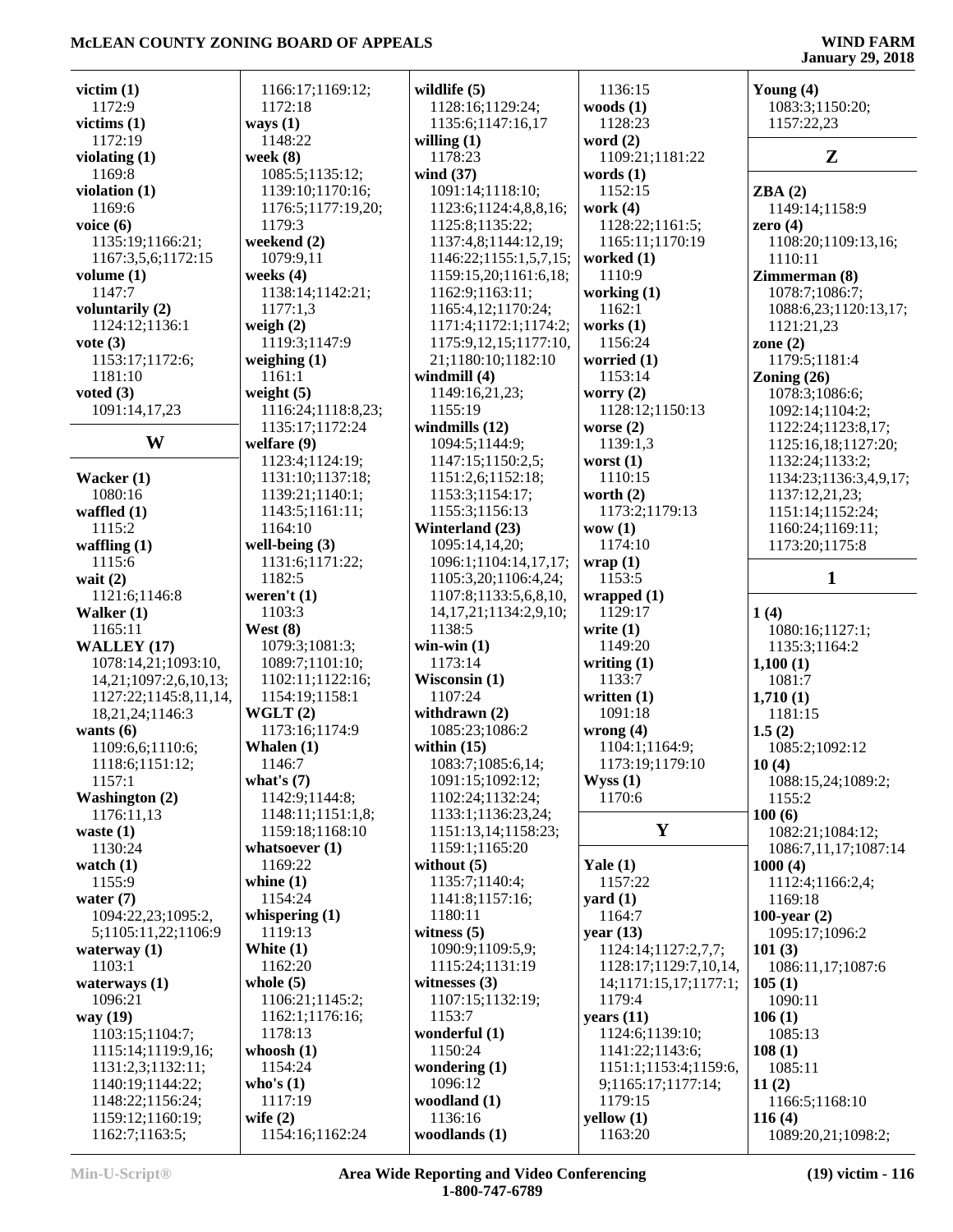| 1100:18                       | 2,000(2)                  | 25615(1)<br>1173:9          | 1161:19;1163:2;<br>1169:19 | 1176:8                  |
|-------------------------------|---------------------------|-----------------------------|----------------------------|-------------------------|
| 117(2)                        | 1082:23;1131:10           |                             | 4.2(1)                     | 6                       |
| 1084:24;1085:11               | 2,173(1)                  | 26759(3)                    | 1169:18                    |                         |
| 12(1)<br>1158:13              | 1084:10<br>2,210(1)       | 1093:5;1116:18;<br>1147:5   | 40(7)                      | 6(3)                    |
| 1217(1)                       | 1084:9                    | 27(4)                       | 1162:10,14,15,16;          | 1126:23;1127:1,13       |
| 1157:9                        | 2.3(2)                    | 1079:22;1080:11;            | 1163:18,19;1165:12         | 6:00(2)                 |
| 127(3)                        | 1081:4;1089:16            | 1108:3;1124:6               | 40.8(1)                    | 1078:1;1183:17          |
| 1081:6;1089:20;               | 20(4)                     | 2700(5)                     | 1168:22                    | 60143(1)                |
| 1100:18                       | 1122:8;1139:10;           | 1093:5;1116:18;             | 40s(1)                     | 1090:15                 |
| 12th(1)                       | 1155:2;1171:11            | 1147:5;1154:2;1180:3        | 1168:13                    | 602(1)                  |
| 1176:7                        | 200(1)                    | 27651(1)                    | 41(2)                      | 1099:22                 |
| 13(1)                         | 1165:12                   | 1154:2                      | 1166:4;1169:3              | 60602(2)                |
| 1162:13                       | 2000(1)                   | 27709 (1)                   | 41.4(2)                    | 1079:4;1122:17          |
| 13,000(2)                     | 1149:2                    | 1141:16                     | 1168:12;1169:5             | 60606(1)                |
| 1175:22,22                    | 2008(1)                   | 27th(1)                     | 42(3)                      | 1080:17                 |
| 1300(1)                       | 1154:7                    | 1171:10                     | 1159:6,9;1169:5            | 61704(1)                |
| 1146:11                       | $2012 - 13(1)$            | 29(1)                       | 43(2)                      | 1157:10                 |
| 135(1)                        | 1171:15                   | 1138:3                      | 1169:5,24                  | 61753(1)                |
| 1155:22                       | 2014(1)                   | 2900(2)                     | 457(2)                     | 1098:3                  |
| 14(2)                         | 1114:20                   | 1096:7;1152:6               | 1178:10,16                 | 62(5)                   |
| 1162:12;1163:16               | 2016(3)                   | 2nd(1)                      | 47(1)                      | 1096:13,15,17,24;       |
| 140(1)                        | 1137:5;1149:3,5           | 1177:2                      | 1169:23                    | 1097:16                 |
| 1113:15                       | 2017(1)                   | $\mathbf{3}$                | 5                          | 65(2)                   |
| 15(1)                         | 1135:5                    |                             |                            | 1095:17;1096:2          |
| 1155:8<br>150(1)              | $2017 - 18(1)$<br>1171:17 | 3(9)                        | 5(7)                       | 7                       |
| 1113:15                       | 2018(3)                   | 1112:15;1113:3;             | 1127:9;1129:17;            |                         |
| 1500(3)                       | 1079:22;1080:11;          | 1114:16;1127:7;             | 1135:10;1161:19;           | 7(4)                    |
| 1137:10;1149:17;              | 1108:3                    | 1133:23;1135:5;             | 1163:3;1168:6;1182:7       | 1127:13,15;1164:20;     |
| 1155:12                       | 206(3)                    | 1159:10;1168:4,18           | 5,000(1)                   | 1168:6                  |
| 1540(1)                       | 1162:13,14;1165:12        | 3.5(1)                      | 1182:8                     | 7:55(1)                 |
| 1155:20                       | 20662(1)                  | 1169:17                     | 50(5)                      | 1160:11                 |
| 15th(1)                       | 1152:6                    | 30(8)                       | 1094:15;1165:17;           | 70(4)                   |
| 1114:20                       | 211(1)                    | 1113:9,12,21;               | 1166:15;1168:19;           | 1079:3;1122:15;         |
|                               |                           |                             |                            |                         |
| 160(2)                        | 1107:23                   | 1121:22;1124:14;            | 1176:10                    |                         |
| 1081:5;1113:16                | 22(4)                     | 1139:10;1147:20,21          | 500(18)                    | 1176:1;1178:11<br>74(1) |
| 1665(1)                       | 1160:20;1162:11;          | 300(5)                      | 1082:18;1083:1,7;          | 1089:7                  |
| 1163:11                       | 1168:10;1169:15           | 1081:3;1083:10;             | 1084:6;1090:3,4,21;        | 76(1)                   |
| 16th(1)                       | 2219(1)                   | 1088:5;1089:7;1103:3        | 1096:20;1097:1,21;         | 1138:6                  |
| 1149:2                        | 1158:1                    | 3000(1)                     | 1103:1,9;1104:18;          | 780(1)                  |
| 17(2)                         | 2250(1)                   | 1173:10                     | 1105:4;1127:9;             | 1154:21                 |
| 1168:9,10                     | 1170:11                   | 3075(1)                     | 1158:23;1169:18;           |                         |
| 18(2)                         | 22761(1)                  | 1095:15                     | 1178:16                    | 8                       |
| 1085:6;1091:19                | 1146:11                   | 32(1)                       | $500$ -foot $(1)$          |                         |
| 1800(1)                       | 22825(1)                  | 1181:14                     | 1135:9                     | 8(1)                    |
| 1080:16                       | 1095:14                   | 322(1)                      | 503(2)                     | 1134:6                  |
| 19(5)                         | 2300(1)                   | 1102:10                     | 1091:6;1162:15             | 8:07(1)                 |
| 1079:20,21;1080:10;           | 1144:15                   | 3400(1)                     | 51(1)                      | 1160:11                 |
| 1108:2;1168:9                 | 23479 (1)                 | 1144:17                     | 1169:24                    | 800(1)                  |
| 1968(1)                       | 1180:3                    | 37.6(1)                     | 52(2)                      | 1168:20                 |
| 1149:20                       | 23903(1)                  | 1112:4                      | 1160:16;1167:9             | 850(1)                  |
| $\overline{2}$                | 1096:7<br>24(1)           | 38(3)<br>1162:10;1163:19,20 | 5300(2)<br>1079:3;1122:16  | 1081:2                  |
|                               | 1139:9                    | 39(1)                       | 53593(1)                   | 9                       |
| 2(20)                         | 24322(1)                  | 1144:20                     | 1107:24                    |                         |
| 1112:5,8;1114:5,7,8,          | 1170:10                   | 3rd(1)                      | 54(1)                      | 9(5)                    |
| 17;1127:2;1129:8;             | 25(2)                     | 1177:3                      | 1138:6                     | 1085:11;1154:7,17,      |
| 1133:23;1135:3;               | 1082:22;1154:11           |                             | 550(1)                     | 18;1168:10              |
| 1140:4;1159:11;               | 250(1)                    | $\overline{\mathbf{4}}$     | 1176:10                    | 90(3)                   |
| 1163:23;1166:2,6,14;          | 1086:16                   |                             | 555 $(1)$                  | 1113:18;1159:1;         |
| 1167:23;1168:6,14;<br>1169:20 | 2550(1)<br>1141:16        | 4(5)<br>1127:8;1135:5;      | 1176:11<br>58(1)           | 1176:20<br>90,000(1)    |